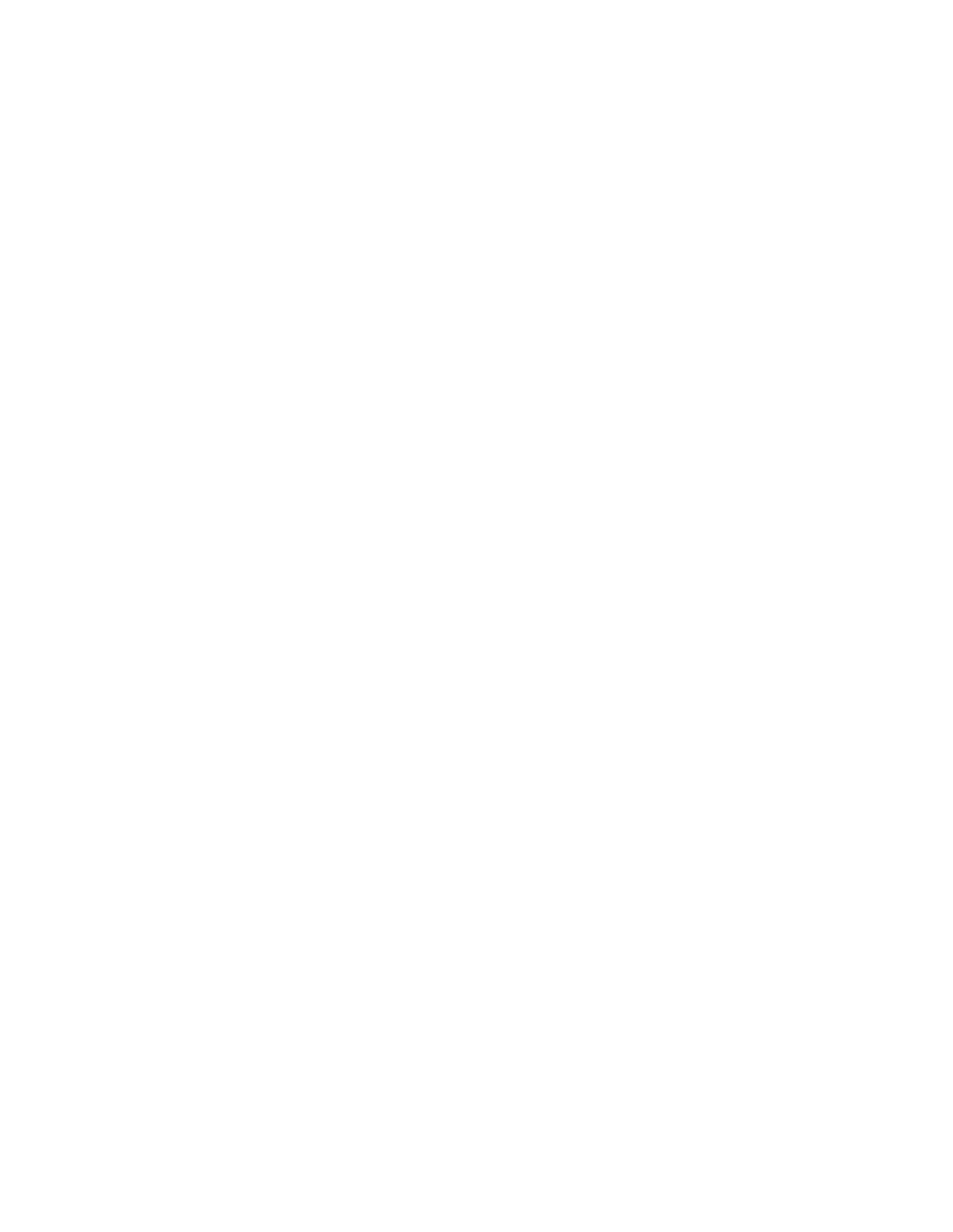#### **TABLE OF CONTENTS**

#### **Containers**

#### **CONSTITUENCY FILES SERIES:**

#### MINISTERS FILES AND PAPERS SERIES: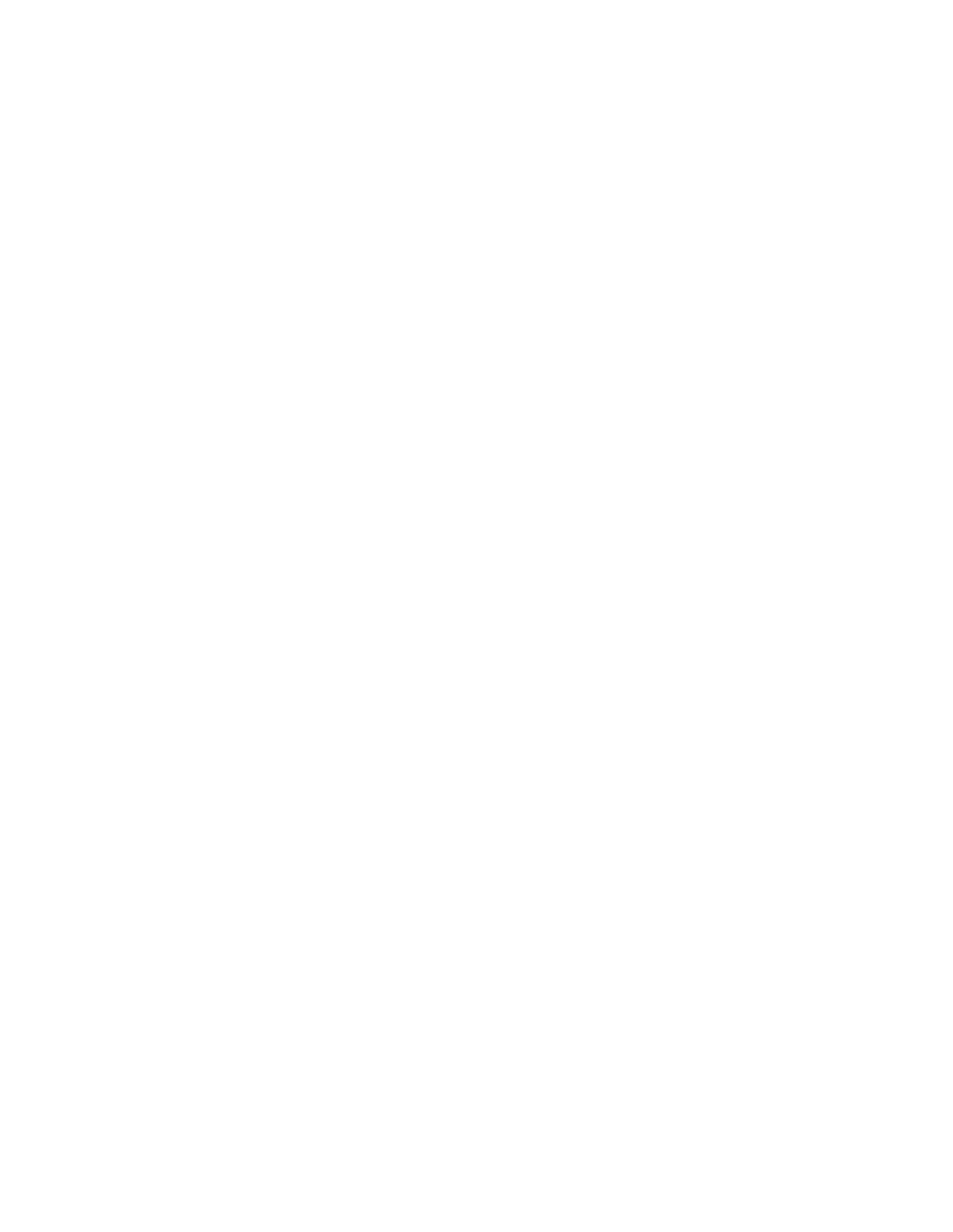### **R11236**

| <b>Container File</b> |                | <b>Subject</b>                                    | <b>Date</b> |
|-----------------------|----------------|---------------------------------------------------|-------------|
| $\mathbf{1}$          | 1              | <b>Ministers Classification Manual</b>            |             |
| 1                     | $\overline{2}$ | <b>Broadcasting</b>                               | 1969        |
| $\mathbf{1}$          | $\overline{3}$ | <b>External Affairs</b>                           | 1969        |
| $\mathbf{1}$          | $\overline{4}$ | Finance                                           | 1969        |
| $\mathbf{1}$          | 5              | Fisheries                                         | 1969        |
| $\mathbf{1}$          | 6              | House of Commons                                  | 1969        |
| $\mathbf{1}$          | $\tau$         | Indian Affairs - part 1                           | 1969        |
| $\mathbf{1}$          | 8              | Indian Affairs - part 2                           | 1969        |
| $\mathbf{1}$          | 9              | Immigration                                       | 1969        |
| $\mathbf{1}$          | 10             | <b>Industry Trade and Commerce</b>                | 1969        |
| $\mathbf{1}$          | 11             | Kinsmen                                           | 1969        |
| $\mathbf{1}$          | 12             | <b>Liberal Party National</b>                     | 1969        |
| $\mathbf{1}$          | 13             | Liberal Party-Young Canada                        | 1969        |
| $\mathbf{1}$          | 14             | <b>Postmaster General</b>                         | 1969        |
| $\mathbf{1}$          | 15             | Health and Welfare - Association for the Retarded | 1969        |
| $\mathbf{1}$          | 16             | Health and Welfare - Family Allowance             | 1969        |
| $\mathbf{1}$          | 17             | Health and Welfare - General - part 1             | 1969        |
| $\mathbf{1}$          | 18             | Health and Welfare - General - part 2             | 1969        |
| $\mathbf{1}$          | 19             | Health and Welfare - Guaranteed Income            | 1969        |
| $\mathbf{1}$          | 20             | Health and Welfare - Medicare                     | 1969        |
| $\mathbf{1}$          | 21             | Health and Welfare - Old Age Security - part 1    | 1969        |
| $\mathbf{1}$          | 22             | Health and Welfare - Old Age Security - part 2    | 1969        |
| 1                     | 23             | National Revenue - Customs and Excise             | 1969        |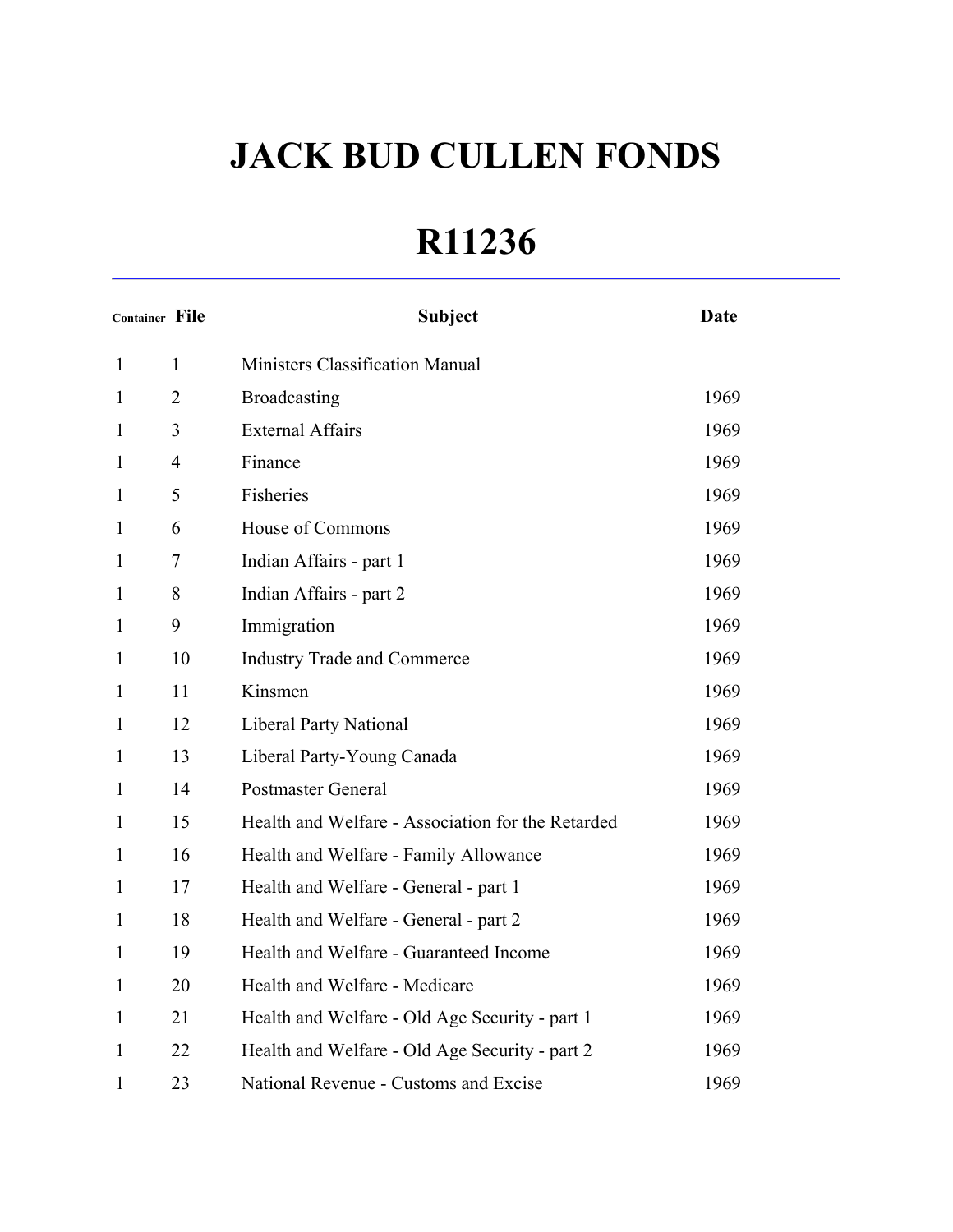| <b>Container File</b> |                | <b>Subject</b>                                 | <b>Date</b> |
|-----------------------|----------------|------------------------------------------------|-------------|
| $\mathbf{1}$          | 24             | National Revenue - General                     | 1969        |
| $\mathbf{1}$          | 25             | National Revenue - Income Tax                  | 1969        |
| $\mathbf{1}$          | 26             | National Defence                               | 1969        |
| $\mathbf{1}$          | 27             | Order of Canada                                | 1969        |
| $\overline{2}$        | $\mathbf{1}$   | Patronage - part 1                             | 1969        |
| $\overline{2}$        | $\overline{2}$ | Patronage - part 2                             | 1969        |
| 2                     | 3              | Pollution                                      | 1969        |
| 2                     | $\overline{4}$ | Polymer Corporation                            | 1969        |
| 2                     | 5              | Press Releases - part 1                        | 1969        |
| 2                     | 6              | Press Releases - part 2                        | 1969        |
| 2                     | $\overline{7}$ | Prime Ministers Office                         | 1969        |
| $\overline{2}$        | 8              | <b>Provincial Problems</b>                     | 1969        |
| 2                     | 9              | <b>Public Works - Erosion Committee</b>        | 1969        |
| 2                     | 10             | Public Works - General                         | 1969        |
| $\overline{2}$        | 11             | Public Works - Sarnia                          | 1969        |
| 2                     | 12             | <b>Public Service Alliance</b>                 | 1969        |
| 2                     | 13             | Sarnia Riding - General - part 1               | 1969        |
| 2                     | 14             | Sarnia Riding - General - part 2               | 1969        |
| 2                     | 15             | Sarnia Riding - General - part 3               | 1969        |
| $\overline{2}$        | 16             | Secretary of State - Citizenship               | 1969        |
| 2                     | 17             | Secretary of State - Constitutional Conference | 1969        |
| 2                     | 18             | Secretary of State - General                   | 1969        |
| 2                     | 19             | Transportation - Air                           | 1969        |
| 2                     | 20             | Transportation - C. N. R. and Rail             | 1969        |
| 2                     | 21             | <b>Transportation - General</b>                | 1969        |
| $\overline{2}$        | $22\,$         | <b>Transportation - Housing</b>                | 1969        |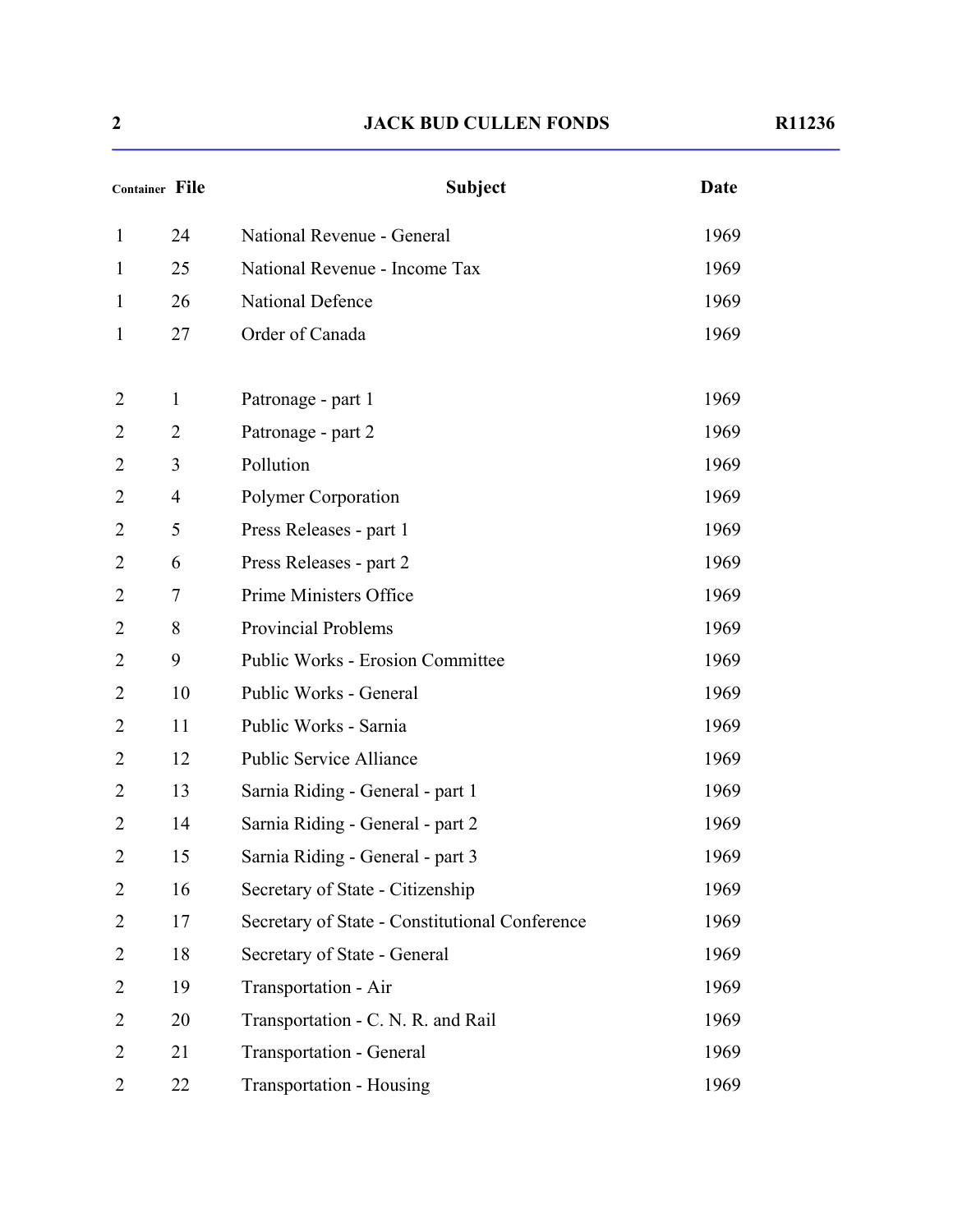|                | Container File | <b>Subject</b>                             | Date |
|----------------|----------------|--------------------------------------------|------|
| $\overline{2}$ | 23             | <b>Transportation - Sarnia Docks</b>       | 1969 |
| 2              | 24             | Unemployment Insurance Commission - part 1 | 1969 |
| 3              | $\mathbf{1}$   | Unemployment Insurance Commission - part 2 | 1969 |
| 3              | $\overline{2}$ | Unemployment Insurance Commission - part 3 | 1969 |
| 3              | 3              | Unemployment Insurance Commission - part 4 | 1969 |
| 3              | $\overline{4}$ | <b>United Nations</b>                      | 1969 |
| 3              | 5              | Veterans Affairs - part 1                  | 1969 |
| 3              | 6              | Veterans Affairs - part 2                  | 1969 |
| 3              | 7              | Agriculture - General                      | 1970 |
| 3              | 8              | Canada Council                             | 1970 |
| 3              | 9              | Communications - General                   | 1970 |
| 3              | 10             | <b>Consumer and Corporate Affairs</b>      | 1970 |
| 3              | 11             | Education                                  | 1970 |
| 3              | 12             | <b>Energy Mines and Resources</b>          | 1970 |
| 3              | 13             | <b>Export Credits</b>                      | 1970 |
| 3              | 14             | External Affairs - General                 | 1970 |
| 3              | 15             | <b>External Affairs - Passports</b>        | 1970 |
| 3              | 16             | Finance - General                          | 1970 |
| 3              | 17             | <b>Fisheries and Forestry</b>              | 1970 |
| 3              | 18             | Fisheries and Forestry - Pollution         | 1970 |
| 3              | 19             | House of Commons - General                 | 1970 |
| 3              | 20             | Indian Affairs - part 1                    | 1970 |
| 3              | 21             | Indian Affairs - part 2                    | 1970 |
| 4              | $\mathbf{1}$   | Indian Affairs - Sarnia Land Development   | 1970 |
| 4              | $\overline{2}$ | <b>Industry Trade and Commerce</b>         | 1970 |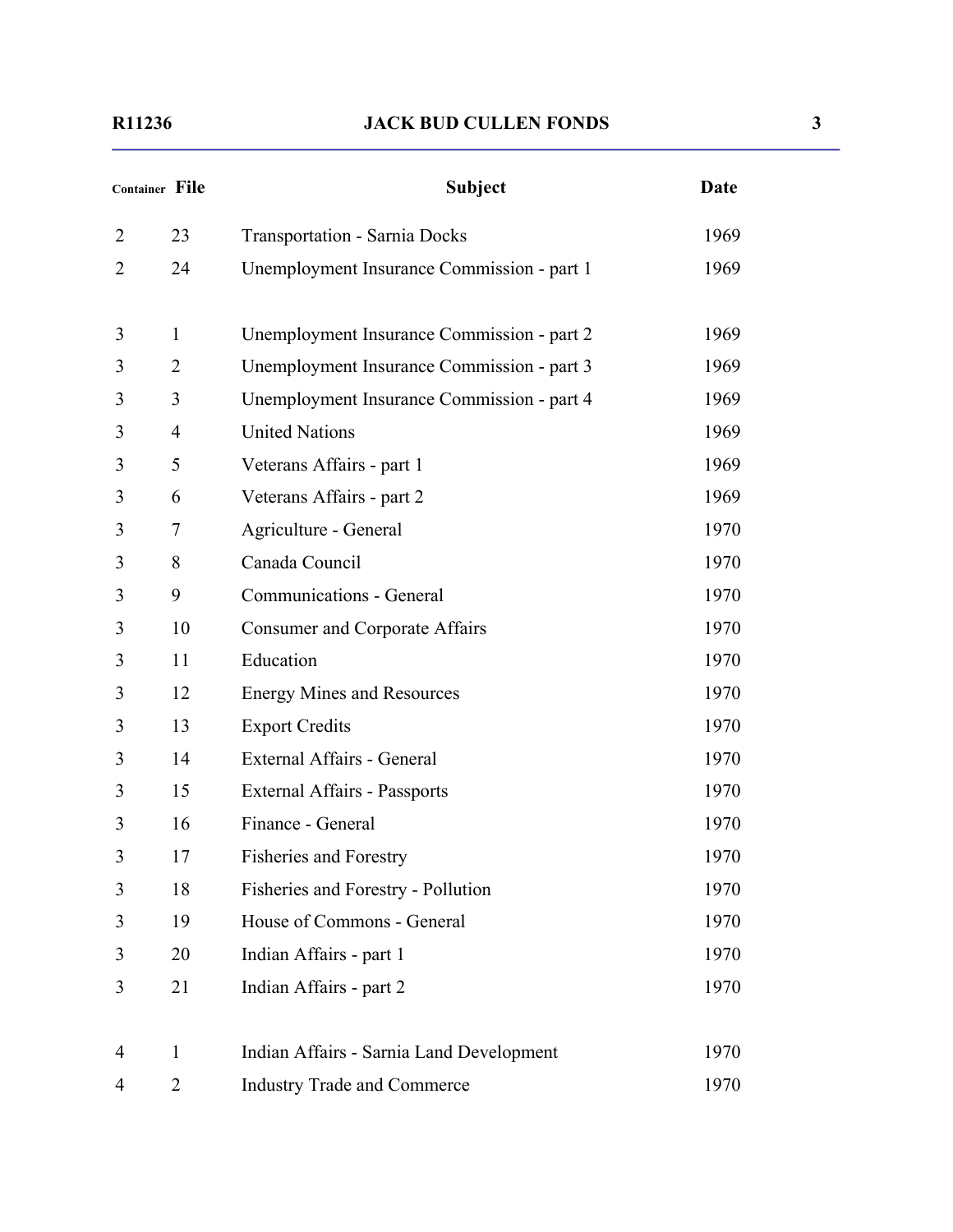| <b>Container File</b> |                | <b>Subject</b>                                              | <b>Date</b> |
|-----------------------|----------------|-------------------------------------------------------------|-------------|
| 4                     | 3              | Justice and Attorney General                                | 1970        |
| 4                     | $\overline{4}$ | Labour General                                              | 1970        |
| 4                     | 5              | Liberal Party-National                                      | 1970        |
| 4                     | 6              | Liberal Party-Ontario                                       | 1970        |
| 4                     | 7              | Sarnia Liberal Association                                  | 1970        |
| 4                     | 8              | Liberal Party - Women - Sarnia                              | 1970        |
| 4                     | 9              | Liberal Party - Young UNs                                   | 1970        |
| 4                     | 10             | Manpower and Immigration - part 1                           | 1970        |
| 4                     | 11             | Manpower and Immigration - part 2                           | 1970        |
| 4                     | 12             | Manpower and Immigration General                            | 1970        |
| 4                     | 13             | National Defence - General                                  | 1970        |
| 4                     | 14             | National Health and Welfare - Drugs                         | 1970        |
| 4                     | 15             | National Health and Welfare - Family Allowance - part 1     | 1970        |
| 4                     | 16             | National Health and Welfare - Family Allowance - part 2     | 1970        |
| 4                     | 17             | National Health and Welfare - General                       | 1970        |
| 4                     | 18             | National Health and Welfare - Canada Pension Plan. - part 1 | 1970        |
| 4                     | 19             | National Health and Welfare - Canada Pension Plan - part 2  |             |
| 4                     | 20             | National Health - Medicare                                  | 1970        |
| 4                     | 21             | National Health - Old Age Pensions                          | 1970        |
| 4                     | 22             | National Health - Retarded Persons                          | 1970        |
| 4                     | 23             | National Revenue - Customs and Excise                       | 1970        |
| 4                     | 24             | National Revenue - General                                  | 1970        |
| 5                     | $\mathbf{1}$   | National Revenue - Income Tax - part 1                      | 1970        |
| 5                     | $\overline{2}$ | National Revenue - Income Tax - part 2                      |             |
| 5                     | 3              | Non Medical Use of Drugs - Caucus Committee                 | 1970        |
| 5                     | $\overline{4}$ | Provincial Problems - Ontario                               | 1970        |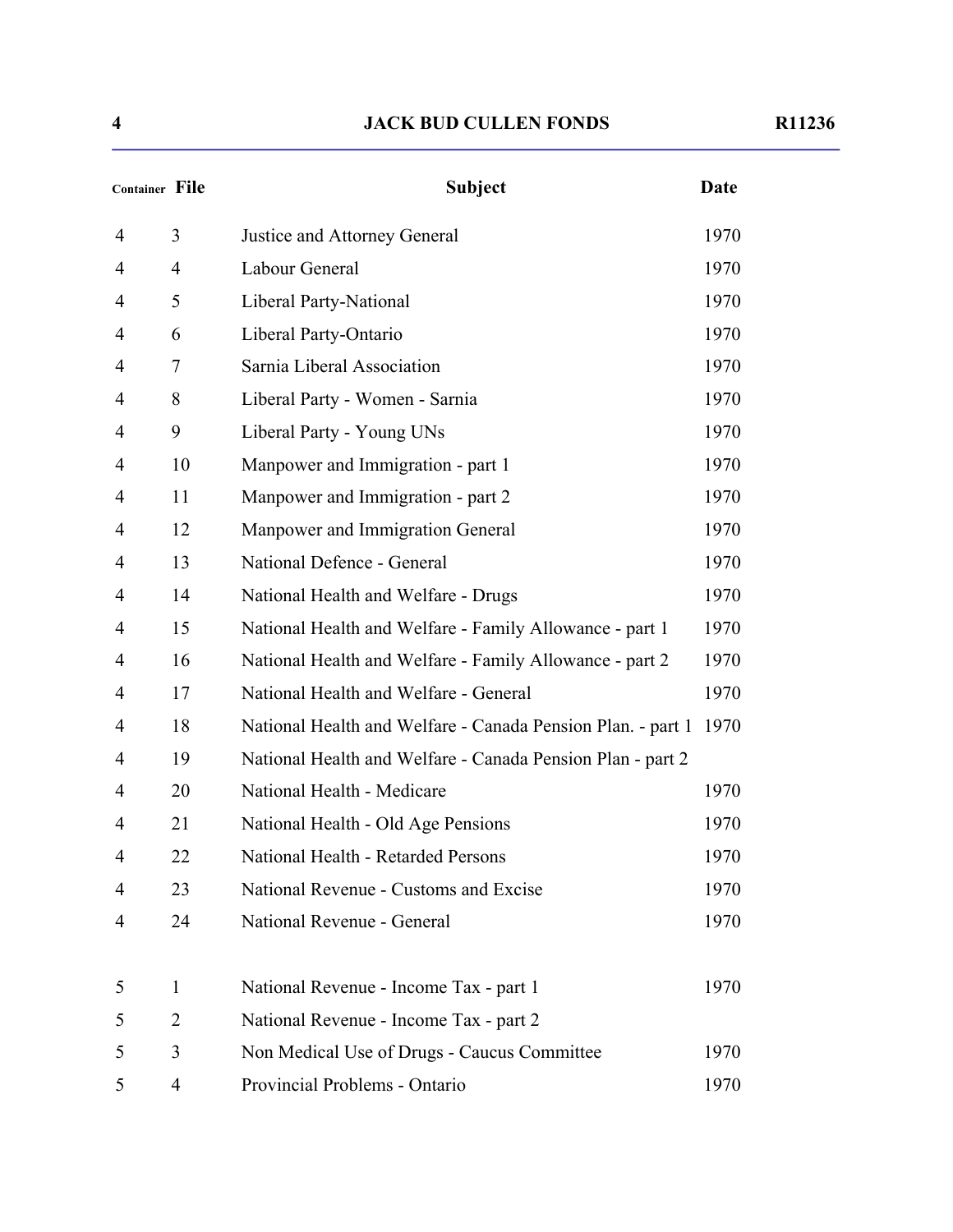| <b>Container File</b> |                | <b>Subject</b>                        | Date  |
|-----------------------|----------------|---------------------------------------|-------|
| 5                     | 5              | Pollution                             | 1970  |
| 5                     | 6              | Postmaster General - part 1           | 1970  |
| 5                     | $\tau$         | Postmaster General - part 2           | 1970  |
| 5                     | 8              | Polymer Corporation                   | 1970  |
| 5                     | 9              | Press Releases - part 1               | 1970  |
| 5                     | 10             | Press Releases - part 2               | 1970  |
| 5                     | 11             | Prices and Incomes Commission         | 1970  |
| 5                     | 12             | Prime Minister                        | 1970  |
| 5                     | 13             | Prime Ministers Visit - part 1        | 1970  |
| 5                     | 14             | Prime Ministers Visit - part 2        | 1970  |
| 5                     | 15             | Public Works - Erosion - Indian Lands | 1970- |
| 5                     | 16             | Public Works - General                | 1970  |
| 5                     | 17             | Public Works - Sarnia Harbour         | 1970  |
| 5                     | 18             | Sarnia                                | 1970  |
| 5                     | 19             | Secretary of State                    | 1970  |
| 5                     | 20             | Secretary of State - General          | 1970  |
| 5                     | 21             | Solicitor General -? part 1           | 1970  |
| 5                     | 22             | Solicitor General - part 2            | 1970  |
| 6                     | 1              | Transport -? Air                      | 1970  |
| 6                     | $\overline{2}$ | Transport - Blue Water Bridge         | 1970  |
| 6                     | 3              | Transport - C.N. Rail et all          | 1970  |
| 6                     | $\overline{4}$ | Transport -? General                  | 1970  |
| 6                     | 5              | Transport - Housing - part 1          | 1970  |
| 6                     | 6              | Transport - Housing - part 2          | 1970  |
| 6                     | 7              | <b>Transport - Pensioners</b>         | 1970  |
| 6                     | 8              | Transport - Sarnia Harbour            | 1970  |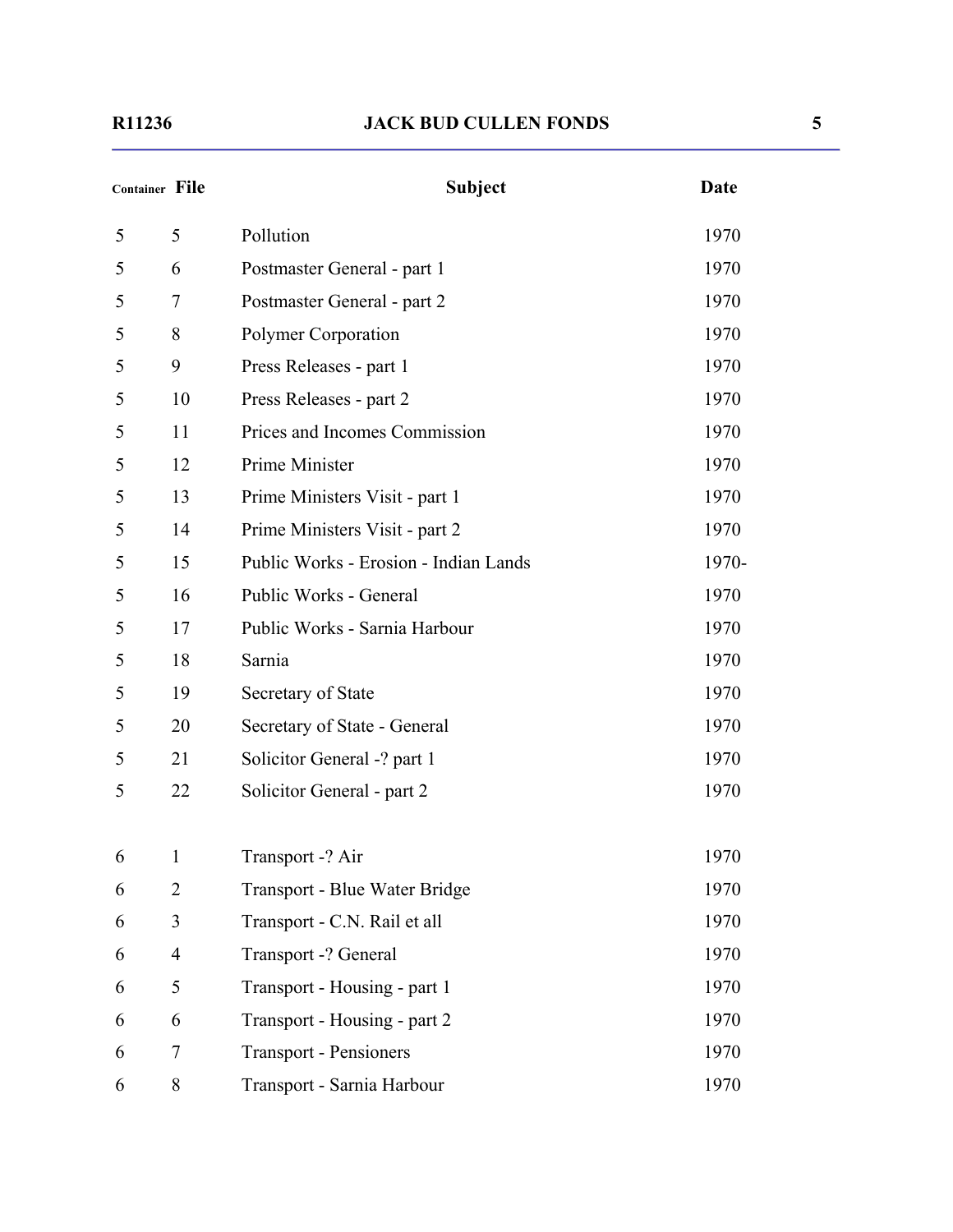| <b>Container File</b> |                | <b>Subject</b>                              | Date |
|-----------------------|----------------|---------------------------------------------|------|
| 6                     | 9              | Transport - Sarnia Yacht Club               | 1970 |
| 6                     | 10             | <b>Treasury Board</b>                       | 1970 |
| 6                     | 11             | <b>Veterans Affairs</b>                     | 1970 |
| 6                     | 12             | Unemployment Insurance                      | 1970 |
| 6                     | 13             | Unemployment Insurance-Research             | 1970 |
| 6                     | 14             | <b>Veterans Affairs</b>                     | 1970 |
| 6                     | 15             | Veterans Affairs - General part 1           | 1970 |
| 6                     | 16             | Veterans Affairs - General - part 2         | 1970 |
| 6                     | 17             | Veterans Affairs - General - part 3         | 1970 |
| 6                     | 18             | Agriculture                                 | 1971 |
| 6                     | 19             | Bilingualism                                | 1971 |
| 6                     | 20             | <b>Canadian Development Corporation</b>     | 1971 |
| 6                     | 21             | Canadome                                    | 1971 |
| 6                     | 22             | Chemical Companies - part1                  | 1971 |
| 6                     | 23             | Chemical Companies - part 2                 | 1971 |
| 6                     | 24             | <b>Consumer and Corporate Affairs</b>       | 1971 |
| 6                     | 25             | Communications                              | 1971 |
| 7                     | $\mathbf{1}$   | Polymer Corporation - part 1                | 1971 |
| 7                     | $\overline{2}$ | Polymer Corporation - part 2                | 1971 |
| 7                     | 3              | Polymer Corporation - part 3                | 1971 |
| 7                     | $\overline{4}$ | Education                                   | 1971 |
| 7                     | 5              | <b>Energy Mines and Resources - General</b> | 1971 |
| 7                     | 6              | Environment - part 1                        | 1971 |
| 7                     | $\overline{7}$ | Environment - part 2                        | 1971 |
| 7                     | 8              | External Affairs - Passports - part 1       | 1971 |
| 7                     | 9              | External Affairs - Passports - part 2       | 1971 |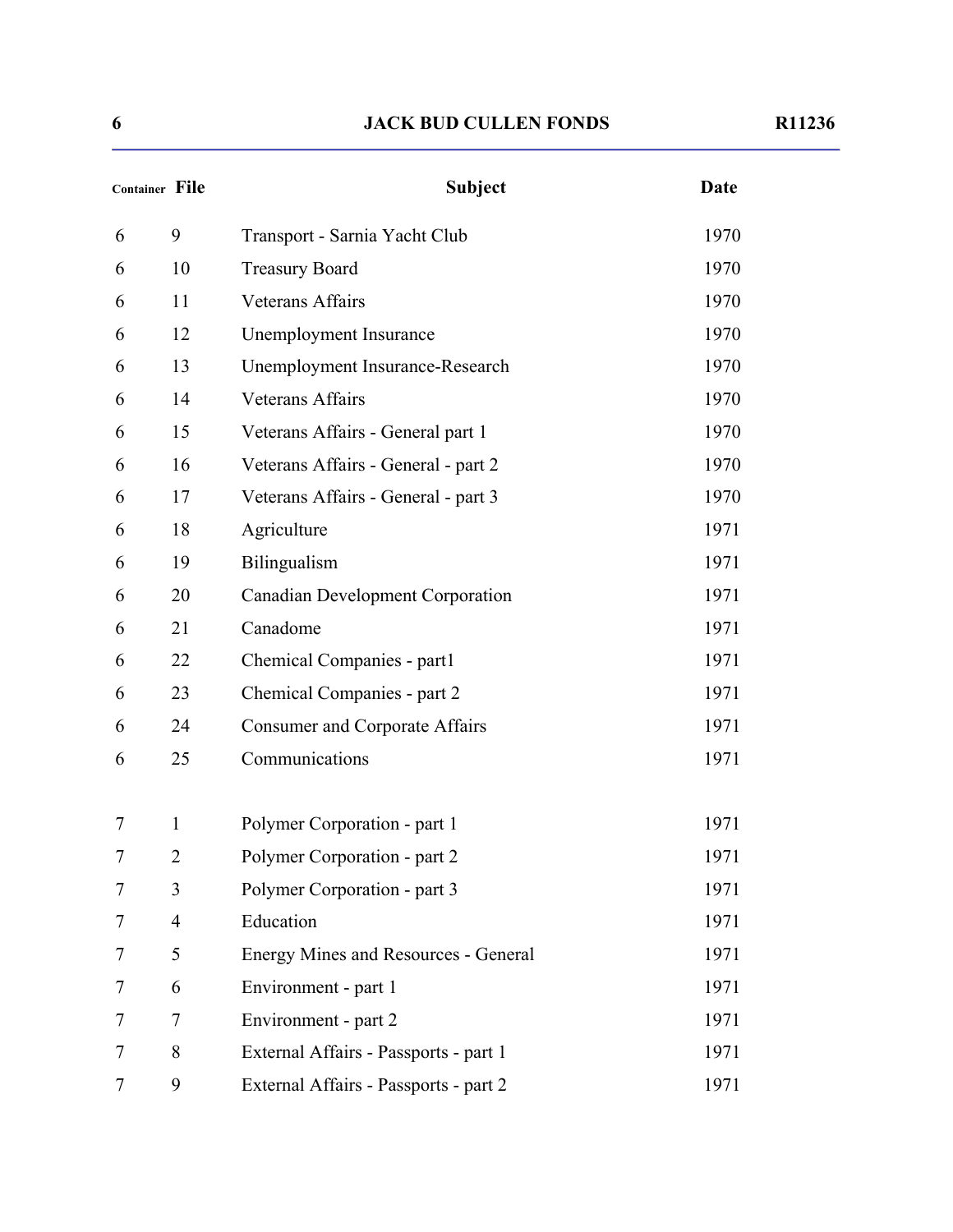| <b>Container File</b> |                | <b>Subject</b>                           | Date |
|-----------------------|----------------|------------------------------------------|------|
| 7                     | 10             | Finance-Credit Unions - part 1           | 1971 |
| 7                     | 11             | Finance-Credit Unions - part 2           | 1971 |
| 7                     | 12             | Finance-Credit Unions - part 3           | 1971 |
| 7                     | 13             | Finance - General                        | 1971 |
| 7                     | 14             | <b>Fisheries and Forestry</b>            | 1971 |
| 7                     | 15             | Governor General Visit to Sarnia         | 1971 |
| 7                     | 16             | House of Commons - General               | 1971 |
| 7                     | 17             | Indian Affairs - Camp Ipperwash - part 1 | 1971 |
| 7                     | 18             | Indian Affairs - Camp Ipperwash - part 2 | 1971 |
| 7                     | 19             | Indian Affairs - Camp Ipperwash - part 3 | 1971 |
| 7                     | 20             | Indian Affairs - General                 | 1971 |
| 7                     | 21             | Indian Affairs - Sarnia Land Development | 1971 |
| 8                     | $\mathbf{1}$   | <b>Industry Trade and Commerce</b>       | 1971 |
| 8                     | $\overline{2}$ | <b>Information Canada</b>                | 1971 |
| 8                     | 3              | Justice - Abortion                       | 1971 |
| 8                     | $\overline{4}$ | Justice - General - part 1               | 1971 |
| 8                     | 5              | Justice - General - part 2               | 1971 |
| 8                     | 6              | Job Seekers - part 1                     | 1971 |
| 8                     | 7              | Job Seekers - part 2                     | 1971 |
| 8                     | 8              | Kinsmen                                  | 1971 |
| 8                     | 9              | Labour-General - part 1                  | 1971 |
| 8                     | 10             | Labour-General - part 2                  | 1971 |
| 8                     | 11             | Labour - Meeting re Labour Code          | 1971 |
| 8                     | 12             | Liberal Party - National - part 1        | 1971 |
| 8                     | 13             | Liberal Party - National - part 2        | 1971 |
| 8                     | 14             | Liberal Party - Ontario                  | 1971 |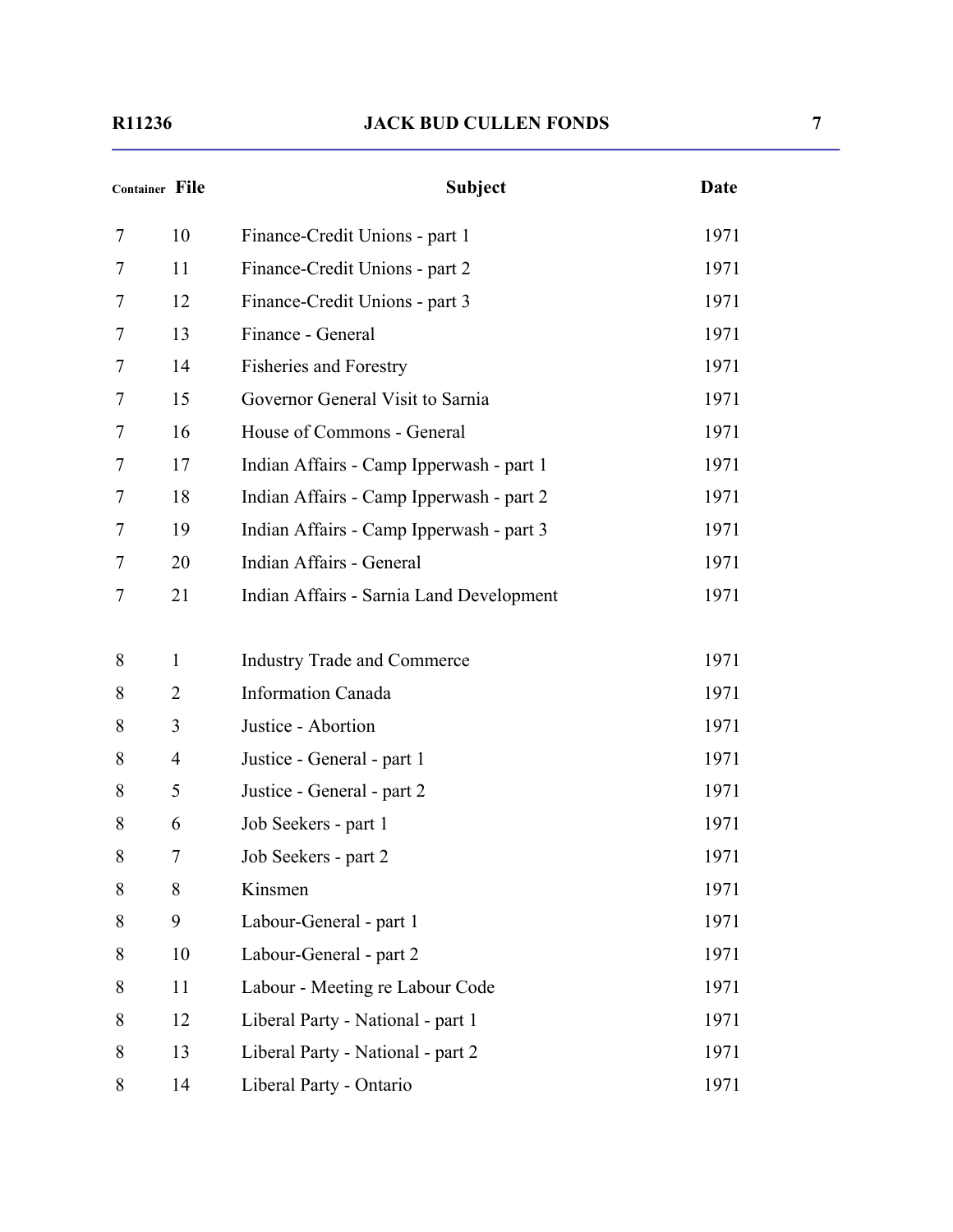| Container File |                | <b>Subject</b>                                         | <b>Date</b> |
|----------------|----------------|--------------------------------------------------------|-------------|
| 8              | 15             | Liberal Party - Sarnia                                 | 1971        |
| 8              | 16             | Columns Speeches Newsletters from Liberal Organization | 1970-1971   |
| 8              | 17             | Manpower and Immigration - part 1                      | 1971        |
| 8              | 18             | Manpower and Immigration - part 2                      | 1971        |
| 8              | 19             | Manpower and Immigration - part 3                      | 1971        |
| 9              | $\mathbf{1}$   | Manpower - General                                     | 1971        |
| 9              | $\overline{2}$ | Members of Parliament - Salaries - part 1              | 1971        |
| 9              | 3              | Members of Parliament - Salaries - part 2              | 1971        |
| 9              | $\overline{4}$ | National Defence - part 1                              | 1971        |
|                | 5              | National Defence - part 2                              | 1971        |
| 9              | 6              | National Revenue - part 1                              | 1971        |
| 9              | 7              | National Defence -part 2                               | 1971        |
| 9              | 8              | National Defence - part 3                              | 1971        |
| 9              | 9              | National Health and Welfare - General - part 1         | 1971        |
| 9              | 10             | National Health and Welfare - General - part 2         | 1971        |
| 9              | 11             | National Health and Welfare - General - part 3         | 1971        |
| 9              | 12             | National Health and Welfare - Pensions - part 1        | 1971        |
| 9              | 13             | National; Health and Welfare - Pensions - part 2       | 1971        |
| 9              | 14             | Sarnia Riding-General                                  | 1971        |
| 9              | 15             | Visit-Camp Gagetown and Chatham                        | 1971        |
| 9              | 16             | Environment Canada - Shore Erosion - part 1            | 1973        |
| 9              | 17             | Environment Canada - Shore Erosion - part 2            | 1973        |
| 9              | 18             | Environment Canada - Shore Erosion - part 3            | 1973        |
| 9              | 19             | Environment Canada - Shore Erosion - part 4            | 1973        |

10 1 Indian and Northern Affairs 1973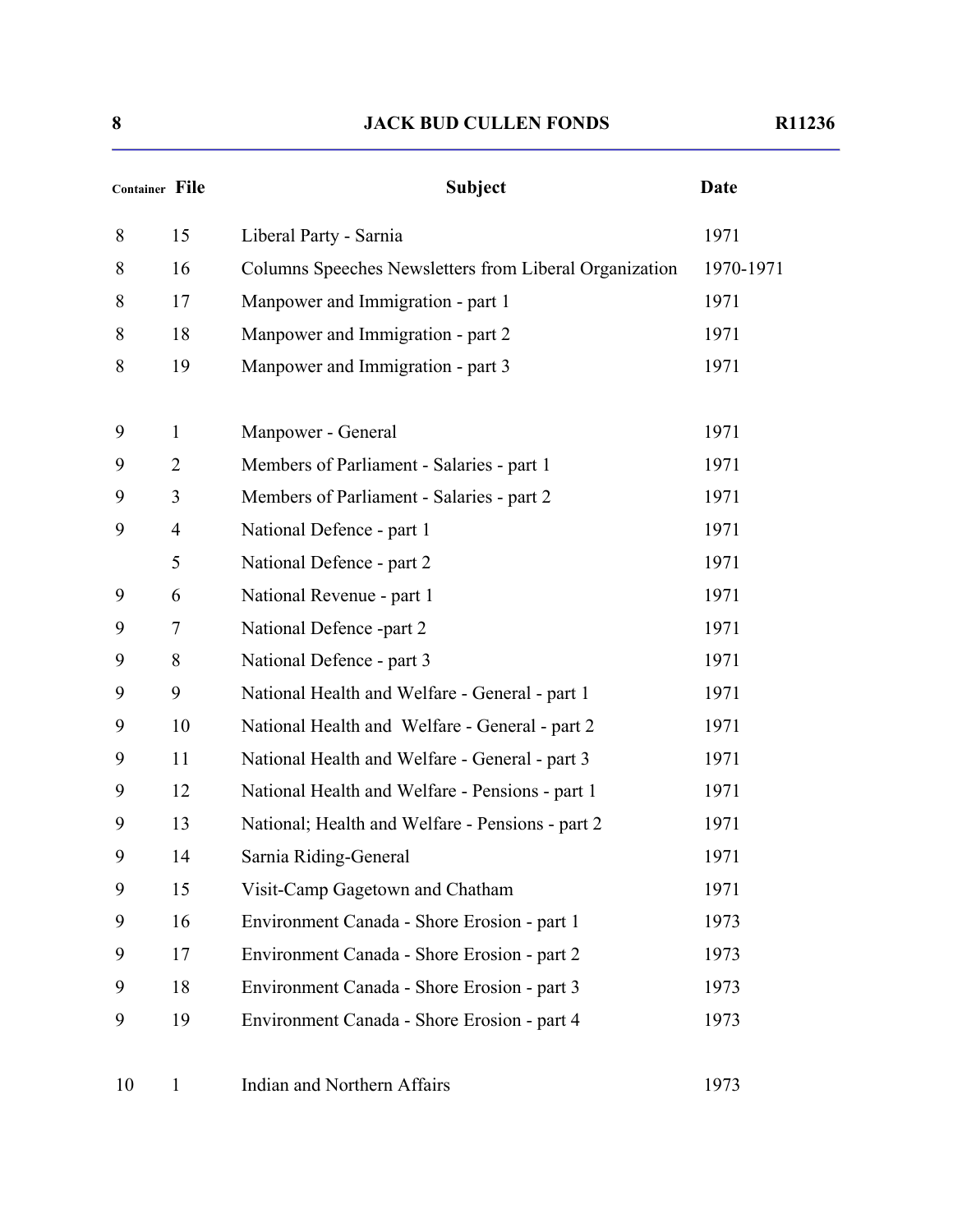#### **R11236 JACK BUD CULLEN FONDS 9**

| <b>Container File</b> |                | <b>Subject</b>                            | Date |
|-----------------------|----------------|-------------------------------------------|------|
| 10                    | $\overline{2}$ | <b>Information Canada</b>                 | 1973 |
| 10                    | 3              | Invitations                               | 1973 |
| 10                    | $\overline{4}$ | National Revenue - Customs and Excise     | 1973 |
| 10                    | 5              | National Revenue - General                | 1973 |
| 10                    | 6              | Income Tax - part 1                       | 1973 |
| 10                    | 7              | Income Tax - part 2                       | 1973 |
| 10                    | 8              | Income Tax - part 3                       | 1973 |
| 10                    | 9              | Income Tax - part 4                       | 1973 |
| 10                    | 10             | Income Tax - part 5                       | 1973 |
| 10                    | 11             | National Revenue - S.G. Woods and Company | 1973 |
| 10                    | 12             | Sarnia Arts Foundation - part 1           | 1972 |
| 10                    | 13             | Sarnia Arts Foundation - part 2           | 1972 |
| 10                    | 14             | Sarnia Arts Foundation - part 3           | 1972 |
| 10                    | 15             | Sarnia Arts Foundation - part 1           | 1973 |
| 10                    | 16             | Sarnia Arts Foundation - part 2           | 1973 |
| 10                    | 17             | Secretary of State - Citizenship - part 1 | 1973 |
| 10                    | 18             | Secretary of State - Citizenship - part 2 | 1973 |
| 11                    | $\mathbf{1}$   | Secretary of State - Order of Canada      | 1973 |
| 11                    | 2              | Southern Teleservices Limited             | 1973 |
| 11                    | 3              | Parliamentary Report                      | 1973 |
| 11                    | $\overline{4}$ | Transport - General                       | 1973 |
| 11                    | 5              | <b>Transport - Great Lakes</b>            | 1973 |
| 11                    | 6              | Transport - Rail - part 1                 | 1973 |
| 11                    | 7              | Transport - Rail - part 2                 | 1973 |
| 11                    | 8              | Unemployment Insurance - part 1           | 1973 |
| 11                    | 9              | Unemployment Insurance - part 2           | 1973 |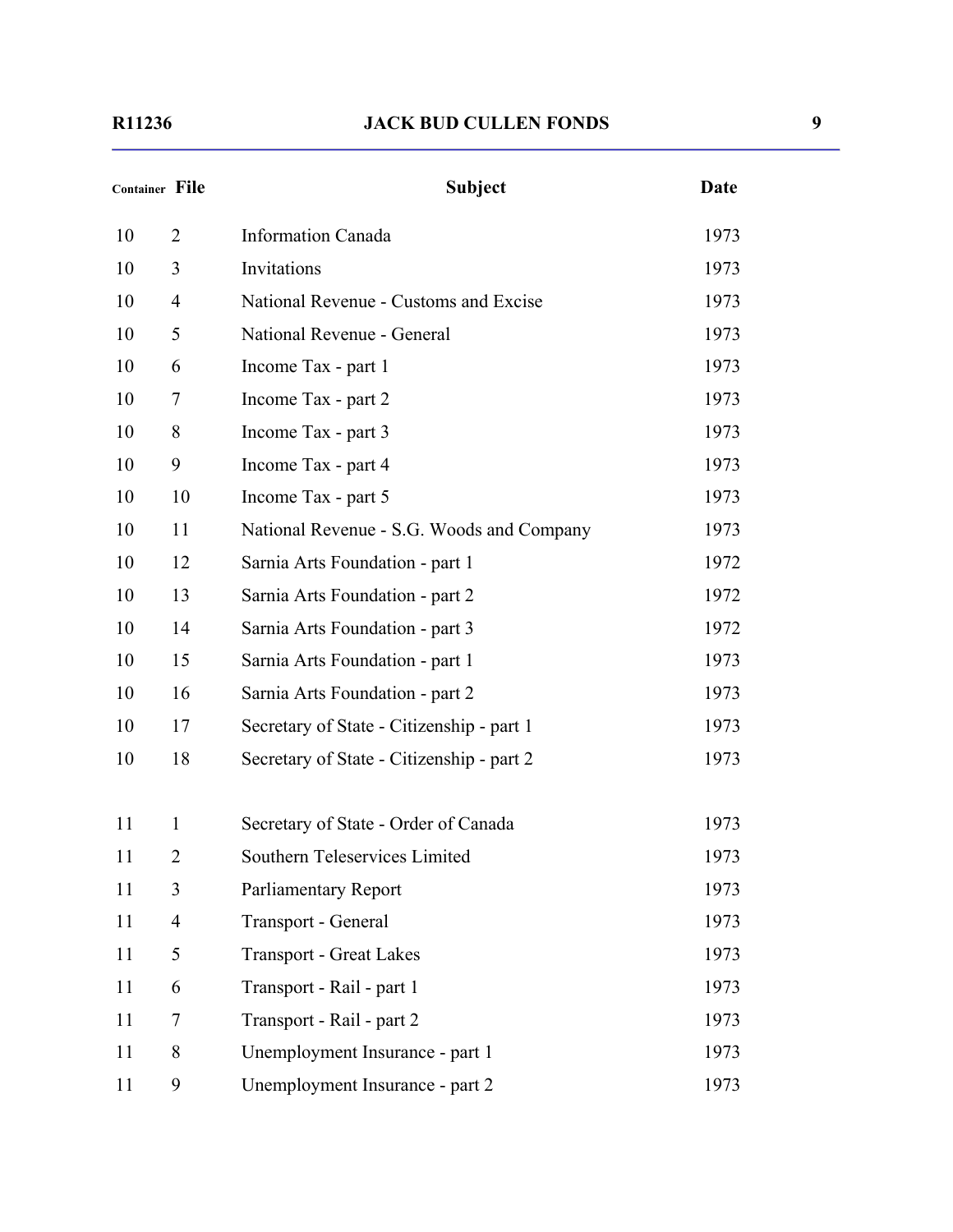| <b>Container File</b> |                | <b>Subject</b>                              | <b>Date</b> |
|-----------------------|----------------|---------------------------------------------|-------------|
| 11                    | 10             | Veterans Affairs - General - part 1         | 1973        |
| 11                    | 11             | Veterans Affairs - General - part 2         | 1973        |
| 11                    | 12             | Veterans Affairs - General - part 3         | 1973        |
| 11                    | 13             | Veterans Affairs - General - part 4         | 1973        |
| 11                    | 14             | Veterans Affairs - General - part 5         | 1973        |
| 11                    | 15             | P.O.W.s Associations                        | 1973        |
| 11                    | 16             | Agriculture - General - part 1              | 1974        |
| 11                    | 17             | Agriculture - General - part 2              | 1974        |
| 11                    | 18             | <b>Broadcasting</b>                         | 1974        |
| 11                    | 19             | Calgary                                     | 1974        |
| 11                    | 20             | <b>Canadian Development Corporation</b>     | 1974        |
| 11                    | 21             | Canadian Federation of Independent Business | 1974        |
| 11                    | 22             | Canadian Parliamentary Association - part 1 | 1974        |
| 11                    | 23             | Canadian Parliamentary Association - part 2 | 1974        |
| 11                    | 24             | <b>Chemical Companies</b>                   | 1974        |
| 11                    | 25             | Column File                                 | 1974        |
| 12                    | $\mathbf{1}$   | <b>Communications Committee</b>             | 1974        |
| 12                    | $\overline{2}$ | Communications - General                    | 1974        |
| 12                    | 3              | Consumer and Corporate Affairs - part 1     | 1974        |
| 12                    | $\overline{4}$ | Consumer and Corporate Affairs - part 2     | 1974        |
| 12                    | 5              | Consumer and Corporate Affairs - part 3     | 1974        |
| 12                    | 6              | Dow Dome                                    | 1974        |
| 12                    | 7              | Education - part 1                          | 1974        |
| 12                    | 8              | Education - part 2                          | 1974        |
| 12                    | 9              | Education - part 3                          | 1974        |
| 12                    | 10             | <b>Elections Expenses Act</b>               | 1974        |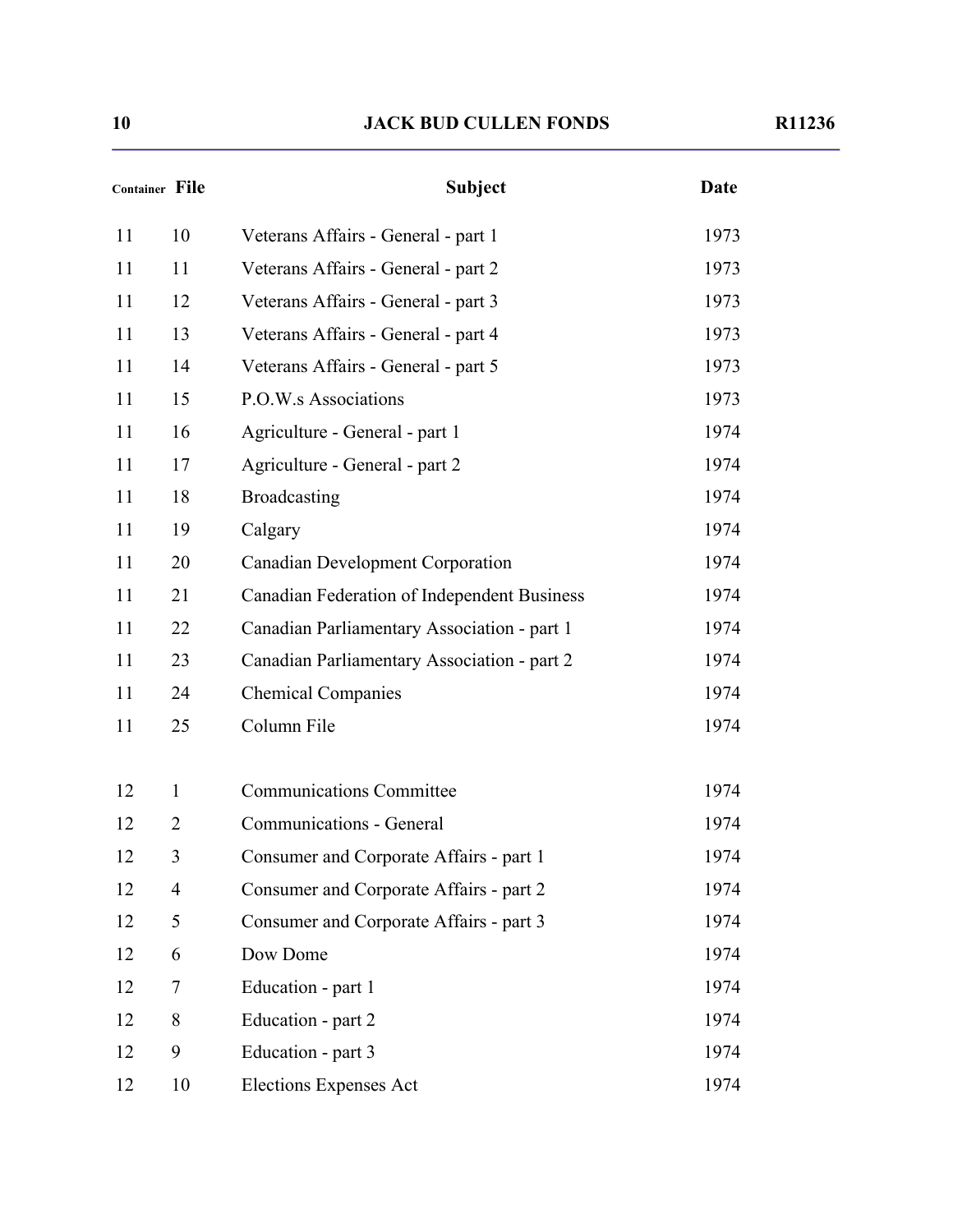| Container File |                | <b>Subject</b>                                      | Date |  |
|----------------|----------------|-----------------------------------------------------|------|--|
| 12             | 11             | Energy Mines and Resources - part 1                 | 1974 |  |
| 12             | 12             | Energy Mines and Resources - part 2                 | 1974 |  |
| 12             | 13             | Energy Mines and Resources - part 3                 | 1974 |  |
| 12             | 14             | Environment-General                                 | 1974 |  |
| 12             | 15             | Environment-Emissions - part 1                      | 1974 |  |
| 12             | 16             | Environment-Emissions - part 2                      | 1974 |  |
| 12             | 17             | External Affairs - part 1                           | 1974 |  |
| 12             | 18             | External Affairs - part 2                           | 1974 |  |
| 12             | 19             | External Affairs - part 3                           | 1974 |  |
|                |                |                                                     |      |  |
| 13             | $\mathbf{1}$   | Finance - part 1                                    | 1974 |  |
| 13             | 2              | Finance - part 2                                    | 1974 |  |
| 13             | 3              | Finance - part 3                                    | 1974 |  |
| 13             | $\overline{4}$ | Finance - part 4                                    | 1974 |  |
| 13             | 5              | Finance - Tariffs                                   | 1974 |  |
| 13             | 6              | Finance - Winter Works Program                      | 1974 |  |
| 13             | 7              | Happy File                                          | 1974 |  |
| 13             | 8              | Health and Welfare - Canadian Pension Plan - part 1 | 1974 |  |
| 13             | 9              | Health and Welfare - Canadian Pension Plan - part 2 | 1974 |  |
| 13             | 10             | Health and Welfare - Family and Youth Allowance     | 1974 |  |
| 13             | 11             | Health and Welfare - Football - part 1              | 1974 |  |
| 13             | 12             | Health and Welfare - Football - part 2              | 1974 |  |
| 13             | 13             | Health and Welfare - General                        | 1974 |  |
| 13             | 14             | Health and Welfare - New Horizons                   | 1974 |  |
| 13             | 15             | Health and Welfare - Old Age Security - part 1      | 1974 |  |
| 13             | 16             | Health and Welfare - Old Age Security - part 2      | 1974 |  |
| 13             | 17             | Health and Welfare - Old Age Security - part 3      | 1974 |  |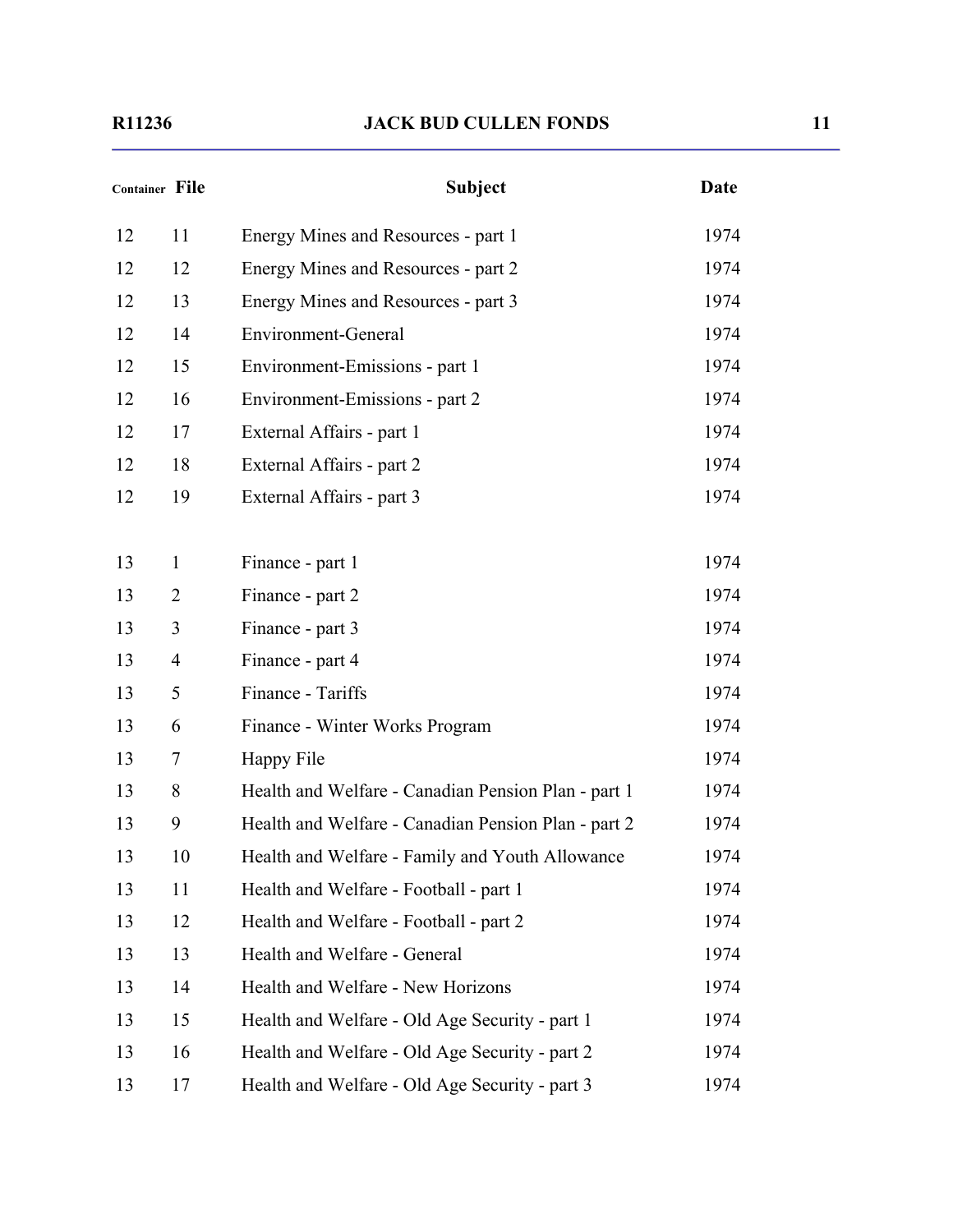| <b>Container File</b> |                | <b>Subject</b>                                                        | <b>Date</b> |  |
|-----------------------|----------------|-----------------------------------------------------------------------|-------------|--|
| 13                    | 18             | House of Commons - part 1                                             | 1974        |  |
| 13                    | 19             | House of Commons - part 2                                             | 1974        |  |
| 13                    | 20             | House of Commons - part 3                                             | 1974        |  |
| 14                    | 1              | Indian and Northern Affairs                                           | 1974        |  |
| 14                    | $\overline{2}$ | <b>Industry Trade and Commerce</b>                                    | 1974        |  |
| 14                    | 3              | Industry Trade and Commerce - Sarnia Olefins and<br>Aromatics Project | 1974        |  |
| 14                    | $\overline{4}$ | Itineraries                                                           | 1974        |  |
| 14                    | 5              | Job Seekers - part 1                                                  | 1974        |  |
| 14                    | 6              | Job Seekers - part 2                                                  | 1974        |  |
| 14                    | 7              | Job Seekers - part 3                                                  | 1974        |  |
| 14                    | 8              | Justice - part 1                                                      | 1974        |  |
| 14                    | 9              | Justice - part 2                                                      | 1974        |  |
| 14                    | 10             | Labour - General - part 1                                             | 1974        |  |
| 14                    | 11             | Labour - General - part 2                                             | 1974        |  |
| 14                    | 12             | Labour - General - part 3                                             | 1974        |  |
| 14                    | 13             | <b>Liberal Party Convention</b>                                       | 1974        |  |
| 14                    | 14             | Liberal Party - National                                              | 1974        |  |
| 14                    | 15             | Liberal Party - Ontario                                               | 1974        |  |
| 14                    | 16             | Liberal Party - Sarnia - part 1                                       | 1974        |  |
| 14                    | 17             | Liberal Party - Sarnia - part 2                                       | 1974        |  |
| 14                    | 18             | Liberals - Special                                                    | 1974        |  |
| 14                    | 19             | Liberals - Young                                                      | 1974        |  |
| 15                    | $\mathbf{1}$   | Manpower and Immigration - General - part 1                           | 1974        |  |
| 15                    | $\overline{2}$ | Manpower and Immigration - General - part 2                           | 1974        |  |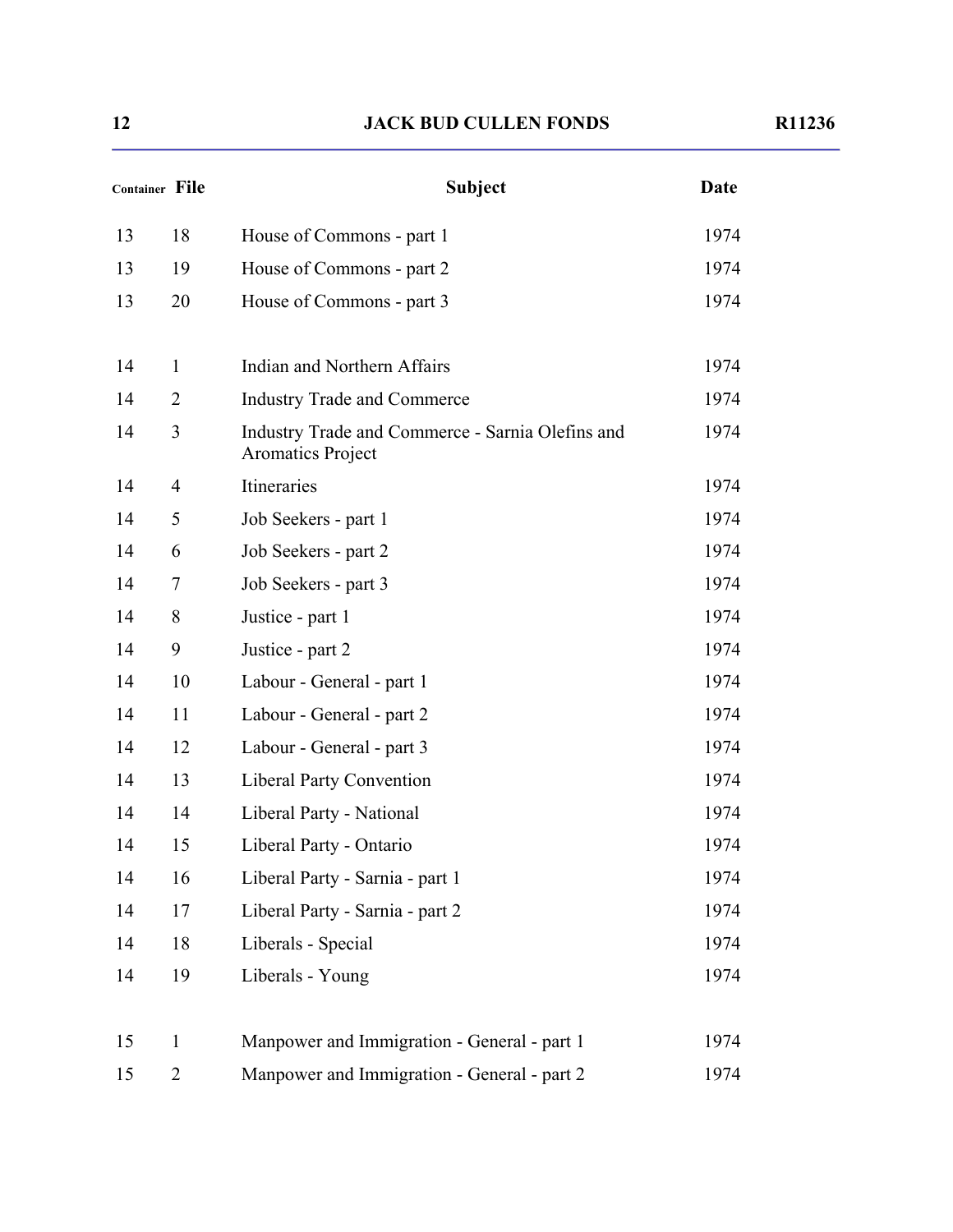#### **R11236 JACK BUD CULLEN FONDS 13**

| <b>Container File</b> |                | <b>Subject</b>                                                   | <b>Date</b> |
|-----------------------|----------------|------------------------------------------------------------------|-------------|
| 15                    | 3              | Manpower and Immigration - General - part 3                      | 1974        |
| 15                    | $\overline{4}$ | Immigration - part 1                                             | 1974        |
| 15                    | 5              | Immigration - part 2                                             | 1974        |
| 15                    | 6              | Immigration - part 3                                             | 1974        |
| 15                    | $\overline{7}$ | Manpower and Immigration - Local Initiatives Program -<br>part 1 | 1974        |
| 15                    | 8              | Manpower and Immigration - Local Initiatives Program -<br>part 2 | 1974        |
| 15                    | 9              | Manpower and Immigration - Local Initiatives Program -<br>part 3 | 1974        |
| 15                    | 10             | Manpower - Opportunity for Youth                                 | 1974        |
| 15                    | 11             | Minister of State                                                | 1974        |
| 15                    | 12             | National Capital Commission                                      | 1974        |
| 15                    | 13             | National Revenue-Customs and Excise                              | 1974        |
| 15                    | 14             | <b>National Defence</b>                                          | 1974        |
| 15                    | 15             | National Revenue - General                                       | 1974        |
| 15                    | 16             | National Revenue - Income Tax - part 1                           | 1974        |
| 15                    | 17             | National Revenue - Income Tax - part 2                           | 1974        |
| 15                    | 18             | North Atlantic Assembly                                          | 1974        |
| 15                    | 19             | Oil Allocation Bill - part 1                                     | 1974        |
| 15                    | 20             | Oil Allocation Bill - part 2                                     | 1974        |
| 15                    | 21             | Olympics                                                         | 1974        |
| 15                    | 22             | Ontario Provincial Problems - part 1                             | 1974        |
| 16                    | $\mathbf{1}$   | Ontario Provincial Problems - part 2                             | 1974        |
| 16                    | $\overline{2}$ | Ontario Provincial Problems - part 3                             | 1974        |
| 16                    | 3              | Ontario Provincial Problems - part 4                             | 1974        |
| 16                    | $\overline{4}$ | Petrosar                                                         | 1974        |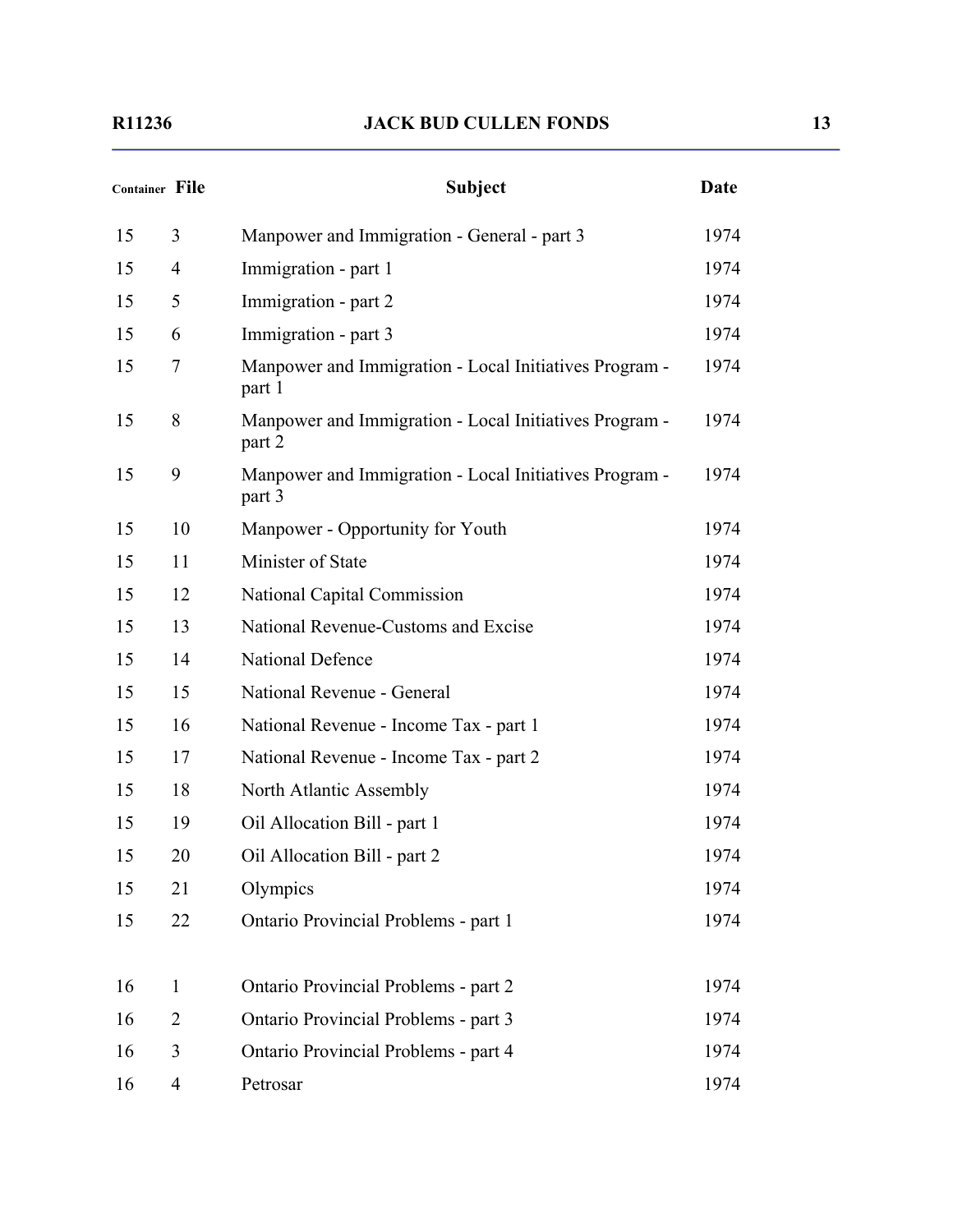| <b>Container File</b> |                | <b>Subject</b>                                     | <b>Date</b> |  |
|-----------------------|----------------|----------------------------------------------------|-------------|--|
| 16                    | 5              | Petrosar-Oil Supply                                | 1974        |  |
| 16                    | 6              | Postmaster General - part 1                        | 1974        |  |
| 16                    | 7              | Postmaster General - part 2                        | 1974        |  |
| 16                    | 8              | Postmaster General - part 3                        | 1974        |  |
| 16                    | 9              | Press Releases - part 1                            | 1974        |  |
| 16                    | 10             | Press Releases - part 2                            | 1974        |  |
| 16                    | 11             | Press Releases - part 3                            | 1974        |  |
| 16                    | 12             | Prime Minister                                     | 1974        |  |
| 16                    | 13             | Privy Council                                      | 1974        |  |
| 16                    | 14             | <b>Public Service Commission</b>                   | 1974        |  |
| 16                    | 15             | Public Works                                       | 1974        |  |
| 16                    | 16             | Regional Economic Expansion                        | 1974        |  |
| 16                    | 17             | Research Bureau - National Liberal Caucus - part 1 | 1974        |  |
| 16                    | 18             | Research Bureau - National Liberal Caucus - part 2 | 1974        |  |
| 16                    | 19             | Sarnia Arts Foundation - part 1                    | 1974        |  |
| 16                    | 20             | Sarnia Arts Foundation - part 2                    | 1974        |  |
| 16                    | 21             | Sarnia Arts Foundation - part 3                    | 1974        |  |
| 17                    | $\mathbf{1}$   | Sarnia City                                        | 1974        |  |
| 17                    | 2              | Sarnia Lambton Riding-General - part 1             | 1974        |  |
| 17                    | 3              | Sarnia Lambton Riding-General - part 2             | 1974        |  |
| 17                    | $\overline{4}$ | Secretary of State - part 1                        | 1974        |  |
| 17                    | 5              | Secretary of State - part 2                        | 1974        |  |
| 17                    | 6              | Secretary of State - Order of Canada               | 1974        |  |
| 17                    | 7              | Secretary of State - Citizenship                   | 1974        |  |
| 17                    | 8              | Senate-Paul Martin                                 | 1974        |  |
| 17                    | 9              | Solicitor General                                  | 1974        |  |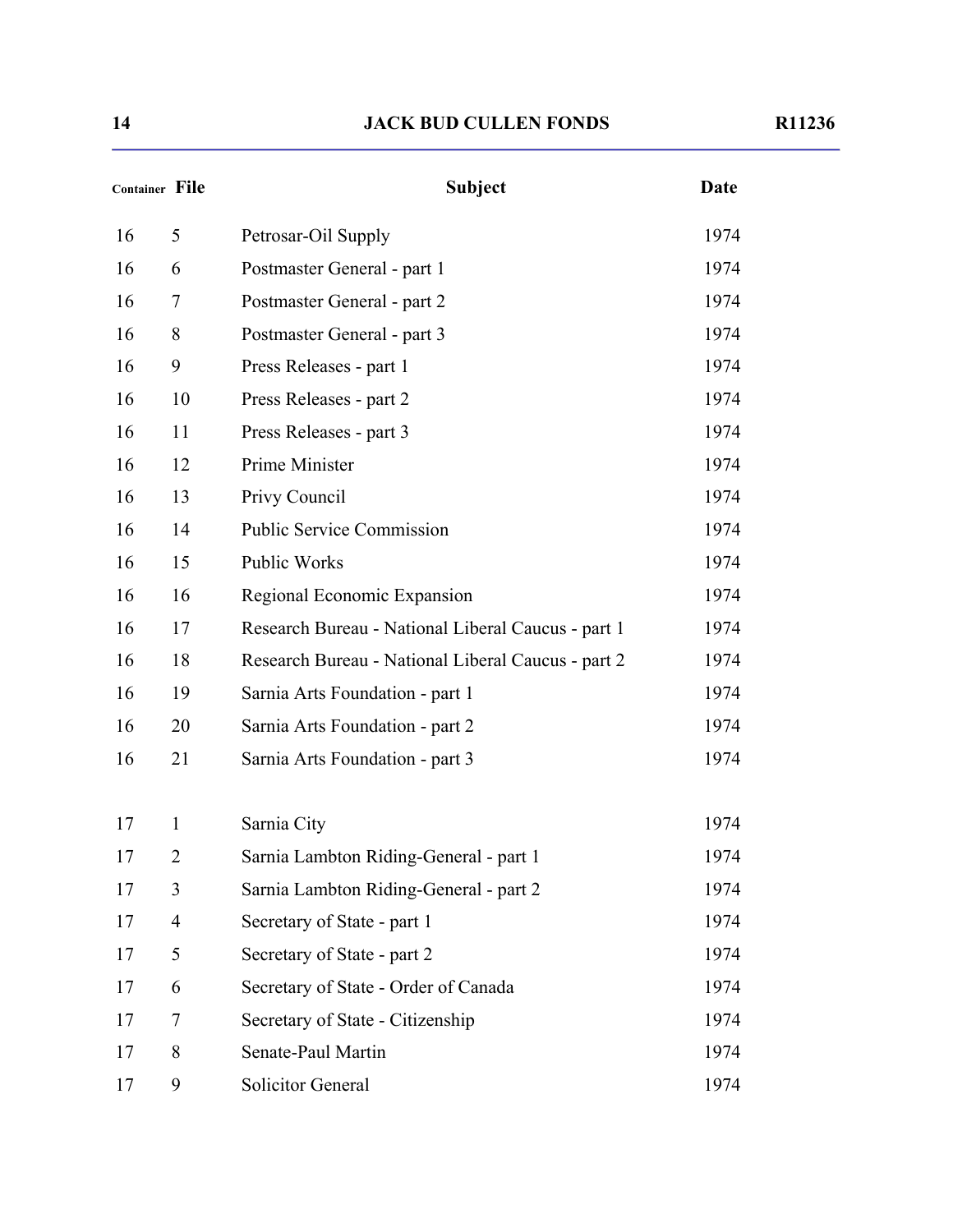| <b>Container File</b> |                | <b>Subject</b>                      | <b>Date</b> |
|-----------------------|----------------|-------------------------------------|-------------|
| 17                    | 10             | Speeches                            | 1974        |
| 17                    | 11             | Speech Material                     | 1974        |
| 17                    | 13             | Supply and Services - General       | 1974        |
| 17                    | 14             | Tours                               | 1974        |
| 17                    | 15             | Transport - Air                     | 1974        |
| 17                    | 16             | Transport - Blue Water Bridge       | 1974        |
| 17                    | 17             | Transport - General                 | 1974        |
| 17                    | 18             | <b>Transport - Great Lakes</b>      | 1974        |
| 17                    | 19             | Transport - Rail                    | 1974        |
| 17                    | 20             | <b>Treasury Board</b>               | 1974        |
| 17                    | 21             | Trends in Food Prices - part 1      | 1974        |
| 17                    | 21             | Trends in Food Prices - part 2      | 1974        |
| 17                    | 22             | Trends in Food Prices - part 3      | 1974        |
| 17                    | 23             | Unemployment Insurance - part 1     | 1974        |
| 17                    | 24             | Unemployment Insurance - part 2     | 1974        |
| 17                    | 25             | Unemployment Insurance - part 3     | 1974        |
| 17                    | 26             | Unemployment Insurance - part 4     | 1974        |
| 18                    | $\mathbf{1}$   | Urban Affairs - Housing             | 1974        |
| 18                    | $\overline{2}$ | Urban Affairs - General             | 1974        |
| 18                    | 3              | Veterans Affairs - General - part 1 | 1974        |
| 18                    | $\overline{4}$ | Veterans Affairs - General - part 2 | 1974        |
| 18                    | 5              | Veterans Affairs - General - part 3 | 1974        |
| 18                    | 6              | Veterans Affairs - General - part 4 | 1974        |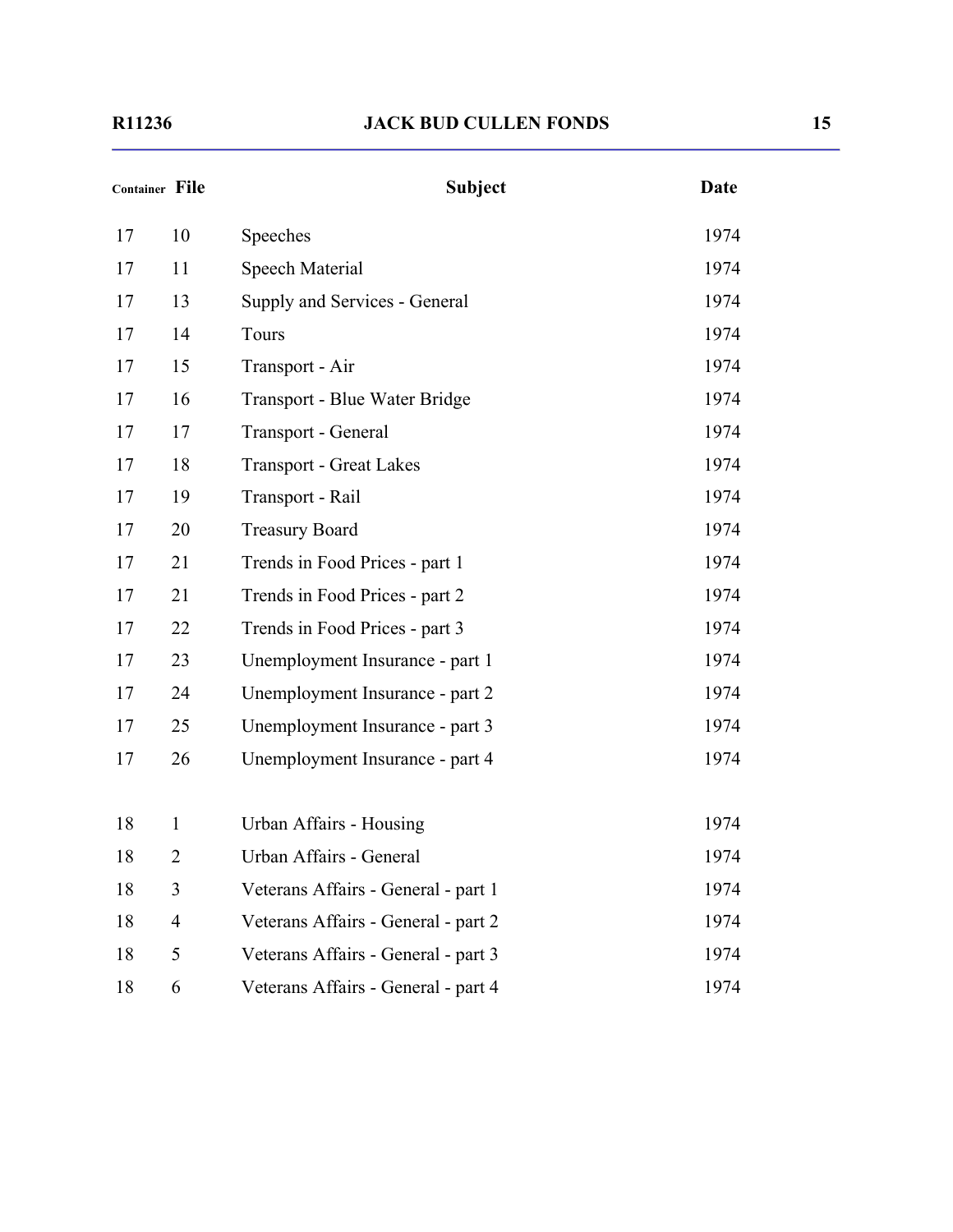#### **Container File Subject Date**

#### **Constituency Files: alphabetical by name-1975-1979**

| 18 | 7  | <b>Abbott Boats Limited</b>                 | 1976-1978  |
|----|----|---------------------------------------------|------------|
| 18 | 8  | Adams, R.J.                                 | 1975-1976  |
| 18 | 9  | Ainsworth, Bert                             | 1975-1976  |
| 18 | 10 | Ali, J.                                     | 1975       |
| 18 | 11 | Archibald, Gordon                           | 1975-1976  |
| 18 | 12 | Austin, R.J.                                | 1976       |
| 18 | 13 | Avis Rent - A. Car                          | 1975-1976  |
| 18 | 14 | Baird, Douglas, Mrs.                        | 1976       |
| 18 | 15 | Banarjee, Tara Sundari                      | 1975       |
| 18 | 16 | Beaton, Gary                                | 1975-1976  |
| 18 | 17 | Bender, Mary Jean                           | 1976-1978  |
| 18 | 18 | Betteridge, Charles Robert                  | 1976       |
| 18 | 19 | Bhardwaj, Sager                             | 1975-1976  |
| 18 | 20 | Boccanfuso, Antonio and Rose                | 1975-19776 |
| 18 | 21 | Boccanfuso, John and Louise                 | 1976       |
| 18 | 22 | Borody, Elizabeth                           | 1976       |
| 18 | 23 | Boushy, David                               | 1975-1979  |
| 18 | 24 | Bremner, Jane                               | 1976       |
| 18 | 25 | Brown, Albert                               | 1975-1978  |
| 18 | 26 | Brickenden, Lorne W.                        | 1975-1976  |
| 18 | 27 | Bruner, W. L.                               | 1975-1976  |
| 18 | 28 | Campbell, Fraser                            | 1975-1976  |
| 18 | 29 | Canadian Manufacturers Association - part 1 | 1976-1978  |
| 18 | 30 | Canadian Manufacturers Association - part 2 | 1976-1978  |
| 18 | 31 | <b>Canadian Manufacturers Association</b>   | 1978-1979  |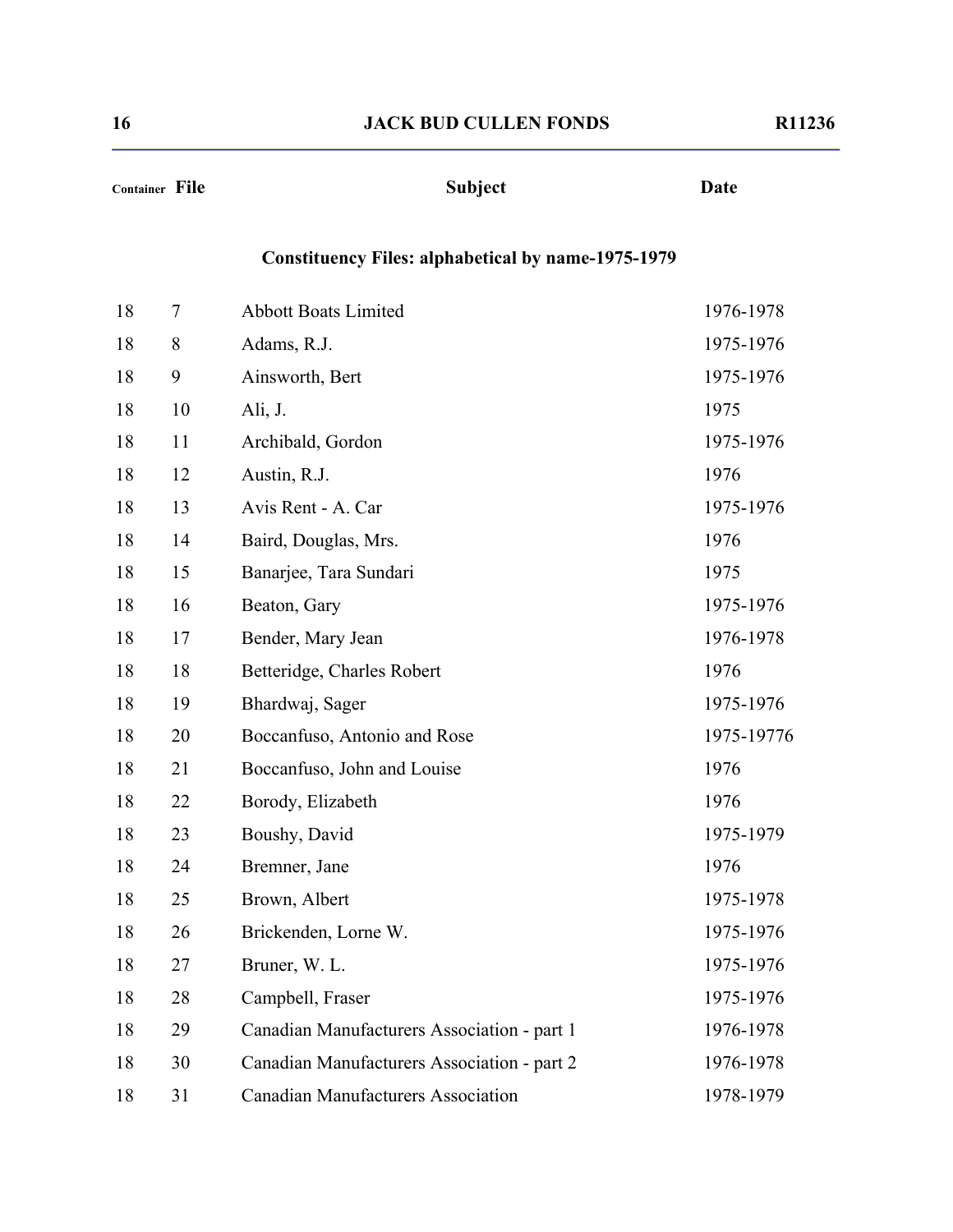|    | Container File | <b>Subject</b>                           | <b>Date</b> |
|----|----------------|------------------------------------------|-------------|
| 18 | 32             | Carl Jung Wines                          | 1976-1977   |
| 18 | 33             | Carle, Muriel                            | 1976        |
| 18 | 34             | Carmichael, Russell                      | 1975-1976   |
| 18 | 35             | Chiu, Angelina                           | 1976        |
| 18 | 36             | <b>Christian Family Movement</b>         | 1976        |
| 18 | 37             | Clark, J.E.                              | 1976        |
| 18 | 38             | Clarkson, J.D.                           | 1976-1978   |
| 18 | 39             | Consenheim, E.C.                         | 1975-1976   |
| 19 | $\mathbf{1}$   | Cosgrave, R.G. Martin                    | 1975-1978   |
| 19 | $\overline{2}$ | Cruchley, E. J.                          | 1976        |
| 19 | 3              | De Boer, Harry                           | 1975-1976   |
| 19 | $\overline{4}$ | Delf, Chrisopher                         | 1976        |
| 19 | 5              | Delgado, Teresa                          | 1976-1977   |
| 19 | 6              | Denegri, Pedro                           | 1977        |
| 19 | 7              | Dixon, Richard. J.                       | 1976        |
| 19 | 8              | Djurfeldt, Arne                          | 1976        |
| 19 | 9              | Dougan, Bill and Judith                  | 1976        |
| 19 | 10             | Dow Chemical of Canada Limited - part 1  | 1976-1979   |
| 19 | 11             | Dow Chemical of Canada Limited - part 2  | 1976-1979   |
| 19 | 12             | Dunlap, Ian Campbell                     | 1976        |
| 19 | 13             | Durco, Frank                             | 1976        |
| 19 | 14             | Electrozad Supply Company Limited        | 1976        |
| 19 | 15             | Estoesta, E. Adfolfo                     | 1977-1979   |
| 19 | 16             | Etat De Filles D-Isabelle Du Quebec      | 1976        |
| 19 | 17             | <b>Experimental Aircraft Association</b> | 1975-1076   |
| 19 | 18             | Fassee, J.                               | 1976        |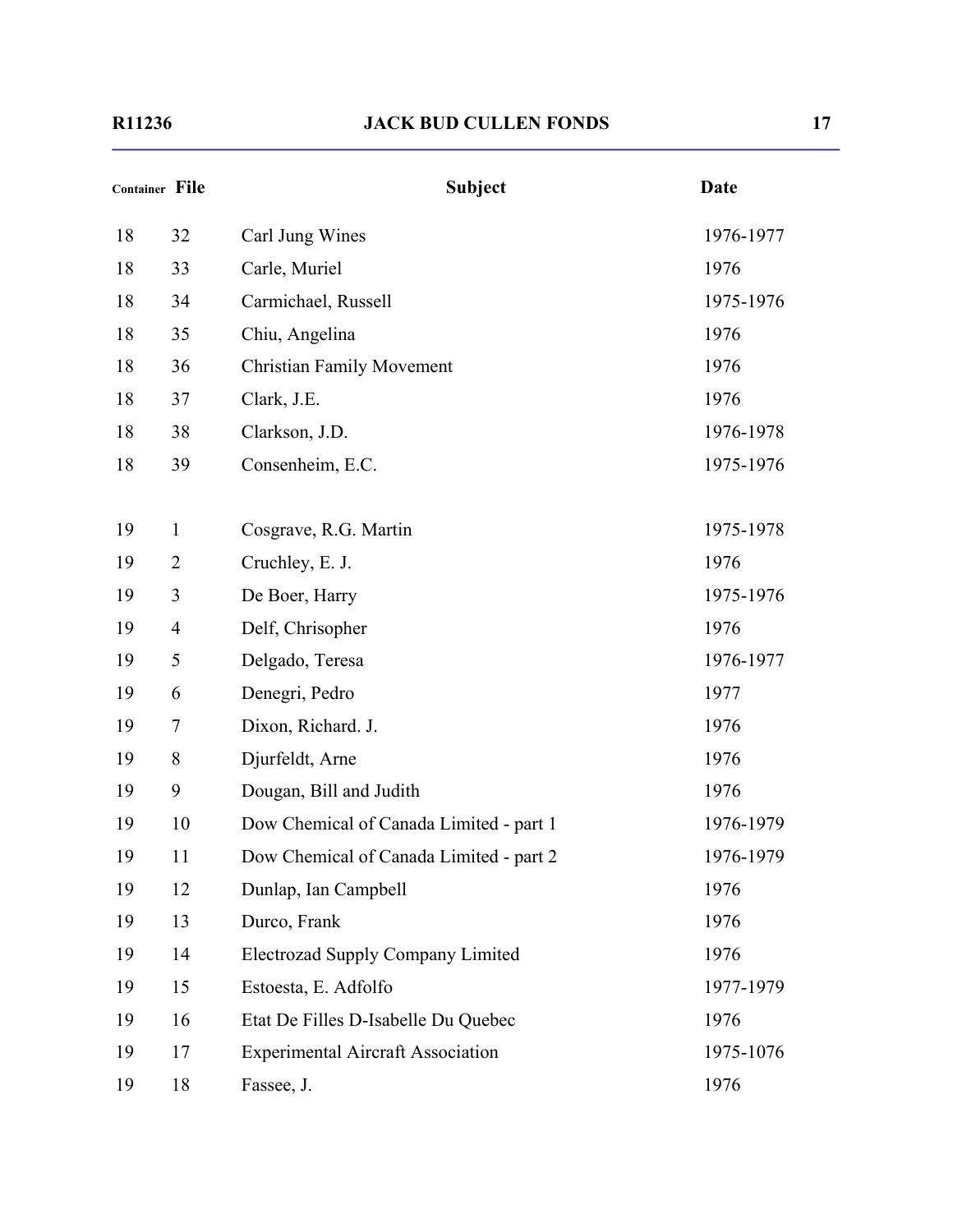| <b>Container File</b> |                | <b>Subject</b>                                   | <b>Date</b> |
|-----------------------|----------------|--------------------------------------------------|-------------|
| 19                    | 19             | Fader, Robert                                    | 1976-1978   |
| 19                    | 20             | Fillion, Amalda and Gerard                       | 1975-1978   |
| 19                    | 21             | Fletcher, Herbert. Louis                         | 1976        |
| 19                    | 22             | Forbes, Guy                                      | 1975-1976   |
| 19                    | 23             | Forsyth, R.B.                                    | 1976        |
| 19                    | 24             | Foster, Mark                                     | 1976        |
| 19                    | 25             | Four-O-Four Town House Inc.                      | 1976        |
| 19                    | 26             | Gagliardi, Carmine                               | 1976-1977   |
| 19                    | 27             | Gamester Advertising Services Limited - part 1   | 1976-1978   |
| 19                    | 28             | Gamester Advertising Services Limited - part 2   | 1976-1978   |
| 19                    | 29             | George, Christine                                | 1976        |
| 19                    | 30             | General Steelwares Limited                       | 1976        |
| 19                    | 31             | Glass, Edward                                    | 1976        |
| 19                    | 32             | Glass, James. Mrs.                               | 1975-1978   |
| 19                    | 33             | Good, R. Ken                                     | 1976-1977   |
| 19                    | 34             | Great Lakes Industrial Supplies Limited - part 1 | 1976-1978   |
| 19                    | 35             | Great Lakes Industrial Supplies Limited - part 2 | 1976-1978   |
| 19                    | 36             | Guy, James                                       | 1976        |
| 19                    | 37             | Hampshire, Cathy                                 | 1976        |
| 19                    | 38             | Harris, M.T.                                     | 1975-1977   |
| 19                    | 39             | Harrower, Hazel                                  | 1976        |
| 19                    | 40             | Hastings, L.G.                                   | 1976        |
| 19                    | 41             | Hayes, Dan and Rose                              | 1975-1976   |
| 20                    | $\mathbf{1}$   | Henderson, Gordon. R. - part 1                   | 1976-1978   |
| 20                    | $\overline{2}$ | Henderson, Gordon. R. - part 2                   | 1976-1978   |
| 20                    | 3              | Heuft, William Ernest                            | 1976-1977   |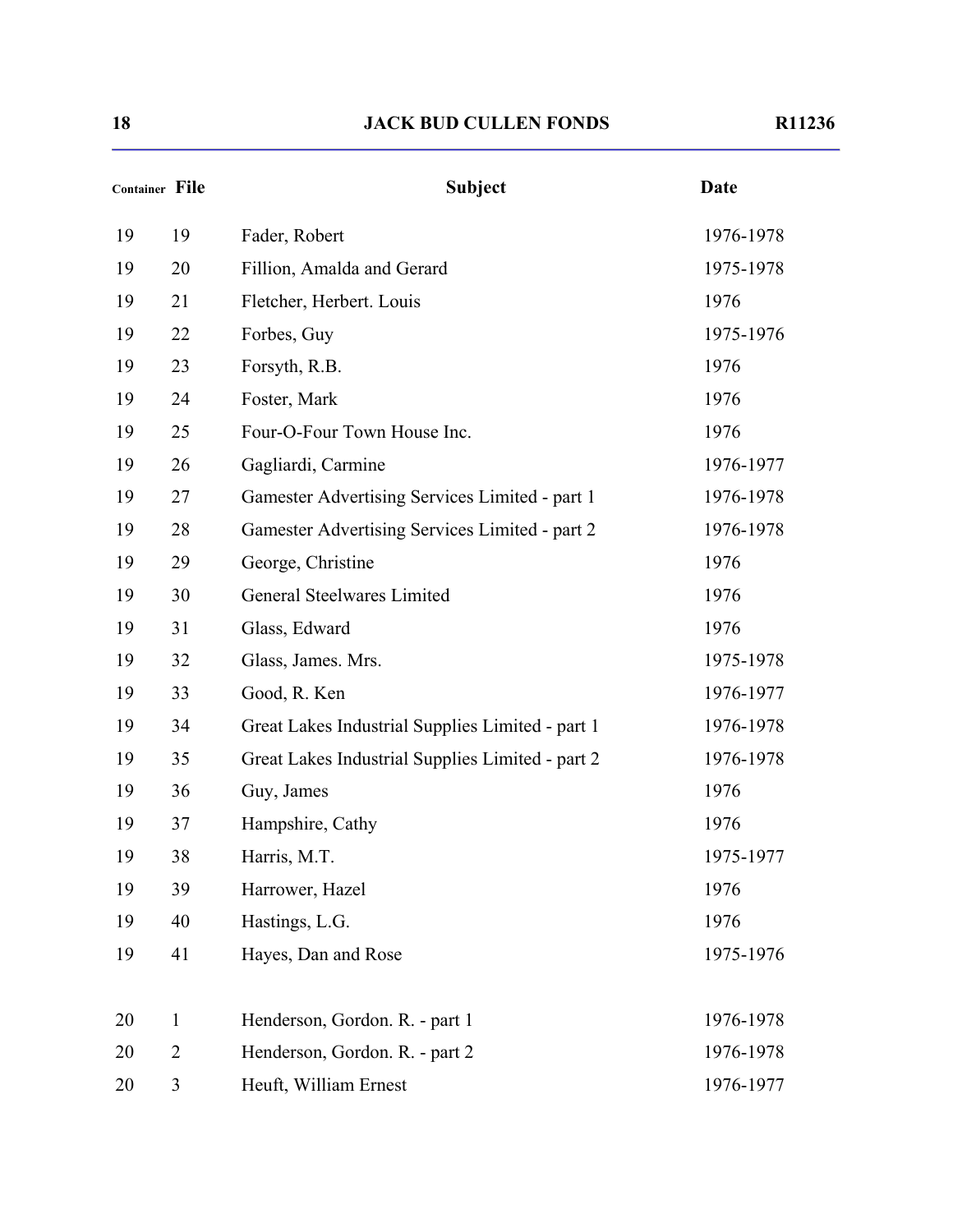| <b>Container File</b> |                | <b>Subject</b>                                      | <b>Date</b> |
|-----------------------|----------------|-----------------------------------------------------|-------------|
| 20                    | $\overline{4}$ | Hill, Lorna                                         | 1976        |
| 20                    | 5              | Hogan, Gregory F.                                   | 1975-1978   |
| 20                    | 6              | Holbrook, R.E and Partners                          | 1975-1976   |
| 20                    | 7              | Holiday Rent-A Car System                           | 1976-1978   |
| 20                    | 8              | Hornblower, Mark                                    | 1976        |
| 20                    | 9              | Houston, Ken                                        | 1976-1977   |
| 20                    | 10             | H & R. Block. Limited                               | 1975-1978   |
| 20                    | 11             | Humphries Motors Limited                            | 1975-1976   |
| 20                    | 12             | Ja Soon, Ra.                                        | 1977        |
| 20                    | 13             | Johnston, Russell Alexander                         | 1977-1978   |
| 20                    | 14             | Kinsmen Club of Sarnia                              | 1976-1978   |
| 20                    | 15             | Lumley, Amy                                         | 1975-1977   |
| 20                    | 16             | Lai, Eric                                           | 1977-1978   |
| 20                    | 17             | Mullins, Marjorie                                   | 1977        |
| 20                    | 18             | Iacovella, Domenic                                  | 1975        |
| 20                    | 19             | Iwankow, Mr. And Mrs.                               | 1976        |
| 20                    | 20             | Jackson, Charles.C.                                 | 1976        |
| 20                    | 21             | Jones, Ronald                                       | 1976-1978   |
| 20                    | 22             | Kelley, James                                       | 1975-1976   |
| 20                    | 23             | Knowles, Diane                                      | 1976        |
| 20                    | 24             | Kokline, Dr. Alexis Dimitrief                       | 1976        |
| 20                    | 25             | Krupl, Michael                                      | 1975-1976   |
| 20                    | 26             | Kudman, Effie                                       | 1976        |
| 20                    | 27             | Kurrymski, Andrew                                   | 1975-1976   |
| 20                    | 28             | <b>Lambton County Beef Producers</b>                | 1976        |
| 20                    | 29             | Lambton County Board of Education                   | 1976-1978   |
| 20                    | 30             | Lambton County Roman Catholic Separate School Board | 1976-1978   |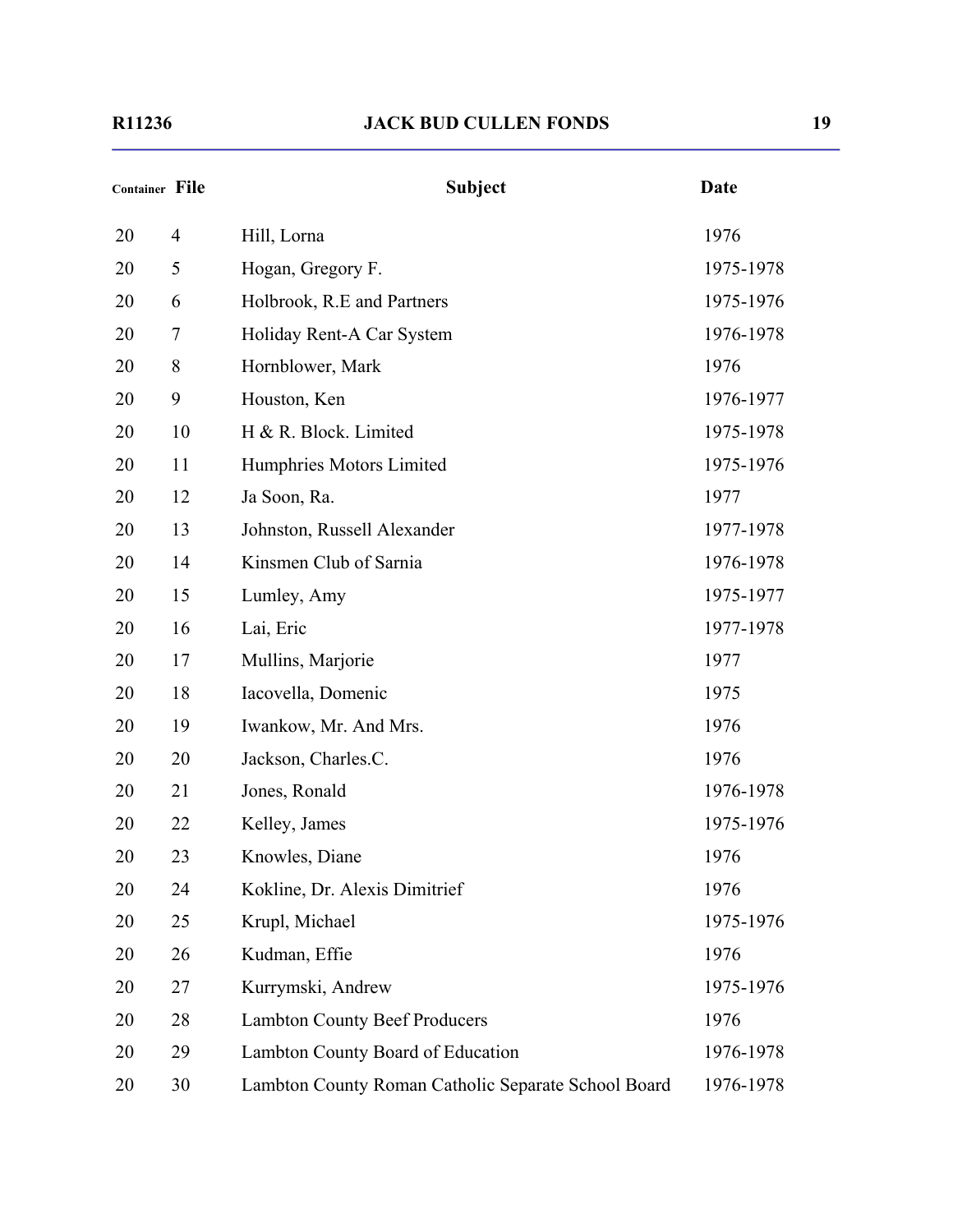| 17 I | 1236 |  |
|------|------|--|
|      |      |  |

| <b>Container File</b> |                | <b>Subject</b>                              | <b>Date</b> |
|-----------------------|----------------|---------------------------------------------|-------------|
| 20                    | 31             | Lambton Kent Federal Liberal Association    | 1976        |
| 20                    | 32             | Lampel, A. M.                               | 1976-1977   |
| 20                    | 33             | Lantz, D.A.                                 | 1975-1976   |
| 20                    | 34             | Lemon, Cecil                                | 1974-1979   |
| 20                    | 35             | Lobsinger, Dr. L.W.                         | 1975-1978   |
| 20                    | 36             | Logier, Patrick                             | 1975-1976   |
| 20                    | 37             | Lucas, Roy                                  | 1976-1977   |
| 20                    | 38             | Ludgate, D. George                          | 1976        |
| 21                    | $\mathbf{1}$   | MacMillan, Ross                             | 1975-1978   |
| 21                    | $\overline{2}$ | Manlongat, Gloria                           | 1976        |
| 21                    | 3              | Man, Jeanne                                 | 1977        |
| 21                    | $\overline{4}$ | Mandre, C.G.                                | 1976        |
| 21                    | 5              | Maple Leaf Mills                            | 1975-1977   |
| 21                    | 6              | Marenette Brothers Limited - part 1         | 1971-1977   |
| 21                    | 7              | Marenette Brothers Limited - part 2         | 1971-1977   |
| 21                    | 8              | Marenette Brothers Limited                  | 1977        |
| 21                    | 9              | May, John E.                                | 1973-1977   |
| 21                    | 10             | McClintock, Donald                          | 1976        |
| 21                    | 11             | Mehta, Dr. Pran                             | 1975        |
| 21                    | 12             | Mellor, John                                | 1975-1977   |
| 21                    | 13             | Middleton, Ormie                            | 1976        |
| 21                    | 14             | Migneault, Al.                              | 1976-1979   |
| 21                    | 15             | Miller, James                               | 1976-1979   |
| 21                    | 16             | Millwrights and Machine Erectors Local 1592 | 1976        |
| 21                    | 17             | Mogensen, Hans F.                           | 1976        |
| 21                    | 18             | Molland, Patricia, Elizabeth                | 1975        |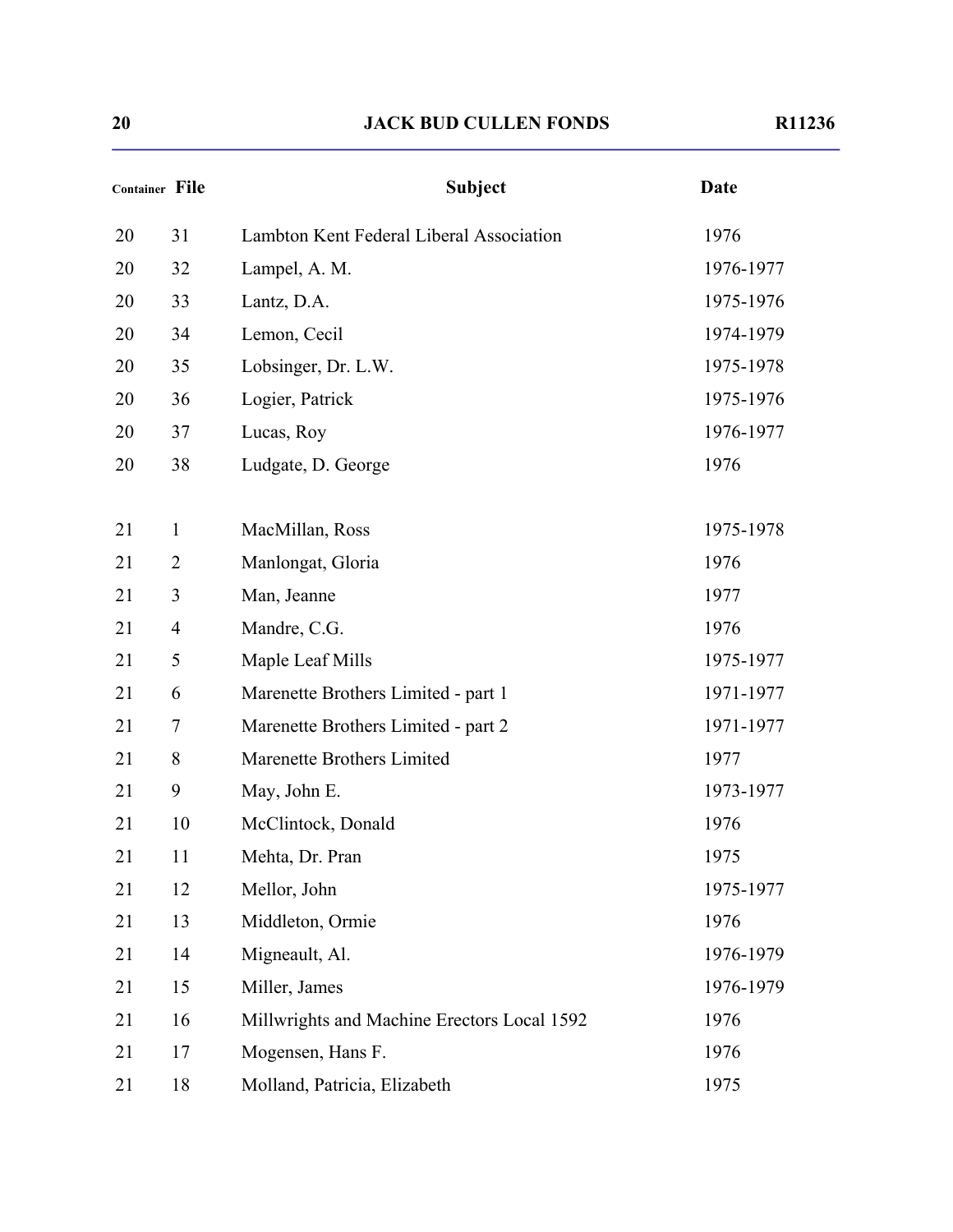| <b>Container File</b> |                | <b>Subject</b>                                           | <b>Date</b> |
|-----------------------|----------------|----------------------------------------------------------|-------------|
| 21                    | 19             | Mooretown Marine Custon Diving and Salvage               | 1975-1978   |
| 21                    | 20             | Morrisy, Patricia                                        | 1976        |
| 21                    | 21             | Navarrete, Teresita                                      | 1977-1978   |
| 21                    | 22             | Neale, John                                              | 1976        |
| 21                    | 23             | Newell, L.G.                                             | 1975-1977   |
| 21                    | 24             | Nilson, Herbert. S.                                      | 1976        |
| 21                    | 25             | Nisbet, James                                            | 1975-1977   |
| 21                    | 26             | Norwich Union Life Insurance Society                     | 1975-1978   |
| 21                    | 27             | Oil Chemical and Atomic Workers Union. Local 9672        | 1976-1979   |
| 21                    | 28             | O Mahoney, Jack B. (Dr.)                                 | 1976        |
| 21                    | 29             | Orr, John                                                | 1976        |
| 21                    | 30             | Paisley Studio of Photography                            | 1975-1978   |
| 21                    | 31             | Panela, Angelina. A                                      | 1976        |
| 21                    | 32             | Park Lane Motors Limited                                 | 1975        |
| 21                    | 33             | Payne, Maurice                                           | 1977        |
| 21                    | 34             | Pebbleston Park #3                                       | 1975        |
| 21                    | 35             | Personal-Information-Subscriptions                       | 1979        |
| 21                    | 36             | Pettita, Rocco                                           | 1976        |
| 21                    | 37             | Petrolia and Enniskillen Liquid and Recovery Co. Limited | 1976        |
| 21                    | 38             | Petrosar Limited - part 1                                | 1975-1977   |
| 21                    | 39             | Petrosar Limited - part 2                                | 1975-1977   |
|                       |                |                                                          |             |
| 22                    | $\mathbf{1}$   | Petrosar Limited - part 3                                | 1975-1977   |
| 22                    | $\overline{2}$ | Petrosar Limited - part 4                                | 1975-1977   |
| 22                    | 3              | Petrosar Limited -part 5                                 | 1975-1977   |
| 22                    | $\overline{4}$ | Petrosar Limited - part 1                                | 1976-1977   |
| 22                    | 5              | Petrosar Limited - part 2                                | 1976-1977   |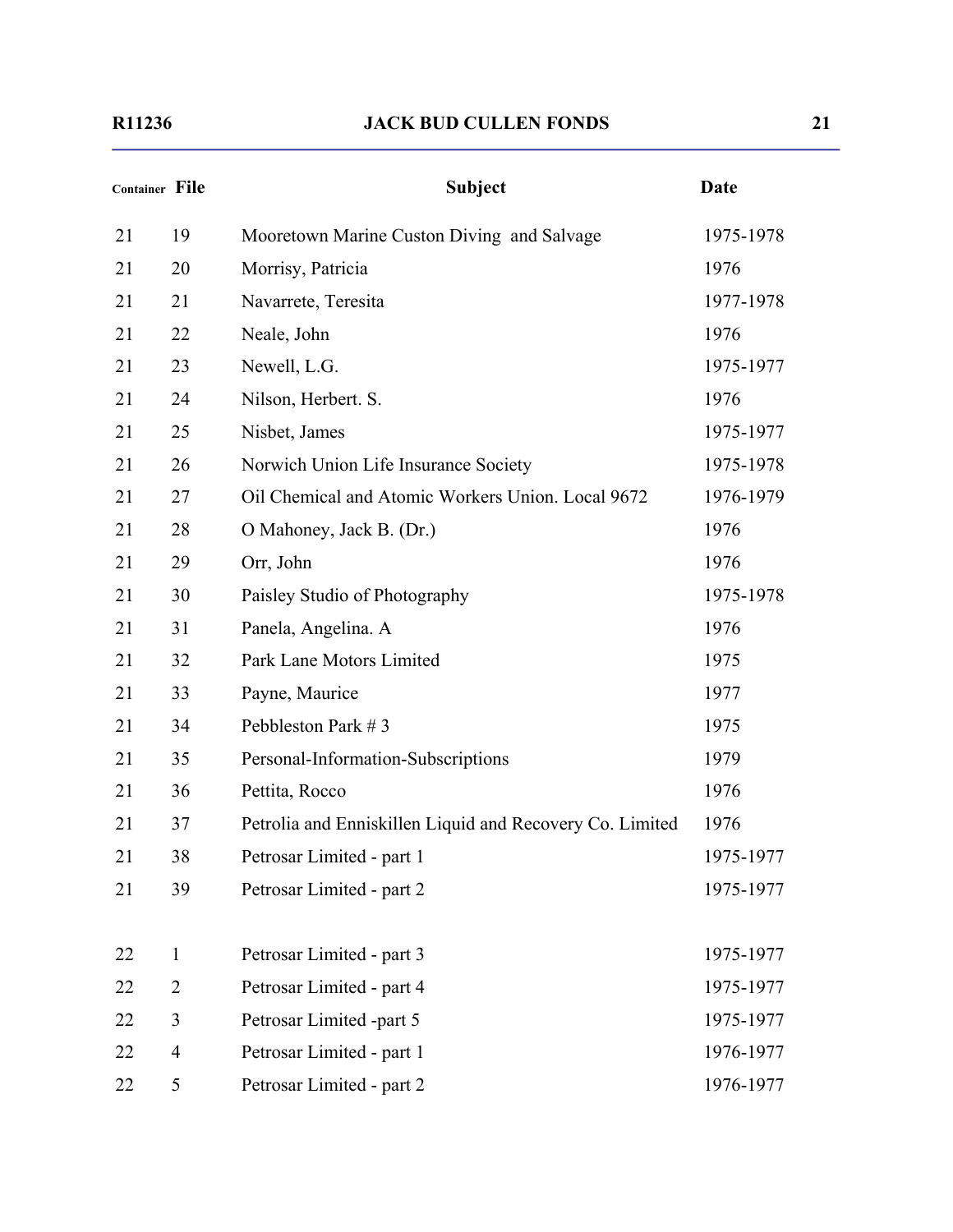| <b>Container File</b> |                | <b>Subject</b>                      | Date      |
|-----------------------|----------------|-------------------------------------|-----------|
| 22                    | 6              | Petrosar Limited - part 3           | 1976-1977 |
| 22                    | $\tau$         | Petrosar Limited - part 1           | 1977-1978 |
| 22                    | 8              | Petrosar Limited - part 2           | 1977-1978 |
| 22                    | 9              | Petrosar Limited - part 3           | 1977-1978 |
| 22                    | 10             | Petrosar Limited -vol.1V            | 1978-1979 |
| 22                    | 11             | Phillips, Ken                       | 1977-1978 |
| 22                    | 12             | Pickett, Jack - part1               | 1976-1978 |
| 22                    | 13             | Picket, Jack - part 2               | 1976-1978 |
| 22                    | 14             | Polysar Limited-1976-1978 - part 1  | 1975-1977 |
| 22                    | 15             | Poltsar Limited-1976-1978-part 2    | 1975-1977 |
| 22                    | 16             | Polysar Limited - part 1            | 1977-1978 |
| 22                    | 17             | Polysar Limited - part 2            | 1977-1978 |
| 22                    | 18             | Polysar Limited                     | 1978-1979 |
| 22                    | 19             | Project, Playpower                  | 1975      |
| 22                    | 20             | <b>Purdy Fisheries</b>              | 1975-1976 |
| 23                    | $\mathbf{1}$   | Rankin, Glen.A. - part 1            | 1976-1979 |
| 23                    | 2              | Rankin, Glen.A - part 2             | 1976-1979 |
| 23                    | 3              | Rawana, Wills                       | 1976-1979 |
| 23                    | $\overline{4}$ | Reid, Steve                         | 1976-1978 |
| 23                    | 5              | Robertson, A. Marion W.             | 1975      |
| 23                    | 6              | Robertson, Diane                    | 1975      |
| 23                    | 7              | Ross, Claire                        | 1976-1978 |
| 23                    | 8              | Royal Canadian Legion               | 1976-1978 |
| 23                    | 9              | <b>Safety Consultant Services</b>   | 1974-1979 |
| 23                    | 10             | Sandrin Brothers Limited            | 1975-1979 |
| 23                    | 11             | Sarnia Board of Price Commissioners | 1975-1976 |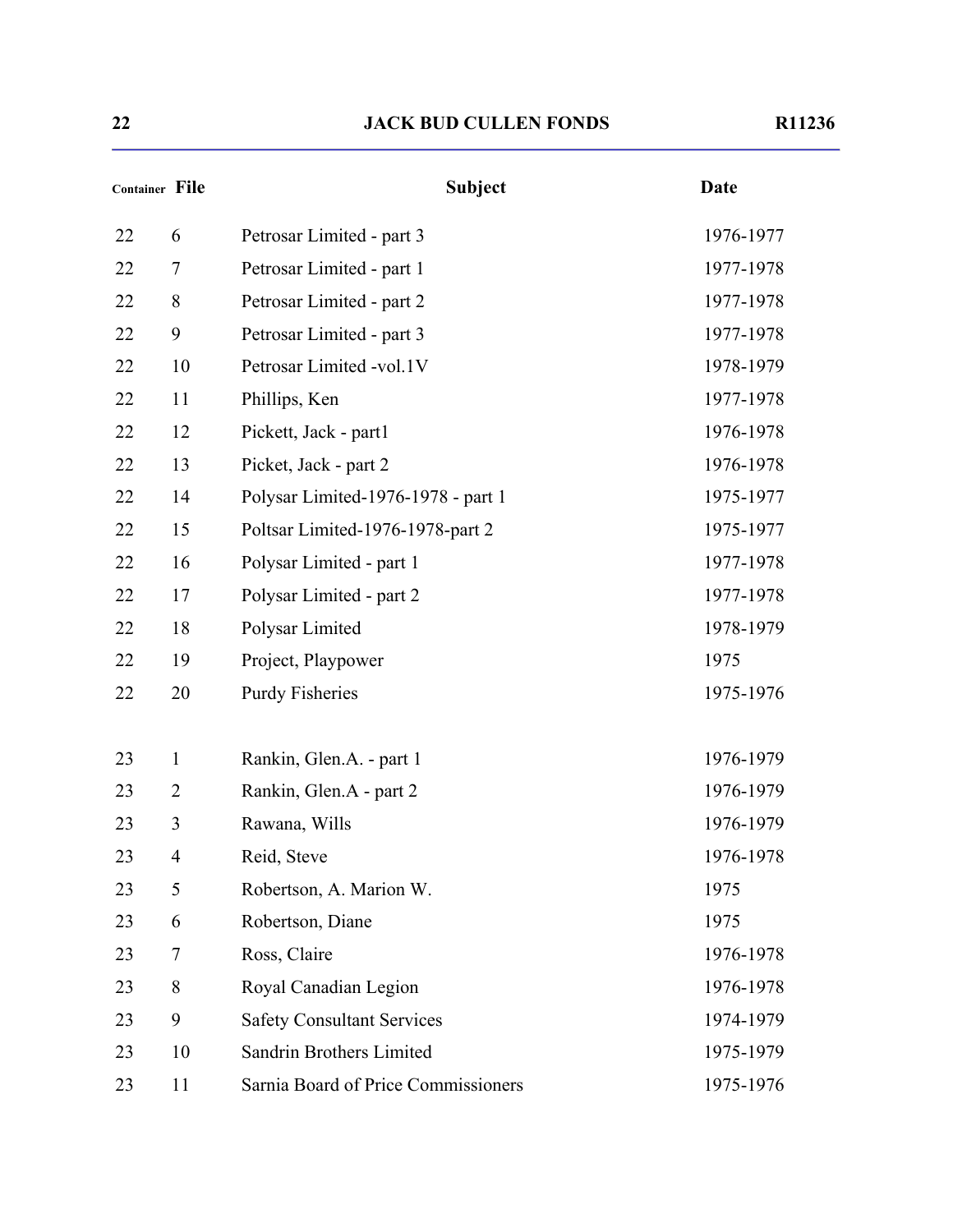| <b>Container File</b> |                | <b>Subject</b>                                            | <b>Date</b> |
|-----------------------|----------------|-----------------------------------------------------------|-------------|
| 23                    | 12             | Sarnia Cranes Limited                                     | 1975-1979   |
| 23                    | 13             | Sarnia and District - Crippled Childrens Treatment Centre | 1975-1976   |
| 23                    | 14             | Sarnia Fire Fighters                                      | 1975-1976   |
| 23                    | 15             | Sarnia-Lampton Centre for Children and Youth - part 1     | 1976-1979   |
| 23                    | 16             | Sarnia-Lampton Centre for Children and Youth - part 2     | 1976-1979   |
| 23                    | 17             | Sarnia-Lampton Halfway House Inc.                         | 1975-1977   |
| 23                    | 18             | Sarnia Piping Specialties Limited                         | 1976        |
| 23                    | 19             | Sarnia Public Library and Art Gallery                     | 1945-1978   |
| 23                    | 20             | Sarnia Social Planning and Research Council               | 1975-1976   |
| 23                    | 21             | Sayed, Sabina Asip                                        | 1976        |
| 23                    | 22             | Sebestyen, Aron                                           | 1978        |
| 23                    | 23             | Sewell, Michael R.                                        | 1976        |
| 23                    | 24             | Shaw, Irving                                              | 1976        |
| 23                    | 25             | Sidenburg, Dr. R.E.                                       | 1976        |
| 23                    | 26             | Simionato, Rev. Roberto                                   | 1976-1977   |
| 23                    | 27             | Smith, George - part 1                                    | 1977-1978   |
| 23                    | 28             | Smith, George - part 2                                    | 1977-1978   |
| 24                    | 1              | Social Services Bureau of Sarnia                          | 1975-1976   |
| 24                    | 2              | Soetikno, Bambang                                         | 1976-1977   |
| 24                    | 3              | <b>Solar Energy Society</b>                               | 1976-1978   |
| 24                    | $\overline{4}$ | Sorjonen, Ruth C.                                         | 1976-1978   |
| 24                    | 5              | Sorokapas, Theodore Walter                                | 1976        |
| 24                    | 6              | Stauft, Flora McDonald Estate                             | 1975        |
| 24                    | 7              | Sun, Loh, Tak.                                            | 1977        |
| 24                    | 8              | Swart, Jacob                                              | 1976-1978   |
| 24                    | 9              | Taylor, Elizabeth                                         | 1976        |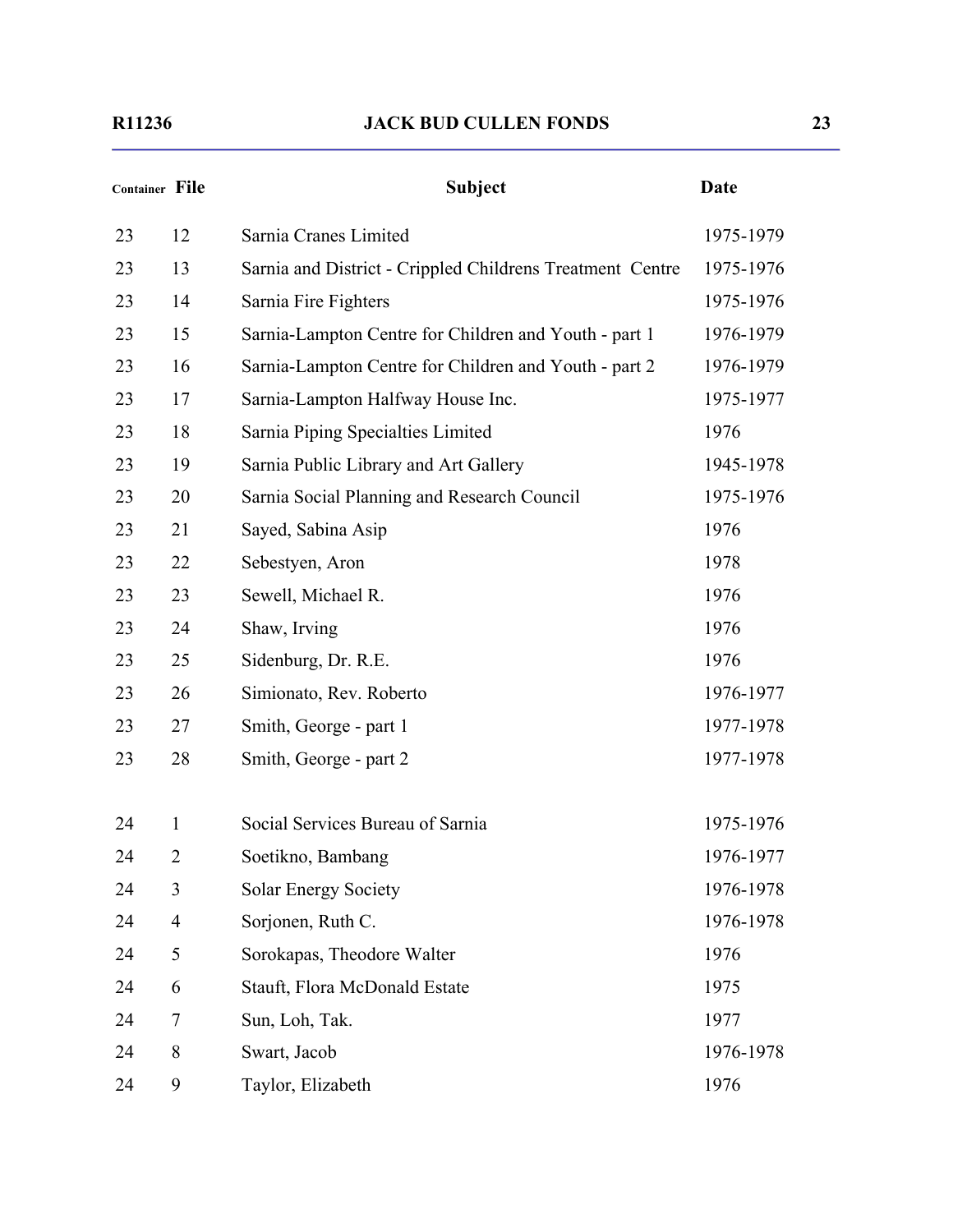| יי | $-1236$ |  |
|----|---------|--|
|    |         |  |

| <b>Container File</b> |    | <b>Subject</b>                         | <b>Date</b> |
|-----------------------|----|----------------------------------------|-------------|
| 24                    | 10 | Taylor, Ernest                         | 1976        |
| 24                    | 11 | Tennant, Clarence. H.                  | 1976        |
| 24                    | 12 | Toye, Bruce                            | 1976-1978   |
| 24                    | 13 | Turnbull, Don                          | 1976        |
| 24                    | 14 | <b>Union Gas Limited</b>               | 1975-1978   |
| 24                    | 15 | Wall, William                          | 1977-1978   |
| 24                    | 16 | Vannatter, Harleye Limited             | 1975-1976   |
| 24                    | 17 | Vasconcellos, Philomena                | 1976        |
| 24                    | 18 | The Way Ahead - part 1                 | 1976-1977   |
| 24                    | 19 | The Way Ahead - part 2                 | 1976-1977   |
| 24                    | 20 | The Way Ahead - part 3                 | 1976-1977   |
| 24                    | 21 | The Way Ahead                          | 1978        |
| 24                    | 22 | Webb, Michael                          | 1977-1978   |
| 24                    | 23 | Wicks, Clyde                           | 1976        |
| 24                    | 24 | William, Randel M. (Dr.) Memorial Fund | 1976        |
| 24                    | 25 | Williams, Mrs. Theresa                 | 1976-1979   |
| 24                    | 26 | Williams. Holdings, Peter              | 1975-1976   |
| 24                    | 27 | Willis, Helen. D.                      | 1976        |
| 24                    | 28 | Wiszniewska, Janina                    | 1976-1977   |
| 24                    | 29 | <b>Wyoming Shoe Store</b>              | 1976-1978   |

#### **Constituency Files (alphabetical by Subject) 1975-1979**

| 25 |               | 183-2-1 | Constituency Inquiries - General - part 1 | 1975-1978 |
|----|---------------|---------|-------------------------------------------|-----------|
| 25 | $\sim$ 2      | 183-2-1 | Constituency Inquiries - General - part 2 | 1975-1978 |
| 25 | $\mathcal{R}$ | 183-2-2 | Beef Industry in Canada                   | 1975-1978 |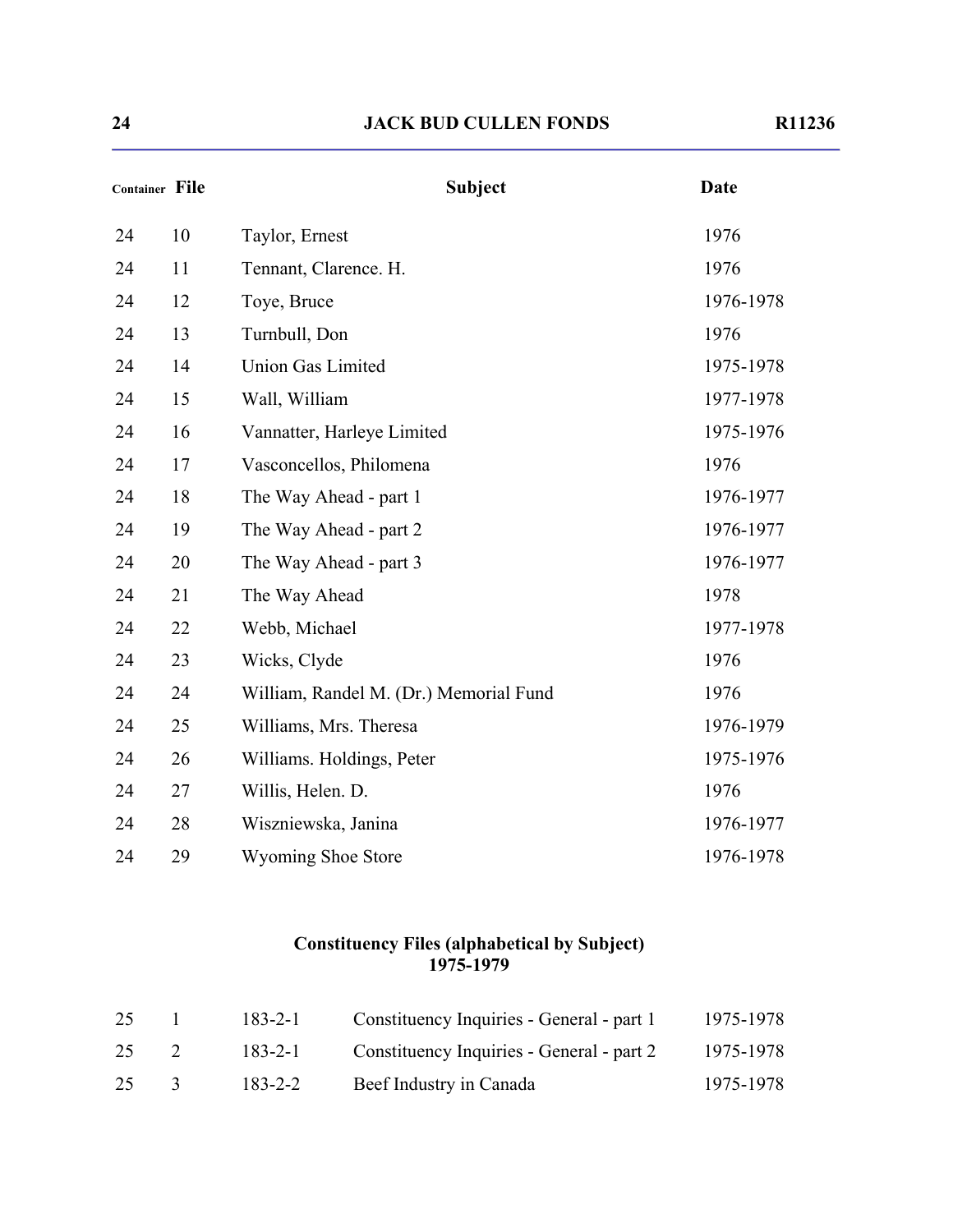| <b>Container File</b> |                |                 | <b>Subject</b>                                       | <b>Date</b> |
|-----------------------|----------------|-----------------|------------------------------------------------------|-------------|
| 25                    | $\overline{4}$ | $183 - 2 - 3$   | Agriculture Canada - Farm Credit<br>Corporation      | 1975-1976   |
| 25                    | 5              | $183 - 3 - 1$   | Communications Canada - General                      | 1975-1978   |
| 25                    | 6              | $183 - 3 - 2$   | Radio and Television - part 1                        | 1975-1978   |
| 25                    | 7              | $183 - 3 - 2$   | Radio and Television - part 2                        | 1975-1978   |
| 25                    | 8              | $183 - 3 - 3$   | <b>Canadian Transport Commission</b>                 | 1975        |
| 25                    | 9              | 183-3-4         | Communications Canada - Cable T.V.                   | 1977-1978   |
| 25                    | 10             | $183 - 4 - 1$   | Constituency Inquiries - General part 1              | 1975-1977   |
| 25                    | 11             | $183 - 4 - 1$   | Constituency Inquiries - General - part 2            | 1975-1977   |
| 25                    | 12             | $183 - 4 - 1$   | <b>Consumer and Corporate Affairs</b>                | 1978-1979   |
| 25                    | 13             | 183-4-2         | Bankruptcy Act - (Bill C-60)                         | 1975        |
| 25                    | 14             | 183-4-3         | Combines Investigations Act - (Bill C-2) -<br>part 1 | 1975-1976   |
| 25                    | 15             | 183-4-3         | Combines Investigations Act - (Bill C-2) -<br>part 2 | 1975-1976   |
| 25                    | 16             | $183 - 5 - 1$   | Energy Mines and Resources - vol. 1- part 1          | 1975-1976   |
| 25                    | 17             | $183 - 5 - 1$   | Energy Mines and Resources - vol. 1 - part 2         | 1975-1976   |
| 25                    | 18             | $183 - 5 - 1$   | Energy Mines and Resources - vol. 1 - part 3         | 1975-1976   |
| 25                    | 19             | $183 - 5 - 1$   | Energy Mines and Resources - vol. 2 - part 1         | 1977-1979   |
| 25                    | 20             | $183 - 5 - 1$   | Energy Mines and Resources - vol. 2 - part 2         | 1977-1979   |
| 26                    | 1              | $183 - 5 - 2$   | <b>Taxation of Natural Resource Industries</b>       | 1975        |
| 26                    | $\overline{2}$ | $183 - 5 - 3 -$ | Natural Gas and Oil Industries - part 1              | 1974-1979   |
| 26                    | 3              | $183 - 5 - 3$   | Natural Gas and Oil Industries - part 2              | 1974-1979   |
| 26                    | $\overline{4}$ | $183 - 5 - 3$   | Natural Gas And Oil Industries - part 3              | 1974-1979   |
| 26                    | 5              | 183-5-4         | Atomic Energy of Canada                              | 1975        |
| 26                    | 6              | $183 - 5 - 5$   | Syncrude of Canada Limited                           | 1975        |
| 26                    | 7              | 183-5-6         | <b>Energy Conservation</b>                           | 1976-1978   |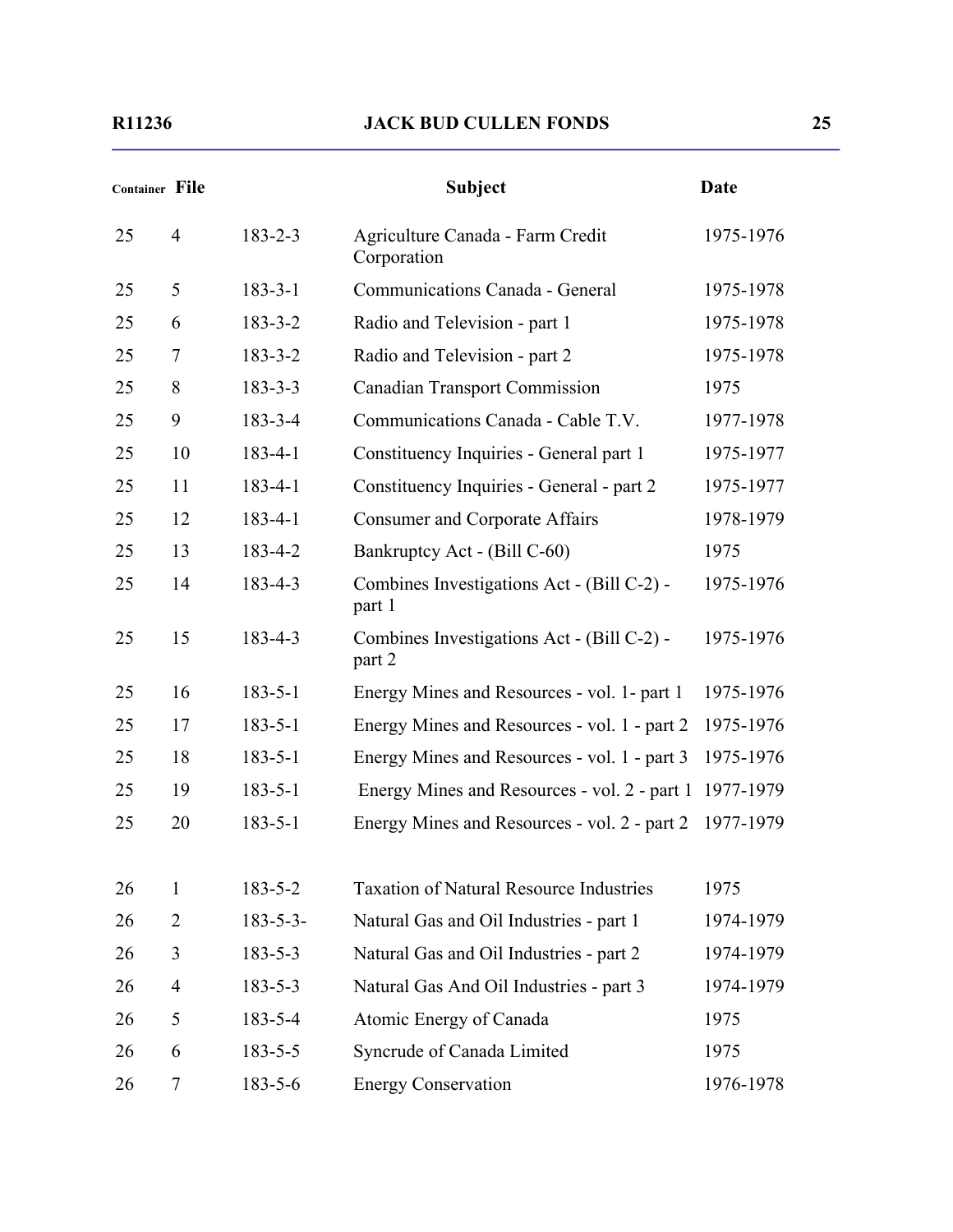|    | <b>Container File</b> |               | <b>Subject</b>                                          | <b>Date</b> |
|----|-----------------------|---------------|---------------------------------------------------------|-------------|
| 26 | 8                     | $183 - 6 - 1$ | Environment/Fisheries Canada - vol.1 - part 1 1975-1978 |             |
| 26 | 9                     | $183 - 6 - 1$ | Environment/Fisheries Canada - part 2                   | 1975-1978   |
| 26 | 10                    | $183 - 6 - 1$ | Environment/Fisheries Canada - part 3                   | 1975-1978   |
| 26 | 11                    | $183 - 6 - 1$ | Environment Fisheries Canada - vol. 2                   | 1979        |
| 26 | 12                    | $183 - 6 - 2$ | Pollution                                               | 1975-1979   |
| 26 | 13                    | $183 - 6 - 3$ | Seals and Seal Hunt                                     | 1976-1979   |
| 26 | 14                    | $183 - 7 - 1$ | External Affairs - vol. 1 - part 1                      | 1975-1979   |
| 26 | 15                    | $183 - 7 - 1$ | External Affairs - vol. 1 - part 2                      | 1975-1979   |
| 26 | 16                    | $183 - 7 - 1$ | External Affairs - vol. 1 - part 3                      | 1975-1979   |
| 26 | 17                    | $183 - 7 - 1$ | External Affairs - vol. 2                               | 1979        |
| 26 | 18                    | $183 - 7 - 2$ | <b>Canadian Foreign Policies</b>                        | 1975-1979   |
| 26 | 19                    | $183 - 7 - 3$ | Canadians Traveling Abroad - part 1                     | 1975-1979   |
| 26 | 20                    | $183 - 7 - 3$ | Canadians Traveling Abroad - part 2                     | 1975-1979   |
| 27 | 1                     | $183 - 7 - 4$ | Visas and Permits - vol. 1 - part 1                     | 1975-1978   |
| 27 | $\overline{2}$        | $183 - 7 - 4$ | Visas and Permits - vol. 1 - part 2                     | 1975-1978   |
| 27 | 3                     | 183-7-4       | Visas and Permits - vol. 2                              | 1978-1979   |
| 27 | $\overline{4}$        | $183 - 7 - 5$ | Cypress-Turkey Crisis                                   | 1975        |
| 27 | 5                     | $183 - 7 - 6$ | Canada-Vietnamese Relations                             | 1975        |
| 27 | 6                     | 183-7-7       | Palestinian Liberation Organization                     | 1975        |
| 27 | 7                     | $183 - 7 - 8$ | Passport Assistance - vol. 1 - part 1                   | 1975        |
| 27 | 8                     | $183 - 7 - 8$ | Passport Assistance - vol. 1 - part 2                   | 1975        |
| 27 | 9                     | $183 - 7 - 8$ | Passport Assistance - vol. 2 - part 1                   | 1975        |
| 27 | 10                    | $183 - 7 - 8$ | Passport Assistance - vol. 2 - part 2                   | 1975        |
| 27 | 11                    | $183 - 7 - 8$ | Passport Assistance - vol. 2 - part 3                   | 1975        |
| 27 | 12                    | $183 - 7 - 8$ | Passport Assistance - vol. 3 - part 1                   | 1976        |
| 27 | 13                    | $183 - 7 - 8$ | Passport Assistance - vol. 3 - part 2                   | 1976        |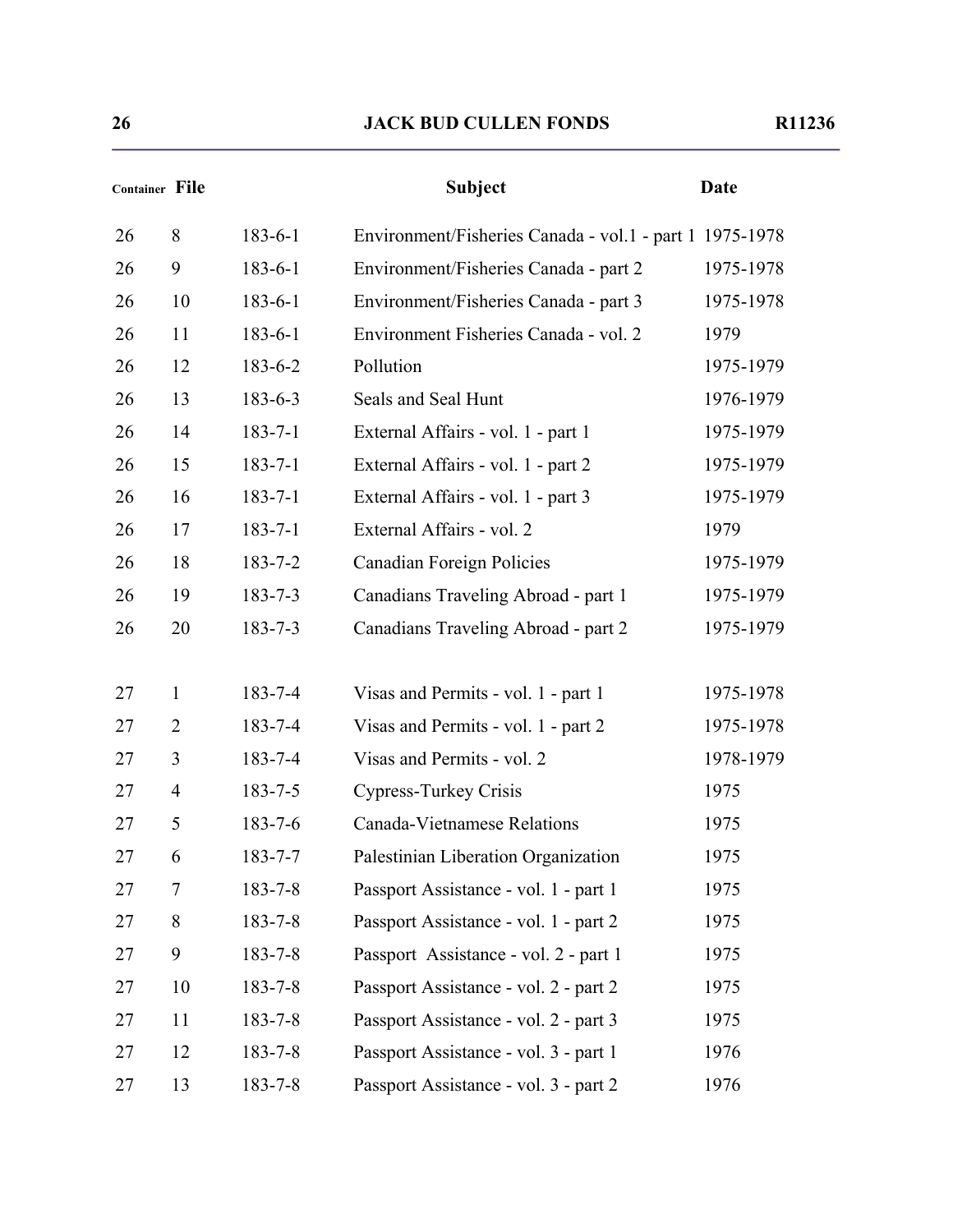| <b>Container File</b> |                |               | <b>Subject</b>                                     | <b>Date</b> |
|-----------------------|----------------|---------------|----------------------------------------------------|-------------|
| 27                    | 14             | $183 - 7 - 8$ | Passport Assistance - vol. 3 - part 3              | 1976        |
| 27                    | 15             | $183 - 7 - 8$ | Passport Assistance - vol. 4 - part 1              | 1976-1977   |
| 27                    | 16             | $183 - 7 - 8$ | Passport Assistance - vol. 4 - part 2              | 1976-1977   |
| 27                    | 17             | $183 - 7 - 8$ | Passport Assistance - vol. 4 - part 3              | 1976-1977   |
| 28                    | 1              | $183 - 7 - 8$ | Passport Assistance - vol. 5 - part 1              | 1977-1978   |
| 28                    | $\overline{2}$ | $183 - 7 - 8$ | Passport Assistance - vol. 5 - part 2              | 1977-1978   |
| 28                    | 3              | $183 - 7 - 8$ | Passport Assistance - vol. 5 - part 3              | 1977-1978   |
| 28                    | $\overline{4}$ | $183 - 7 - 8$ | Passport Assistance - vol. 6 - part 1              | 1978-1979   |
| 28                    | 5              | $183 - 7 - 8$ | Passport Assistance - vol. 6 - part 2              | 1978-1979   |
| 28                    | 6              | $183 - 7 - 8$ | Passport Assistance - vol. 6 - part 3              | 1978-1979   |
| 28                    | 7              | $183 - 7 - 8$ | Passports - vol. 7                                 | 1979        |
| 28                    | 8              | 183-7-9       | Israel (Middle-East Conflict)                      | 1975-1977   |
| 28                    | 9              | $183 - 8 - 1$ | Finance Canada - General - vol. 1                  | 1975        |
| 28                    | 10             | $183 - 8 - 1$ | Finance Canada - vol. 2 - part 1                   | 1976-1978   |
| 28                    | 11             | $183 - 8 - 1$ | Finance Canada - vol. 2 - part 2                   | 1976-1978   |
| 28                    | 12             | $183 - 8 - 2$ | Government Annuities and Saving Bonds -<br>part 1  | 1975-1979   |
| 28                    | 13             | $183 - 8 - 2$ | Government Annuities and Savings Bonds -<br>part 2 | 1975-1979   |
| 28                    | 14             | $183 - 8 - 3$ | Acts and Legislation by Finance Department         | 1975        |
| 28                    | 15             | 183-8-4       | Finance Canada - Budget 1975                       | 1975        |
| 28                    | 16             | $183 - 8 - 5$ | Combines Investigations Act - (Bill C-7)           | 1975        |
| 28                    | 17             | $183 - 8 - 6$ | <b>Excise Tax Proposals and Legislations</b>       | 1974-1978   |
| 28                    | 18             | $183 - 8 - 7$ | Income Tax Proposals - part 1                      | 1975-1979   |
| 28                    | 19             | 183-6-7       | Income Tax Proposals - part 2                      | 1975-1979   |
| 29                    | $\mathbf{1}$   | $183 - 8 - 8$ | <b>Industrial Development Bank</b>                 | 1975-1978   |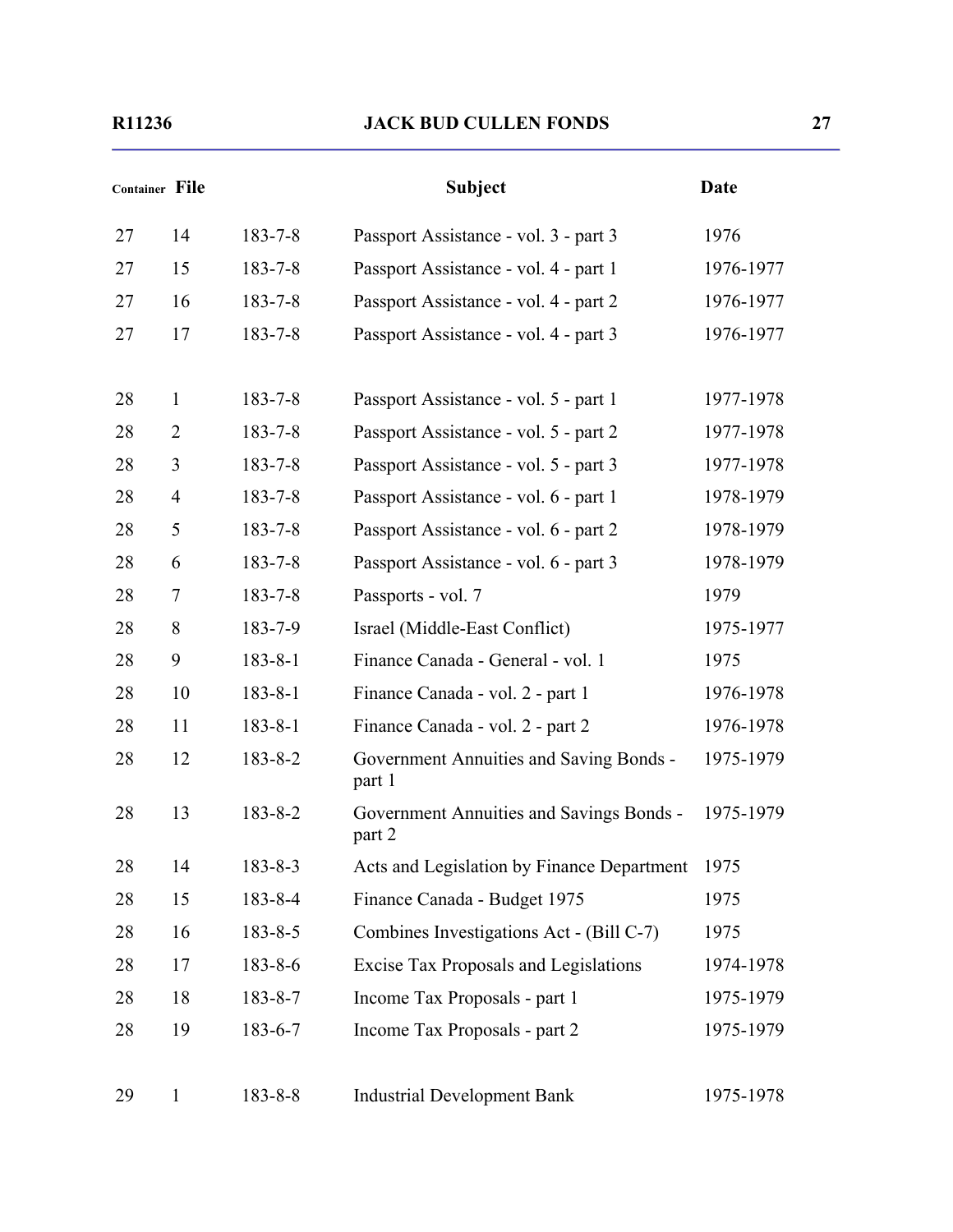|    | <b>Container File</b> |          | <b>Subject</b>                              | Date      |
|----|-----------------------|----------|---------------------------------------------|-----------|
| 29 | $\overline{2}$        | 183-8-9  | Inflation - part 1                          | 1975-1979 |
| 29 | 3                     | 183-8-9  | Inflation - part 2                          | 1975-1979 |
| 29 | $\overline{4}$        | 183-8-10 | Registered Home Ownership Savings Plan      | 1975-1978 |
| 29 | 5                     | 183-8-11 | Registered Retirement Savings Plan          | 1975-1978 |
| 29 | 6                     | 183-8-12 | Small Loans Act                             | 1975-1978 |
| 29 | 7                     | 183?8-13 | Budget 1976                                 | 1976      |
| 29 | 8                     | 183-8-14 | Budget 1977                                 | 1977-1978 |
| 29 | 9                     | 183-8-15 | <b>Budgets</b>                              | 1978-1979 |
| 29 | 10                    | 183-9-1  | Health and Welfare Canada - vol. 1 - part 1 | 1975      |
| 29 | 11                    | 183-9-1  | Health and Welfare Canada - vol. 1 - part 2 | 1975      |
| 29 | 12                    | 183-9-1  | Health and Welfare Canada - vol. 2 - part 1 | 1977      |
| 29 | 13                    | 183-9-1  | Health and Welfare Canada - vol. 2 - part 2 | 1977      |
| 29 | 14                    | 183-9-1  | Health and Welfare Canada - vol. 3          | 1978-1979 |
| 29 | 15                    | 183-9-1  | Health and Welfare - Grants - part 1        | 1975-1979 |
| 29 | 16                    | 183-9-1  | Health and Welfare - Grants - part 2        | 1975-1979 |
| 29 | 17                    | 183-9-3  | International Women's Year                  | 1975      |
| 29 | 18                    | 183-9-4  | Canada Pension Plan - vol. 1 - part 1       | 1975-1977 |
| 29 | 19                    | 183-9-4  | Canada Pension Plan - vol. 1 - part 2       | 1975-1977 |
| 29 | 20                    | 183-9-4  | Canada Pension Plan - vol. 1 - part 3       | 1975-1977 |
| 30 | $\mathbf{1}$          | 183-9-4  | Canada Pension Plan - vol. 2 - part 1       | 1977-1979 |
| 30 | $\overline{2}$        | 183-9-4  | Canada Pension Plan - vol. 2 - part 2       | 1977-1979 |
| 30 | 3                     | 183-9-5  | Disability Pension - part 1                 | 1975-1979 |
| 30 | $\overline{4}$        | 183-9-5  | Disability Pension - part 2                 | 1975-1979 |
| 30 | 5                     | 183-9-5  | Disability Pension - part 3                 | 1975-1979 |
| 30 | 6                     | 183-9-6  | Family Allowance Benefits - vol. 1 - part 1 | 1975-1976 |
| 30 | 7                     | 183-9-6  | Family Allowance Benefits - vol. 1 - part 2 | 1975-1976 |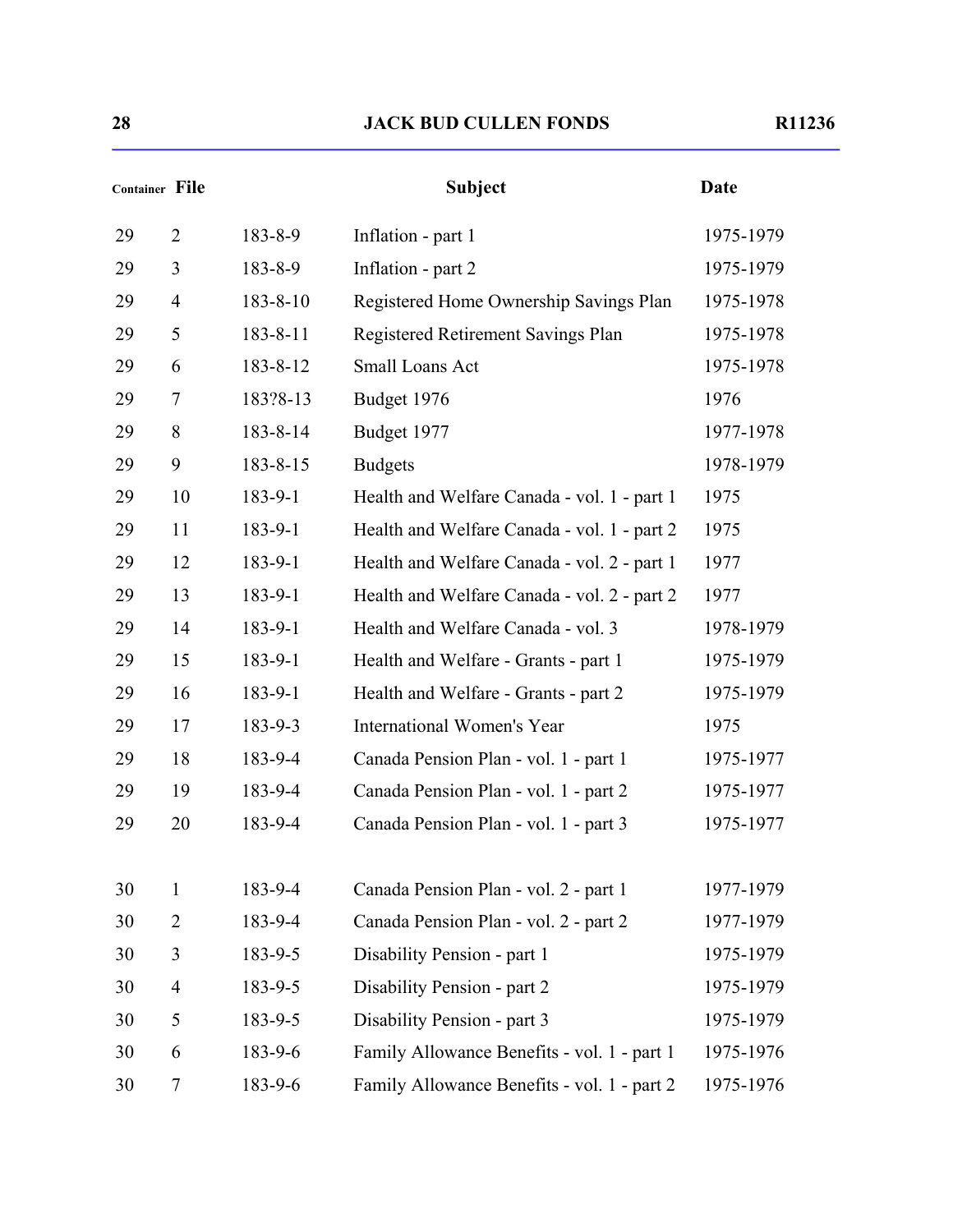|    | <b>Container File</b> |         | <b>Subject</b>                                                              | <b>Date</b> |
|----|-----------------------|---------|-----------------------------------------------------------------------------|-------------|
| 30 | 8                     | 183-9-6 | Family Allowance Benefits - vol. 1 - part 3                                 | 1975-1976   |
| 30 | 9                     | 183-9-6 | Family Allowance Benefits - vol. 2 - part 1                                 | 1977-1979   |
| 30 | 10                    | 183-9-6 | Family Allowance Benefits - vol. 2 - part 2                                 | 1977-1979   |
| 30 | 11                    | 183-9-6 | Family Allowance-Benefits - vol. 2 - part 3                                 | 1977-1979   |
| 30 | 12                    | 183-9-7 | Old Age Security Plan and Guaranteed<br>Income Supplement - vol. 1 - part 1 | 1975        |
| 30 | 13                    | 183-9-7 | Old Age Security Plan and Guaranteed<br>Income Supplement - vol. 1 - part 2 | 1975        |
| 30 | 14                    | 183-9-7 | Old Age Security Plan and Guaranteed<br>Income Supplement - vol. 1 - part 3 | 1975        |
| 30 | 15                    | 183-9-7 | Old Age Security Plan and Guaranteed<br>Income Supplement - vol. 2 - part 1 | 1975-1976   |
| 30 | 16                    | 183-9-7 | Old Age Security Plan and Guaranteed<br>Income Supplement - vol. 2 - part 2 | 1975-1976   |
| 30 | 17                    | 183-9-7 | Old Age Security Plan and Guaranteed<br>Income Supplement - vol. 3 - part 1 | 1976        |
| 30 | 18                    | 183-9-7 | Old Age Security Plan and Guaranteed<br>Income Supplement - vol. 3 - part 2 | 1976        |
| 31 | 1                     | 183-9-7 | Old Age Security Plan and Guaranteed<br>Income Supplement - vol. 3 - part 3 | 1976        |
| 31 | $\overline{2}$        | 183-9-7 | Old Age Security Plan and Guaranteed<br>Income Supplement - vol. 4 - part 1 | 1976-1977   |
| 31 | 3                     | 183-9-7 | Old Age Security and Guaranteed Income<br>Supplement - vol. 4 - part 2      | 1976-1977   |
| 31 | $\overline{4}$        | 183-9-7 | Old Age Security Plan and Guaranteed<br>Income Supplement - vol. 5 - part 1 | 1977        |
| 31 | 5                     | 183-9-7 | Old Age Security Plan and Guaranteed<br>Income Supplement - vol. 5 - part 2 | 1977        |
| 31 | 6                     | 183-9-7 | Old Age Security Plan and Guaranteed<br>Income Supplement - vol. 5 - part 3 | 1977        |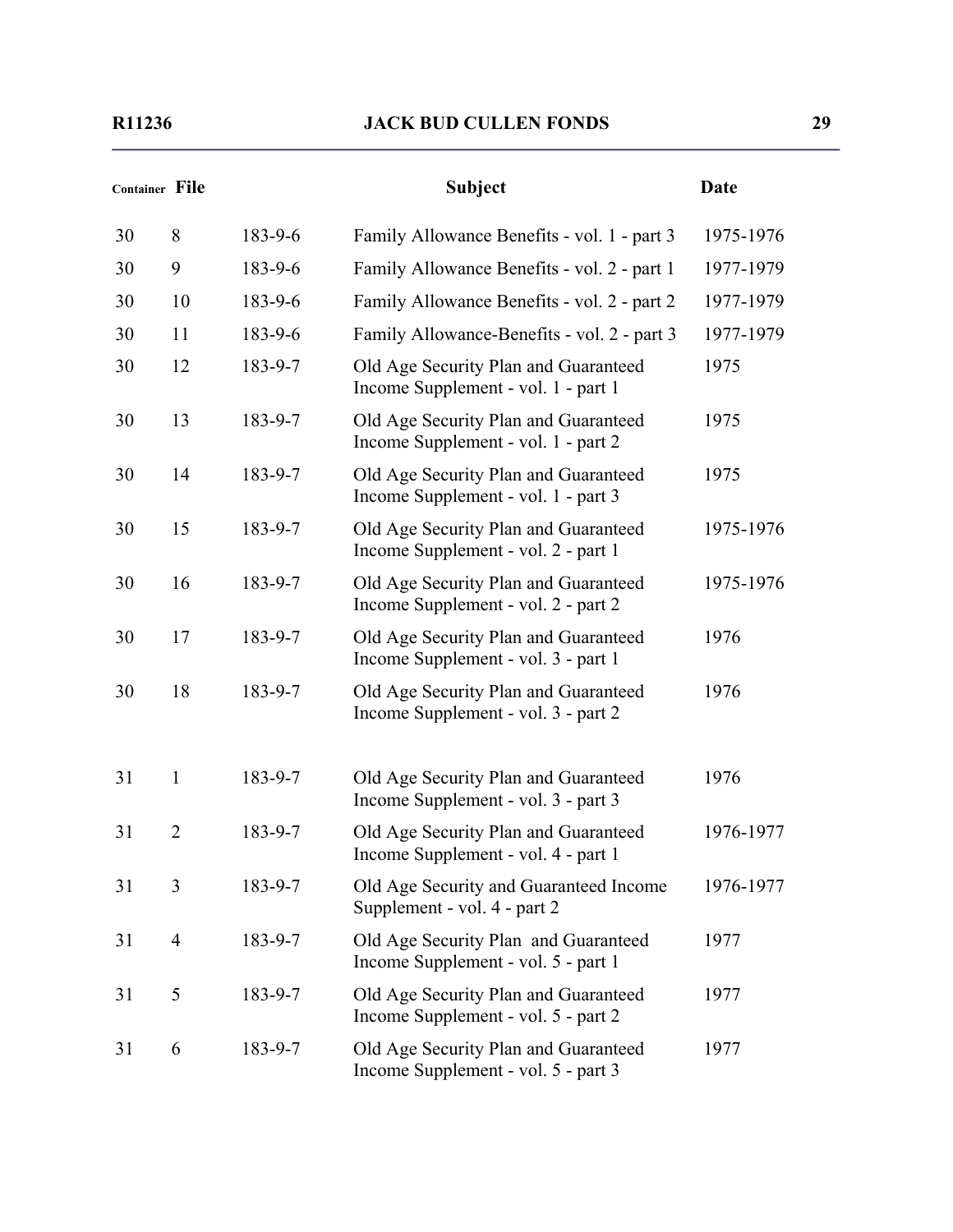| <b>Container File</b> |                |                | <b>Subject</b>                                                              | Date      |
|-----------------------|----------------|----------------|-----------------------------------------------------------------------------|-----------|
| 31                    | $\overline{7}$ | 183-9-7        | Old Age Security Plan and Guaranteed<br>Income Supplement - vol. 6 - part 1 | 1977-1978 |
| 31                    | 8              | 183-9-7        | Old Age Security Plan and Guaranteed<br>Income Supplement - vol. 6 - part 2 | 1977-1978 |
| 31                    | 9              | 183-9-7        | Old Age Security Plan and Guaranteed<br>Income Supplement - vol. 6 - part 3 | 1977-1978 |
| 31                    | 10             | 183-9-8        | New Horizons Programs - vol. 1 - part 1                                     | 1975-1977 |
| 31                    | 11             | 183-9-8        | New Horizons Programs - vol. 1 - part 2                                     | 1975-1977 |
| 31                    | 12             | 183-9-8        | New Horizons Programs - vol. 2                                              | 1976-1979 |
| 31                    | 13             | 183-9-9        | Dialysis Services                                                           | 1975-1978 |
| 31                    | 14             | $183 - 10 - 1$ | Indian and Northern Affairs - vol. 1 - part 1                               | 1975-1977 |
| 31                    | 15             | $183 - 10 - 1$ | Indian and Northern Affairs - vol. 1 - part 2                               | 1975-1977 |
| 31                    | 16             | $183 - 10 - 1$ | Indian and Northern Affairs - vol. 1 - part 3                               | 1975-1977 |
| 31                    | 17             | $183 - 10 - 1$ | <b>Indian and Northern Affairs</b>                                          | 1977-1978 |
| 32                    | 1              | $183 - 10 - 2$ | <b>Historic Sites and Monuments</b>                                         | 1975-1977 |
| 32                    | $\overline{2}$ | $183 - 10 - 3$ | Stoney and Kettle Point Indian Reserves                                     | 1975-1979 |
| 32                    | 3              | 183-10-4       | Sarnia Indian Reserves - other than Stoney<br>and Kettle Point              | 1975-1977 |
| 32                    | $\overline{4}$ | 183-10-4       | Sarnia Indian Reserves - vol. 1 - part 1                                    | 1978-1979 |
| 32                    | 5              | 183-10-4       | Sarnia Indian Reserves - vol. 1 - part 2                                    | 1978-1979 |
| 32                    | 6              | $183 - 11 - 1$ | Industry Trade and Commerce - vol. 1 -<br>part 1                            | 1975-1977 |
| 32                    | $\tau$         | $183 - 11 - 1$ | Industry Trade and Commerce - vol. 1?<br>part 2                             | 1975-1977 |
| 32                    | 8              | $183 - 11 - 1$ | Industry Trade and Commerce - vol. 2                                        | 1977-1978 |
| 32                    | 9              | $183 - 11 - 1$ | Industry Trade and Commerce - vol. 3?<br>part 1                             | 1977-1978 |
| 32                    | 10             | $183 - 11 - 1$ | Industry Trade and Commerce - vol. 3?<br>part 2                             | 1977-1978 |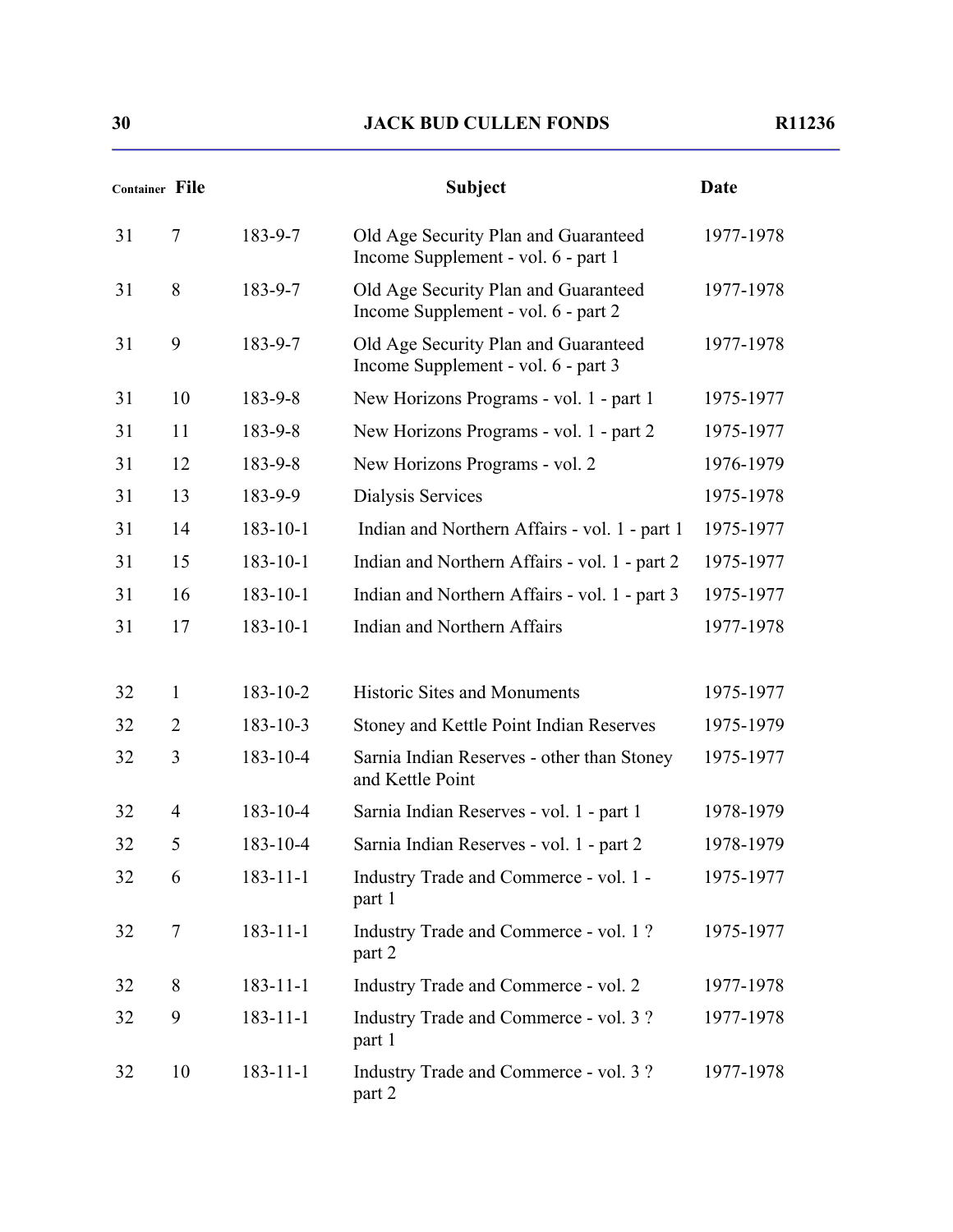| <b>Container File</b> |                |                | <b>Subject</b>                                                      | <b>Date</b> |
|-----------------------|----------------|----------------|---------------------------------------------------------------------|-------------|
| 32                    | 11             | $183 - 11 - 1$ | Industry, Trade and Commerce - vol. 4 -<br>part 1                   | 1978-1979   |
| 32                    | 12             | $183 - 11 - 1$ | Industry Trade and Commerce - vol. 4?<br>part 2                     | 1978-1979   |
| 32                    | 13             | $183 - 11 - 2$ | <b>Metric Conversion Measures</b>                                   | 1975-1979   |
| 32                    | 14             | $183 - 11 - 3$ | <b>Statistics Canada</b>                                            | 1975-1978   |
| 32                    | 15             | $183 - 12 - 1$ | <b>Information Canada</b>                                           | 1975-1976   |
| 32                    | 16             | $183 - 13 - 1$ | Department of Justice - vol. 1 - part 1                             | 1975-1977   |
| 32                    | 17             | $183 - 13 - 1$ | Department of Justice - vol. 1 - part 2                             | 1975-1977   |
|                       |                |                |                                                                     |             |
| 33                    | $\mathbf{1}$   | $183 - 13 - 1$ | Department of Justice - vol. 2 - part 1                             | 1977-1978   |
| 33                    | $\overline{2}$ | $183 - 13 - 1$ | Department of Justice - vol. 2 - part 2                             | 1977-1978   |
| 33                    | 3              | $183 - 13 - 1$ | Department of Justice - vol. 2 - part 3                             | 1977-1978   |
| 33                    | $\overline{4}$ | $183 - 13 - 1$ | Department of Justice - vol. 3                                      | 1978-1979   |
| 33                    | 5              | 183-13-2       | Judges and Judgeships                                               | 1975-1979   |
| 33                    | 6              | $183 - 13 - 3$ | Ministry of Justice - Abortion Issue - vol. 1                       | 1970-1973   |
| 33                    | $\tau$         | $183 - 13 - 3$ | Ministry of Justice - Abortion Issue - vol. 2                       | 1974        |
| 33                    | 8              | 183-13-3       | Ministry of Justice - Abortion Issue - vol. 3 -<br>part 1           | 1974-1977   |
| 33                    | 9              | $183 - 13 - 3$ | Ministry of Justice - Abortion Issue - vol. 3 - 1974-1977<br>part 2 |             |
| 33                    | 10             | 183-13-4       | Capital Punishment - vol. 1                                         | 1976        |
| 33                    | 11             | 183-13-4       | Capital Punishment - vol. 2 - part 1                                | 1976-1978   |
| 33                    | 12             | 183-13-4       | Capital Punishment - vol. 2 - part 2                                | 1976-1978   |
| 33                    | 13             | 183-14-1       | Labour Canada                                                       | 1976-1979   |
| 33                    | 14             | 183-14-2       | Labour Relations - (Sarnia Lambton)                                 | 1975-1979   |
| 33                    | 15             | $183 - 15 - 1$ | Manpower and Immigration - vol. 1 - part 1                          | 1976-1977   |
| 33                    | 16             | $183 - 15 - 1$ | Manpower and Immigration - vol. 1 - part 2                          | 1976-1977   |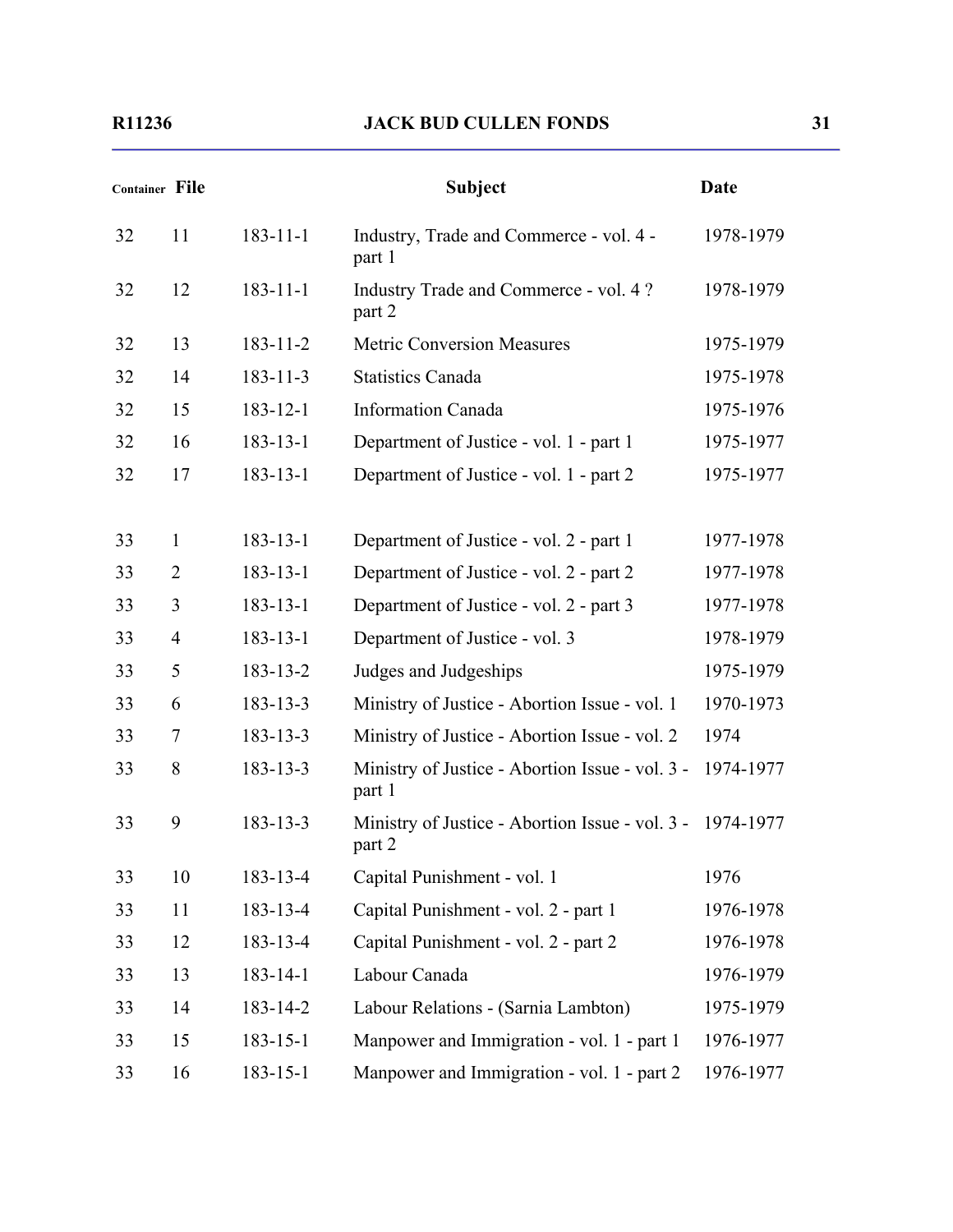|    | Container File |                | <b>Subject</b>                                                    | <b>Date</b> |
|----|----------------|----------------|-------------------------------------------------------------------|-------------|
| 34 | $\mathbf{1}$   | $183 - 15 - 1$ | Manpower and Immigration - vol. 2 - part 1                        | 1977        |
| 34 | $\overline{2}$ | $183 - 15 - 1$ | Manpower and Immigration - vol. 2 - part 2                        | 1977        |
| 34 | 3              | $183 - 15 - 1$ | Manpower and Immigration - vol. 3 - part 1                        | 1977-1978   |
| 34 | $\overline{4}$ | $183 - 15 - 1$ | Manpower and Immigration - vol. 3 - part 2                        | 1977-1978   |
| 34 | 5              | $183 - 15 - 1$ | Manpower and Immigration - vol. 3 - part 3                        | 1977-1978   |
| 34 | 6              | $183 - 15 - 1$ | Manpower and Immigration - vol. 4 - part 1                        | 1978-1979   |
| 34 | 7              | $183 - 15 - 1$ | Manpower and Immigration - vol. 4 - part 2                        | 1978-1979   |
| 34 | 8              | $183 - 15 - 1$ | Manpower and Immigration                                          | 1975-1979   |
| 34 | 9              | $183 - 15 - 2$ | Canada Manpower Center - Sarnia - vol. 1 -<br>part 1              | 1974-1978   |
| 34 | 10             | 183-15-2       | Canada Manpower Centre - Sarnia - vol. 1 -<br>part 2              | 1974-1978   |
| 34 | 11             | $183 - 15 - 3$ | Manpower and Immigration - Adult<br>Retraining - vol. 1 - part 1  | 1975-1979   |
| 34 | 12             | $183 - 15 - 3$ | Manpower and Immigration - Adult<br>Retraining - vol. 1 - part 2  | 1975-1979   |
| 34 | 13             | $183 - 15 - 3$ | Manpower and Immigration - Adult<br>Retraining - vol. 1 - part 3  | 1975-1979   |
| 34 | 14             | 183-15-4       | Manpower and Immigration - Moving<br><b>Expense Assistance</b>    | 1975-1979   |
| 34 | 15             | $183 - 15 - 5$ | Manpower and Immigration - Constituency<br><b>Advisory Groups</b> | 1975-1979   |
| 34 | 16             | 183-15-6       | <b>Local Initiatives Programs</b>                                 | 1975-1976   |
| 34 | 17             | 183-15-6       | Local Initiatives Programs -                                      | 1976-1977   |
| 35 | $\mathbf{1}$   | $183 - 15 - 7$ | Immigration Assistance - vol. 1 - part 1                          | 1975        |
| 35 | $\overline{2}$ | 183-15-7       | Manpower and Immigration - vol. 1 - part 2                        | 1975        |
| 35 | 3              | 183-15-7       | Immigration Assistance - vol. 2 - part 1                          | 1975-1976   |
| 35 | $\overline{4}$ | 183-15-7       | Immigration Assistance - vol. 2 - part 2                          | 1975-1976   |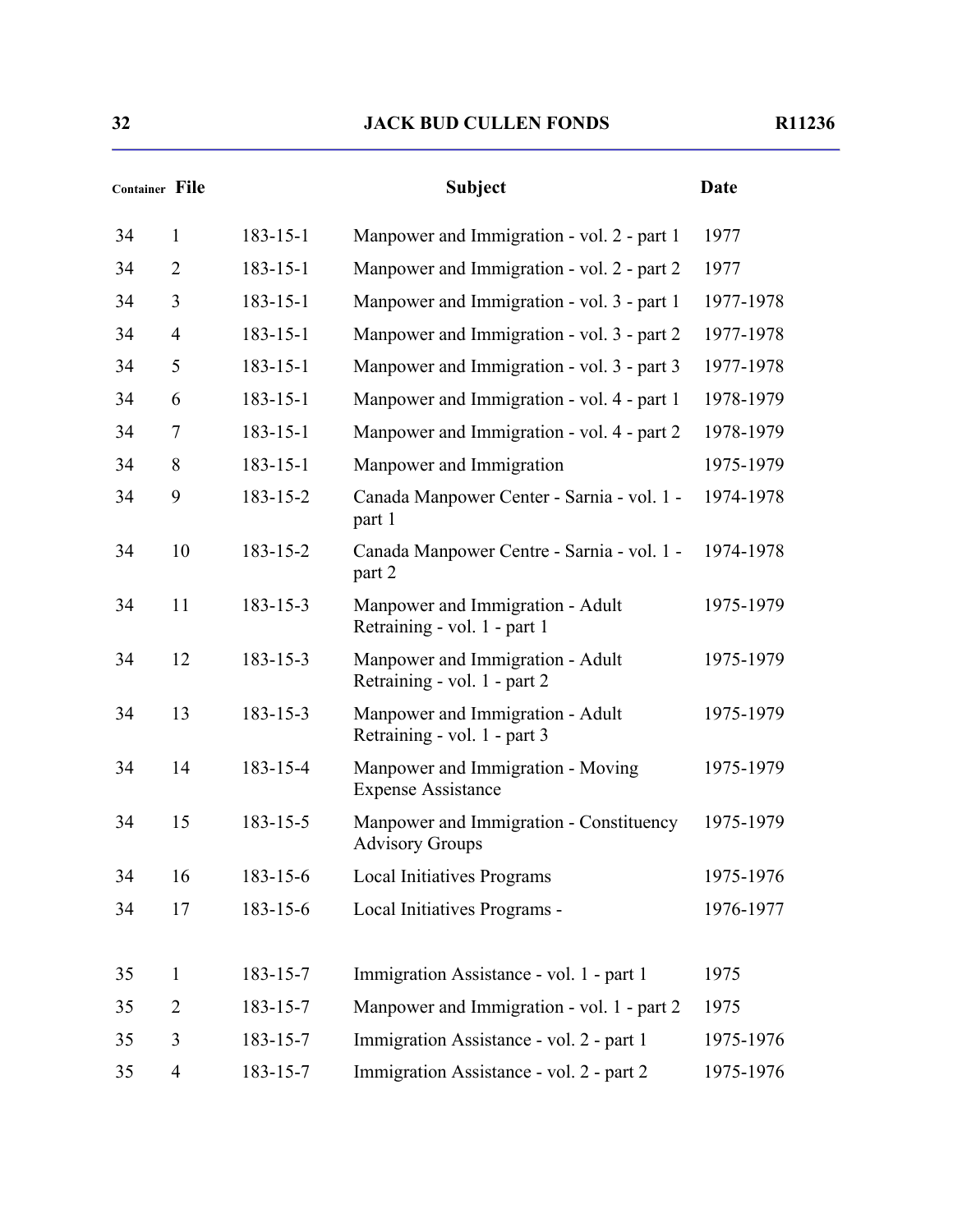|    | <b>Container File</b> |                | <b>Subject</b>                             | Date      |
|----|-----------------------|----------------|--------------------------------------------|-----------|
| 35 | 5                     | 183-15-7       | Immigration Assistance - vol. 2 - part 3   | 1975-1976 |
| 35 | 6                     | 183-15-7       | Immigration Assistance - vol. 3 - part 1   | 1976      |
| 35 | 7                     | 183-15-7       | Immigration Assistance - vol.3 - part 2    | 1976      |
| 35 | 8                     | 183-15-7       | Immigration Assistance - vol. 3 - part 3   | 1976      |
| 35 | 9                     | 183-15-7       | Immigration Assistance - vol. 4 - part 1   | 1977      |
| 35 | 10                    | 183-15-7       | Immigration Assistance - vol. 4 - part 2   | 1977      |
| 35 | 11                    | 183-15-7       | Immigration Assistance - vol. 4 - part 3   | 1977      |
| 35 | 12                    | 183-15-7       | Immigration Assistance - vol. 5 - part 1   | 1976-1978 |
| 35 | 13                    | $183 - 15 - 7$ | Immigration Assistance - vol. 6 - part 2   | 1976-1978 |
| 35 | 14                    | 183-15-7       | Immigration Assistance - vol. 6 - part 1   | 1978      |
| 35 | 15                    | 183-15-7       | Immigration Assistance - vol. 6 - part 2   | 1978      |
| 35 | 16                    | 183-15-7       | Immigration Assistance - vol. 7 - part 1   | 1978      |
|    |                       |                |                                            |           |
| 36 | $\mathbf{1}$          | 183-15-7       | Immigration Assistance - vol. 7 - part 2   | 1978      |
| 36 | $\overline{2}$        | 183-15-7       | Immigration Assistance - vol. 8 - part 1   | 1978-1979 |
| 36 | 3                     | 183-15-7       | Immigration Assistance - vol. 8 - part 2   | 1978-1979 |
| 36 | $\overline{4}$        | 183-15-7       | Immigration Assistance - vol. 9 - part 1   | 1978-1979 |
| 36 | 5                     | 183-15-7       | Immigration Assistance - vol. 9 - part 2   | 1978-1979 |
| 36 | 6                     | 183-15-7       | Immigration Assistance - vol. 10 - part 1  | 1979      |
| 36 |                       | 183-15-7       | Immigration Assistance - vol. 10 - part 2  | 1979      |
| 36 | 8                     | 183-15-7       | Immigration Assistance - vol. 10 - part 3  | 1979      |
| 36 | 9                     | $183 - 15 - 8$ | <b>Refugee Status</b>                      | 1975-1979 |
| 36 | 10                    | 183-15-9       | Green Policy Paper on Immigration - part 1 | 1975-1978 |
| 36 | 11                    | 183-15-9       | Green Policy Paper on Immigration - part 2 | 1975-1978 |
| 36 | 12                    | 183-15-10      | Canada Works - vol. 1 - part 1             | 1977-1978 |
| 36 | 13                    | 183-15-10      | Canada Works - vol. 1 - part 2             | 1977-1978 |
| 36 | 14                    | 183-15-10      | Canada Works - vol. 1 - part 3             | 1977-1978 |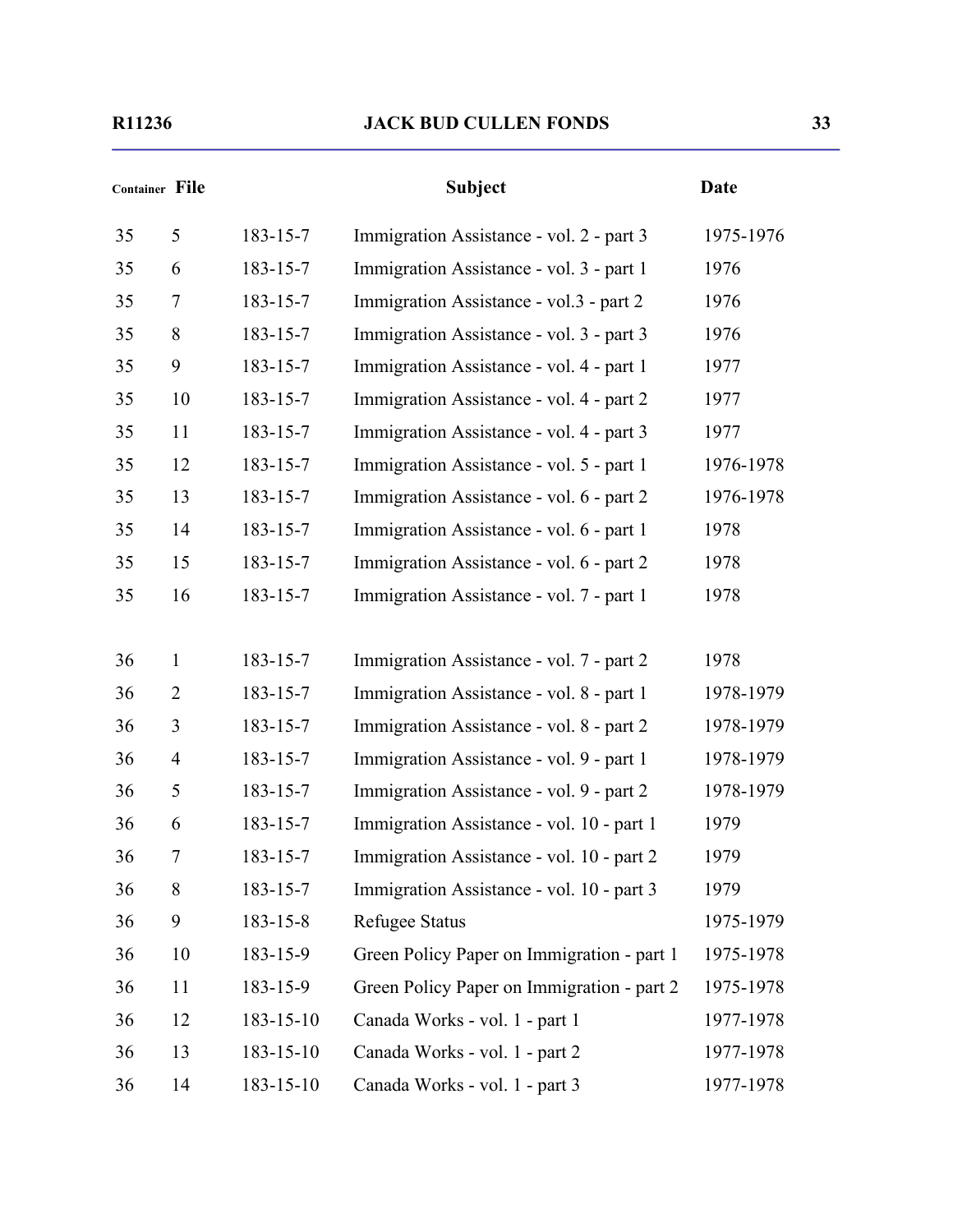|    | Container File |                 | <b>Subject</b>                       | <b>Date</b> |
|----|----------------|-----------------|--------------------------------------|-------------|
| 36 | 15             | $183 - 15 - 10$ | Canada Works - vol. 2                | 1978-1979   |
| 36 | 16             | $183 - 16 - 1$  | Multiculturalism                     | 1976        |
| 36 | 17             | 183-16-2        | <b>Multicultural Grants</b>          | 1975-1978   |
| 37 | $\mathbf{1}$   | $183 - 17 - 1$  | National Defence - vol. 1 - part 1   | 1973-1977   |
| 37 | $\overline{2}$ | $183 - 17 - 1$  | National Defence - vol. 1 - part 2   | 1973-1977   |
| 37 | 3              | $183 - 17 - 1$  | National Defence - vol. 2 - part 1   | 1977-1979   |
| 37 | $\overline{4}$ | $183 - 17 - 1$  | National Defence - vol. 2 - part 2   | 1977-1979   |
| 37 | 5              | $183 - 18 - 1$  | Taxation - vol. 1 - part 1           | 1975-1976   |
| 37 | 6              | $183 - 18 - 1$  | Taxation - vol. 1 - part 2           | 1975-1976   |
| 37 | 7              | $183 - 18 - 1$  | Taxation - vol. 2 - part 1           | 1976-1977   |
| 37 | 8              | 183-18-1        | Taxation - vol. 2 - part 2           | 1876-1977   |
| 37 | 9              | $183 - 18 - 1$  | Taxation - vol. 3 - part 1           | 1977        |
| 37 | 10             | $183 - 18 - 1$  | Taxation - vol. 3 - part 2           | 1977        |
| 37 | 11             | $183 - 18 - 1$  | Taxation - vol. 4 - part 1           | 1977        |
| 37 | 12             | 183-18-1        | Taxation - vol. 4 - part 2           | 1977        |
| 37 | 13             | $183 - 18 - 1$  | Taxation - vol. 4 - part 3           | 197718      |
| 37 | 14             | $183 - 18 - 1$  | Taxation - vol. 5 - part 1           | 1977-1978   |
| 37 | 15             | $183 - 18 - 1$  | Taxation - vol. 5 - part 2           | 1977-1978   |
| 37 | 16             | $183 - 18 - 1$  | Taxation - vol. 5 - part 3           | 1977-1978   |
| 38 | $\mathbf{1}$   | $183 - 18 - 1$  | Taxation                             | 1978-1979   |
| 38 | $\overline{2}$ | 183-18-2        | Income Tax Arrears - vol. 1 - part 1 | 1975-1977   |
| 38 | 3              | 183-18-2        | Income Tax Arrears - vol. 1 - part 2 | 1975-1977   |
| 38 | $\overline{4}$ | 183-18-2        | Income Tax Arrears - vol. 2 - part 1 | 1976-1978   |
| 38 | 5              | 183-18-2        | Income Tax Arrears - vol. 2 - part 2 | 1976-1978   |
| 38 | 6              | 183-18-2        | Income Tax Arrears - vol. 2 - part 3 | 1976-1978   |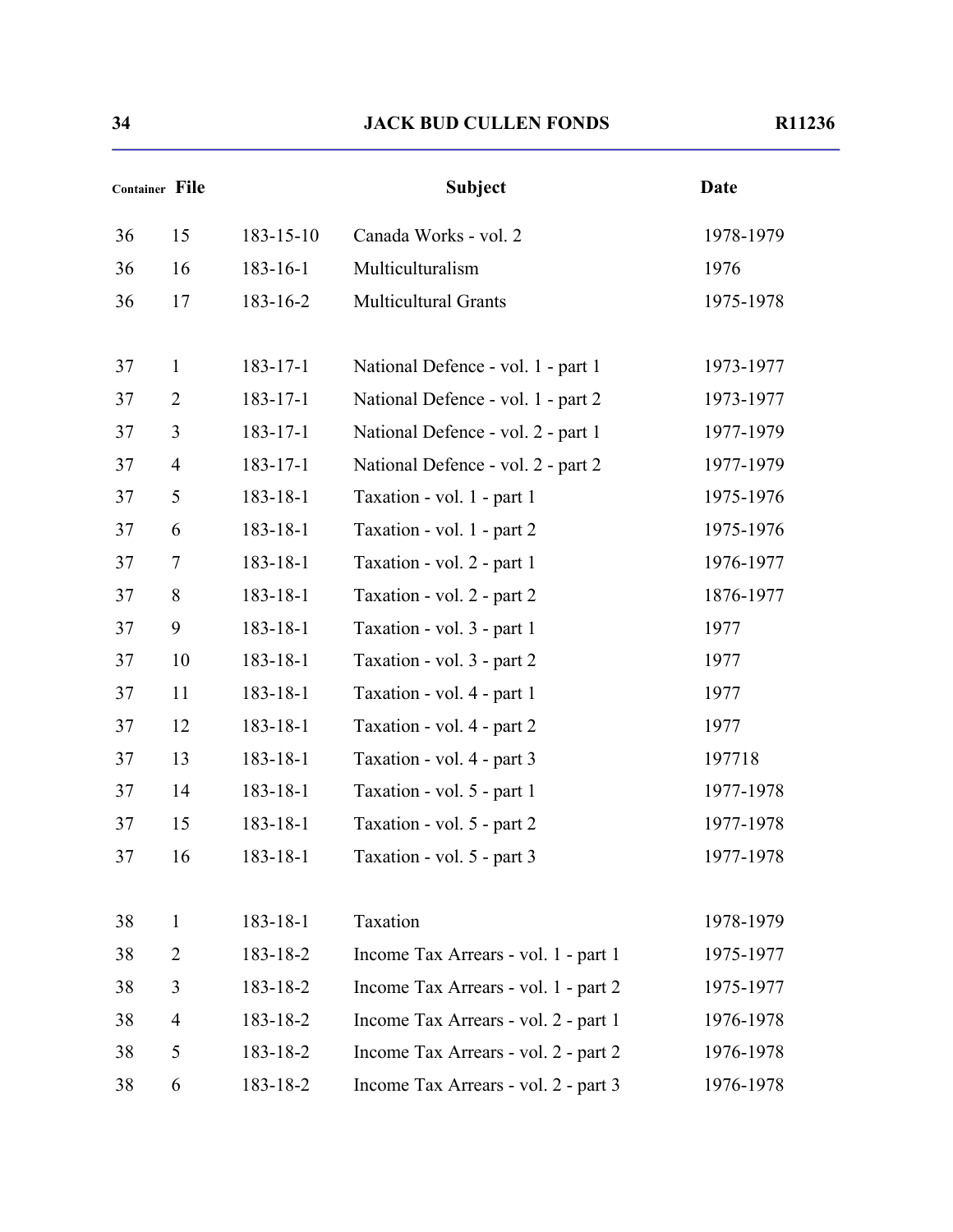# **Container File Subject Date** 38 7 183-18-2 Income Tax Arrears - vol. 3 - part 1 1978-1979 38 8 183-18-2 Income Tax Arrears - vol. 3 - part 2 1978-1979 38 9 183-18-3 Income Tax Refunds - vol. 1 - part 1 1975-1978 38 10 183-18-3 Income Tax Refunds - vol. 1 - part 2 1975-1978 38 11 183-18-3 Income Tax Refunds - vol. 1 - part 3 1975-1978 38 12 183-18-3 Income Tax Refunds - vol. 2 - part 1 1978-1979 38 13 183-18-3 Income Tax Refunds - vol. 2 - part 2 1978-1979 38 14 183-18-4 Charitable Organizations - part 1 1975-1979 38 15 183-18-4 Charitable Organizations - part 2 1975-1979 38 16 183-18-4 Charitable Organizations - part 3 1975-1979 39 1 183-18-5 Customs and Excise - vol. 1 - part 1 1975-1976 39 2 183-15-5 Customs and Excise - vol. 1 - part 2 1975-1976 39 3 183-15-5 Customs and Excise - vol. 1 - part 3 19751976 39 4 183-18-5 Customs and Excise - vol. 2 - part 1 1976-1978 39 5 183-18-5 Customs and Excise - vol. 2 - part 2 1976-1978 39 6 183-18-5 Customs and Excise - vol. 2 - part 3 1976-1978 39 7 183-18-5 Customs and Excise - vol. 3 - part 1 1978-1979 39 8 183-18-5 Customs and Excise - vol. 3 - part 2 1978-1979 39 9 183-18-5 Customs and Excise - vol. 3 - part 3 1978-1979 39 10 183-18-5 Customs and Excise - vol. 4 191979 39 11 183-18-6 Excise Tax on Gasoline 1975-1979 39 12 183-18-7 Excise Tax on Light Aircraft 1976-1978 39 13 183-19-1 Canada Post - vol. 1 - part 1 1975-1979 39 14 183-19-1 Canada Post - vol. 1 - part 2 1975-1979 39 15 183-19-1 Canada Post - vol. 1 part 3 1975-1979

39 16 183-19-2 Postal Services - vol. 1 - part 1 1975-1977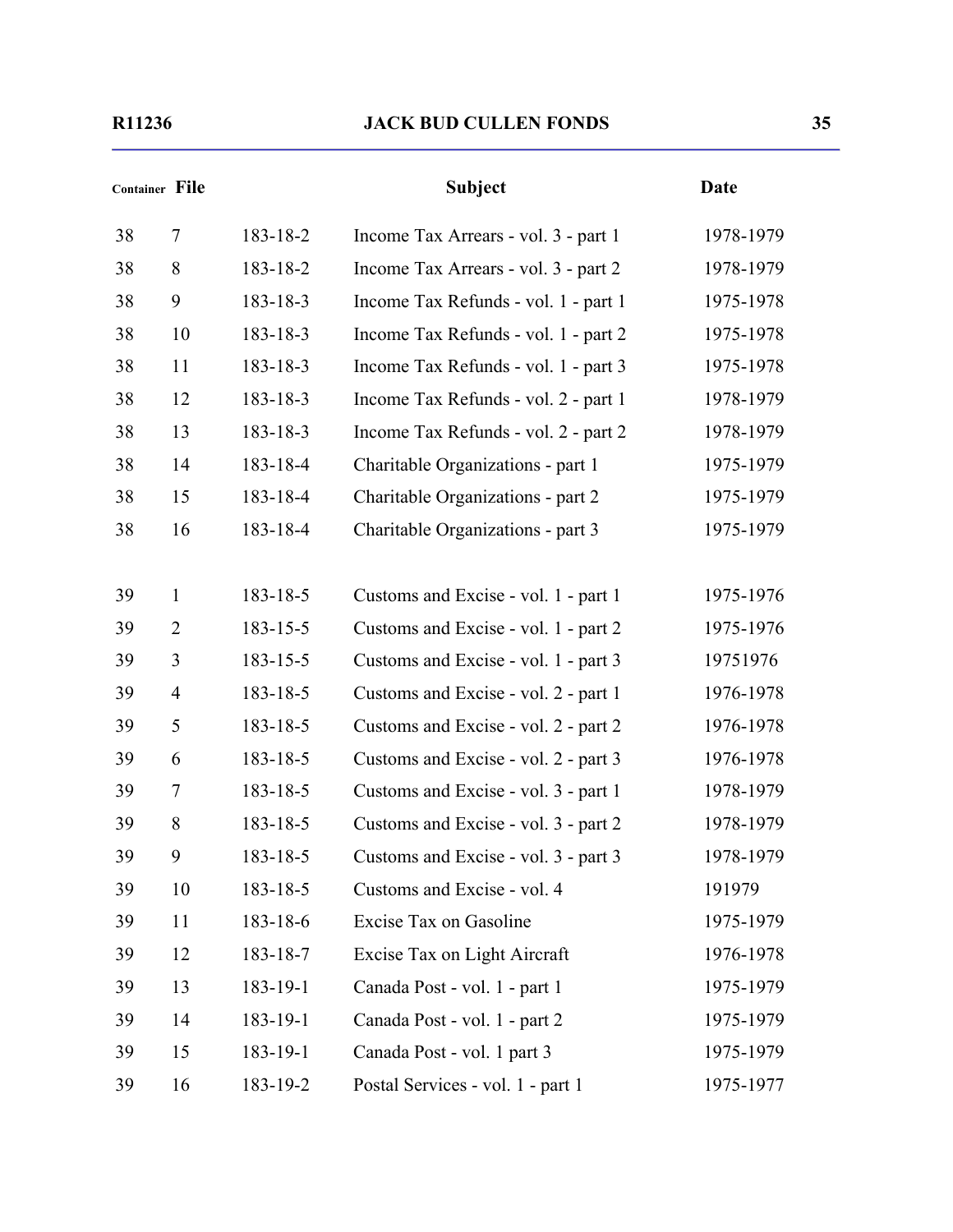| <b>Container File</b> |                |                | <b>Subject</b>                             | <b>Date</b> |
|-----------------------|----------------|----------------|--------------------------------------------|-------------|
| 39                    | 17             | 183-19-2       | Postal Services - vol 1 - part 2           | 1975-1977   |
| 40                    | $\mathbf{1}$   | 183-19-2       | Postal Services - vol. 1 - part 3          | 1975-1977   |
| 40                    | $\overline{2}$ | 183-19-2       | Postal Services - vol. 2 - part 1          | 1978-1979   |
| 40                    | 3              | 183-19-2       | Postal Services - vol. 2 - part 2          | 1978-1979   |
| 40                    | $\overline{4}$ | 183-19-3       | <b>Commemorative Stamps</b>                | 1975        |
| 40                    | 5              | 183-19-4       | <b>Postal Strikes</b>                      | 1975-1978   |
| 40                    | 6              | 183-19-5       | Post Offices                               | 1975-1979   |
| 40                    | 7              | 183-20-1       | Prime Ministers Office                     | 1975-1978   |
| 40                    | 8              | 183-20-2       | Privy Council of Canada - part 1           | 1975        |
| 40                    | 9              | 183-20-2       | Privy Council of Canada - part 2           | 1975        |
| 40                    | 10             | $183 - 21 - 1$ | Public Works Department - vol. 1 - part 1  | 1975-1977   |
| 40                    | 11             | $183 - 21 - 1$ | Public Works Department - vol. 1 - part 2  | 1975-1977   |
| 40                    | 12             | $183 - 21 - 1$ | Public Works Department - vol.1 - part 3   | 1975-1977   |
| 40                    | 13             | 183-20-1       | <b>Public Works Department</b>             | 1979        |
| 40                    | 14             | 183-21-2       | Public Works - Tenders and Contracts       | 1975-1979   |
| 40                    | 15             | $183 - 22 - 1$ | Regional Economic Expansion                | 1975-1977   |
| 40                    | 16             | $183 - 23 - 1$ | Secretary of State - vol. 1 - part 1       | 1974-1978   |
| 40                    | 17             | 183-23-1       | Secretary of State - vol. 1 - part 2       | 1974-1978   |
| 40                    | 18             | 183-23-1       | Secretary of State                         | 1978-1979   |
| 40                    | 19             | 183-23-2       | Secretary of State - Grants                | 1976-1979   |
| 41                    | $\mathbf{1}$   | 183-23-3       | Canada Council                             | 1974-1979   |
| 41                    | $\overline{2}$ | 183-23-4       | Citizenship Applications - vol. 1 - part 1 | 1975-1977   |
| 41                    | 3              | 183-23-4       | Citizenship Applications - vol. 1 - part 2 | 1975-1977   |
| 41                    | $\overline{4}$ | 183-23-4       | Citizenship Applications - vol. 1 - part 3 | 1975-1977   |
| 41                    | 5              | 183-23-4       | Citizenship Applications - vol. 2 - part 1 | 1977-1978   |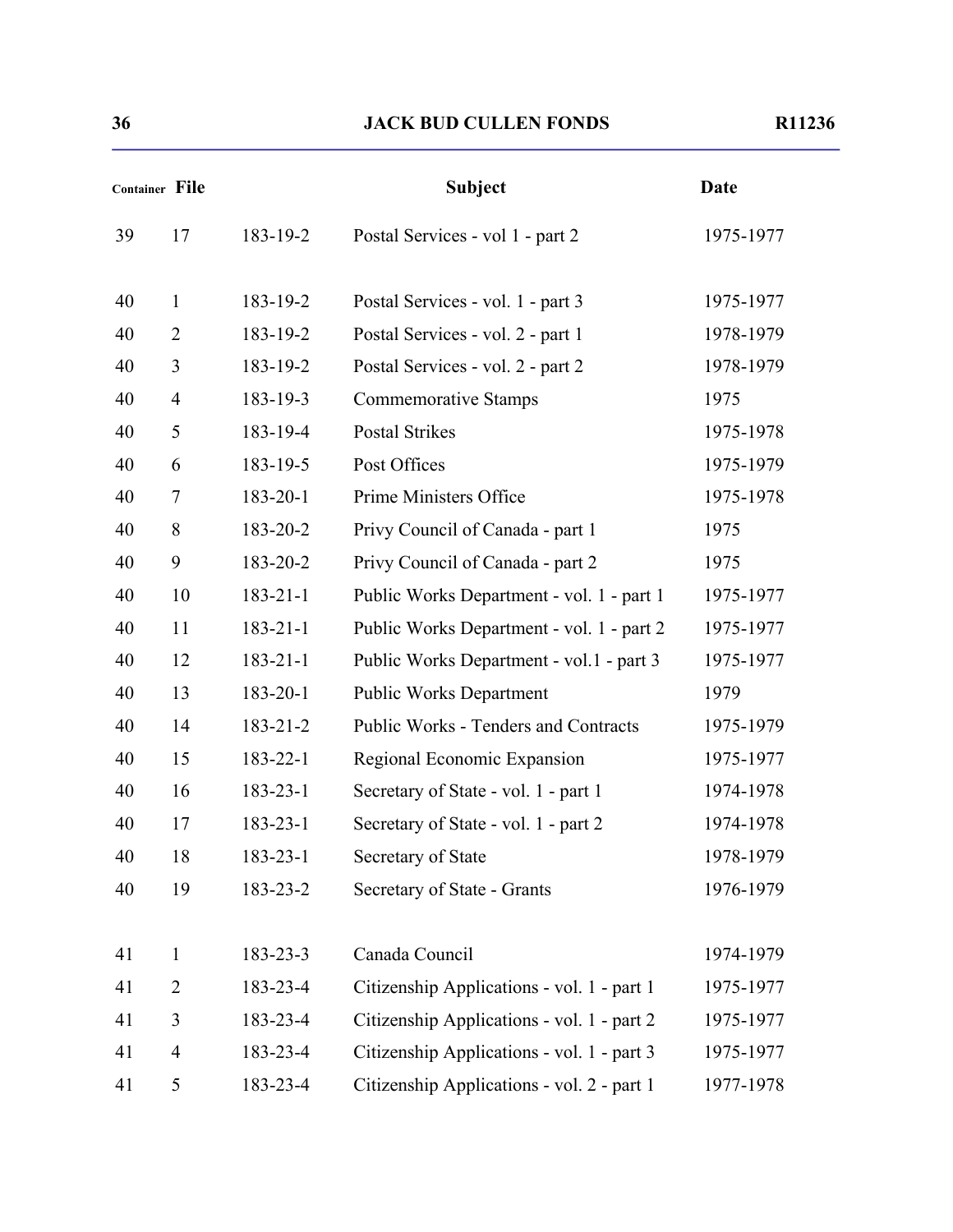| Container File |                |                  | <b>Subject</b>                                                | <b>Date</b> |
|----------------|----------------|------------------|---------------------------------------------------------------|-------------|
| 41             | 6              | 183-23-4         | Citizenship Applications - vol. 2 - part 2                    | 1977-1978   |
| 41             | $\tau$         | 183-23-4         | Citizenship Applications - vol. 2 - part 3                    | 1977-1978   |
| 41             | $8-$           | 183-23-4         | Citizenship - General                                         | 1978-1979   |
| 41             | 9              | 183-23-5         | Opportunities for Youth Program                               | 1975-1978   |
| 41             | 10             | 183-23-6         | Foreign Publications - (Bill C-58)                            | 1975-1977   |
| 41             | 11             | 183-23-7         | Bilingualism - part 1                                         | 1976        |
| 41             | 12             | 183-23-7         | Bilingualism - part 2                                         | 1976        |
| 41             | 13             | $183 - 23 - 7/1$ | Bilingualism (Response to) - part 1                           | 1976        |
| 41             | 14             | $183 - 23 - 7/1$ | Bilingualism (Response to) - part 2                           | 1976        |
| 41             | 15             | 183-24-1         | Solicitor General of Canada - part 1                          | 1975-1979   |
| 41             | 16             | 183-24-1         | Solicitor General of Canada - part 2                          | 1975-1979   |
| 41             | 17             | 183-24-1         | Solicitor General of Canada - part 3                          | 1975-1979   |
|                |                |                  |                                                               |             |
| 42             | $\mathbf{1}$   | 183-24-2         | Paroles and Pardons                                           | 1975-1979   |
| 42             | $\overline{2}$ | 183-24-3         | Firearms and Gun Control - part 1                             | 1975-1979   |
| 42             | 3              | 183-24-3         | Firearms and Gun Control - part 2                             | 1975-1979   |
| 42             | $\overline{4}$ | 183-25-3         | Supply and Services -                                         | 1976-1979   |
| 42             | 5              | 183-26-1         | Transportation Canada - vol. 1 - part 1                       | 1975-1977   |
| 42             | 6              | 183-26-1         | Transportation Canada - vol. 1 - part 2                       | 1975-1977   |
| 42             | $\overline{7}$ | 183-26-1         | Transportation Canada - vol. 2 - part 1                       | 1977-1978   |
| 42             | 8              | 183-26-1         | Transportation Canada - vol. 2 - part 2                       | 1977-1978   |
| 42             | 9              | 183-26-1         | Transportation Canada - vol. 3 - part 2                       | 1978-1979   |
| 42             | 10             | 183-26-1         | Transportation Canada - vol. 3 - part 2                       | 1978-1979   |
| 42             | 11             | 183-26-2         | Air Transportation Facilities - (Sarnia) -<br>vol. 1 - part 1 | 1975-1976   |
| 42             | 12             | 183-26-2         | Air Transportation Facilities - (Sarnia) -<br>vol. 1 - part 2 | 1975-1976   |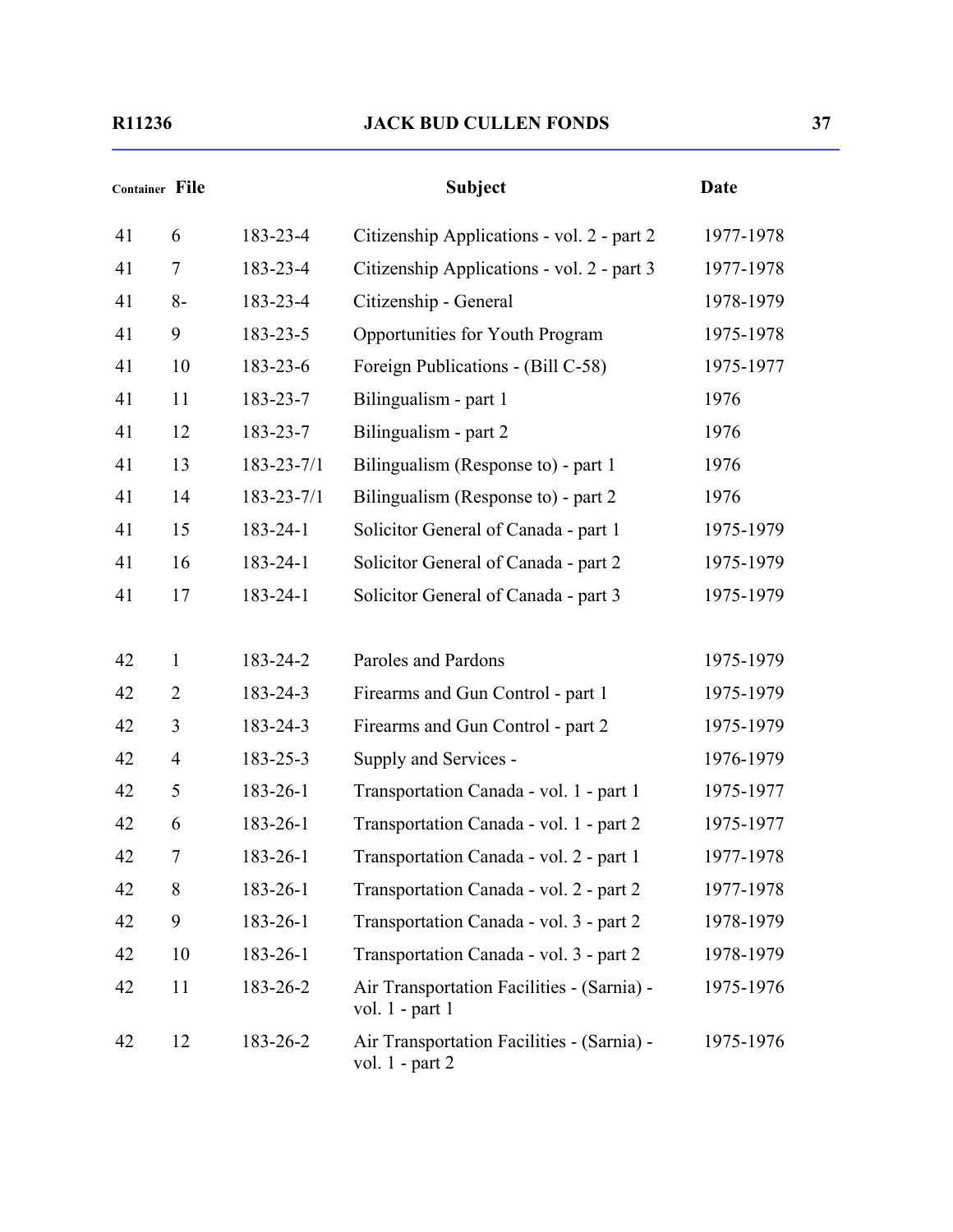| <b>Container File</b> |                |          | <b>Subject</b>                                                    | <b>Date</b> |
|-----------------------|----------------|----------|-------------------------------------------------------------------|-------------|
| 42                    | 13             | 183-26-2 | Air Transportation Facilities - (Sarnia) -<br>vol. $1$ - part 3   | 1975-1976   |
| 42                    | 14             | 183-26-2 | Air Transportation Facilities - (Sarnia) -<br>vol. $2$ - part 1   | 1976-1978   |
| 42                    | 15             | 183-26-2 | Air Transportation Facilities - (Sarnia) -<br>vol. $2$ - part $2$ | 1976-1978   |
| 42                    | 16             | 183-26-2 | Air Transportation Facilities - (Sarnia) -<br>vol. $2$ - part 3   | 1976-1979   |
| 42                    | 17             | 183-26-3 | Railway Transportation Facilities - vol. 1 -<br>part 1            | 1975-1976   |
| 43                    | 1              | 183-26-3 | Railway Transportation Facilities - vol. 1 -<br>part 2            | 1975-1976   |
| 43                    | $\overline{2}$ | 183-26-3 | Railway Transportation Facilities                                 | 1976-1978   |
| 43                    | 3              | 183-26-4 | Marine Transportation Facilities - vol. 1 -<br>part 1             | 1976-1977   |
| 43                    | $\overline{4}$ | 183-26-4 | Marine Transportation Facilities - vol. 1 -<br>part 2             | 1976-1977   |
| 43                    | 5              | 183-26-4 | Marine Transportation Facilities - vol. 1 -<br>part 3             | 1976-1977   |
| 43                    | 6              | 183-26-4 | Marine Transportation Facilities - vol. 2 -<br>part 1             | 1977-1978   |
| 43                    | 7              | 183-26-4 | Marine Transportation Facilities - vol. 2 -<br>part 2             | 1977-1978   |
| 43                    | 8              | 183-26-4 | Marine Transportation Facilities - vol. 2 -<br>part 3             | 1977-1978   |
| 43                    | 9              | 183-26-4 | <b>Marine Transportation Facilities</b>                           | 1979        |
| 43                    | 10             | 183-26-5 | Great Lakes Airlines Ltd. - part 1                                | 1975-1978   |
| 43                    | 11             | 183-26-5 | Great Lakes Airlines Ltd. - part 2                                | 1975-1978   |
| 43                    | 12             | 183-26-5 | Great Lakes Airlines Ltd. - part 3                                | 1975-1978   |
| 43                    | 13             | 183-26-6 | Blue Water Bridge Authority - vol. 1 - part 1                     | 1972-1976   |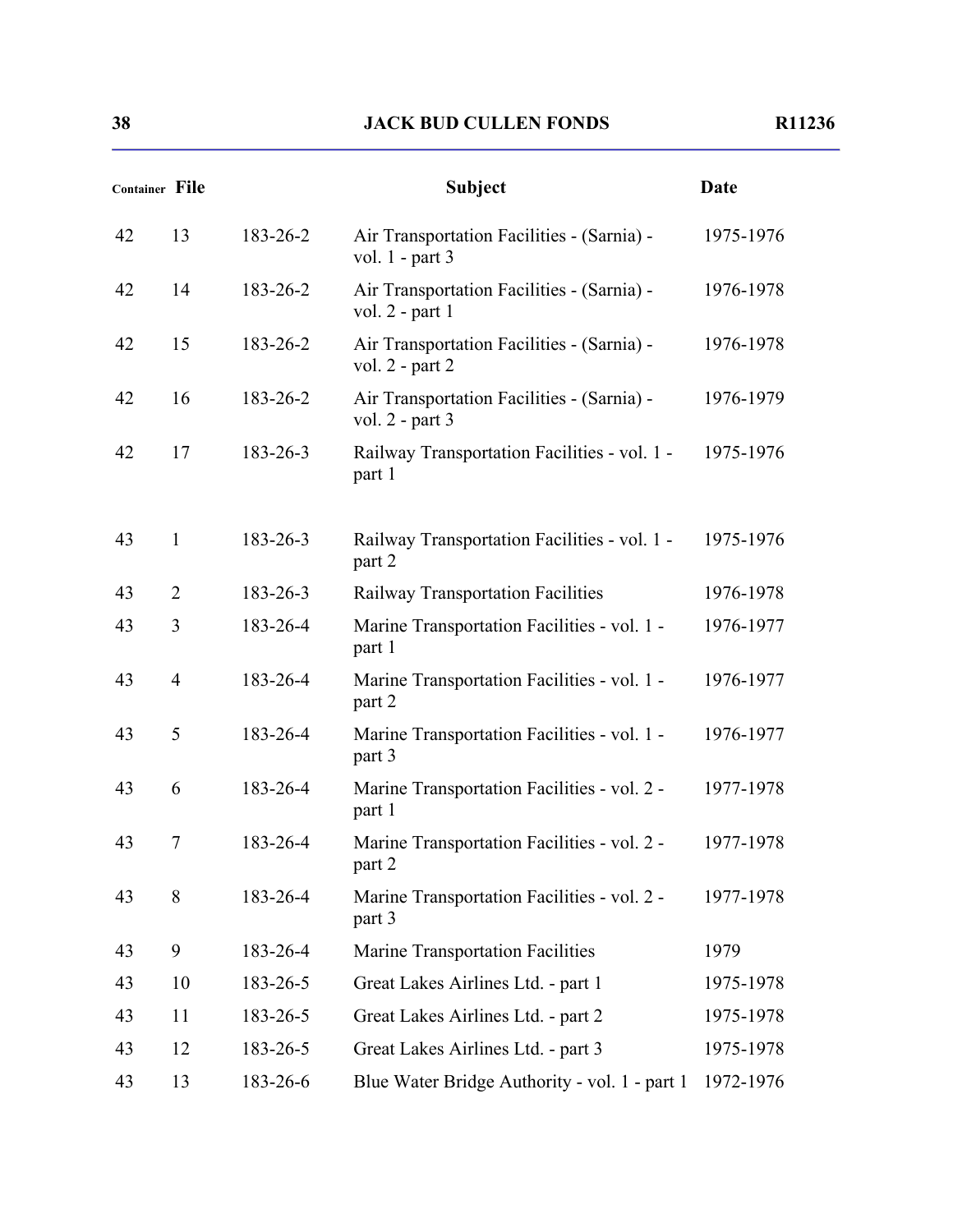| Container File |                |          | <b>Subject</b>                                     | <b>Date</b> |
|----------------|----------------|----------|----------------------------------------------------|-------------|
| 43             | 14             | 183-26-6 | Blue Water Bridge Authority - vol. 1 - part 1      | 1972-1976   |
| 43             | 15             | 183-26-6 | Blue Water Bridge Authority - vol. 2 - part 1      | 1977-1978   |
| 43             | 16             | 183-26-6 | Blue Water Bridge Authority - vol. 2 - part 2      | 1977-1978   |
| 43             | 17             | 183-26-6 | Blue Water Bridge Authority - vol. 3 - part 1      | 1977-1979   |
| 44             | $\mathbf{1}$   | 183-26-6 | Blue Water Bridge Authority - vol. 3 - part 2      | 1977-1979   |
| 44             | $\overline{2}$ | 183-26-7 | Harbourmastership Post of Sarnia                   | 1975-1976   |
| 44             | 3              | 183-26-8 | <b>Airport Landing Fees</b>                        | 1976        |
| 44             | $\overline{4}$ | 183-26-9 | Railway Passenger Service                          | 1976-1978   |
| 44             | 5              | 183-27-1 | <b>Treasury Board</b>                              | 1974-1979   |
| 44             | 6              | 183-27-2 | Olympic Games - Montreal Quebec                    | 1976-1978   |
| 44             | 7              | 183-27-3 | Public Service Commission - part 1                 | 1975-1978   |
| 44             | 8              | 183-27-3 | Public Service Commission - part 2                 | 1975-1978   |
| 44             | 9              | 183-27-3 | Public Service Commission - part 3                 | 1975-1978   |
| 44             | 10             | 183-28-1 | Unemployment Insurance - vol. 1 - part 1           | 1975-1977   |
| 44             | 11             | 183-28-1 | Unemployment Insurance - vol. 1 - part 2           | 1975-1977   |
| 44             | 12             | 183-28-1 | Unemployment Insurance - vol. 1 - part 3           | 1975-1977   |
| 44             | 13             | 183-28-1 | Unemployment Insurance - vol. 2                    | 1977        |
| 44             | 14             | 183-28-1 | Unemployment Insurance - vol. 3 - part 1           | 1977-1979   |
| 44             | 15             | 183-28-1 | Unemployment Insurance - vol. 3 - part 2           | 1977-1979   |
| 44             | 16             | 183-28-1 | Unemployment Insurance - vol. 3 - part 3           | 1977-1979   |
| 44             | 17             | 183-28-2 | Unemployment Insurance Claims - vol. 1 -<br>part 1 | 1975        |
| 45             | $\mathbf{1}$   | 183-28-2 | Unemployment Insurance Claims - vol.1 -<br>part 2  | 1975        |
| 45             | $\overline{2}$ | 183-28-2 | Unemployment Insurance Claims - vol.1 -<br>part 3  | 1975        |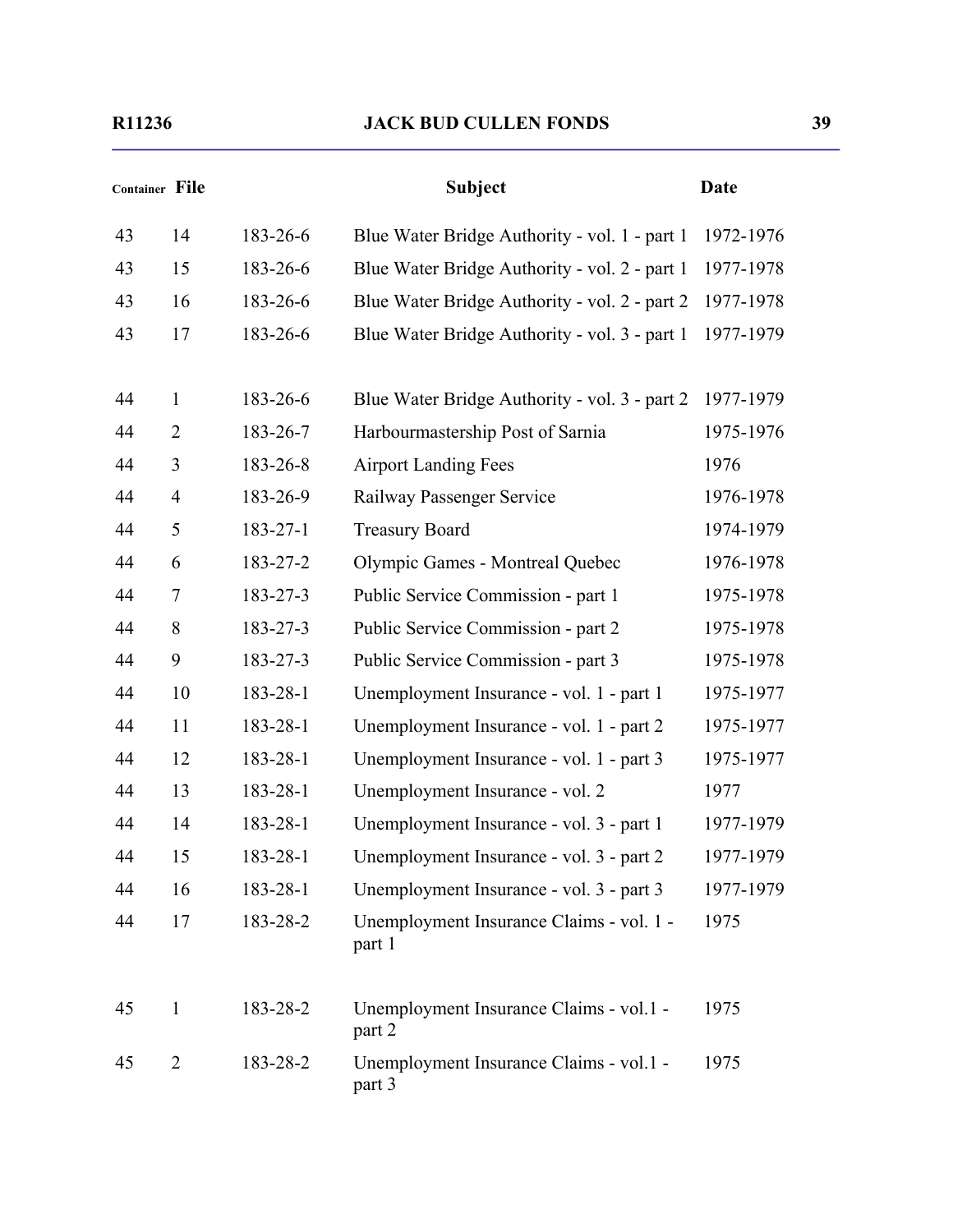| <b>Container File</b> |                |               | <b>Subject</b>                                           | <b>Date</b> |
|-----------------------|----------------|---------------|----------------------------------------------------------|-------------|
| 45                    | 3              | 183-28-2      | Unemployment Insurance Claims - vol.2 -<br>part 1        | 1975        |
| 45                    | $\overline{4}$ | 183-28-2      | Unemployment Insurance Claims - vol.2 -<br>part 2        | 1975        |
| 45                    | 5              | 183-28-2      | Unemployment Insurance Claims - vol.3 -<br>part 1        | 1975        |
| 45                    | 6              | 183-28-2      | Unemployment Insurance Claims - vol.3 -<br>part 2        | 1975        |
| 45                    | 7              | 183-28-2      | Unemployment Insurance Claims - vol.4 -<br>part 1        | 1975-1977   |
| 45                    | 8              | 183-28-2      | Unemployment Insurance Claims - vol. 4 -<br>part 2       | 1975-1977   |
| 45                    | 9              | 183-28-2      | Unemployment Insurance Claims - part 3                   | 1975-1977   |
| 45                    | 10             | 183-28-2      | Unemployment Insurance Claims - vol.5 -<br>part 1        | 1976-1978   |
| 45                    | 11             | 183-28-2      | Unemployment Insurance Claims - vol.5 -<br>part 2        | 1976-1978   |
| 45                    | 12             | 183-28-2      | Unemployment Insurance Claims - vol.5 -<br>part 3        | 1976-1978   |
| 45                    | 13             | 183-28-2      | Unemployment Insurance Claims - vol.6 -<br>part 1        | 1978-1979   |
| 45                    | 14             | 183-28-2      | Unemployment Insurance Claims - vol.6 -<br>part 2        | 1978-1979   |
| 45                    | 15             | 183-28-3      | Unemployment Insurance                                   | 1975-1979   |
| 45                    | 16             | 183-29-1<br>1 | Ministry of State Urban Affairs - vol.1 - part 1975-1979 |             |
| 45                    | 17             | 183-29-1      | Ministry of State Urban Affairs - vol. 1 -<br>part 2     | 1975-1979   |
| 46                    | $\mathbf{1}$   | 183-29-1      | Ministry of State Urban Affairs - vol.1 -<br>part 3      | 1975-1979   |
| 46                    | $\overline{2}$ | 183-29-1      | Ministry of State Urban Affairs - vol. 2                 | 1979        |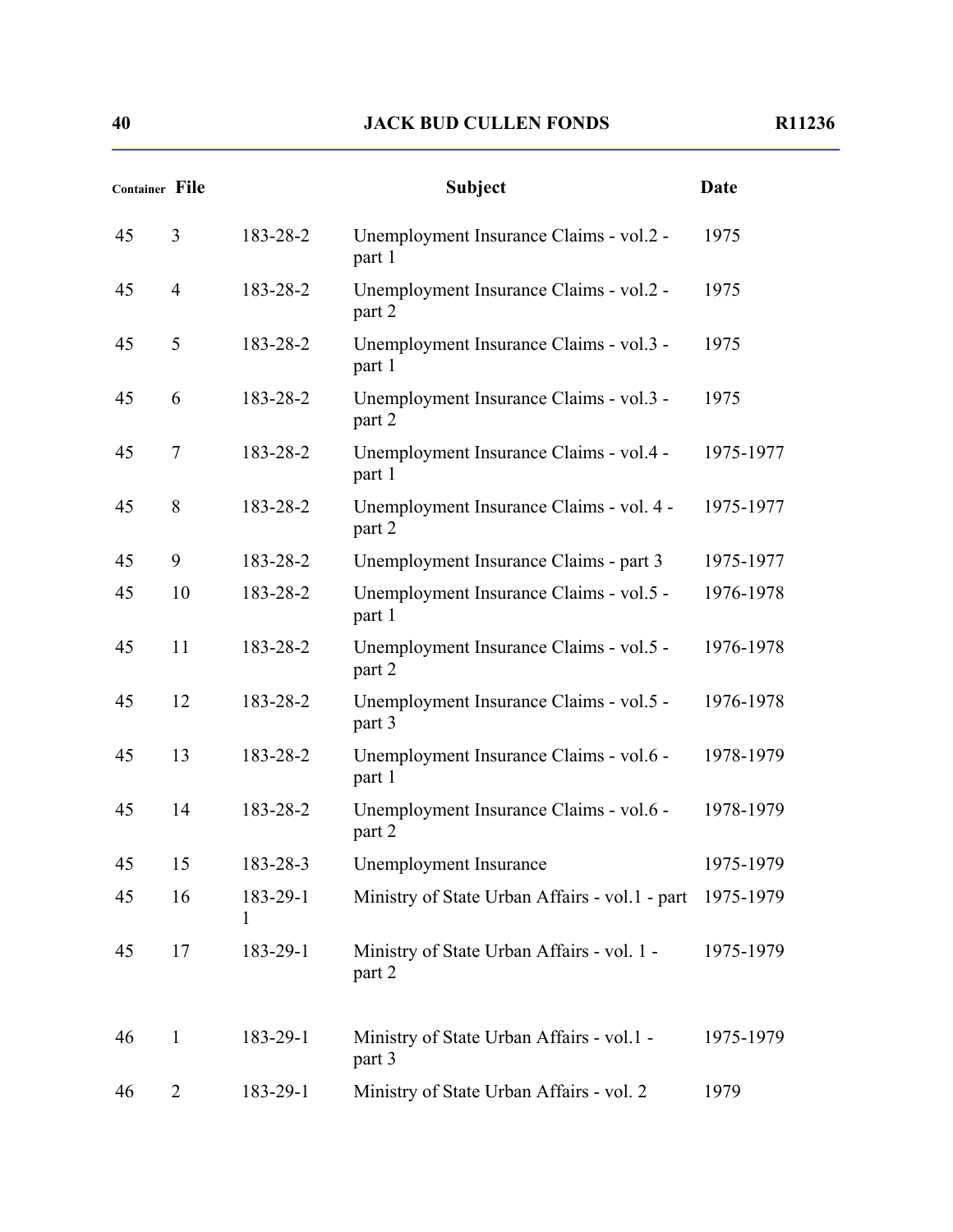| <b>Container File</b> |                |          | <b>Subject</b>                                                | <b>Date</b> |
|-----------------------|----------------|----------|---------------------------------------------------------------|-------------|
| 46                    | 3              | 183-29-2 | <b>Urban Transportation Capital Assistance</b>                | 1975-1978   |
| 46                    | $\overline{4}$ | 183-29-3 | Sarnia Housing Authority Board                                | 1975-1979   |
| 46                    | 5              | 183-29-4 | National Capital Commission                                   | 1975        |
| 46                    | 6              | 183-29-5 | Housing - vol. 1 - part 1                                     | 1975-1976   |
| 46                    | 7              | 183-29-5 | Housing - vol. $1$ - part 2                                   | 1975-1976   |
| 46                    | 8              | 183-29-5 | Housing and Rental Accommodation - vol. 2<br>part 1           | 1975-1977   |
| 46                    | 9              | 183-29-5 | Housing and Rental Accommodation - vol. 2 1975-1977<br>part 2 |             |
| 46                    | 10             | 183-29-5 | Housing and Rental Accommodation - vol. 2 1975-1977<br>part 3 |             |
| 46                    | 11             | 183-29-5 | Housing and Rental Accommodations - vol. 3 1977-1979          |             |
| 46                    | 12             | 183-30-1 | Veteran Affairs                                               | 1975-1978   |
| 46                    | 13             | 183-30-2 | <b>Standing Committee on Veteran-Affairs</b>                  | 1975-1976   |
| 46                    | 14             | 183-30-3 | Veterans Land Act - part 1                                    | 1974-1976   |
| 46                    | 15             | 183-30-3 | Veterans Land Act - part 2                                    | 1974-1976   |
| 46                    | 16             | 183-30-4 | Disability Pension Allowances - vol. 1 -<br>part 1            | 1975-1978   |
| 46                    | 17             | 183-30-4 | Disability Pension Allowances - vol. 1 -<br>part 2            | 1975-1978   |
| 46                    | 18             | 183-30-4 | Disability Pension Allowances - vol. 1 -<br>part 3            | 1975-1978   |
| 46                    | 19             | 183-30-4 | Disability Pensions Allowances - vol. 2 -<br>part 1           | 1978-1979   |
| 46                    | 20             | 183-30-4 | Disability Pension Allowances - vol. 2 -<br>part 2            | 1978-1979   |
| 47                    | $\mathbf{1}$   | 183-30-5 | Pensions - vol. 1 ? - part 1                                  | 1975-1978   |
| 47                    | $\overline{2}$ | 183-30-5 | Pensions - vol. 1 - part 2                                    | 1975-1978   |
| 47                    | 3              | 183-30-5 | Pensions - vol. 1 - part 3                                    | 1975-1978   |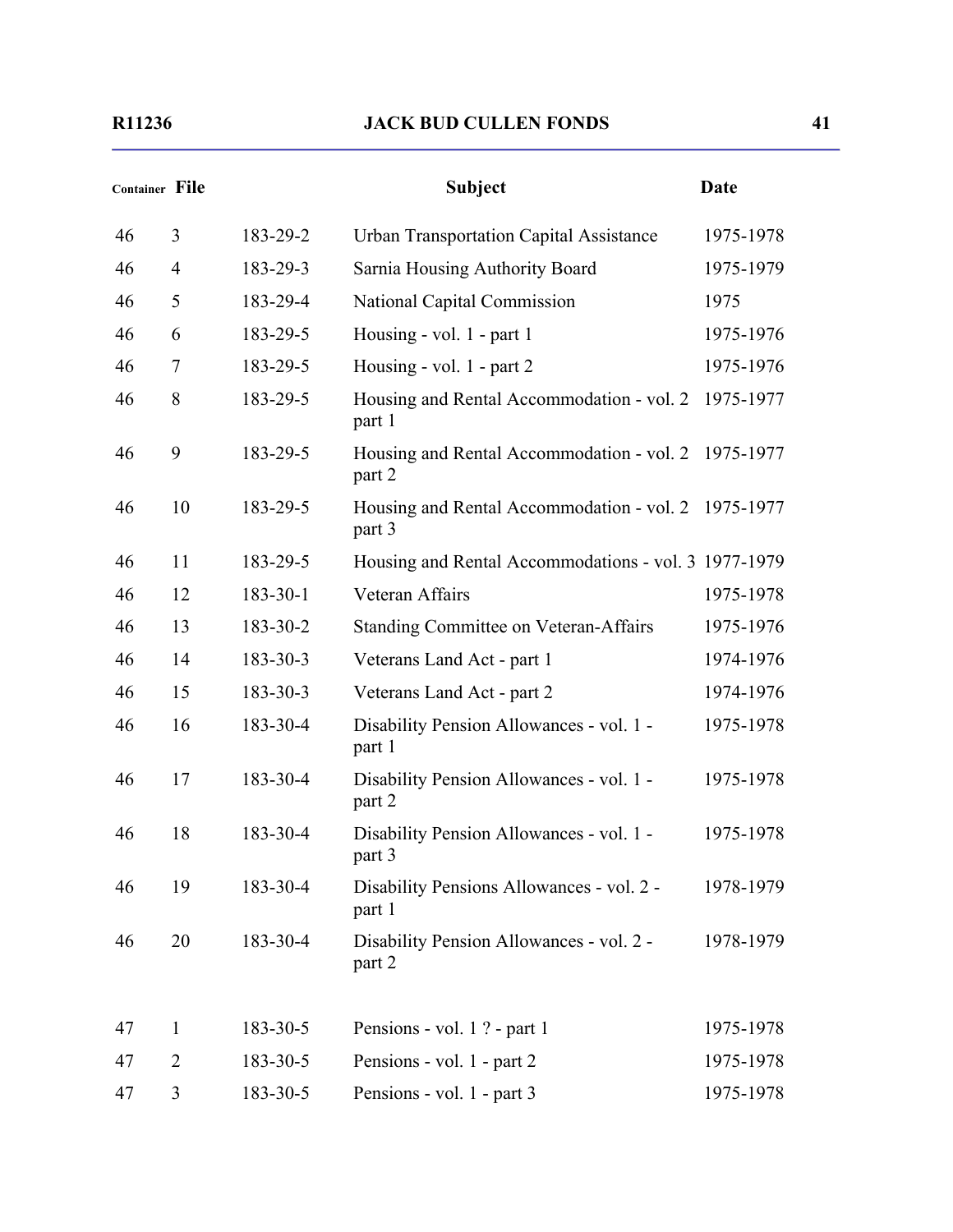| Container File |                |                | <b>Subject</b>                                      | <b>Date</b> |
|----------------|----------------|----------------|-----------------------------------------------------|-------------|
| 47             | $\overline{4}$ | 183-30-5       | Pensions - vol. 2                                   | 1978-1979   |
| 47             | 5              | 183-30-6       | Veterans and P.O.W. Associations                    | 1975-1976   |
| 47             | 6              | $183 - 31 - 1$ | Wage and Price Review Board - vol. 1 -<br>part 1    | 1975        |
| 47             | $\tau$         | $183 - 31 - 1$ | Wage and Price Control Program - vol. 1 -<br>part 2 | 1975        |
| 47             | 8              | $183 - 31 - 1$ | Wage and Price Control Program - vol. 2 -<br>part 1 | 1976        |
| 47             | 9              | $183 - 31 - 1$ | Wage and Price Control Program - vol. 2 -<br>part 2 | 1976        |
| 47             | 10             | $183 - 31 - 1$ | Wage and Price Control Program - vol. 2 -<br>part 3 | 1976        |
| 47             | 11             | $183 - 31 - 1$ | Wage and Price Control Program - vol. 3 -<br>part 1 | 1976-1977   |
| 47             | 12             | $183 - 31 - 1$ | Wage and Price Control Program - vol. 3 -<br>part 2 | 1976-1977   |
| 47             | 13             | $183 - 31 - 1$ | Wage and Price Control Program - vol. 3<br>? part 3 | 1976-1977   |
| 47             | $\overline{4}$ | $183 - 31 - 1$ | Wage and Price Control Program - vol. 4 -<br>part 1 | 1977-1979   |
| 47             | 15             | $183 - 31 - 1$ | Wage and Price Control Program - vol. 4 -<br>part 2 | 1977-1979   |
| 47             | 16             | $183 - 31 - 1$ | Wage and Price Control Program - vol. 4 -<br>part 3 | 1977-1979   |
| 47             | 17             | 183-32-1       | Science and Technology                              | 1976-1978   |
| 47             | 18             | $183 - 33 - 1$ | Minister of State Fitness and Amateur Sports        | 1978-1979   |
| 47             | 19             | [Petitions]    |                                                     | 1976-1978   |
| 47             | 20             |                | [Telex Confirmations] - part 1                      | 1976-1978   |
| 47             | 21             |                | [Telex Confirmations] - part 2                      | 1976-1978   |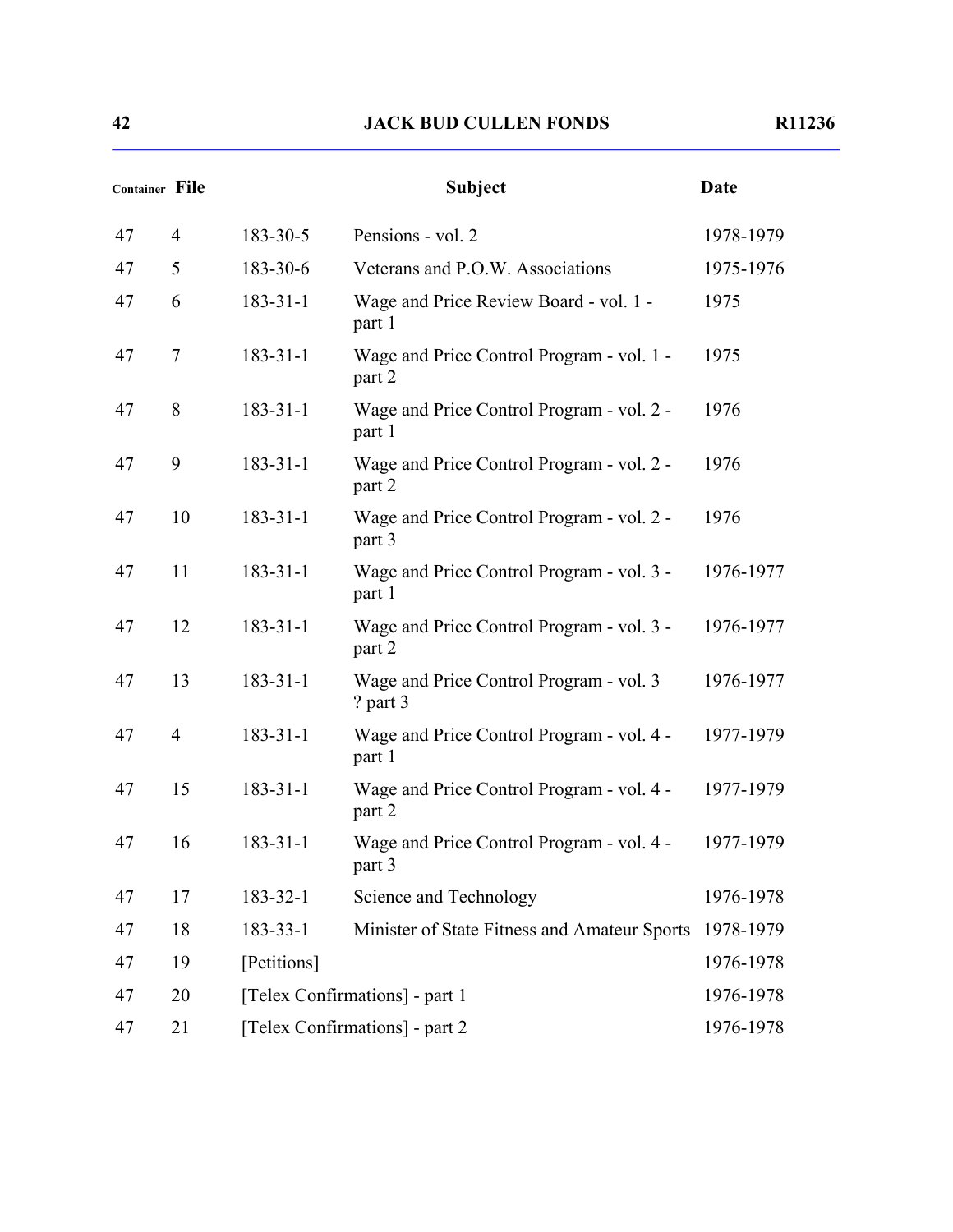# **Container File Subject Date**

# **Constituency Files- 1975-1979**

| 48 | $\mathbf{1}$   | 182-1         | General                                                          | 1977      |
|----|----------------|---------------|------------------------------------------------------------------|-----------|
| 48 | $\overline{2}$ | $182 - 1 - 1$ | Household Mailings                                               | 1977      |
| 48 | 3              | $182 - 1 - 3$ | Mandates - vol. 1                                                | 1975      |
| 48 | $\overline{4}$ | $182 - 1 - 3$ | Mandates - vol. 2                                                | 1976      |
| 48 | 5              | $182 - 1 - 3$ | Mandates - vol. 3 - part 1                                       | 1976      |
| 48 | 6              | $182 - 1 - 3$ | Mandates - vol. 3 - part 2                                       | 1976      |
| 48 | 7              | $182 - 1 - 3$ | Mandates - vol. 4 - part 1                                       | 1976-1977 |
| 48 | 8              | $182 - 1 - 3$ | Mandates - vol. 4 - part 2                                       | 1976-1977 |
| 48 | 9              | $182 - 1 - 3$ | Mandates - vol. 5 - part 1                                       | 1977      |
| 48 | 10             | $182 - 1 - 3$ | Mandates - vol. 5 - part 2                                       | 1977      |
| 48 | 11             | $182 - 1 - 3$ | Mandates - vol. 6 - part 1                                       | 1977-1978 |
| 48 | 12             | $182 - 1 - 3$ | Mandates - vol. 6 - part 2                                       |           |
| 48 | 13             | $182 - 1 - 3$ | Mandates - vol. 6 - part 3                                       | 1977-1978 |
| 48 | 14             | $182 - 1 - 3$ | Mandates - vol. 7 - part 1                                       | 1978-1979 |
| 48 | 15             | $182 - 1 - 3$ | Mandates - vol. 7 - part 2                                       | 1978-1979 |
| 48 | 16             | $182 - 1 - 3$ | Mandates - Canadian Federation of<br><b>Independent Business</b> | 1975-1977 |
| 48 | 17             | $182 - 1 - 4$ | Responses to Householder Mailing                                 | 1976-1978 |
| 48 | 18             | $182 - 2 - 1$ | Community Affairs - vol. 1 - part 1                              | 1975      |
| 48 | 19             | $182 - 2 - 1$ | Community Affairs - vol. 1 - part 2                              | 1975      |
| 48 | 20             | $182 - 2 - 1$ | Community Affairs - vol. 2 - part 1                              | 1975-1976 |
| 48 | 21             | $182 - 2 - 1$ | Community Affairs - vol. 2 - part 2                              | 1975-1976 |
| 49 | $\mathbf{1}$   | $182 - 2 - 1$ | Community Affairs - vol. 2 - part 3                              | 1975-1976 |
| 49 | $\overline{2}$ | $182 - 2 - 1$ | Community Affairs - vol. 3 - part 1                              | 1975-1976 |
|    |                |               |                                                                  |           |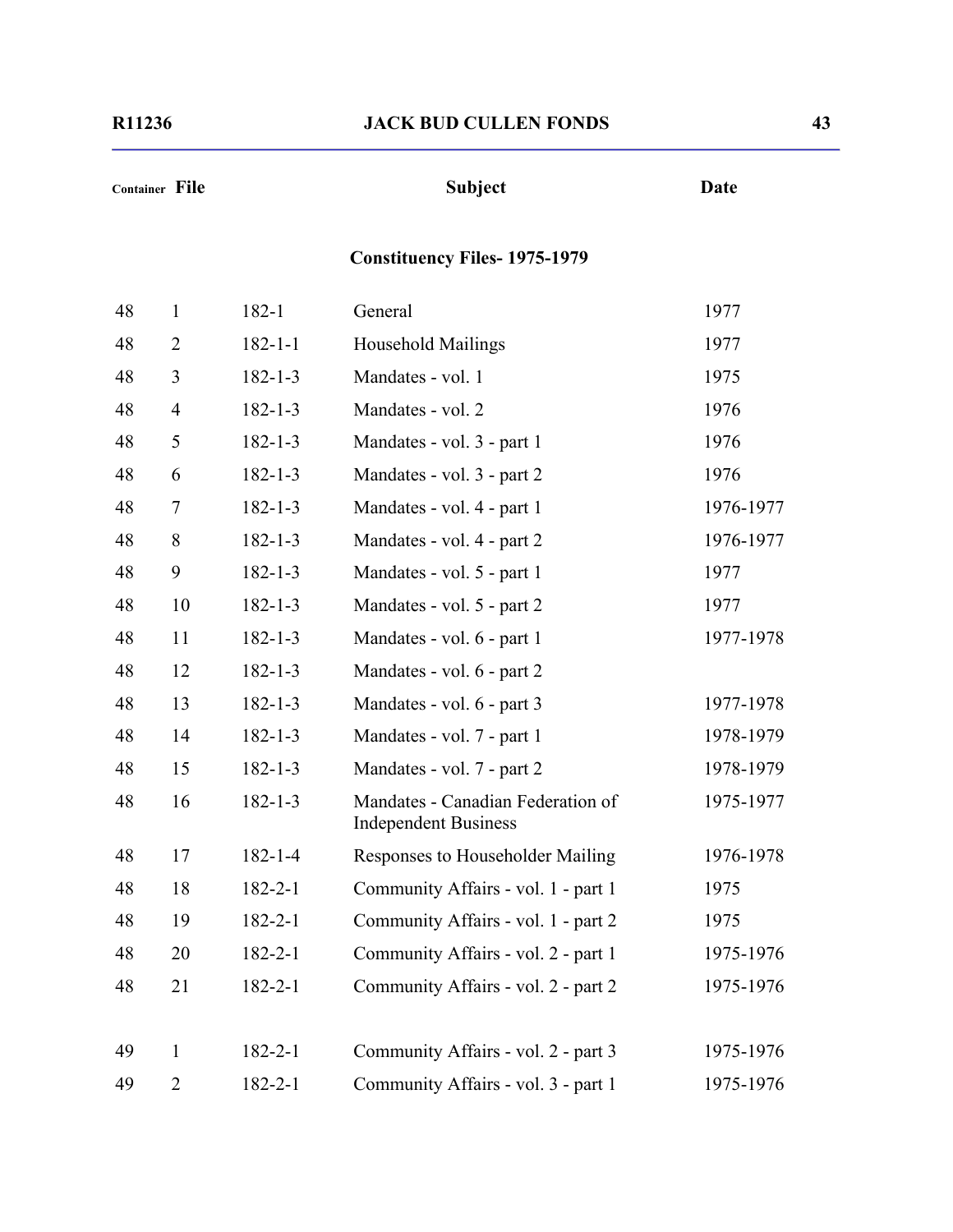|    | <b>Container File</b> |               | <b>Subject</b>                      | <b>Date</b> |
|----|-----------------------|---------------|-------------------------------------|-------------|
| 49 | $\overline{3}$        | $182 - 1 - 1$ | Community Affairs - vol. 3 - part 2 | 1975-1976   |
| 49 | $\overline{4}$        | $182 - 2 - 1$ | Community Affairs - vol. 3 - part 3 | 1975-1976   |
| 49 | 5                     | $182 - 2 - 1$ | Community Affairs - vol. 4 - part 1 | 1977        |
| 49 | 6                     | $182 - 2 - 1$ | Community Affairs - vol. 4 - part 2 | 1977        |
| 49 | 7                     | $182 - 2 - 1$ | Community Affairs - vol. 4 - part 3 | 1977        |
| 49 | 8                     | $182 - 2 - 1$ | Community Affairs - vol. 5 - (1-3)  | 1977-1978   |
| 49 | 9                     | $182 - 2 - 1$ | Community Affairs - vol. 5 - part 2 | 1977-1978   |
| 49 | 10                    | $182 - 2 - 1$ | Community Affairs - vol. 5 - part 3 | 1977-1978   |
| 49 | 11                    | $182 - 2 - 1$ | Community Affairs - vol. 6 - part 1 | 1977-1978   |
| 49 | 12                    | $182 - 2 - 1$ | Community Affairs - vol. 6 - part 2 | 1977-1978   |
| 49 | 13                    | $182 - 2 - 1$ | Community Affairs - vol. 7 -part 1  | 1978        |
| 49 | 14                    | $182 - 2 - 1$ | Community Affairs - vol. 7 - part 2 | 1978        |
| 49 | 15                    | $182 - 2 - 1$ | Community Affairs - vol. 7 - part 3 | 1978        |
| 49 | 16                    | $182 - 2 - 1$ | Community Affairs - vol. 8 - part 1 | 1979        |
| 49 | 17                    | $182 - 2 - 1$ | Community Affairs - vol. 8 - part 2 | 1979        |
|    |                       |               |                                     |             |
| 50 | $\mathbf{1}$          | $182 - 2 - 1$ | Community Affairs - vol. 8 - part 3 | 1979        |
| 50 | 2                     | $182 - 2 - 2$ | Community Affairs - vol. 9          | 1979        |
| 50 | 3                     | $182 - 2 - 2$ | Visits/Trips to Ottawa - part 1     | 1975-1979   |
| 50 | $\overline{4}$        | $182 - 2 - 2$ | Visits/Trips to Ottawa - part 2     | 1975-1979   |
| 50 | 5                     | $182 - 2 - 2$ | Visits/Trips to Ottawa - part 3     | 1975-1979   |
| 50 | 6                     | $182 - 2 - 3$ | C.F.P.L.-T.V. News                  | 1975-1979   |
| 50 | $\overline{7}$        | 182-2-4       | Education - vol. 1 - part 1         | 1975-1978   |
| 50 | 8                     | $182 - 2 - 4$ | Education - vol. 1 - part 2         | 1975-1978   |
| 50 | 9                     | 182-2-4       | Education - vol. 1 - part 3         | 1975-1978   |
| 50 | 10                    | 182-2-4       | Education - vol. 2                  | 1978-1979   |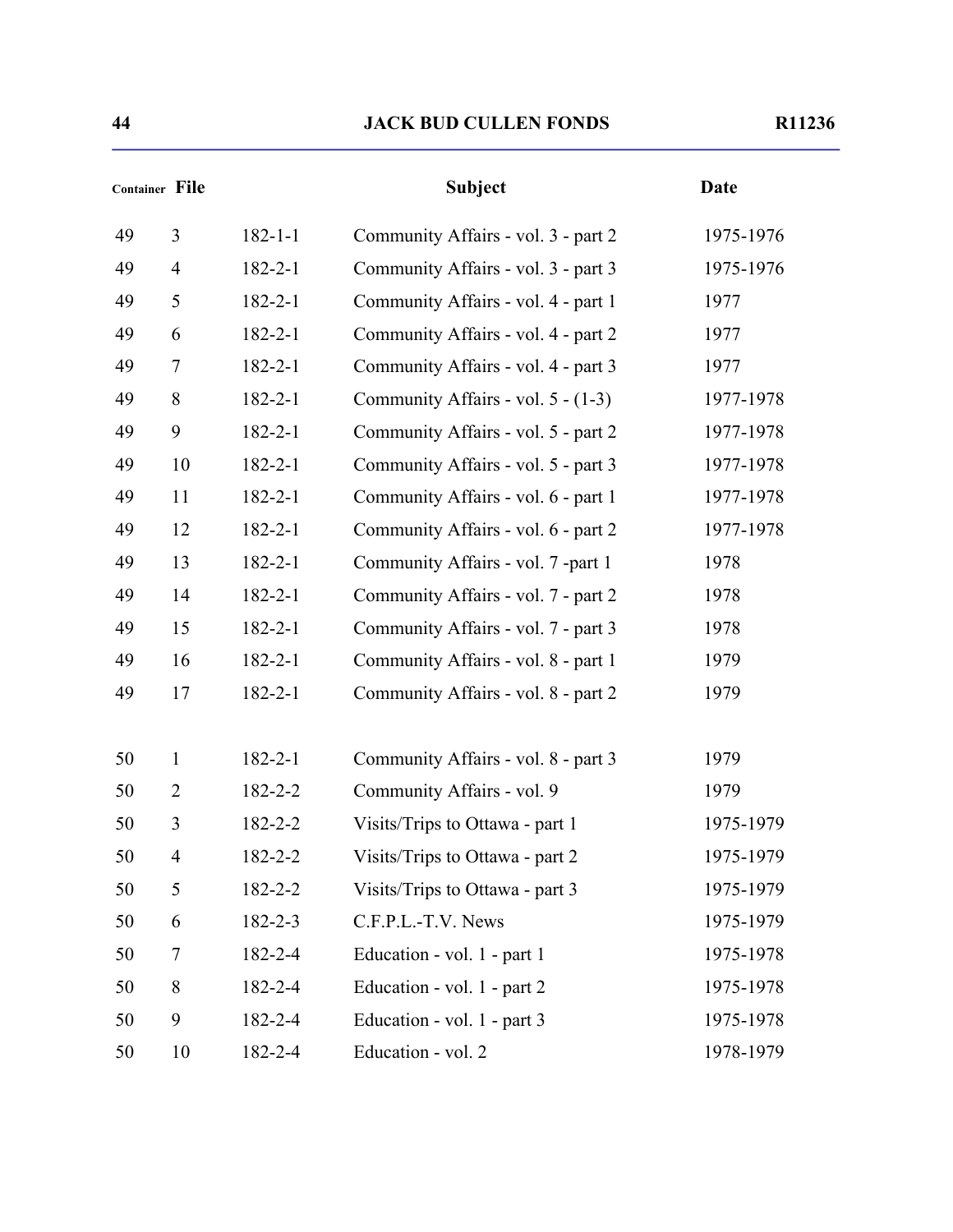| <b>Container File</b> |                |               | <b>Subject</b>                                    | <b>Date</b> |
|-----------------------|----------------|---------------|---------------------------------------------------|-------------|
| 50                    | 11             | $182 - 2 - 5$ | Chemical Companies in Sarnia - vol. 1 -<br>part 1 | 1975        |
| 50                    | 12             | $182 - 2 - 5$ | Chemical Companies in Sarnia - vol. 1 -<br>part 2 | 1975        |
| 50                    | 13             | $182 - 2 - 5$ | Chemical Companies in Sarnia - vol. 1 -<br>part 3 | 1975        |
| 50                    | 14             | $182 - 2 - 5$ | Chemical Companies in Sarnia - vol. 2 -<br>part 1 | 1975-1976   |
| 50                    | 15             | $182 - 2 - 5$ | Chemical Companies in Sarnia - vol. 2 -<br>part 2 | 1975-1976   |
| 50                    | 16             | $182 - 2 - 5$ | Chemical Companies in Sarnia - vol. 2 -<br>part 3 | 1975-1976   |
| 50                    | 17             | $182 - 2 - 5$ | Chemical Companies in Sarnia - vol. 3 -<br>part 1 | 1976-1978   |
| 50                    | 18             | $182 - 2 - 5$ | Chemical Companies in Sarnia - vol. 3 -<br>part 2 | 1976-1978   |
| 51                    | $\mathbf{1}$   | $182 - 2 - 5$ | Chemical Companies in Sarnia - vol. 3 -<br>part 3 | 1976-1978   |
| 51                    | $\overline{2}$ | $182 - 2 - 5$ | Chemical Companies in Sarnia                      | 1979        |
| 51                    | 3              | $182 - 2 - 6$ | Sarnia News Media - vol. 1 - part 1               | 1975-1977   |
| 51                    | $\overline{4}$ | $182 - 2 - 6$ | Sarnia News Media - vol. 1 - part 2               | 1975-1977   |
| 51                    | 5              | $182 - 2 - 6$ | Sarnia News Media - vol. 1 - part 3               | 1975-1977   |
| 51                    | 6              | 182-2-6       | Sarnia News Media - vol. 1 - part 1               | 1977-1979   |
| 51                    | 7              | 182-2-6       | Sarnia News Media - vol. 1 - part 2               | 1977-1979   |
| 51                    | 8              | 182-2-8       | Sarnia Women's Centre                             | 1975-1976   |
| 51                    | 9              | $182 - 3 - 1$ | ? General - vol. 1 - part 1                       | 1975-1976   |
| 51                    | 10             | $182 - 3 - 1$ | General - vol. 1 - part 2                         | 1975-1976   |
| 51                    | 11             | $182 - 3 - 1$ | General - vol. 2 - part 1                         | 1976-1977   |
| 51                    | 12             | $182 - 3 - 1$ | General - vol. 2 - part 2                         | 1976-1977   |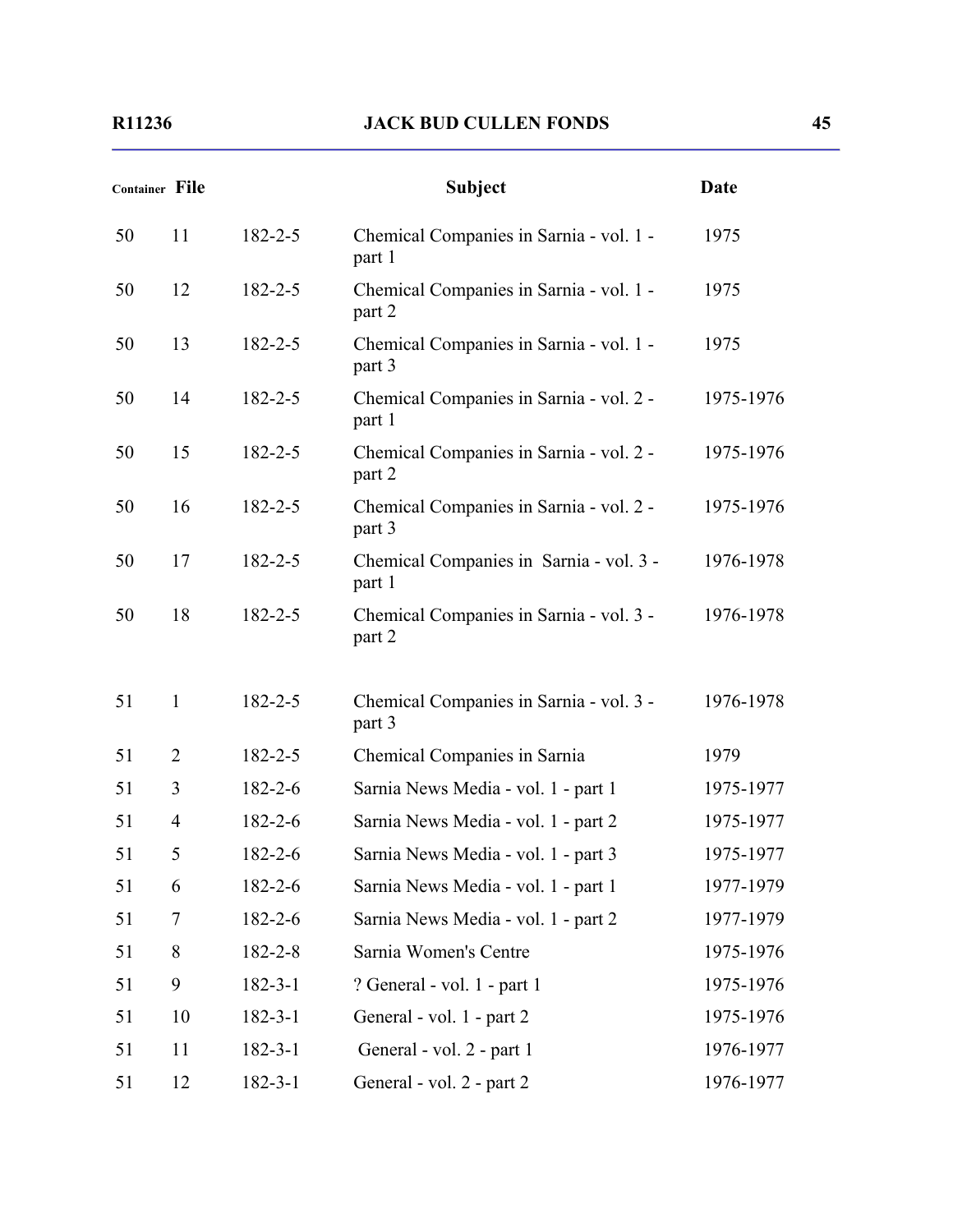|    | <b>Container File</b> |               | <b>Subject</b>                                       | <b>Date</b> |
|----|-----------------------|---------------|------------------------------------------------------|-------------|
| 51 | 13                    | $182 - 3 - 1$ | General - vol. 3 - part 1                            | 1977        |
| 51 | 14                    | $182 - 3 - 1$ | General - vol. 3 - part 2                            | 1977        |
| 51 | 15                    | $182 - 3 - 1$ | General - vol. 4 - part 1                            | 1978-1979   |
| 51 | 16                    | $182 - 3 - 1$ | General - vol. 4 - part 2                            | 1978-1979   |
| 51 | 17                    | $182 - 3 - 1$ | General - vol. 4 - part 3                            | 1978-1979   |
| 51 | 18                    | $182 - 3 - 1$ | General                                              | 1979        |
| 52 | $\mathbf{1}$          | $182 - 3 - 2$ | Ontario Provincial Jurisdiction - vol. 1 -<br>part 1 | 1975        |
| 52 | $\overline{2}$        | $182 - 3 - 2$ | Ontario Provincial Jurisdiction - vol. 2 -<br>part 2 | 1975        |
| 52 | 3                     | $182 - 3 - 2$ | Ontario Provincial Jurisdiction - vol. 2 -<br>part 1 | 1975-1976   |
| 52 | $\overline{4}$        | $182 - 3 - 2$ | Ontario Provincial Jurisdiction - vol. 2 -<br>part 2 | 1975-1976   |
| 52 | 5                     | $182 - 3 - 2$ | Ontario Provincial Jurisdiction - vol. 3 -<br>part 1 | 1976-1979   |
| 52 | 6                     | $182 - 3 - 2$ | Ontario Provincial Jurisdiction - vol. 3 -<br>part 2 | 1976-1979   |
| 52 | 7                     | $182 - 3 - 3$ | Employment Assistance - vol. 1 - part 1              | 1975-1976   |
| 52 | 8                     | $182 - 3 - 3$ | Employment Assistance - vol. 1 - part 2              | 1975-1976   |
| 52 | 9                     | $182 - 3 - 3$ | Employment Assistance - vol. 1 - part 3              | 1975-1976   |
| 52 | 10                    | $182 - 3 - 3$ | Employment Assistance - vol. 2 -part 1               | 1976-1977   |
| 52 | 11                    | $182 - 3 - 3$ | Employment Assistance - vol. 2 - part 2              | 1976-1977   |
| 52 | 12                    | $182 - 3 - 3$ | Employment Assistance - vol. 2 - part 3              | 1976-1977   |
| 52 | 13                    | $182 - 3 - 3$ | Employment Assistance - vol. 3 - part 1              | 1976-1977   |
| 52 | 14                    | $182 - 3 - 3$ | Employment Assistance - vol. 3 - part 2              | 1976-1977   |
| 52 | 15                    | $182 - 3 - 3$ | Employment Assistance - vol. 3 - part 3              | 1976-1977   |
| 52 | 16                    | $182 - 3 - 3$ | Employment Assistance - vol. 4 - part 1              | 1977-1978   |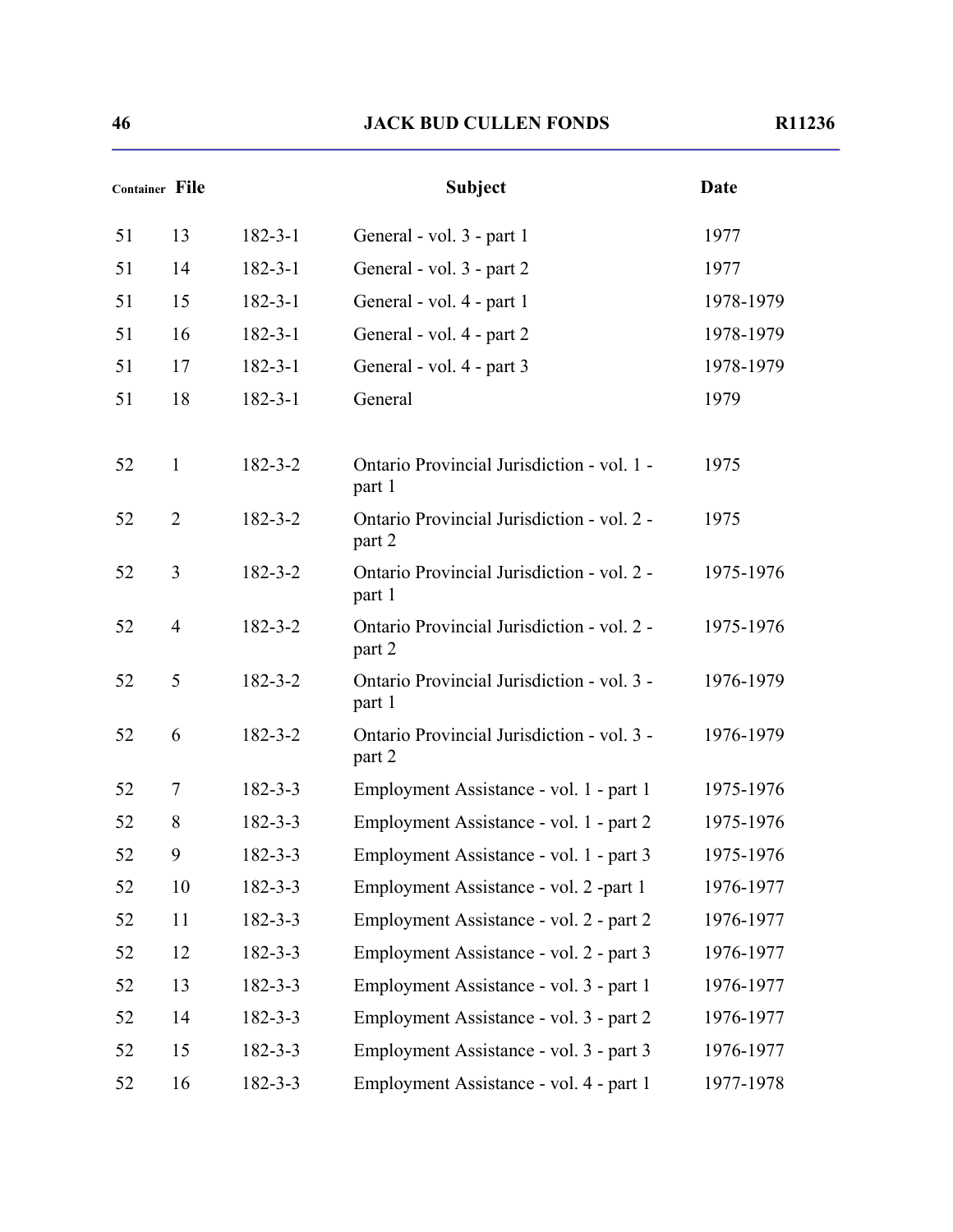| <b>Container File</b> |                |               | <b>Subject</b>                                                                    | Date      |
|-----------------------|----------------|---------------|-----------------------------------------------------------------------------------|-----------|
| 52                    | 17             | $182 - 3 - 3$ | Employment Assistance - vol. 4 - part 2                                           | 1977-1978 |
| 53                    | $\mathbf{1}$   | $182 - 3 - 3$ | Employment Assistance - vol. 5- part 1                                            | 1979      |
| 53                    | $\overline{2}$ | $182 - 3 - 3$ | Employment Assistance - vol. 5 - part 2                                           | 1979      |
| 53                    | 3              | $182 - 3 - 3$ | Employment Assistance - vol. 5 - part 3                                           | 1979      |
| 53                    | $\overline{4}$ | 182-3-4       | U.S. Social Security Pensions                                                     | 1975      |
| 53                    | 5              | $182 - 3 - 5$ | Peace and Security Bill-(C-83) - vol. 1 -<br>part 1                               | 1976      |
| 53                    | 6              | $182 - 3 - 5$ | Peace and Security Bill (C-83) - vol. 1 -<br>part 2                               | 1976      |
| 53                    | 7              | $182 - 3 - 5$ | Peace and Security Bill-(C-83) - vol. 2 -<br>part 1                               | 1976      |
| 53                    | 8              | $182 - 3 - 5$ | Peace and Security Bill-(C-83) - vol. 2 -<br>part 2                               | 1976      |
| 53                    | 9              |               | $182 - 3 - 5$<br>(Bill-C-83) - Firearms and<br>Capital Punishment vol. 4 - part 1 | 1976      |
| 53                    | 10             |               | (Bill-C-83) - Firearms and<br>$182 - 3 - 5$<br>Capital Punishment vol. 4 - part 2 | 1976      |
| 53                    | 11             | $182 - 3 - 5$ | (Bill-C-83) - Firearms and Capital<br>Punishment                                  | 1976      |
| 53                    | 12             | $182 - 4 - 1$ | Sarnia Office - General                                                           | 1976-1978 |
| 53                    | 13             | 182-4-2       | Appointments with Constituents                                                    | 1976-1979 |
| 53                    | 14             |               | Manpower and Immigration - part 1                                                 | 1979      |
| 53                    | 15             |               | Manpower and Immigration - part 2                                                 | 1979      |
| 53                    | 16             |               | Manpower and Immigration - part 3                                                 | 1979      |
| 53                    | 17             |               | Manpower and immigration - part 4                                                 | 1979      |
| 53                    | 18             |               | Manpower and Immigration - part 5                                                 | 1979      |
| 53                    | 19             |               | Manpower and Immigration - part 6                                                 | 1979      |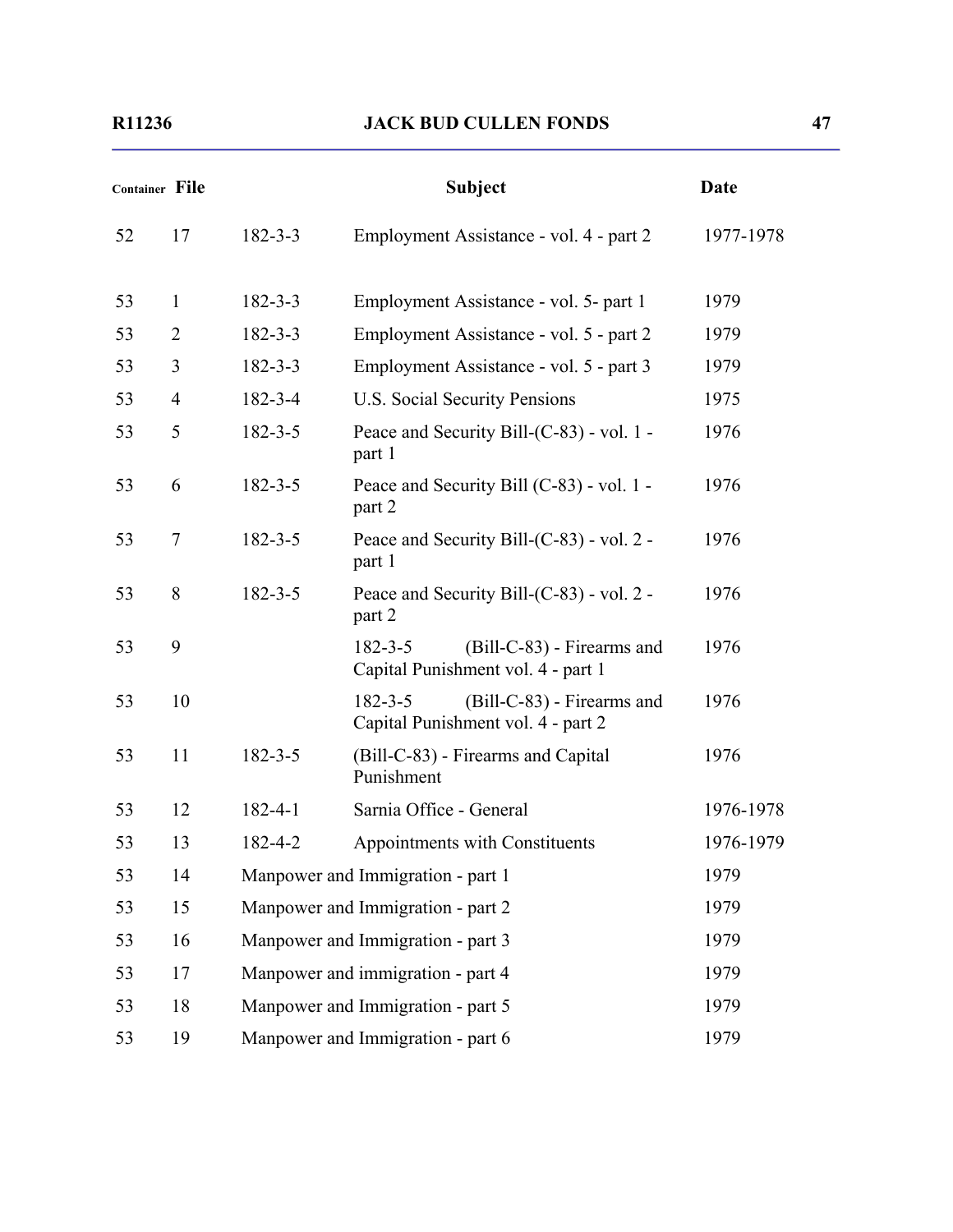| Container File |           | <b>Subject</b>                        | <b>Date</b> |
|----------------|-----------|---------------------------------------|-------------|
|                |           | <b>Constituency Files: 1980</b>       |             |
| 54             | $1-9$     | Agriculture                           | 1980        |
| 54             | $10 - 26$ | Communications                        | 1980        |
| 54             | $27 - 65$ | Congratulations                       | 1980        |
| 54             | 66-71     | <b>Visits</b>                         | 1980        |
| 55             | $1 - 7$   | <b>Consumer and Corporate Affairs</b> | 1980        |
| 55             | $8 - 105$ | <b>Employment and Immigration</b>     | 1980        |
|                |           |                                       |             |
| 56             | $1-39$    | <b>Employment and Immigration</b>     | 1980        |
| 56             | $40 - 74$ | <b>Energy Mines and Resources</b>     | 1980        |
| 56             | 75-81     | Environment                           | 1980        |
| 56             | 82-109    | <b>External Affairs</b>               | 1980        |
|                |           |                                       |             |
| 57             | $1 - 14$  | <b>External Affairs</b>               | 1980        |
| 57             | $15 - 82$ | Finance                               | 1980        |
| 57             | 83-87     | <b>Fisheries and Oceans</b>           | 1980        |
| 57             | 88-89     | <b>Glory Files</b>                    | 1980        |
| 57             | 89-90     | Health and Welfare                    | 1980        |
|                |           |                                       |             |
| 58             | $1 - 31$  | Health and Welfare                    | 1980        |
| 58             | $32 - 46$ | House of Commons                      | 1980        |
| 58             | $47 - 58$ | <b>Indian and Northern Affairs</b>    | 1980        |
| 58             | 59-76     | <b>Industry Trade and Commerce</b>    | 1980        |
| 59             | $1-9$     | <b>Industry Trade and Commerce</b>    | 1980        |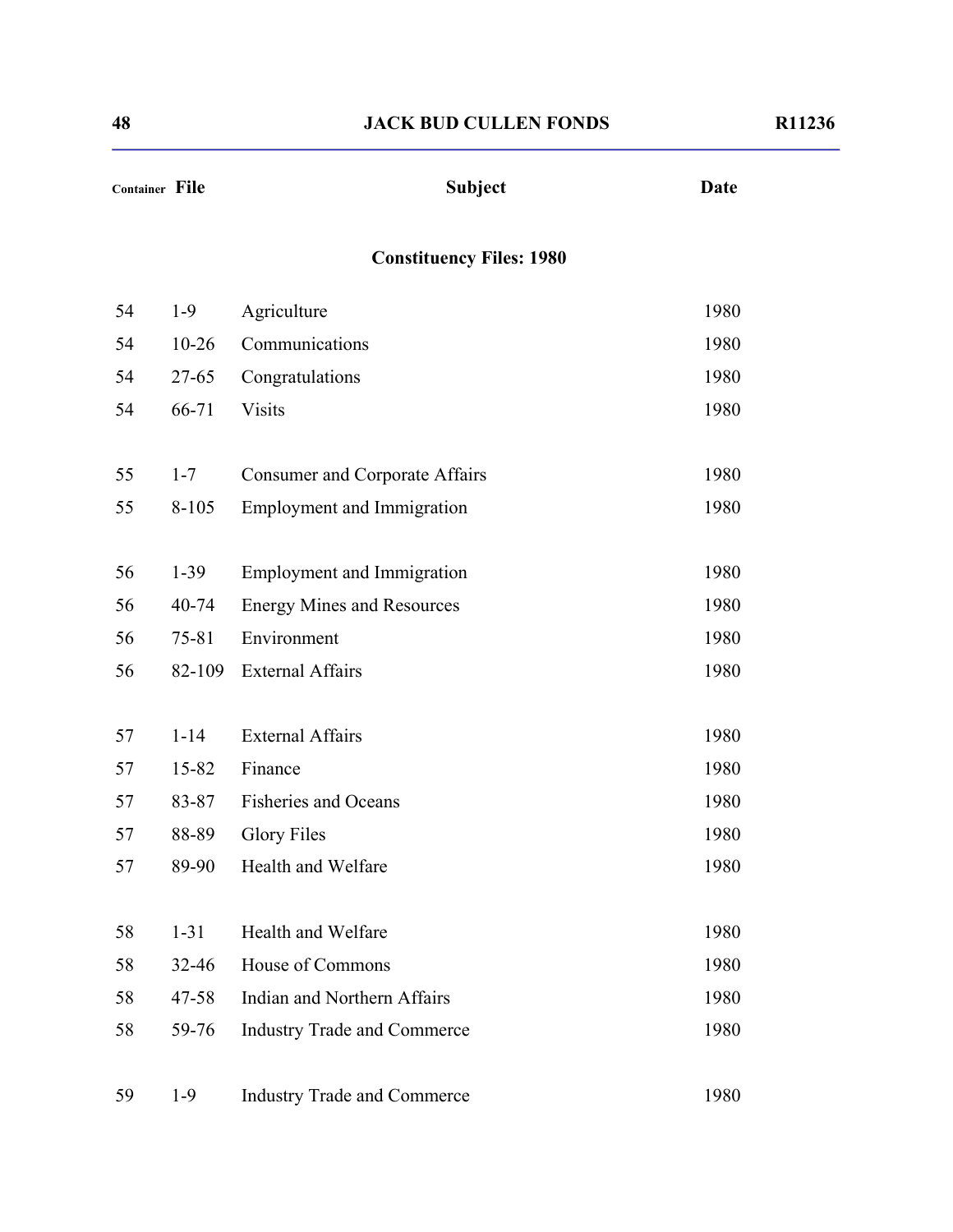| Container File |           |                          | <b>Subject</b> | <b>Date</b> |
|----------------|-----------|--------------------------|----------------|-------------|
| 59             | $10 - 50$ | Invitations              |                | 1980        |
| 59             | 51-101    | Justice                  |                | 1980        |
| 60             | $1 - 30$  | Justice                  |                | 1980        |
| 60             | $31 - 32$ | Miscellaneous            |                | 1980        |
| 60             | $33 - 45$ | Media                    |                | 1980        |
| 60             | 46-48     | Multiculturalism         |                | 1980        |
| 60             | 49-70     | Municipal                |                | 1980        |
| 60             | $71 - 87$ | <b>National Defence</b>  |                | 1980        |
| 60             | 88-104    | National Revenue         |                | 1980        |
|                |           |                          |                |             |
| 61             | $1 - 56$  | National Revenue         |                | 1980        |
| 61             | 57-73     | Post Office              |                | 1980        |
| 61             | 74-76     | Prime Ministers Office   |                | 1980        |
| 61             | 77-102    | Provincial               |                | 1980        |
| 61             | $1 - 14$  | National Revenue         |                | 1980        |
|                |           |                          |                |             |
| 62             | $1 - 2$   | Provincial               |                | 1980        |
| 62             | $3 - 18$  | Public Works             |                | 1980        |
| 62             | 19-41     | Secretary of State       |                | 1980        |
| 62             | $42 - 63$ | <b>Small Business</b>    |                | 1980        |
| 62             | 64-76     | Solicitor General        |                | 1980        |
| 62             | 77-83     | Sports                   |                | 1980        |
| 62             | 84-85     | <b>Statistics Canada</b> |                | 1980        |
|                |           |                          |                |             |
| 63             | $1 - 2$   | Supply and Services      |                | 1980        |
| 63             | $3 - 18$  | Transport                |                | 1980        |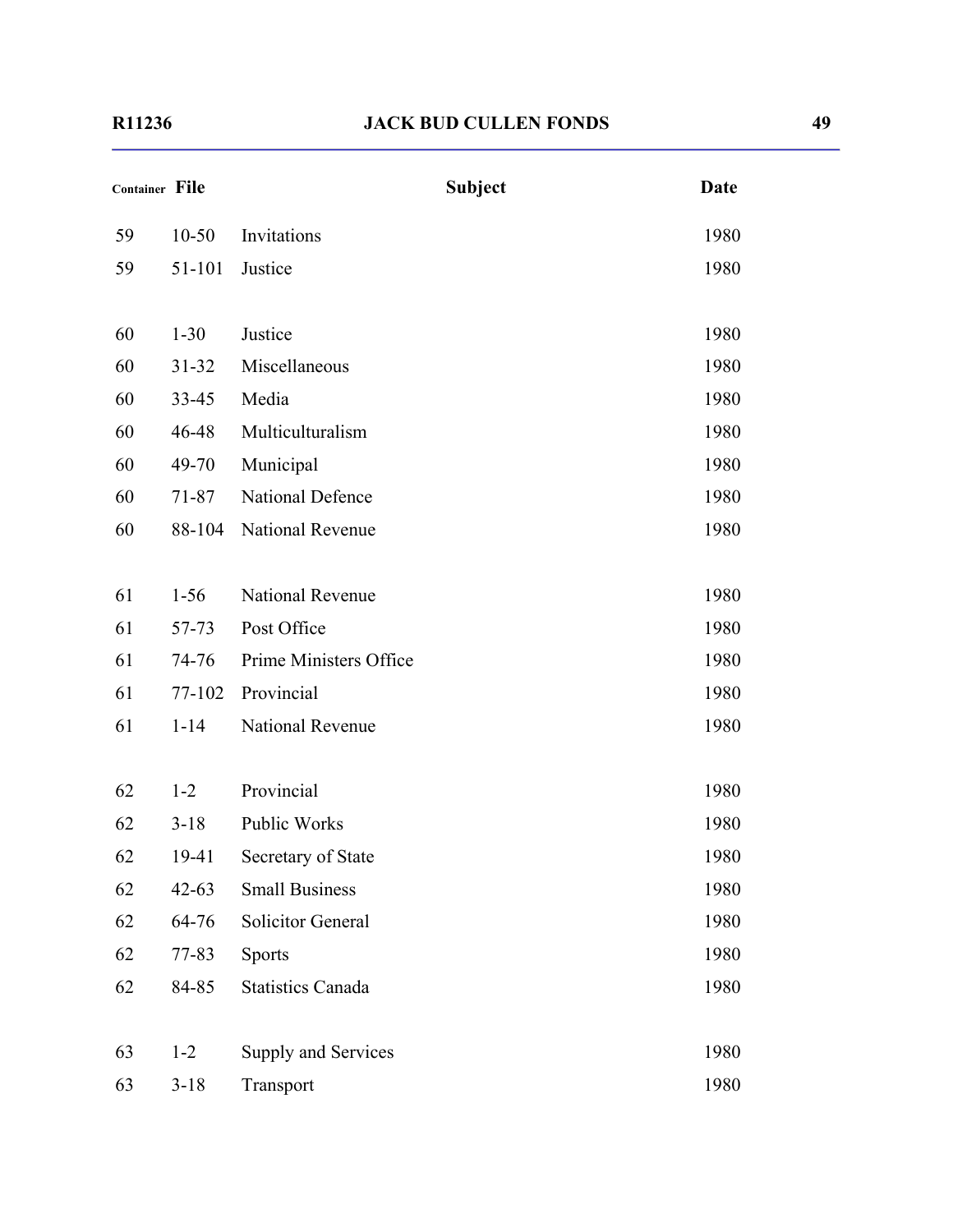| Container File |           | <b>Subject</b>          | Date |
|----------------|-----------|-------------------------|------|
| 63             | $19-24$   | <b>Treasury Board</b>   | 1980 |
| 63             | 25-47     | <b>Veterans Affairs</b> | 1980 |
| 63             | $48 - 55$ | Agriculture             | 1981 |
| 63             | 56-66     | Communications          | 1981 |
| 63             | 67-80     | Congratulations         | 1981 |

# **Constituency Files: 1981**

| 64 | $1 - 18$  | Congratulations                       | 1981 |
|----|-----------|---------------------------------------|------|
| 64 | $19 - 20$ | <b>Constituency Visits</b>            | 1981 |
| 64 | $21 - 37$ | <b>Consumer and Corporate Affairs</b> | 1981 |
| 64 | 38-84     | <b>Employment and Immigration</b>     | 1981 |
|    |           |                                       |      |
| 65 | $1-46$    | <b>Employment and Immigration</b>     | 1981 |
| 65 | $47 - 68$ | <b>Energy-Mines and Resources</b>     | 1981 |
|    |           |                                       |      |
| 66 | $1-48$    | <b>Energy Mines and Resources</b>     | 1981 |
| 66 | 49-53     | Environment                           | 1981 |
| 66 | 54-62     | <b>External Affairs</b>               |      |
|    |           |                                       |      |
| 67 | $1 - 11$  | <b>External Affairs</b>               | 1981 |
| 67 | 12-78     | Finance                               | 1981 |
|    |           |                                       |      |
| 68 | $1 - 33$  | Finance                               | 1981 |
| 68 | $34 - 40$ | <b>Fisheries and Oceans</b>           | 1981 |
| 68 | 41        | <b>Glory File</b>                     | 1981 |
| 68 | $42 - 43$ | Government-House                      | 1981 |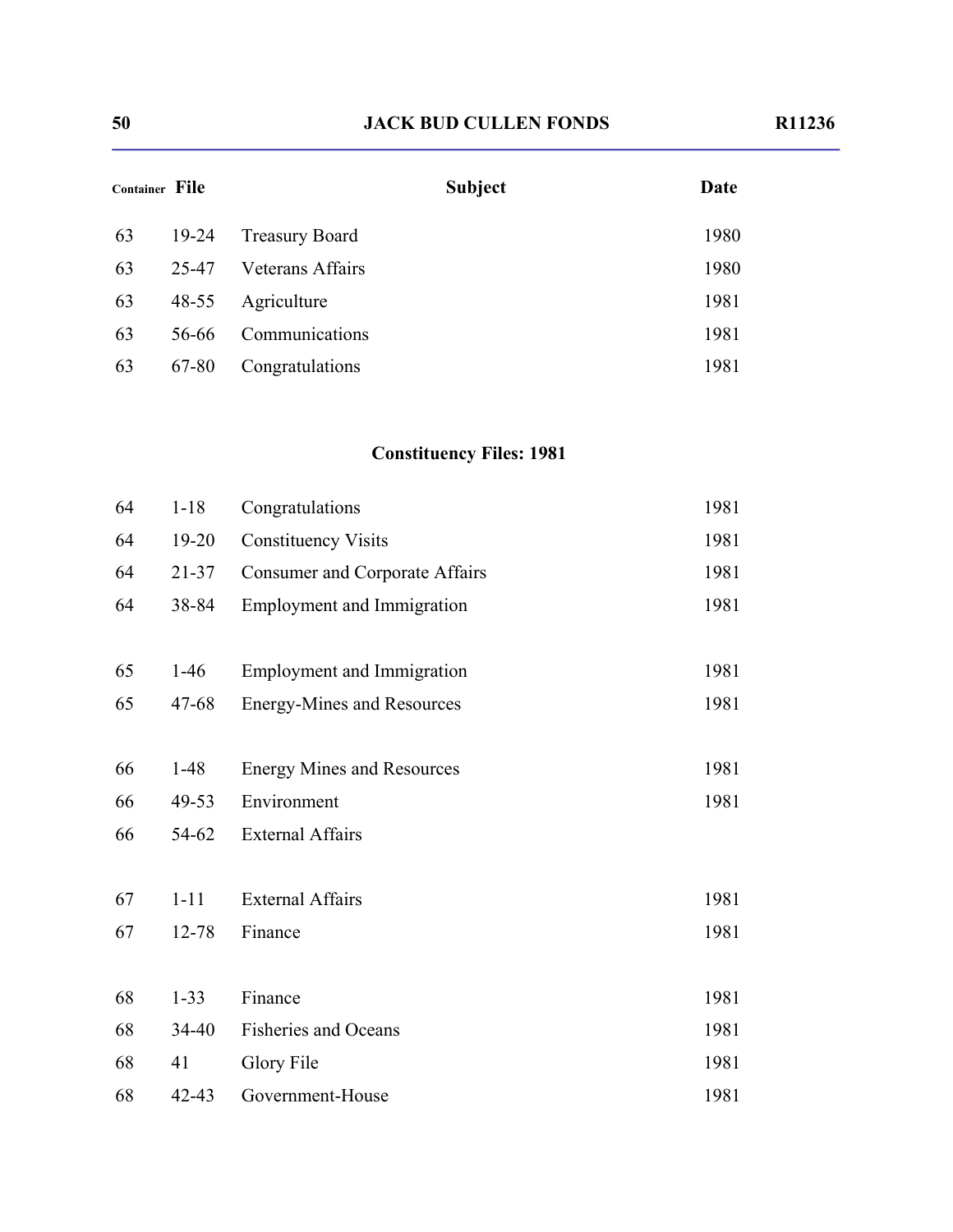| Container File |           | <b>Subject</b>                     | <b>Date</b> |
|----------------|-----------|------------------------------------|-------------|
| 68             | 44-80     | Health and Welfare                 | 1981        |
| 68             | 81-93     | House of Commons                   | 1981        |
| 69             | $1 - 7$   | House of Commons                   | 1981        |
| 69             | $8-29$    | <b>Industry Trade and Commerce</b> | 1981        |
| 69             | 30-37     | Indian and Northern Affairs        | 1981        |
| 69             | 38-44     | Invitations                        | 1981        |
| 69             | 45-88     | Justice                            | 1981        |
|                |           |                                    |             |
| 70             | $1-69$    | Justice                            | 1981        |
| 70             | 70-74     | Labour                             | 1981        |
| 70             | $75 - 82$ | Media                              | 1981        |
| 70             | 83-86     | Multiculturalism                   | 1981        |
| 70             | 87-90     | Municipal                          | 1981        |
| 71             | $1 - 2$   | Municipal                          | 1981        |
| 71             | $3 - 8$   | National Defence                   | 1981        |
| 71             | $9 - 66$  | National Revenue                   | 1981        |
| 72             | $1 - 27$  | National Revenue                   | 1981        |
| 72             | $28 - 71$ | Post Office                        | 1981        |
| 72             | 72-74     | Prime Ministers Office             | 1981        |
| 72             | 75        | Privy Council                      | 1981        |
| 72             | 76-83     | Provincial                         | 1981        |
| 73             | $1 - 13$  | Provincial                         | 1981        |
| 73             | $14 - 15$ | Public Archives                    | 1981        |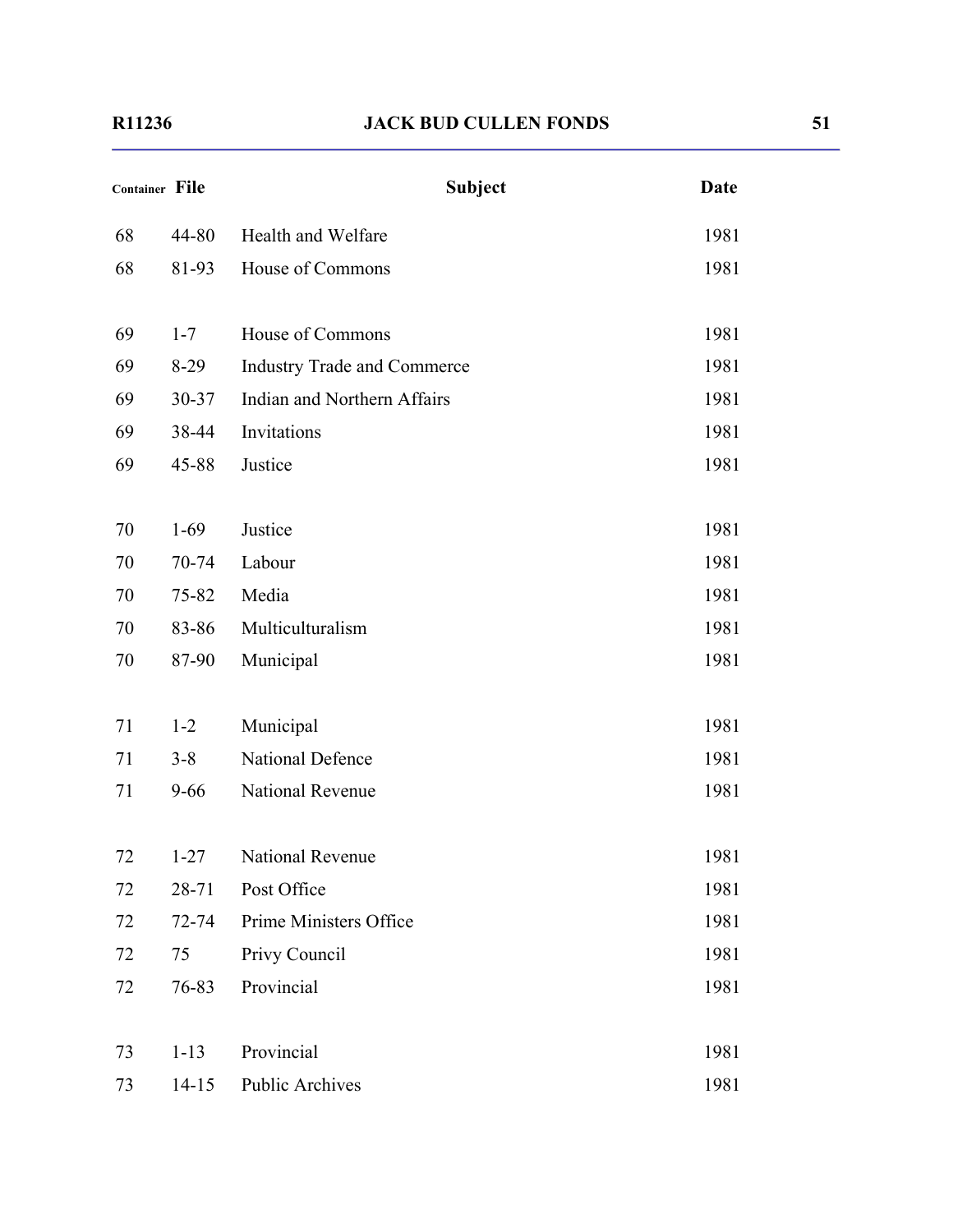| <b>Container File</b> |           | <b>Subject</b>                        | <b>Date</b> |
|-----------------------|-----------|---------------------------------------|-------------|
| 73                    | 16        | <b>Public Service Commission</b>      | 1981        |
| 73                    | $17 - 30$ | Public Works                          | 1981        |
| 73                    | $31 - 32$ | Science and Technology                | 1981        |
| 73                    | $33 - 52$ | Secretary of State                    | 1981        |
| 73                    | 53-61     | <b>Small Business</b>                 | 1981        |
| 73                    | $62 - 76$ | Solicitor General                     | 1981        |
| 73                    | 77        | Sport                                 | 1981        |
| 73                    | 78-80     | <b>Statistics Canada</b>              | 1981        |
| 73                    | 81-83     | Supply and Services                   | 1981        |
| 73                    | 84-86     | Transport                             | 1981        |
|                       |           |                                       |             |
| 74                    | $1 - 32$  | Transport                             | 1981        |
| 74                    | $33 - 37$ | <b>Treasury Board</b>                 | 1981        |
| 74                    | 38-58     | <b>Veterans Affairs</b>               | 1981        |
|                       |           | <b>Constituency Files: 1982</b>       |             |
| 74                    | 59        | The Minister                          | 1982        |
| 74                    | $60 - 67$ | Agriculture                           | 1982        |
| 74                    | 68-78     | Communications                        | 1982        |
| 74                    | 79-91     | Congratulations                       | 1982        |
| 75                    | $1 - 7$   | Congratulations                       | 1982        |
| 75                    | $8 - 12$  | <b>Constituency Visits</b>            | 1982        |
| 75                    | $13 - 36$ | <b>Consumer and Corporate Affairs</b> | 1982        |
| 75                    | 37        | <b>Economic Development</b>           | 1982        |
| 75                    | 38        | <b>Emergency Planning</b>             | 1982        |
| 75                    | 39-79     | <b>Employment and Immigration</b>     | 1982        |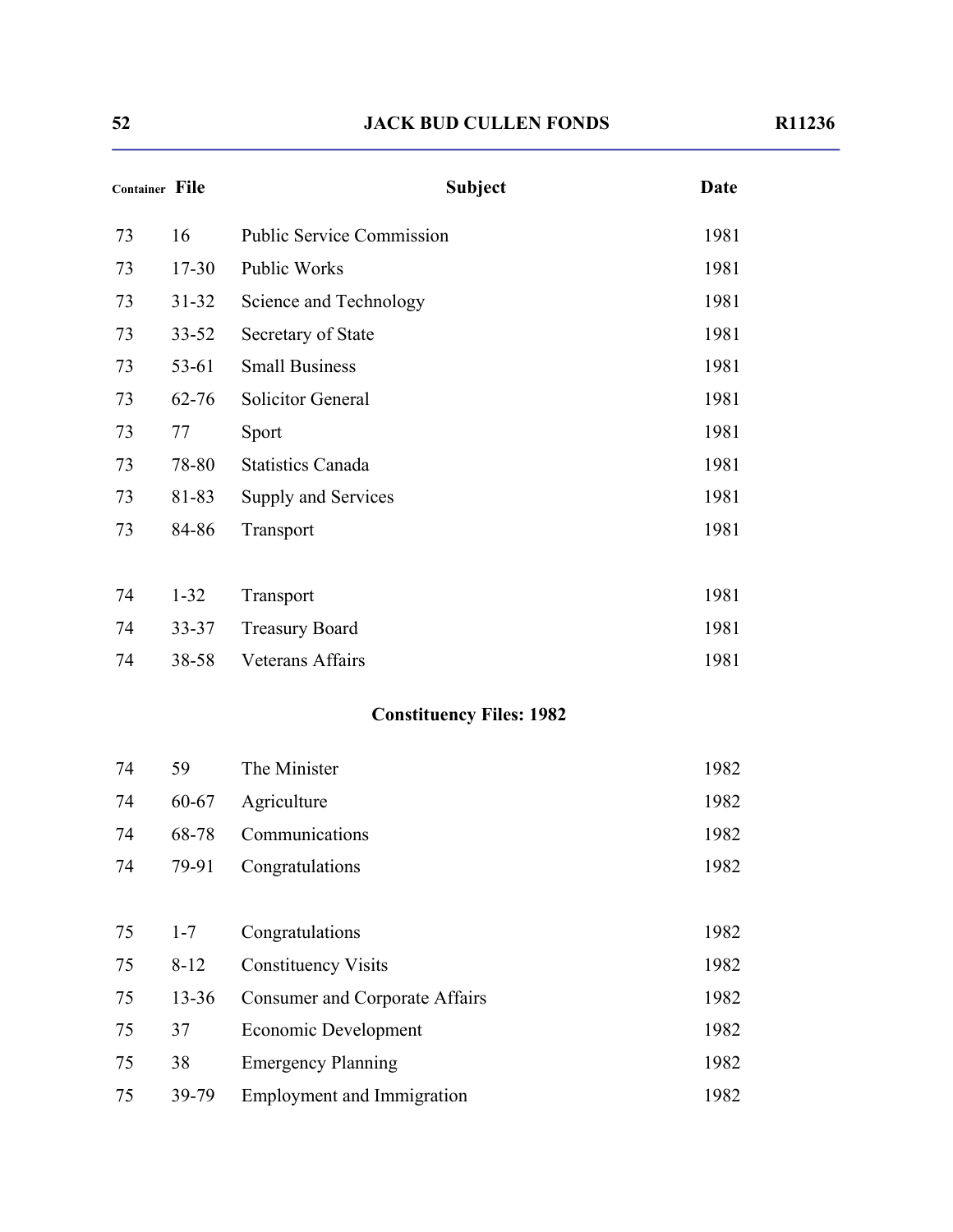| <b>Container File</b> |           | <b>Subject</b>                     | <b>Date</b> |
|-----------------------|-----------|------------------------------------|-------------|
| 76                    | $1 - 75$  | <b>Employment and Immigration</b>  | 1982        |
| 76                    | 76-84     | <b>Energy Mines and Resources</b>  | 1982        |
| 77                    | $1-26$    | <b>Energy Mines and Resources</b>  | 1982        |
| 77                    | $27 - 31$ | Environment                        | 1982        |
| 77                    | $32 - 76$ | <b>External Affairs</b>            | 1982        |
| 78                    | $1 - 60$  | Finance                            | 1982        |
| 79                    | $1 - 118$ | Finance                            | 1982        |
| 80                    | $1 - 117$ | Finance                            | 1982        |
| 81                    | $1 - 85$  | Finance                            | 1982        |
| 81                    | 86-87     | <b>Fisheries and Oceans</b>        | 1982        |
| 81                    | 88-89     | Forum for Young Canadians          | 1982        |
| 82                    | $1 - 47$  | Health and Welfare                 | 1982        |
| 82                    | 48-64     | House of Commons                   | 1982        |
| 83                    | $1-8$     | House of Commons                   | 1982        |
| 83                    | 9         | Householder                        | 1982        |
| 83                    | $10 - 18$ | <b>Indian and Northern Affairs</b> | 1982        |
| 83                    | 19-39     | <b>Industry Trade and Commerce</b> | 1982        |
| 83                    | 40-46     | Invitations                        | 1982        |
| 83                    | 47-54     | Justice                            | 1982        |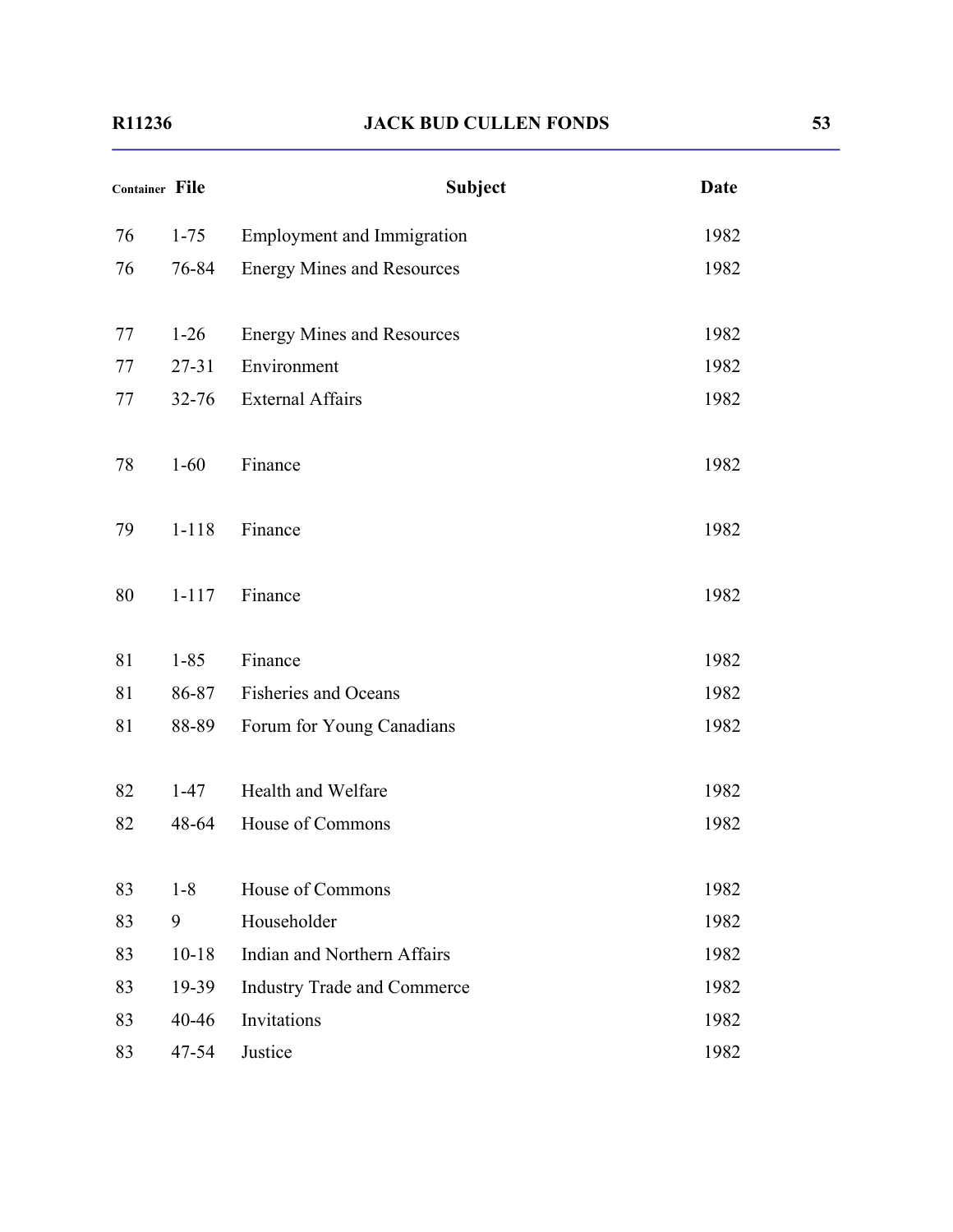| <b>Container File</b> |           | <b>Subject</b>                   | <b>Date</b> |
|-----------------------|-----------|----------------------------------|-------------|
| 84                    | $1 - 32$  | Justice                          | 1982        |
| 84                    | 33-41     | Labour                           | 1982        |
| 84                    | $42 - 43$ | Legal                            | 1982        |
| 84                    | 44-51     | Media                            | 1982        |
| 84                    | 52        | Multiculturalism                 | 1982        |
| 85                    | $1 - 2$   | Multiculturalism                 | 1982        |
| 85                    | $3 - 6$   | Municipal                        | 1982        |
| 85                    | $7 - 25$  | <b>National Defence</b>          | 1982        |
| 85                    | 26-85     | National Revenue                 | 1982        |
| 86                    | $1 - 25$  | <b>National Revenue</b>          | 1982        |
| 86                    | 26        | <b>Official Languages</b>        | 1982        |
| 86                    | $27 - 53$ | Post Office                      | 1982        |
| 86                    | 54-59     | Prime Ministers Office           | 1982        |
| 86                    | 60-79     | Provincial                       | 1982        |
| 86                    | 80        | <b>Public Archives</b>           | 1982        |
| 86                    | 81        | <b>Public Service Commission</b> | 1982        |
| 87                    | $1-4$     | <b>Public Service Commission</b> | 1982        |
| 87                    | $5 - 33$  | Public Works                     | 1982        |
| 87                    | 34        | Regional Economic Expansion      | 1982        |
| 87                    | $35 - 39$ | Science and Technology           | 1982        |
| 87                    | $40 - 64$ | Secretary of State               | 1982        |
| 88                    | $1 - 5$   | Secretary of State               | 1982        |
| 88                    | $6 - 14$  | <b>Small Business</b>            | 1982        |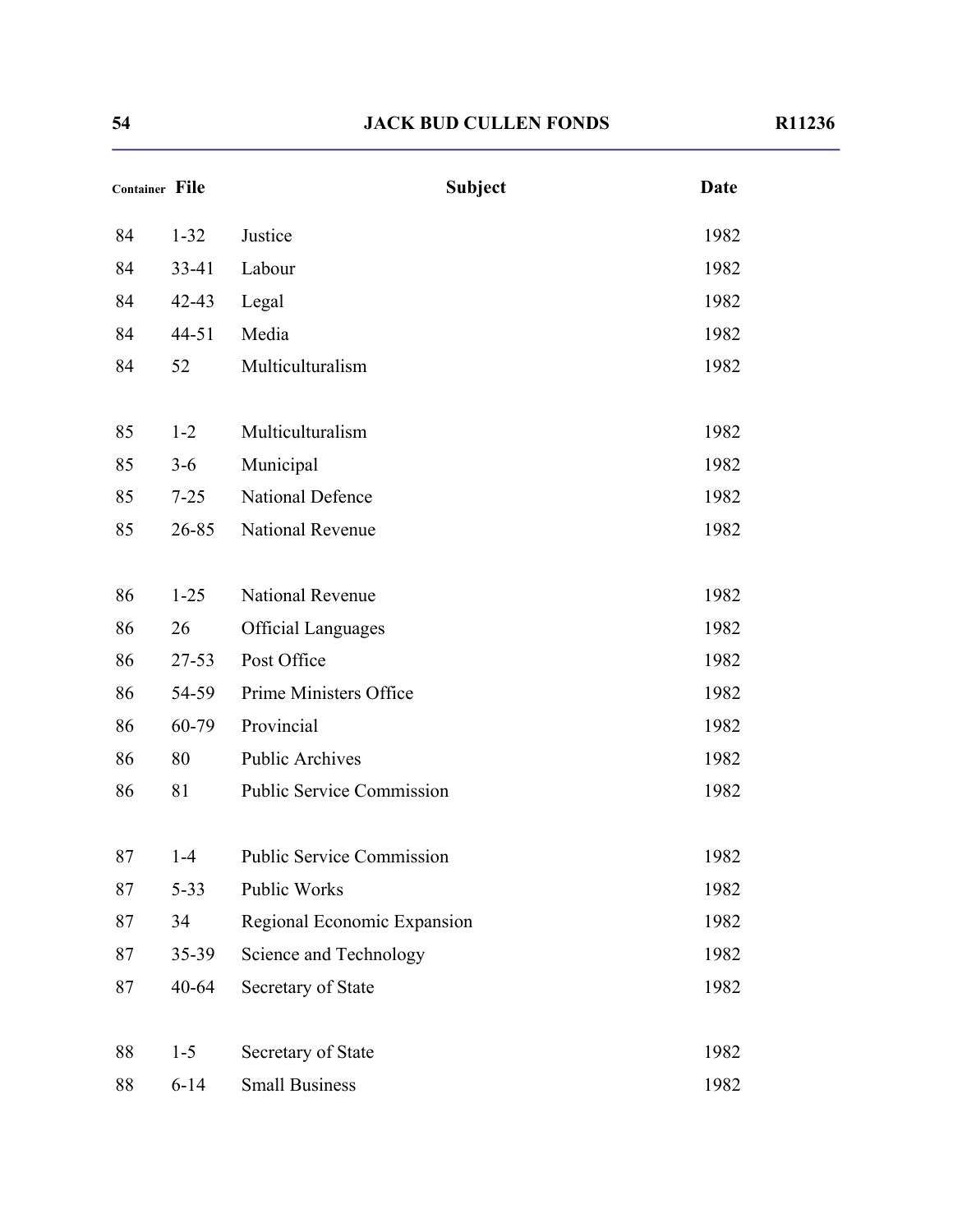| <b>Container File</b> |           | <b>Subject</b>                        | <b>Date</b> |
|-----------------------|-----------|---------------------------------------|-------------|
| 88                    | $15 - 36$ | <b>Solicitor General</b>              | 1982        |
| 88                    | $37 - 39$ | <b>Sports</b>                         | 1982        |
| 88                    | 40        | <b>Statistics Canada</b>              | 1982        |
| 88                    | 41        | <b>Status of Women</b>                | 1982        |
| 88                    | $42 - 43$ | Supply and Services                   | 1982        |
| 88                    | 44-62     | Transport                             | 1982        |
| 88                    | $63 - 65$ | <b>Treasury Board</b>                 | 1982        |
| 89                    | $1 - 11$  | <b>Treasury Board</b>                 | 1982        |
| 89                    | $12 - 18$ | <b>Veterans Affairs</b>               | 1982        |
|                       |           | <b>Constituency Files: 1983</b>       |             |
| 89                    | 19-47     | Agriculture                           | 1983        |
| 89                    | 48        | <b>Chief Elections Officer</b>        | 1983        |
| 89                    | 49-79     | Communications                        | 1983        |
| 89                    | 80-82     | Congratulations                       | 1983        |
| 90                    | $1-26$    | Congratulations                       | 1983        |
| 90                    | 27-46     | <b>Consumer and Corporate Affairs</b> | 1983        |
| 90                    | 47-83     | <b>Employment and Immigration</b>     | 1983        |
| 91                    | $1 - 82$  | <b>Employment and Immigration</b>     | 1983        |
| 92                    | $1 - 23$  | <b>Employment and Immigration</b>     | 1983        |
| 92                    | 24-67     | <b>Energy Mines and Resources</b>     | 1983        |
| 93                    | $1 - 3$   | <b>Energy Mines and Resources</b>     | 1983        |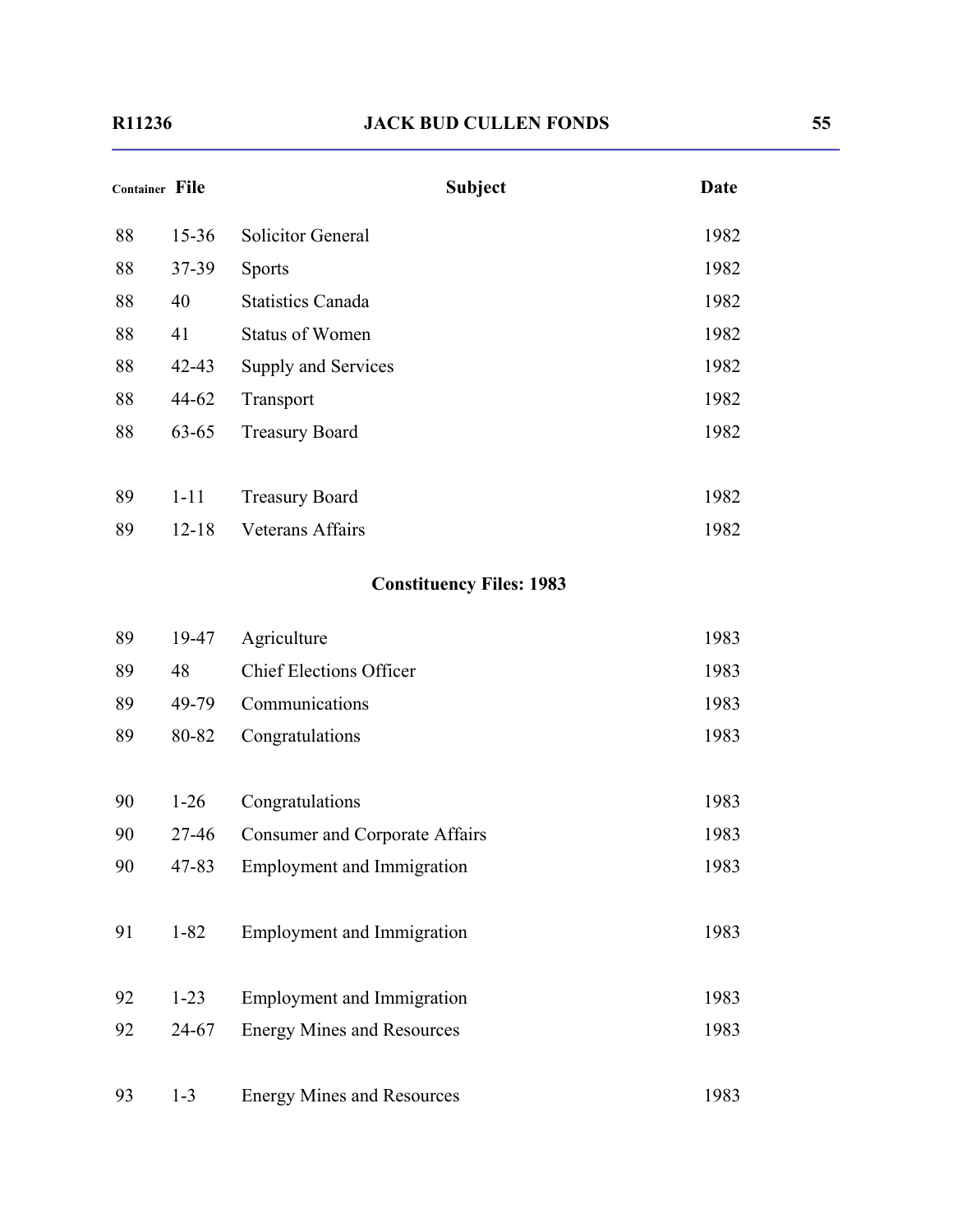| <b>Container File</b> |           | <b>Subject</b>                     | <b>Date</b> |
|-----------------------|-----------|------------------------------------|-------------|
| 93                    | $4 - 42$  | Environment                        | 1983        |
| 93                    | $43 - 83$ | <b>External Affairs</b>            | 1983        |
| 94                    | $1 - 73$  | Finance                            | 1983        |
| 95                    | $1 - 65$  | Finance                            | 1983        |
| 95                    | 66-71     | <b>Fisheries and Oceans</b>        | 1983        |
| 95                    | $72 - 77$ | Government/House                   | 1983        |
| 95                    | 78-92     | Health and Welfare                 | 1983        |
| 96                    | $1 - 19$  | Health and Welfare                 | 1983        |
| 96                    | $20 - 37$ | House of Commons                   | 1983        |
| 96                    | 34        | Householders                       | 1983        |
| 96                    | $35-41$   | Indian and Northern Affairs        | 1983        |
| 96                    | $42 - 64$ | <b>Industry Trade and Commerce</b> | 1983        |
| 96                    | 65-80     | Invitations                        | 1983        |
| 97                    | $1 - 25$  | Justice                            | 1983        |
| 97                    | $26 - 33$ | Labour                             | 1983        |
| 97                    | 34-41     | Legal                              | 1983        |
| 97                    | 42-54     | Media                              | 1983        |
| 97                    | 55-60     | Multiculturalism                   | 1983        |
| 97                    | 61-71     | Municipal                          | 1983        |
| 97                    | 72-88     | National Defence                   | 1983        |
| 97                    | 89-95     | National Revenue                   | 1983        |
| 98                    | $1 - 74$  | National Revenue                   | 1983        |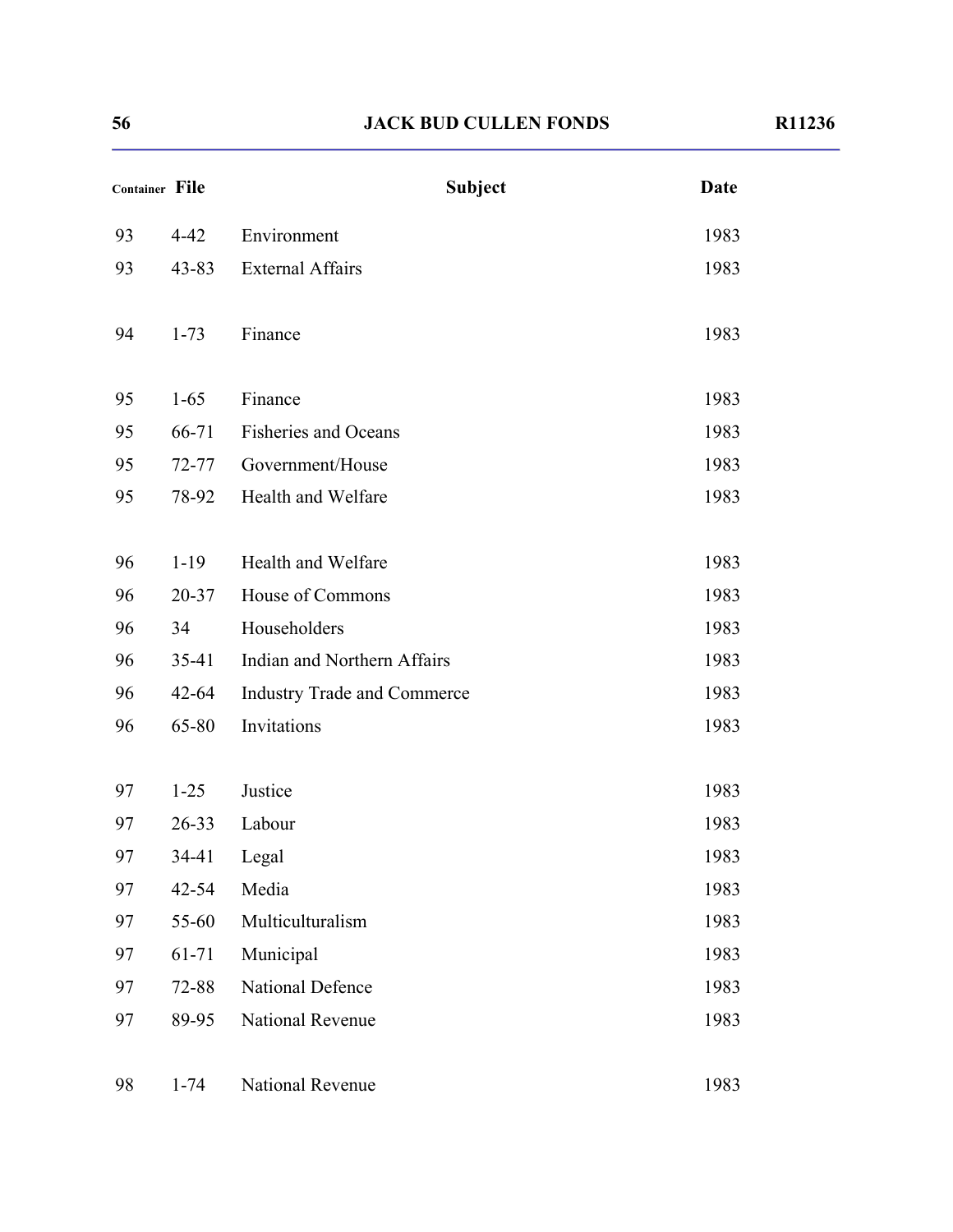| <b>Container File</b> |           | <b>Subject</b>                    | <b>Date</b> |
|-----------------------|-----------|-----------------------------------|-------------|
| 99                    | $1-6$     | <b>National Revenue</b>           | 1983        |
| 99                    | $7 - 23$  | Post Office                       | 1983        |
| 99                    | 24        | Prime Ministers Office            | 1983        |
| 99                    | $25 - 52$ | Provincial                        | 1983        |
| 99                    | $53 - 61$ | <b>Public Service</b>             | 1983        |
| 99                    | 62-84     | Public Works                      | 1983        |
|                       |           |                                   |             |
| 100                   | $1 - 2$   | <b>Public Works</b>               | 1983        |
| 100                   | $3 - 24$  | Secretary of State                | 1983        |
| 100                   | $25 - 38$ | <b>Small Business</b>             | 1983        |
| 100                   | 39-40     | Social Development                | 1983        |
| 100                   | $41 - 59$ | Solicitor General                 | 1983        |
| 100                   | 60-64     | <b>Sports</b>                     | 1983        |
| 100                   | 65-66     | <b>Statistics Canada</b>          | 1983        |
| 100                   | 67        | <b>Status of Women</b>            | 1983        |
| 100                   | 68-72     | Department of Supply and Services | 1983        |
| 100                   | $73 - 75$ | Transport                         | 1983        |
|                       |           |                                   |             |
| 101                   | $1-40$    | Transport                         | 1983        |
| 101                   | 41-48     | <b>Treasury Board</b>             | 1983        |
| 101                   | 49-63     | <b>Veterans Affairs</b>           | 1983        |
|                       |           | <b>Constituency Files: 1984</b>   |             |

|     | 101 64-67 Agriculture         | 1984 |
|-----|-------------------------------|------|
| 101 | 68-77 Chief Electoral Officer | 1984 |
| 101 | 78-79 Communications          |      |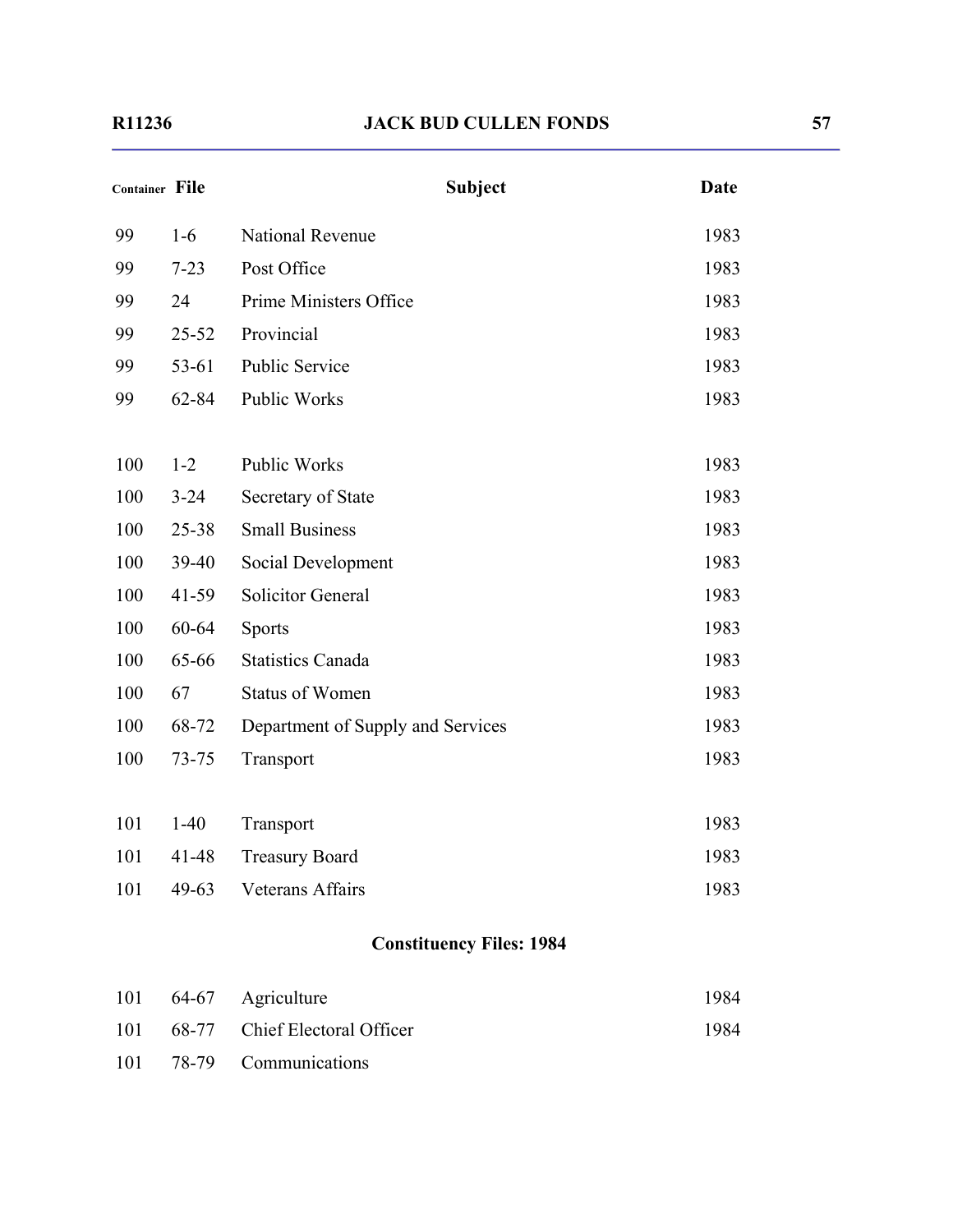| <b>Container File</b> |           | <b>Subject</b>                        | <b>Date</b> |
|-----------------------|-----------|---------------------------------------|-------------|
| 102                   | $1 - 5$   | Communications                        | 1984        |
| 102                   | $6-43$    | Congratulations                       | 1984        |
| 102                   | 44        | <b>Constituency Visits</b>            | 1984        |
| 102                   | $45 - 52$ | <b>Consumer and Corporate Affairs</b> | 1984        |
| 102                   | 53-54     | Economic Development-Sarnia Township  | 1984        |
| 102                   | 55        | <b>Emergency Planning Canada</b>      | 1984        |
| 102                   | 56-67     | <b>Employment and Immigration</b>     | 1984        |
| 103                   | $1 - 86$  | <b>Employment and Immigration</b>     | 1984        |
| 104                   | $1 - 16$  | <b>Employment and Immigration</b>     | 1984        |
| 104                   | $17 - 57$ | <b>Energy Mines and Resources</b>     | 1984        |
| 104                   | 58        | Chip Program                          | 1984        |
| 104                   | 59-67     | Environment                           | 1984        |
| 105                   | $1-4$     | Environment                           | 1984        |
| 105                   | $5 - 55$  | <b>External Affairs</b>               | 1984        |
| 105                   | 56-62     | Finance                               | 1984        |
| 106                   | $1 - 21$  | Finance                               | 1984        |
| 106                   | 22-28     | <b>Fisheries and Oceans</b>           | 1984        |
| 106                   | 29-32     | Government/House                      | 1984        |
| 106                   | 33-87     | Health and Welfare                    | 1984        |
| 107                   | $1 - 5$   | Health and Welfare                    | 1984        |
| 107                   | $6-29$    | House of Commons                      | 1984        |
| 107                   | 30-32     | Householders                          | 1984        |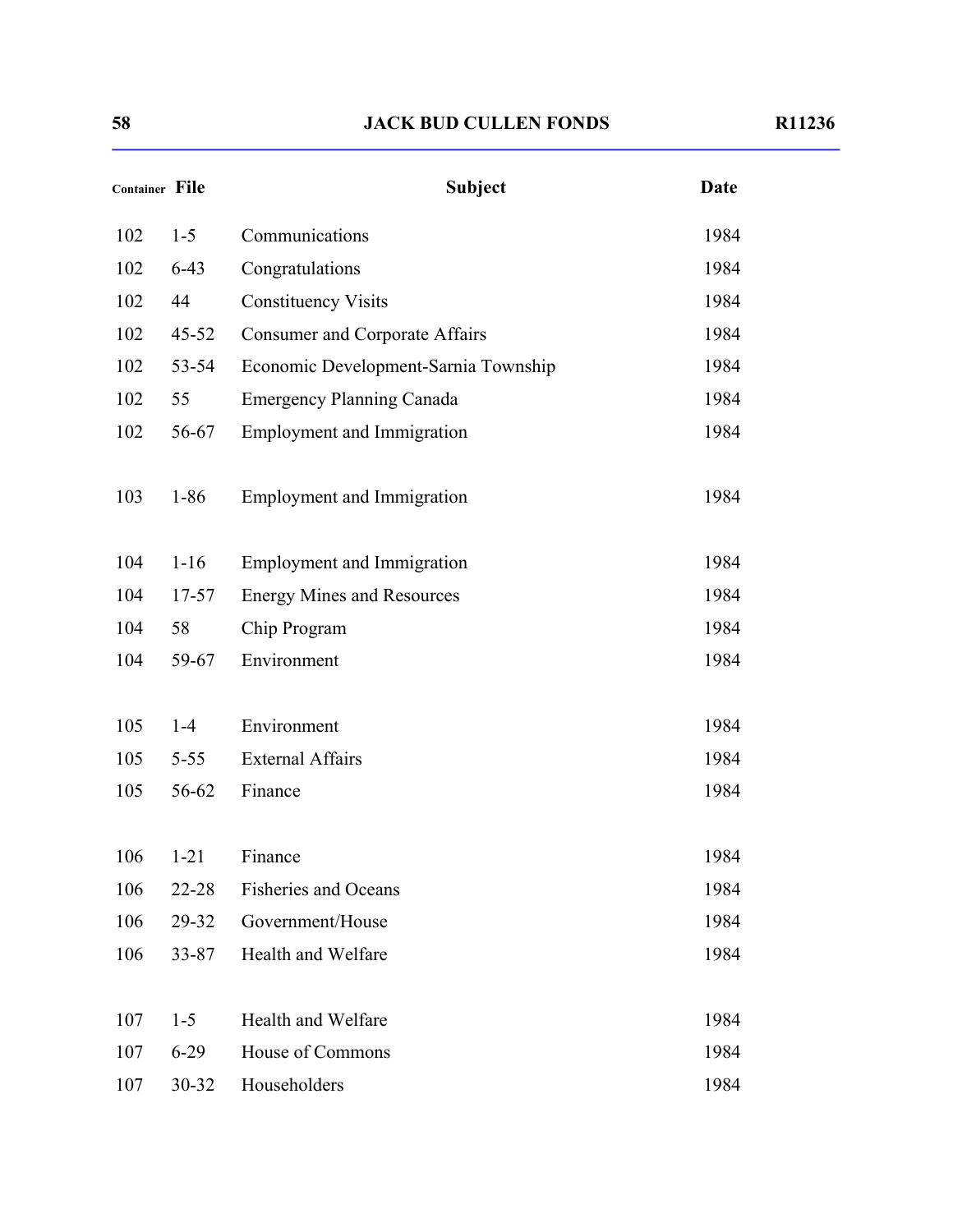| Container File |           | <b>Subject</b>                     | <b>Date</b> |
|----------------|-----------|------------------------------------|-------------|
| 107            | $33 - 35$ | Indian and Northern Affairs        | 1984        |
| 107            | $36 - 52$ | <b>Industry Trade and Commerce</b> | 1984        |
| 107            | 53-77     | Invitations                        | 1984        |
| 107            | 78-91     | Justice                            | 1984        |
| 108            | $1-6$     | Justice                            | 1984        |
| 108            | $7 - 8$   | Labour                             | 1984        |
| 108            | $9 - 12$  | Legal                              | 1984        |
| 108            | $13 - 16$ | Media                              | 1984        |
| 108            | $17 - 25$ | Multiculturalism                   | 1984        |
| 108            | $26 - 31$ | Municipal                          | 1984        |
| 108            | $32 - 38$ | National Defence                   | 1984        |
| 108            | 39-77     | National Revenue                   | 1984        |
| 109            | $1 - 34$  | <b>National Revenue</b>            | 1984        |
| 109            | $35 - 50$ | Post Office                        | 1984        |
| 109            | $51 - 54$ | Prime Ministers Office             | 1984        |
| 109            | 55-56     | Privy Council Office               | 1984        |
| 109            | 57-84     | Provincial                         | 1984        |
| 109            | 85-91     | <b>Public Service Commission</b>   | 1984        |
| 110            | $1 - 3$   | <b>Public Service Commission</b>   | 1984        |
| 110            | $4 - 21$  | <b>Public Works</b>                | 1984        |
| 110            | 22        | Science and Technology             | 1984        |
| 110            | 23-47     | Secretary of State                 | 1984        |
| 110            | 48-49     | The Senate                         | 1984        |
| 110            | 50-57     | <b>Small Business</b>              | 1984        |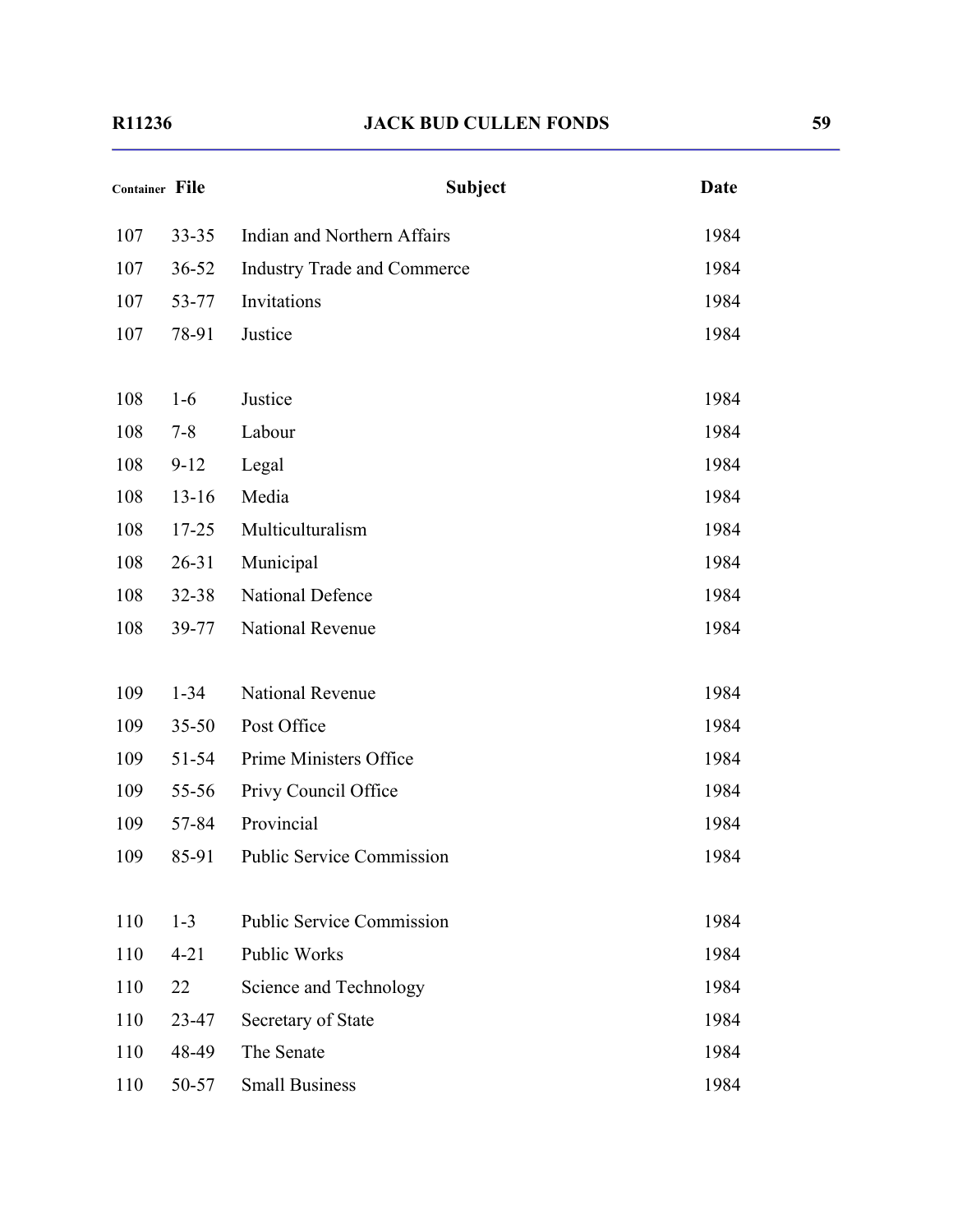| <b>Container File</b> |           | <b>Subject</b>           | Date |
|-----------------------|-----------|--------------------------|------|
| 110                   | 58-79     | <b>Solicitor General</b> | 1984 |
| 110                   | 80        | <b>Sports</b>            | 1984 |
| 110                   | 81-83     | <b>Statistics Canada</b> | 1984 |
| 110                   | 84        | <b>Status of Women</b>   | 1984 |
| 110                   | 85-87     | Supply and Services      | 1984 |
|                       |           |                          |      |
| 111                   | $1 - 34$  | Transport                | 1984 |
| 111                   | $35 - 36$ | <b>Treasury Board</b>    | 1984 |
| 111                   | 37        | Youth                    | 1984 |
| 111                   | 38-48     | <b>Veterans Affairs</b>  | 1984 |

#### **MINISTERS FILES AND PAPERS SERIES**

# **Briefing Materials Sub-Series**

| 112 | $\overline{1}$ | [Parliamentary Secretary-Minister of National Defence] -<br>part 1                  | 1971      |
|-----|----------------|-------------------------------------------------------------------------------------|-----------|
| 112 | $\overline{2}$ | [Parliamentary Secretary-Minister of National Defence] -<br>part 2                  | 1971      |
| 112 | 3              | [Parliamentary Secretary-Minister of National Defence] -<br>part 3                  | 1971      |
| 112 | 4              | Special Committee on Trend in Food Prices                                           | 1973      |
| 112 | 5              | [Unemployment Insurance Program]                                                    | Nov. 1973 |
| 112 | 6              | Canadian Immigration and Population Study - Summary of<br>Briefs - part 1           | 1973-1974 |
| 112 | 7              | Canadian Immigration and Population Study - Summary of 1973-1974<br>Briefs - part 2 |           |
| 112 | 8              | Canadian Immigration and Population Study - Summary of 1973-1974<br>Briefs - part 3 |           |
| 112 | 9              | Canadian Immigration and Population Study - Summary of 1973-1974<br>Briefs - part 4 |           |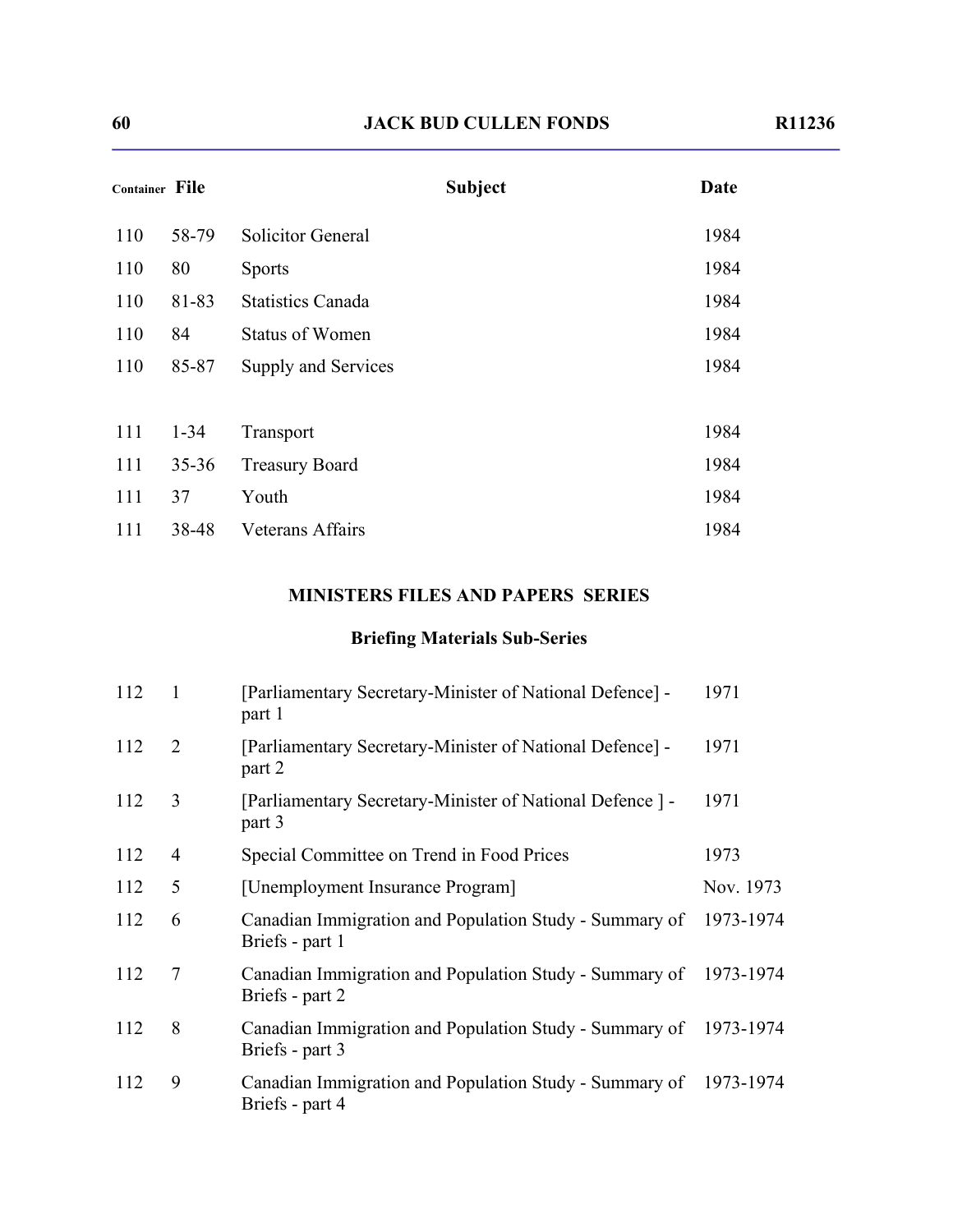| <b>Container File</b> |                | <b>Subject</b>                                                                    | <b>Date</b> |
|-----------------------|----------------|-----------------------------------------------------------------------------------|-------------|
| 112                   | 10             | Highlights of the Comprehensive Review of the<br>Unemployment Insurance Program   | Jan. 1976   |
| 112                   | 11             | Special Caucus - part 1                                                           | Feb. 1976   |
| 112                   | 12             | Special Caucus - part 2                                                           | Feb. 1976   |
| 112                   | 13             | Unemployment Insurance Act - Working Draft                                        | Sept. 1976  |
| 112                   | 14             | <b>Immigration Recruitment and Selection Activities</b>                           | Sept. 1976  |
| 112                   | 15             | Conference with Bette Stephenson                                                  | Oct. 1976   |
| 112                   | 16             | Parkdale Liberal Association - Founding Meeting                                   | Oct. 1976   |
| 112                   | 17             | Federal-Provincial Meeting of Ministers - part 1                                  | Oct. 1976   |
| 113                   | $\mathbf{1}$   | Federal-Provincial Meeting of Ministers - part 2                                  | Oct. 1976   |
| 113                   | $\overline{2}$ | Federal-Provincial Meeting of Ministers - part 3                                  | Oct. 1976   |
| 113                   | 3              | Notes on Commissioners R. Lapointe and W.E. McBride                               | Oct. 1976   |
| 113                   | 4              | Meeting on Employment Policy                                                      | Oct. 1976   |
| 113                   | 5              | Review of the Employment and Immigration Reorganization Nov. 1976<br>Act - part 1 |             |
| 113                   | 6              | Review of the Employment and Immigration Reorganization Nov. 1976<br>Act - part 2 |             |
| 113                   | 7              | Immigration Bill-Explanatory Notes                                                | Nov. 1976   |
| 113                   | 8              | Visit-Algoma Riding                                                               | Nov. 1976   |
| 113                   | 9              | Submission-Prime Minister - Association of Consulting<br>Engineers                | Nov. 1976   |
| 113                   | 10             | Federal-Provincial Conference of Ministers                                        | Dec. 1976   |
| 113                   | 11             | Notes - Canadian Manufacturers Association                                        | Dec. 1976   |
| 113                   | 12             | Federal-Provincial Conference of Ministers - part 1                               | Dec. 1976   |
| 113                   | 13             | Federal-Provincial Conference of Ministers - part 2                               | Dec. 1976   |
| 113                   | 14             | Federal-Provincial Conference of Ministers - part 3                               | Dec. 1976   |
| 113                   | 15             | <b>Upcoming Issues</b>                                                            | Dec. 1976   |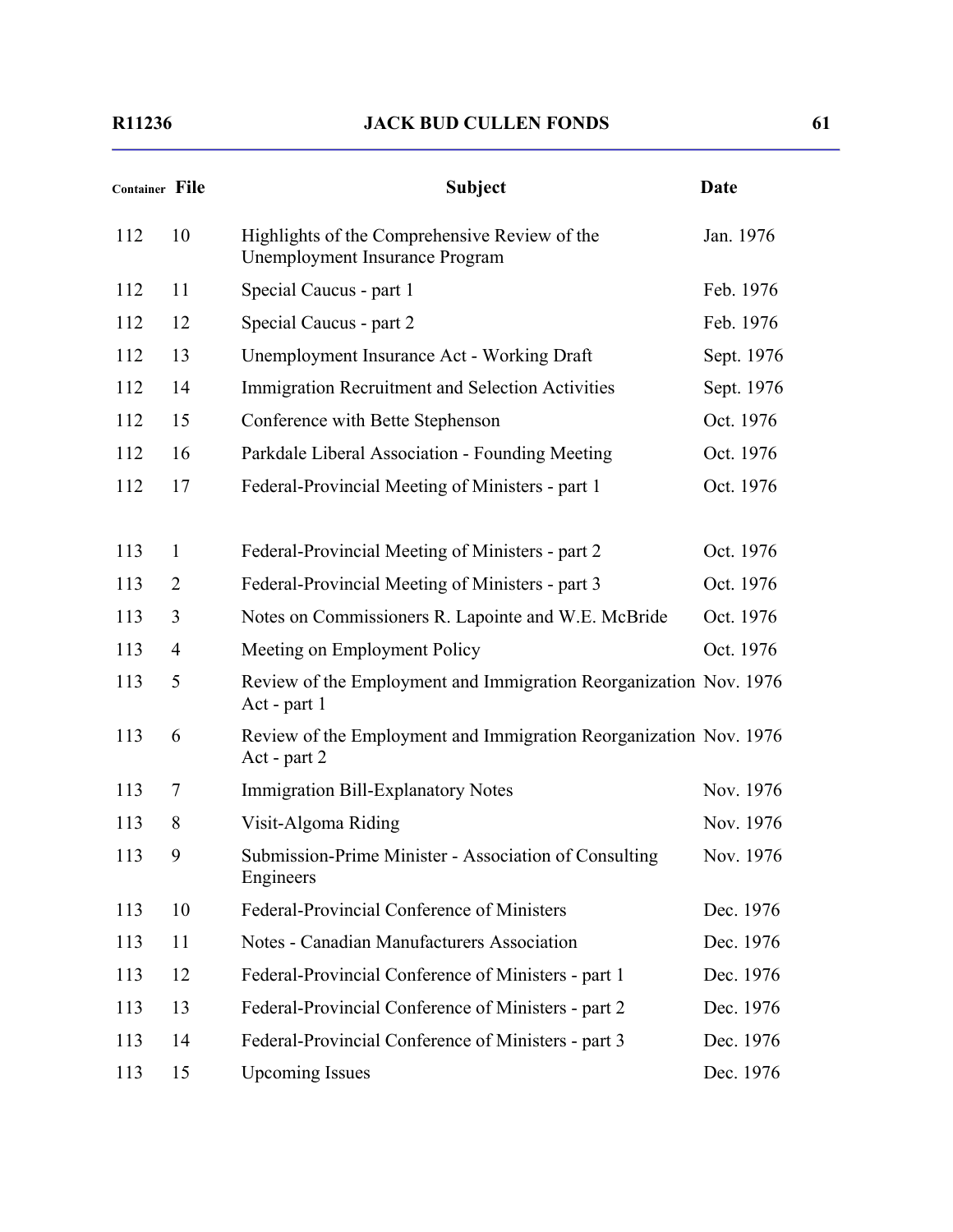| Container File |                | <b>Subject</b>                                                                                          | <b>Date</b>   |
|----------------|----------------|---------------------------------------------------------------------------------------------------------|---------------|
| 113            | 16             | Explanation of the Immigration Bill - part 1                                                            | 1976          |
| 113            | 17             | Explanation of the Immigration Bill - part 2                                                            | 1976          |
| 113            | 18             | [Employment Policy]                                                                                     | 1976          |
| 113            | 19             | Women's Liberal Commission - part 1                                                                     | Jan. 1977     |
| 113            | 20             | Women's Liberal Commission - part 2                                                                     | Jan. 1977     |
| 113            | 21             | Meeting with the Canadian Labour Congress                                                               | Jan. 1977     |
| 114            | $\mathbf{1}$   | Position Paper - re: Bill C-27 - part 1                                                                 | Jan. 1977     |
| 114            | 2              | Position Paper - re: Bill C-27 - part 2                                                                 | Jan. 1977     |
| 114            | 3              | Canada Natural Gas Supply Outlook                                                                       | Feb. 1977     |
| 114            | $\overline{4}$ | Briefs Submitted-Standing Committee on Bill C-27 - part 1                                               | Feb. 1977     |
| 114            | 5              | Briefs Submitted-Standing Committee on Bill C-27 - part 2                                               | Feb. 1977     |
| 114            | 6              | Integration of Unemployment Insurance Commission and<br>Department of Manpower and Immigration - part 1 | Mar. 1977     |
| 114            | 7              | Integration of Unemployment Insurance Commission and<br>Department of Manpower and Immigration - part 2 | Mar. 1977     |
| 114            | 8              | Integration of Unemployment Insurance Commission and<br>Department of Manpower and Immigration - part 3 | Mar. 1977     |
| 114            | 9              | Canadian Railway Labour Association Meeting                                                             | Mar. 1977     |
| 114            | 10             | <b>Community Employment Strategy</b>                                                                    | 1977          |
| 114            | 11             | Explanation and Comparison - Bill C-24 - part 1                                                         | Apr. 1977     |
| 114            | 12             | Explanation and Comparison - Bill C-24 - part 2                                                         | Apr. 1977     |
| 114            | 13             | Explanation and Comparison - Bill C-24 - part 3                                                         | Apr. 1977     |
| 114            | 14             | Summary and Analysis of Presentation re: Bill C-27 - part 1                                             | Apr.-May 1977 |
| 114            | 15             | Summary and Analysis of Presentation re: Bill C-27 - part 2                                             | Apr.-May 1977 |
| 114            | 16             | Submissions re: Bill C-27 - part 1                                                                      | May 1977      |
| 114            | 17             | Submissions re: Bill C-27 - part 2                                                                      | May 1977      |
| 114            | 18             | Briefing Notes-Parts 1 and 2 of Bill C-27                                                               | May 1977      |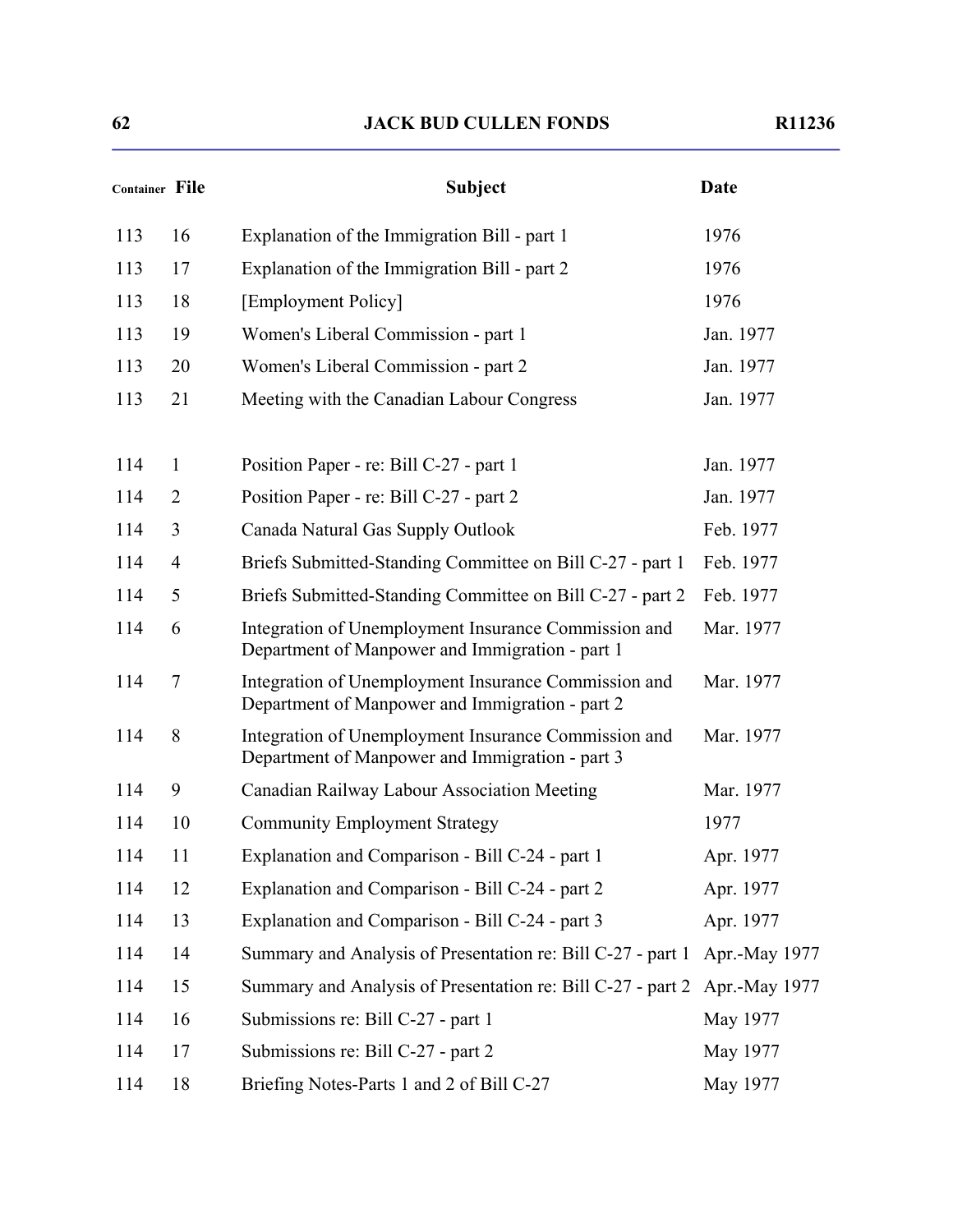| <b>Container File</b> |                | <b>Subject</b>                                                                    | <b>Date</b>      |
|-----------------------|----------------|-----------------------------------------------------------------------------------|------------------|
| 115                   | $\mathbf{1}$   | Canadian Manufacturers Association - part 1                                       | May-June 1977    |
| 115                   | $\overline{2}$ | Canadian Manufacturers Association - part 2                                       | May-June 1977    |
| 115                   | 3              | Information Supplied-Parliamentary Committee re Bill C-27 June 1977<br>$-$ part 1 |                  |
| 115                   | $\overline{4}$ | Information Supplied-Parliamentary Committee re Bill C-27 June 1977<br>- part $2$ |                  |
| 115                   | 5              | Information Supplied-Parliamentary Committee re Bill C-27 June 1977<br>- part $3$ |                  |
| 115                   | 6              | Information Supplied-Parliamentary Committee re Bill C-27 June 1977<br>- part 4   |                  |
| 115                   | 7              | Statement for the Minister Bill C-27                                              | June 1977        |
| 115                   | 8              | Briefing Book for Part 3-Bill C-27 - part 1                                       | June 1977        |
| 115                   | 9              | Briefing Book for Part 3-Bill C-27 - part 2                                       | June 1977        |
| 115                   | 10             | Ministers Briefing Book for Report Stage of Bill C-27 -<br>part 1                 | June 1977        |
| 115                   | 11             | Ministers Briefing Book for Report Stage of Bill C-27 -<br>part 2                 | June 1977        |
| 115                   | 12             | Ministers Briefing Book for Report Stage of Bill C-27 -<br>part 3                 | June 1977        |
| 115                   | 13             | [Notes re: Bill C-24] - part 1                                                    | June 1977        |
| 115                   | 14             | [Notes re: Bill C-24] - part 2                                                    | June 1977        |
| 115                   | 15             | Briefing Notes-Ministers Meeting with Dr. A.E. Hohol                              | June 1977        |
| 116                   | $\mathbf{1}$   | Community Employment Strategy - part 1                                            | <b>July 1977</b> |
| 116                   | 2              | Community Employment Strategy - part 2                                            | <b>July 1977</b> |
| 116                   | 3              | Youth Employment and Employability                                                | <b>July 1977</b> |
| 116                   | $\overline{4}$ | Ministers Briefing Book for Report Stage of Bill C-24 -<br>part 1                 | <b>July 1977</b> |
| 116                   | 5              | Ministers Briefing Book for Report Stage of Bill C-24 -<br>part 2                 | <b>July 1977</b> |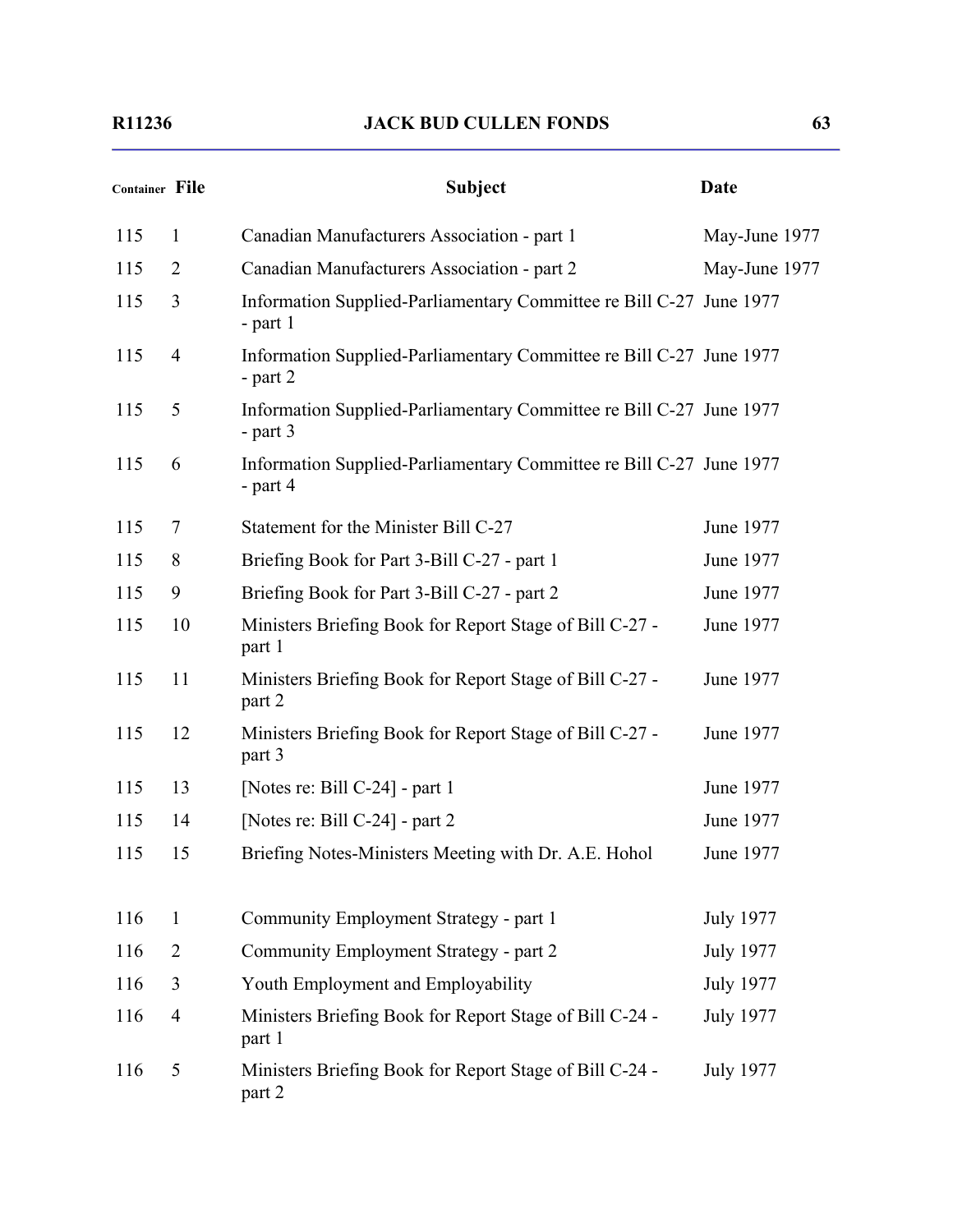| <b>Container File</b> |                | <b>Subject</b>                                                                            | <b>Date</b>      |
|-----------------------|----------------|-------------------------------------------------------------------------------------------|------------------|
| 116                   | 6              | Ministers Briefing Book for Report Stage of Bill C-24 -<br>part 3                         | <b>July 1977</b> |
| 116                   | $\overline{7}$ | Meeting with the Honorable J. G. Rousseau                                                 | <b>July 1977</b> |
| 116                   | 8              | Native Employment Policies                                                                | <b>July 1977</b> |
| 116                   | 9              | Native Employment Policies                                                                | <b>July 1977</b> |
| 116                   | 10             | <b>Employment and Immigration-Advisory Council</b>                                        | Aug. 1977        |
| 116                   | 11             | [Manpower Training] - part 1                                                              | Aug. 1977        |
| 116                   | 12             | [Manpower Training] - part 2                                                              | Aug. 1977        |
| 116                   | 13             | [Manpower Training] - part 3                                                              | Aug. 1977        |
| 116                   | 14             | Canada Alberta Industrial Training Program-Turner Valley<br><b>Transportation Project</b> | Sept. 1977       |
| 116                   | 15             | Briefing Notes-Nova Scotia                                                                | Sept. 1977       |
| 116                   | 16             | Meeting with North West Territories Officials                                             | Sept. 1977       |
| 116                   | 17             | [Bills C-24 and C-27] - part 1                                                            | Sept. 1977       |
| 116                   | 18             | [Bills C-24 and C-27] - part 2                                                            | Sept. 1977       |
| 116                   | 19             | [Bills C-24 and C-27] - part 3                                                            | Sept. 1977       |
| 117                   | $\mathbf{1}$   | [Bills C-24 and C-27] - part 3                                                            | Sept. 1977       |
| 117                   | $\overline{2}$ | Auditor General of Canada                                                                 | Oct. 1977        |
| 117                   | 3              | C.E.I.C. Employment and Insurance-Windsor District                                        | Oct. 1977        |
| 117                   | 4              | [Unemployment Insurance] - part 1                                                         | Oct. 1977        |
| 117                   | 5              | [Unemployment Insurance] - part 2                                                         | Oct. 1977        |
| 117                   | 6              | Briefing Book-Student Employment - part 1                                                 | Oct. 1977        |
| 117                   | 7              | Briefing Book-Student Employment - part 2                                                 | Oct. 1977        |
| 117                   | 8              | Canada Employment and Immigration Commission-Native<br>Peoples Advertising Program        | Nov. 1977        |
| 117                   | 9              | Emploi et Immigration Canada - Service Consultatif                                        | Nov. 1977        |
| 117                   | 10             | Image of Unemployment Insurance in Canada                                                 | Nov. 1977        |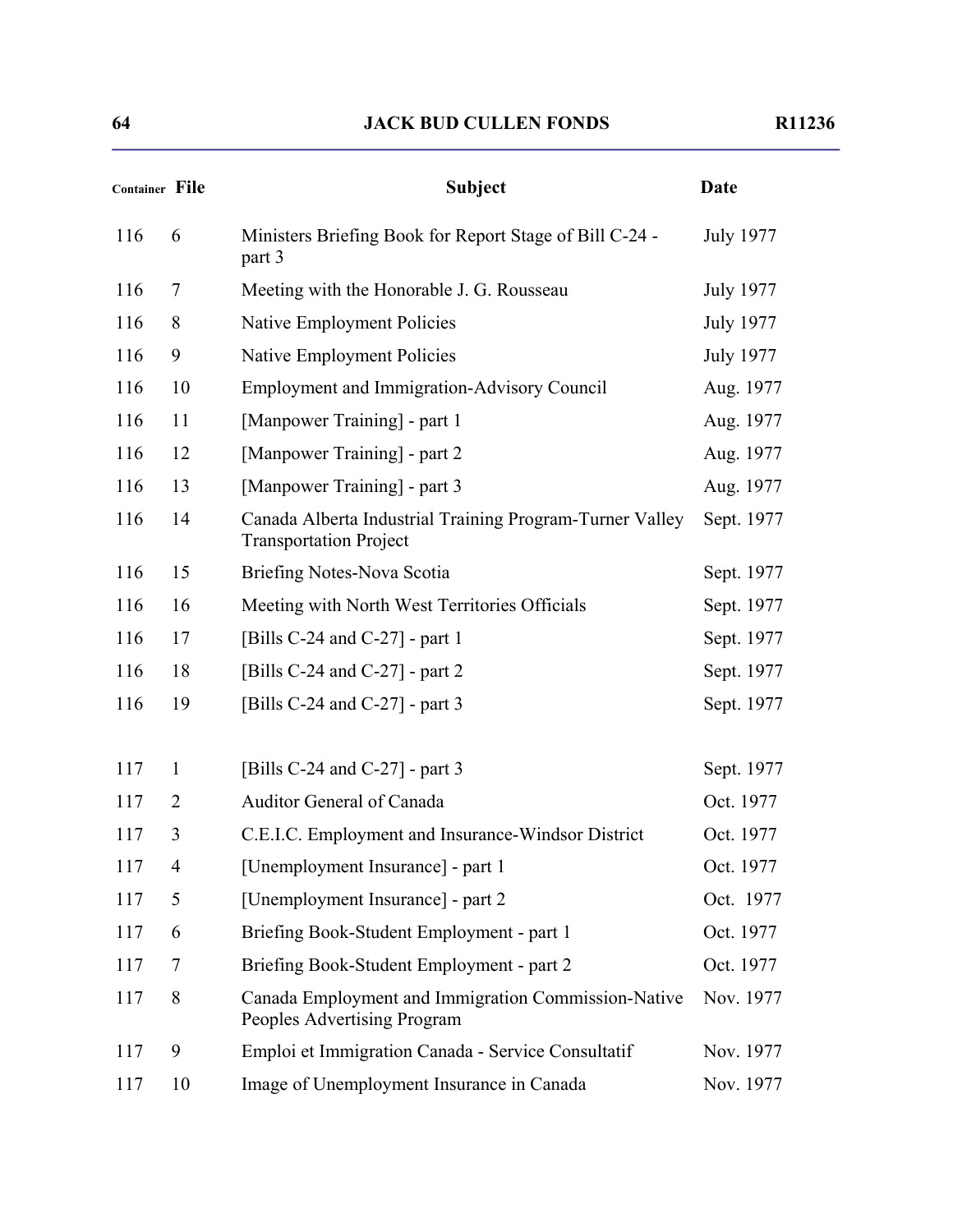| <b>Container File</b> |                | <b>Subject</b>                                                                          | <b>Date</b>    |
|-----------------------|----------------|-----------------------------------------------------------------------------------------|----------------|
| 117                   | 11             | Meeting with Saskatchewan and Manitoba                                                  | Nov. 1977      |
| 117                   | 12             | Montreal Regina Winnipeg Trip                                                           | Nov. 1977      |
| 117                   | 13             | National Community Employment Strategy Conference                                       | Nov. 1977      |
| 117                   | 14             | Visit - Canada - President of Council of Ministers - part 1                             | Nov. 1977      |
| 117                   | 15             | Visit - Canada - President of Council of Ministers - part 2                             | Nov. 1977      |
| 117                   | 16             | Visit - Canada - President of Council of Ministers - part 3                             | Nov. 1977      |
| 117                   | 17             | Meeting with Atlantic Ministers - part 1                                                | Nov. 1977      |
| 117                   | 18             | Meeting with Atlantic Ministers - part 2                                                | Nov. 1977      |
| 117                   | 19             | [Employment Strategy] - part 1                                                          | 1977           |
| 118                   | $\mathbf{1}$   | [Employment Strategy] - part 2                                                          | 1977           |
| 118                   | $\overline{2}$ | [Youth Employment] - part 1                                                             | Nov.-Dec. 1977 |
| 118                   | 3              | [Youth Employment] - part 2                                                             | Nov.-Dec. 1977 |
| 118                   | $\overline{4}$ | <b>Community Employment Strategy</b>                                                    | 1977           |
| 118                   | 5              | Department of Manpower and Immigration - Main<br>Estimates - part 1                     | 1977-1978      |
| 118                   | 6              | Department of Manpower and Immigration - Main<br>Estimates - part 2                     | 1977-1978      |
| 118                   | 7              | Federal-Provincial Conference of Manpower and Education Jan. 1978<br>Ministers - part 1 |                |
| 118                   | 8              | Federal-Provincial Conference of Manpower and Education Jan. 1978<br>Ministers - part 2 |                |
| 118                   | 9              | Federal-Provincial Conference of Manpower and Education Jan. 1978<br>Ministers - part 3 |                |
| 118                   | 10             | Federal-Provincial Conference of Manpower and Education Jan. 1978<br>Ministers - part 4 |                |
| 118                   | 11             | Federal-Provincial Conference of Manpower and Education Jan. 1978<br>Ministers - part 5 |                |
| 118                   | 12             | Oil and Gas Drilling Industry - Report                                                  | Jan. 1978      |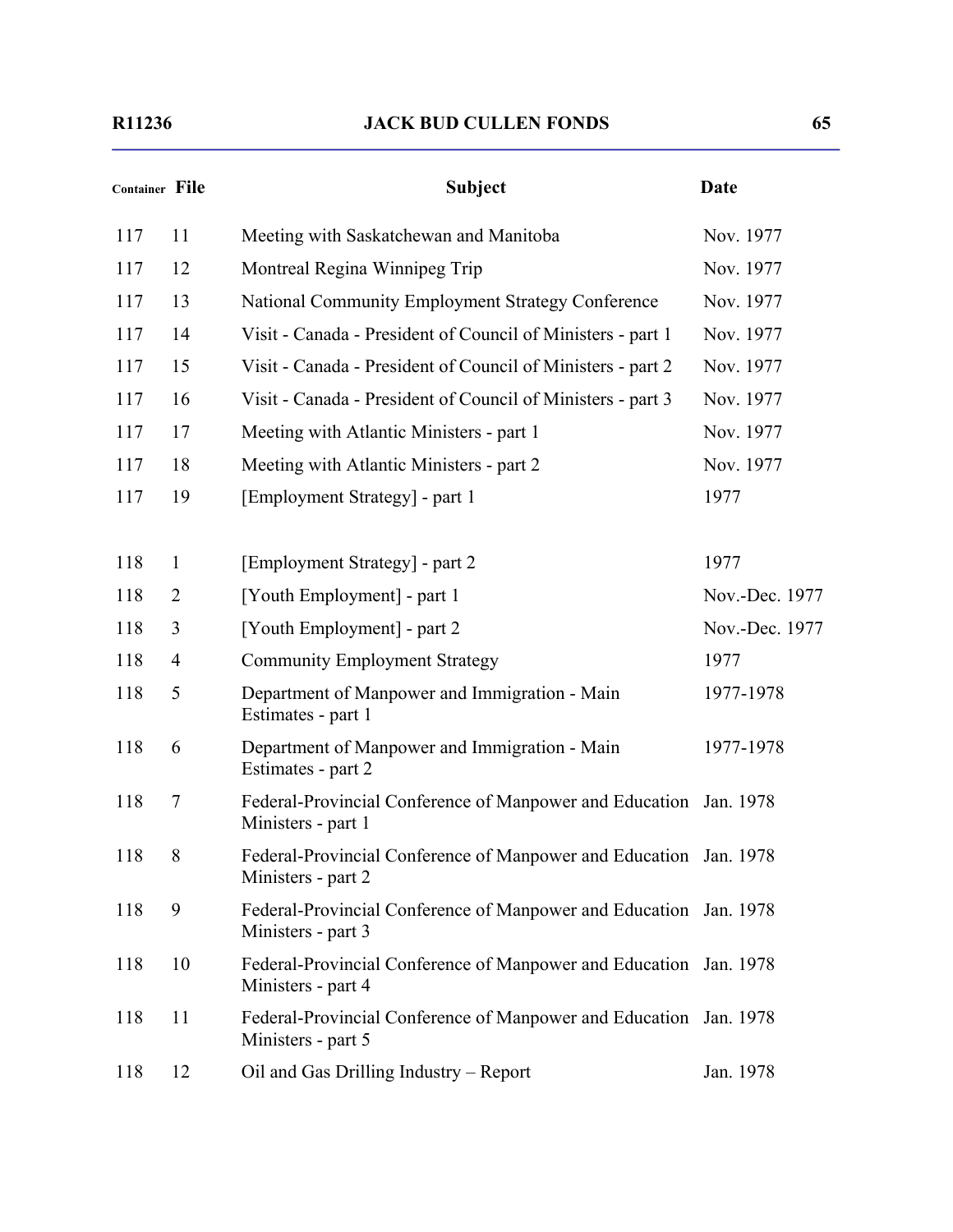| Container File |                | <b>Subject</b>                                                                            | Date             |
|----------------|----------------|-------------------------------------------------------------------------------------------|------------------|
| 118            | 13             | Visit-Drumondville and Moncton                                                            | Feb. 1978        |
| 118            | 14             | [Agreement with Quebec on Immigration]                                                    | Feb. 1978        |
| 118            | 15             | Ethnic Media Conference - part 1                                                          | Mar. 1978        |
| 118            | 16             | Ethnic Media Conference - part 2                                                          | Mar. 1978        |
| 118            | 17             | [Prairie Cabinet] - part 1                                                                | Mar. 1978        |
| 119            | $\mathbf{1}$   | [Prairie Cabinet] - part 2                                                                | Mar. 1978        |
| 119            | $\overline{2}$ | [Prairie Cabinet] - part 3                                                                | Mar. 1978        |
| 119            | 3              | Presentation of Briefs-Parliament - part 1                                                | Mar. 1978        |
| 119            | 4              | Presentation of Briefs-Parliament - part 2                                                | Mar. 1978        |
| 119            | 5              | Ministers Visit-Buffalo Narrow                                                            | Mar. 1978        |
| 119            | 6              | Visit - Canada of the United Nations High Commissioner<br>for Refugees                    | Mar. 1978        |
| 119            | 7              | Chamber of Commerce-Sudbury - part 1                                                      | Apr. 1978        |
| 119            | 8              | Chamber of Commerce-Sudbury - part 2                                                      | Apr. 1978        |
| 119            | 9              | ?For a review of Significant Aspects of the Canadian<br>Economy?                          | Apr. 1978        |
| 119            | 10             | La Rémunération du Personel de Direction dans la Fonction Apr. 1978<br>Publique?          |                  |
| 119            | 11             | Project Information Summaries - Development Project<br>Study - Campbellton, New Brunswick | June 1978        |
| 119            | 12             | Canada Employment and Immigration - Phase 4                                               | <b>June 1978</b> |
| 119            | 13             | Department of Finance - Conference Board in Canada -<br>part 1                            | June 1978        |
| 119            | 14             | Department of Finance - Conference Board in Canada -<br>part 2                            | June 1978        |
| 119            | 15             | Department of Finance - Conference Board in Canada -<br>part 3                            | June 1978        |
| 119            | 16             | Canada Week - part 1                                                                      | June-July 1978   |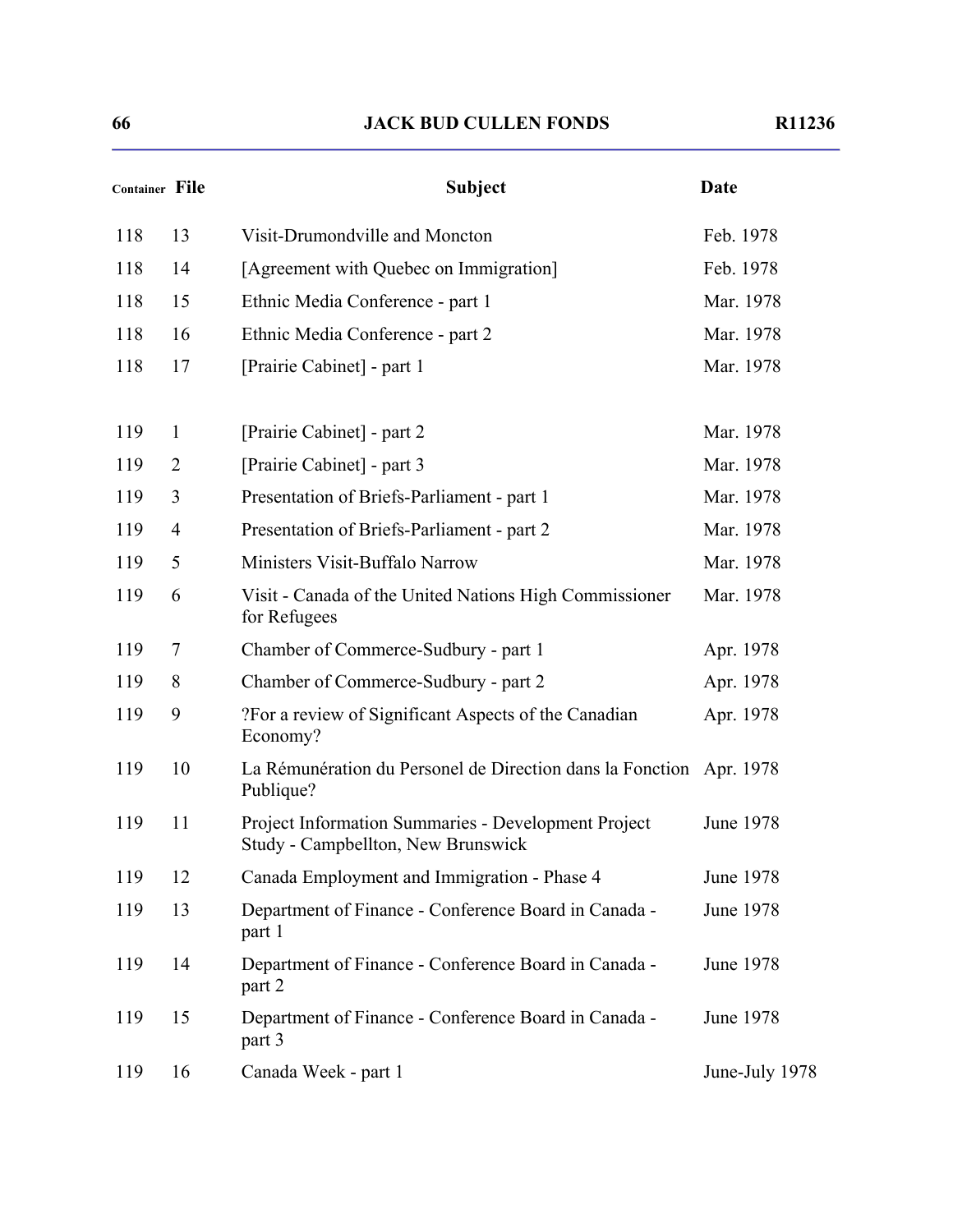| Container File |                | <b>Subject</b>                                                     | <b>Date</b>      |
|----------------|----------------|--------------------------------------------------------------------|------------------|
| 119            | 17             | Canada Week - part 2                                               | June-July 1978   |
| 119            | 18             | Emploi et Immigration Canada - Projet Pilote                       | <b>July 1978</b> |
| 119            | 19             | Unemployment Insurance - Information on Hiring's Test<br>Campaigns | <b>July 1978</b> |
| 120            | $\mathbf{1}$   | Ethnic Kaleidoscope Canada - Immigration                           | July-Aug. 1978   |
| 120            | $\overline{2}$ | [Employment Strategy Notes]                                        | Sept. 1978       |
| 120            | 3              | Ethnic Kaleidoscope Canada - Immigration                           | Sept.-Oct. 1978  |
| 120            | $\overline{4}$ | Proposed Changes - the Unemployment Insurance Act -<br>part 1      | Oct. 1978        |
| 120            | 5              | Proposed Changed - the Unemployment Insurance Act -<br>part 2      | Oct. 1978        |
| 120            | 6              | <b>Employment Tax Program</b>                                      | Oct. 1978        |
| 120            | 7              | Crédit d'impôt à l'emploi                                          | Oct. 1978        |
| 120            | 8              | [Government Response - the Report of the Auditor General]          | Nov. 1978        |
| 120            | 9              | Supplementary Estimates - Background Material                      | Nov. 1978        |
| 120            | 10             | Meeting with Canadian Executive Board                              | Dec. 1978        |
| 120            | 11             | <b>Canadian Mushroom Growers Association</b>                       | Dec. 1978        |
| 120            | 12             | Information on 1978 Auditor Generals Report                        | 1987-1979        |
| 120            | 13             | [Unemployment Insurance Commission Main Estimates] -<br>part 1     | 1978-1979        |
| 120            | 14             | [Unemployment Insurance Commission Main Estimates] -<br>part 2     | 1978-1979        |
| 120            | 15             | <b>Employment Strategy</b>                                         | 1978-1979        |
| 120            | 16             | Meeting with Mr. Couture                                           | Feb. 1979        |
| 120            | 17             | [Métis and Non-Status Indian Economic Development]                 | Mar. 1979        |
| 120            | 18             | <b>Standing Committee on Transportation</b>                        | 1980             |

121 1 [Binder 3] n.d.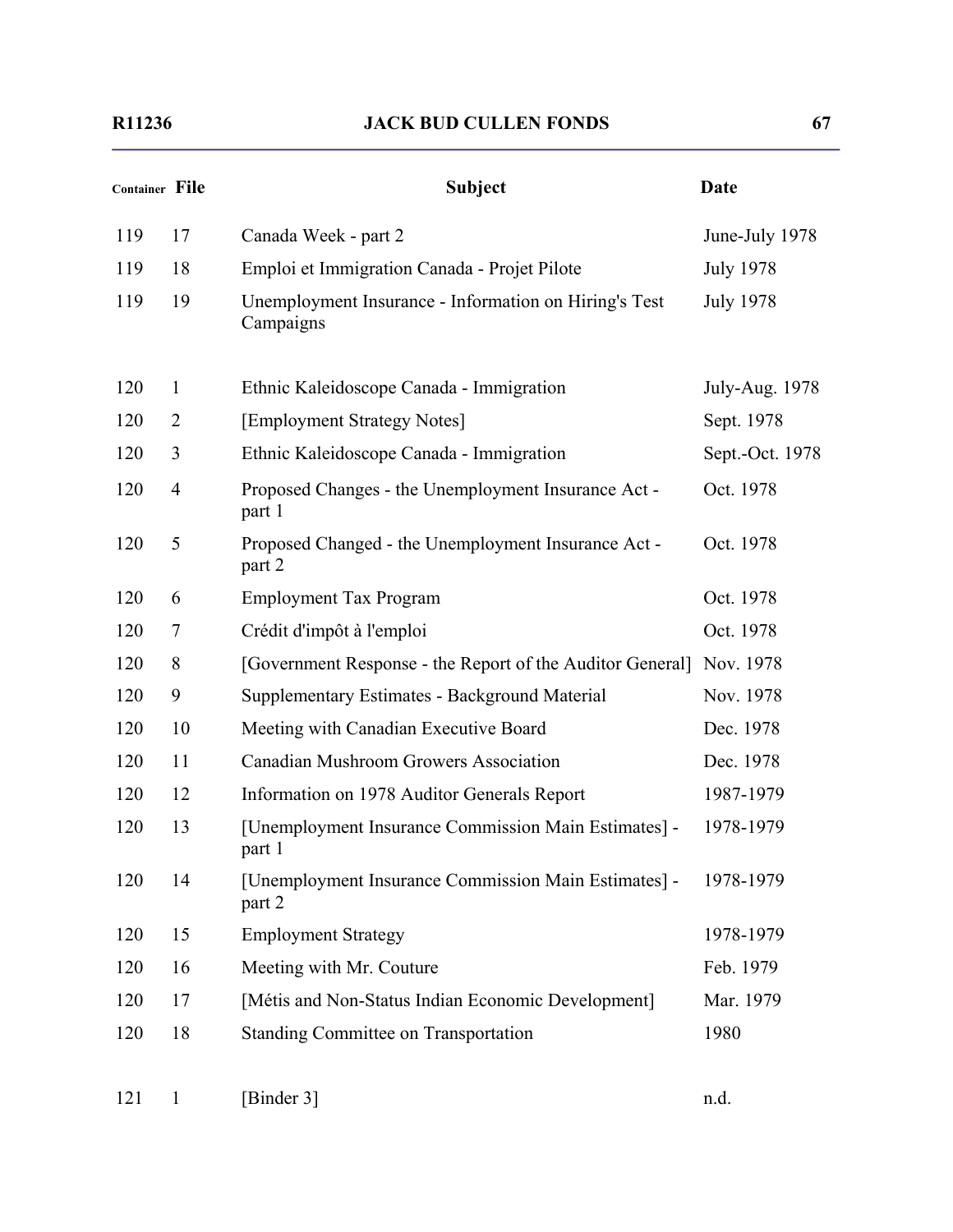| Container File |                | <b>Subject</b>                            | Date |
|----------------|----------------|-------------------------------------------|------|
| -121           | 2              | Notes - Government Immigration Bill       | n.d. |
| -121           | 3              | [Committee Motions re Bill C-24] - part 1 | n.d. |
| 121            | $\overline{4}$ | [Committee Motions re Bill C-24] - part 2 | n.d. |
| 121            | 5              | [Committee Motions re Bill C-24] - part 3 | n.d. |
|                |                |                                           |      |

# **Cabinet Minister's Correspondence Sub-Series**

| 121 | 6  | $106 - 1 - 2$   | <b>Agriculture Canada - News Releases</b>                       | 1976-1978 |
|-----|----|-----------------|-----------------------------------------------------------------|-----------|
| 121 | 7  | $106 - 1 - 3$   | Agriculture Canada - Reports and Returns                        | 1977      |
| 121 | 8  | $106 - 1 - 4$   | <b>Agriculture Canada - Speeches</b>                            | 1978      |
| 121 | 9  | $106 - 2 - 1$   | Agriculture Canada - Recommendations                            | 1976-1978 |
| 121 | 10 | $106 - 3 - 1$   | Agriculture Canada - Wheat Board                                | 1979      |
| 121 | 11 | $106 - 3 - 2$   | Agriculture Canada - Farm Credit<br>Corporation                 | 1977-1978 |
| 121 | 12 | $106 - 4 - 1$   | Agriculture Canada - Special Subjects -<br>part 1               | 1975-1978 |
| 121 | 13 | $106 - 4 - 1$   | Agriculture Canada - Special Subject -<br>part 2                | 1975-1978 |
| 121 | 14 | $106 - 4 - 1$   | Agriculture Canada - Special Subjects -<br>part 3               | 1975-1978 |
| 121 | 15 | $106 - 4 - 1$   | Agriculture Canada - Special Subjects -<br>vol. $2$ - part 1    | 1978-1979 |
| 121 | 16 | $106 - 4 - 1$   | Agriculture Canada - Special Subject -<br>vol. $2$ - part $2$   | 1978-1979 |
| 121 | 17 | $106 - 4 - 2$   | Agriculture Canada - Special Subjects -<br><b>Grain Growers</b> | 1976-1977 |
| 121 | 18 | $106 - 4 - 3 -$ | Agriculture Canada - Special Subjects -<br><b>Beef Industry</b> | 1975-1977 |
| 121 | 19 | $106 - 4 - 4$   | Agriculture Canada - Special Subjects -<br>Eggs and Poultry     | 1976-1978 |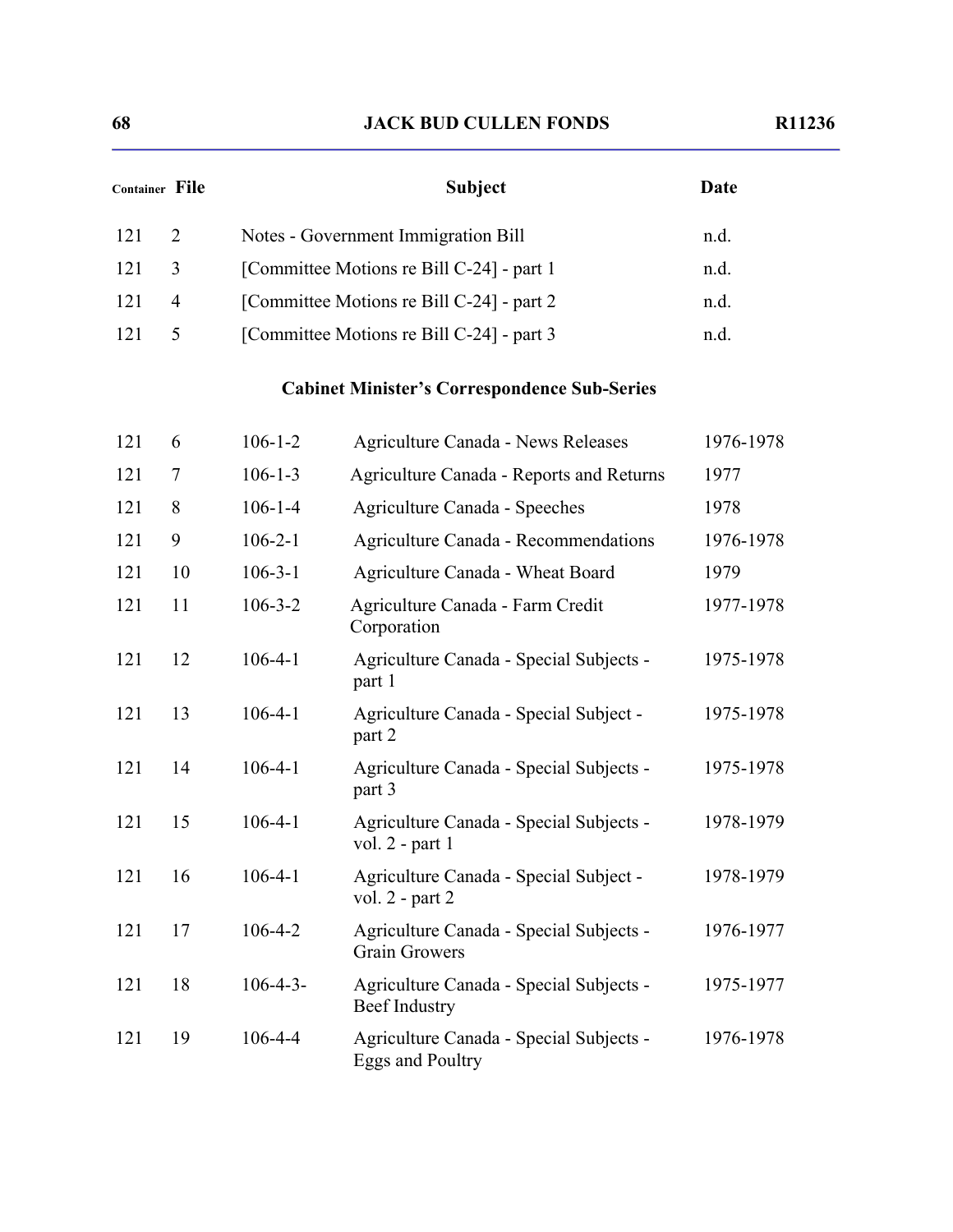|     | <b>Container File</b> |               | <b>Subject</b>                                                                  | Date      |
|-----|-----------------------|---------------|---------------------------------------------------------------------------------|-----------|
| 121 | 20                    | $106 - 4 - 5$ | Agriculture Canada - Special Subjects -<br>Milk - part 1                        | 1976-1978 |
| 121 | 21                    | $106 - 4 - 5$ | Agriculture Canada - Special Subject -<br>Milk - part 2                         | 1976-1978 |
| 121 | 22                    | $108 - 1 - 5$ | Communications Canada - Publications                                            | 1976      |
| 121 | 23                    | $108 - 2 - 1$ | Communications Canada -<br>Recommendations                                      | 1976-1978 |
| 121 | 24                    | $108 - 3 - 1$ | Communications Canada - Canadian Radio<br>and T.V. Commission - vol. 1 - part 1 | 1976-1977 |
| 121 | 25                    | $108 - 3 - 1$ | Communications Canada - Canadian Radio<br>and T.V. Commission - vol.1 - part 2  | 1976-1977 |
| 121 | 26                    | $108 - 3 - 1$ | Communications Canada - Canadian Radio<br>and T.V. Commission - vol.2 - part 1  | 1977-1979 |
| 122 | $\mathbf{1}$          | $108 - 3 - 1$ | Communications Canada - Canadian Radio<br>and T.V. Commission - vol.2 - part 2  | 1977-1979 |
| 122 | $\overline{2}$        | $108 - 3 - 2$ | Communications Canada - Canadian<br><b>Transport Commission</b>                 | 1976      |
| 122 | 3                     | $108 - 4 - 1$ | Communications Canada - Special Subjects<br>General Inquiries - part 1          | 1976-1979 |
| 122 | $\overline{4}$        | $108 - 4 - 1$ | Communications Canada - Special Subjects<br>General Inquiries - part 2          | 1976-1979 |
| 122 | 5                     | $108 - 4 - 2$ | Communications Canada -<br>Telecommunications - part 1                          | 1976-1979 |
| 122 | 6                     | $108 - 4 - 2$ | Communications Canada -<br>Telecommunications - part 2                          | 1976-1979 |
| 122 | 7                     | $108 - 4 - 3$ | Communications Canada - Radio and<br>Television - part 1                        | 1976-1978 |
| 122 | 8                     | $108 - 4 - 3$ | Communications Canada - Radio and<br>Television - part 2                        | 1976-1978 |
| 122 | 9                     | $108 - 4 - 4$ | Communications Canada - Cable Television<br>part 1                              | 1976-1978 |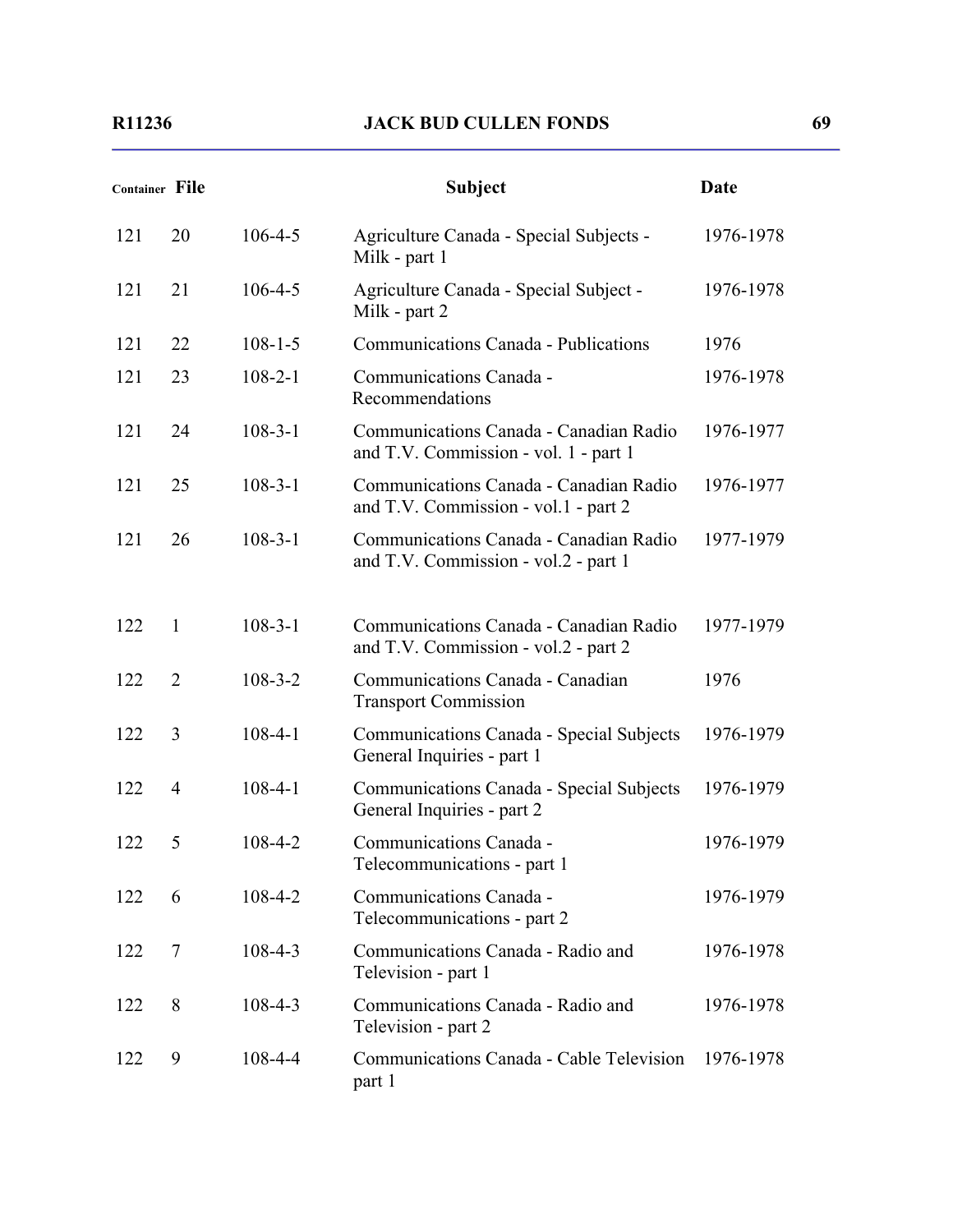| <b>Container File</b> |                |               | <b>Subject</b>                                                      | Date      |
|-----------------------|----------------|---------------|---------------------------------------------------------------------|-----------|
| 122                   | 10             | 108-4-4       | Communications Canada - Cable Television<br>part 2                  | 1976-1978 |
| 122                   | 11             | 108-4-4       | Communications Canada - Cable Television<br>vol. $2$ - part 1       | 1977-1979 |
| 122                   | 12             | $108 - 4 - 4$ | Communications Canada - Cable Television<br>vol. $2$ - part $2$     | 1977-1979 |
| 122                   | 13             | $110 - 1 - 2$ | Consumer and Corporate Affairs - New<br>Releases                    | 1976      |
| 122                   | 14             | $11 - 1 - 3$  | <b>Consumer and Corporate Affairs - Reports</b>                     | 1976      |
| 122                   | 15             | $110 - 1 - 5$ | Consumer and Corporate Affairs -<br>Publications                    | 1976      |
| 122                   | 16             | $110-2-1$     | Consumer and Corporate Affairs -<br>Recommendations                 | 1976-1977 |
| 122                   | 17             | $110-4-1$     | Consumer and Corporate Affairs - General<br>part 1                  | 1976-1978 |
| 122                   | 18             | $110-4-1$     | Consumer and Corporate Affairs - General<br>part 2                  | 1976-1978 |
| 123                   | $\mathbf{1}$   | $110-4-1$     | Consumer and Corporate Affairs - General                            | 1979      |
| 123                   | 2              | 110-4-2       | Consumer and Corporate Affairs -<br><b>Consumer Packaging</b>       | 1978      |
| 123                   | 3              | $110 - 4 - 3$ | Consumer and Corporate Affairs -<br>Combines Investigation Act      | 1977-1978 |
| 123                   | $\overline{4}$ | 110-4-4       | <b>Consumer and Corporate Affairs</b>                               | 1976-1979 |
| 123                   | 5              | $112 - 2 - 1$ | Energy, Mines and Resources -<br>Recommendations                    | 1976-1979 |
| 123                   | 6              | $112 - 3 - 1$ | Energy, Mines and Resources - Atomic<br>Energy of Canada            | 1976-1978 |
| 123                   | 7              | $112 - 3 - 2$ | Energy, Mines and Resources - Atomic<br><b>Energy Control Board</b> | 1977-1979 |
| 123                   | 8              | $112 - 3 - 3$ | Energy, Mines and Resources - National<br><b>Energy Board</b>       | 1978      |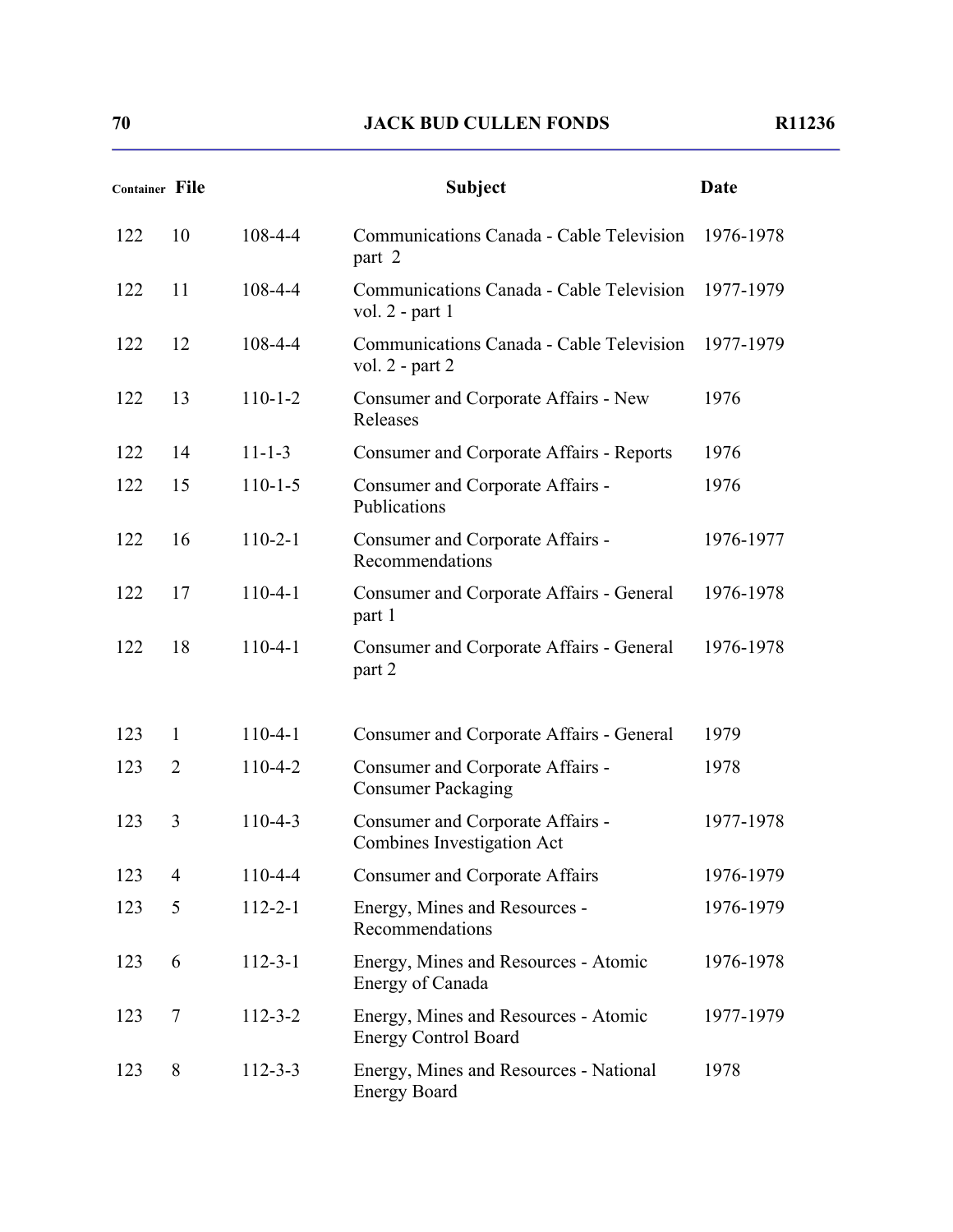|     | <b>Container File</b> |               | <b>Subject</b>                                                       | <b>Date</b> |
|-----|-----------------------|---------------|----------------------------------------------------------------------|-------------|
| 123 | 9                     | $112 - 4 - 1$ | Energy, Mines and Resources - General                                | 1976-1979   |
| 123 | 10                    | $112 - 4 - 3$ | Energy, Mines and Resources - Oil and Gas<br>vol. $1$ - part 1       | 1976-1977   |
| 123 | 11                    | $112 - 4 - 3$ | Energy, Mines and Resources - Oil and Gas<br>vol. $1$ - part $2$     | 1976-1977   |
| 123 | 12                    | $112 - 4 - 3$ | Energy, Mines and Resources - Oil and Gas<br>vol. $1$ - part 3       | 1976-1977   |
| 123 | 13                    | $112 - 4 - 3$ | Energy, Mines and Resources - Oil and Gas<br>vol. $2$ - part 1       | 1978-1979   |
| 123 | 14                    | $112 - 4 - 3$ | Energy, Mines and Resources - Oil and Gas<br>vol. $2$ - part $2$     | 1978-1979   |
| 123 | 15                    | $112 - 4 - 3$ | Energy, Mines and Resources - Oil and Gas<br>vol. $2$ - part 3       | 1978-1979   |
| 123 | 16                    | $112 - 4 - 4$ | Energy, Mines and Resources - Pipeline<br>Systems - vol. 1 - part 1  | 1976-1977   |
| 123 | 17                    | 112-4-4       | Energy, Mines and Resources - Pipeline<br>Systems - vol. 1 - part 2  | 1976-1977   |
| 123 | 18                    | 112-4-4       | Energy, Mines and Resources - Pipeline<br>Systems - vol. 2 - part 1  | 1977        |
| 123 | 19                    | 112-4-4       | Energy, Mines and Resources - Pipeline<br>Systems - vol. 2 - part 2  | 1977        |
| 123 | 20                    | 112-4-5       | Energy, Mines and Resources - Nuclear<br>Power - vol. $1$ - part 1   | 1975-1977   |
| 123 | 21                    | $112 - 4 - 5$ | Energy, Mines and Resources - Nuclear<br>Power - vol. $1$ - part $2$ | 1975-1977   |
| 124 | $\mathbf{1}$          | $112 - 4 - 5$ | Energy, Mines and Resources - Nuclear<br>Power - vol. 2 - part 1     | 1977-1979   |
| 124 | 2                     | 112-4-5       | Energy, Mines and Resources - Nuclear<br>Power - vol. $2$ - part $2$ | 1977-1979   |
| 124 | 3                     | $112 - 4 - 6$ | Energy, Mines and Resources - Energy<br>Conservation - part 1        | 1977-1979   |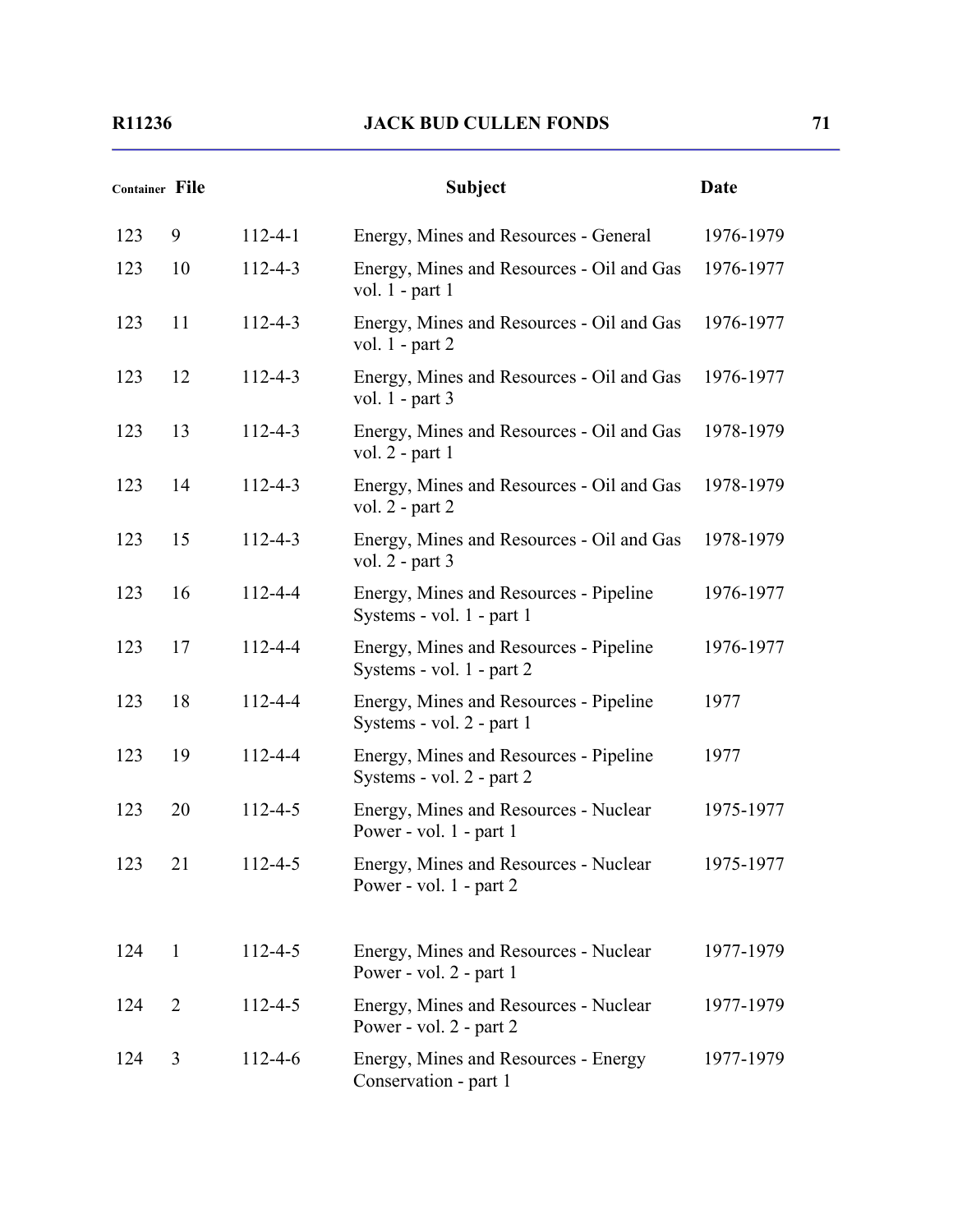| <b>Container File</b> |                |               | <b>Subject</b>                                                       | Date      |
|-----------------------|----------------|---------------|----------------------------------------------------------------------|-----------|
| 124                   | $\overline{4}$ | $112 - 4 - 6$ | Energy, Mines and Resources - Energy<br>Conservation - part 2        | 1977-1979 |
| 124                   | 5              | $112 - 4 - 6$ | Energy, Mines and Resources - Energy<br>Conservation - part 3        | 1977-1979 |
| 124                   | 6              | $114 - 1 - 1$ | External Affairs - General                                           | 1976      |
| 124                   | 7              | $114 - 1 - 3$ | <b>External Affairs - Reports</b>                                    | 1977-1978 |
| 124                   | 8              | $114 - 1 - 5$ | <b>External Affairs - Publications</b>                               | 1975-1976 |
| 124                   | 9              | $114 - 2 - 1$ | <b>External Affairs - Recommendations</b>                            | 1977-1979 |
| 124                   | 10             | $114 - 3 - 1$ | External Affairs - (C.I.D.A.)                                        | 1976-1979 |
| 124                   | 11             | $114 - 4 - 1$ | External Affairs - Special Subjects -<br>Inquiries - vol. 1          | 1976-1977 |
| 124                   | 12             | $114 - 4 - 1$ | External Affairs - Special Subjects - General<br>vol. $2$ - part 1   | 1977-1978 |
| 124                   | 13             | $114 - 4 - 1$ | External Affairs - Special Subjects - General<br>vol. $2$ - part $2$ | 1977-1978 |
| 124                   | 14             | $114 - 4 - 1$ | External Affairs - Special Subjects - General                        | 1978-1979 |
| 124                   | 15             | 144-4-4       | External Affairs - Peoples Republic of<br>China                      | 1976-1979 |
| 124                   | 16             | 114-4-5       | <b>External Affairs - United States</b>                              | 1978      |
| 124                   | 17             | 114-4-7       | External Affairs - Palestinian Liberation<br>Organization            | 1976-1978 |
| 124                   | 18             | $114 - 4 - 8$ | External Affairs - Cyprus-Turkey Crisis                              | 1976      |
| 124                   | 19             | 114-4-9       | External Affairs - Passports                                         | 1976-1979 |
| 124                   | 20             | $116 - 1 - 5$ | Environment-Fisheries Canada -<br>Publications                       | 1976-1977 |
| 124                   | 21             | $116 - 1 - 1$ | Environment-Fisheries Canada - General                               | 1976      |
| 125                   | $\mathbf{1}$   | $116-4-1$     | Environment-Fisheries Canada - General<br>part 1                     | 1977-1978 |
| 125                   | 2              | $116-4-1$     | Environment-Fisheries Canada - General<br>part 2                     | 1977-1978 |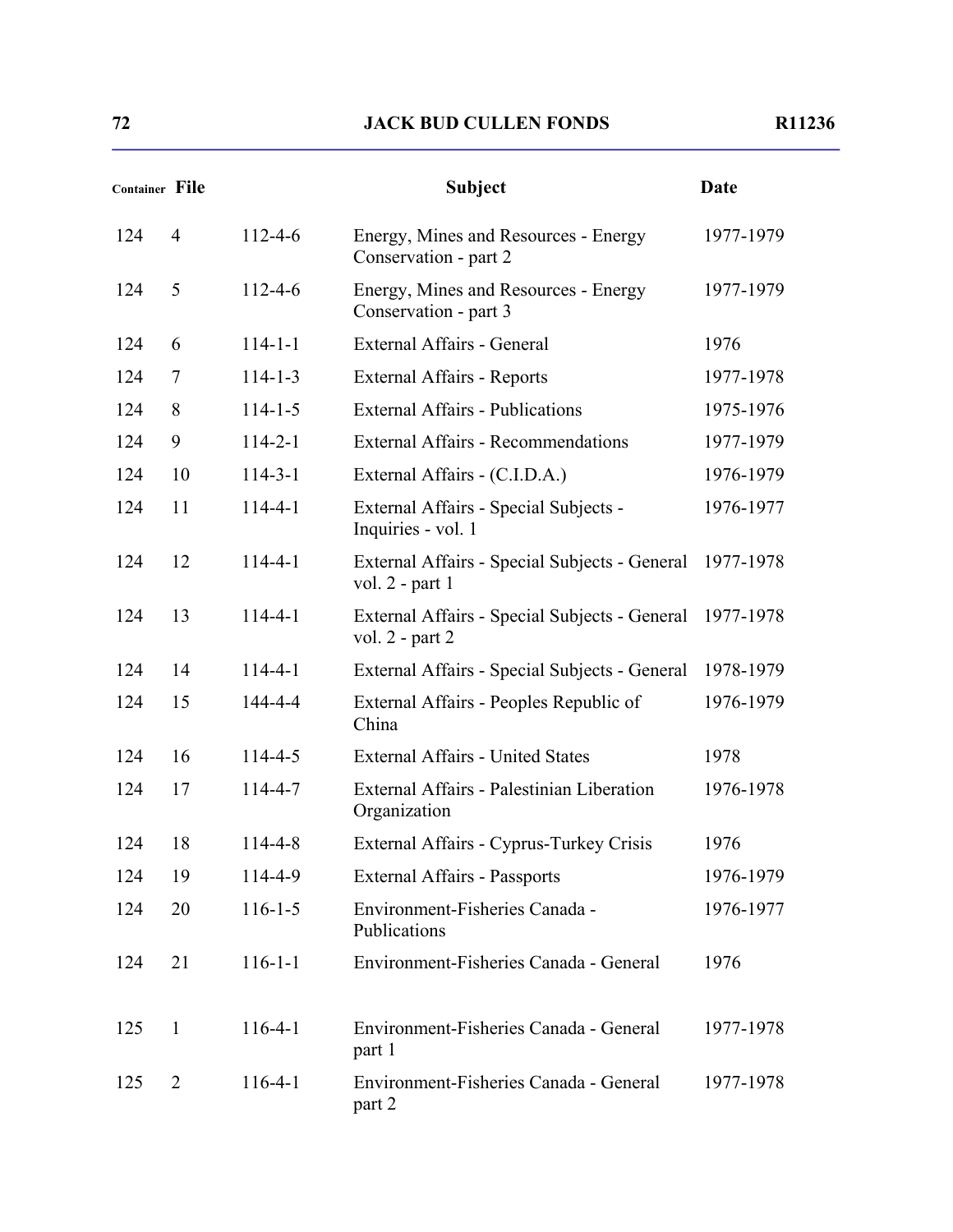| <b>Container File</b> |                |               | <b>Subject</b>                                                  | <b>Date</b> |
|-----------------------|----------------|---------------|-----------------------------------------------------------------|-------------|
| 125                   | 3              | $116-4-1$     | Environment-Fisheries Canada - part 3                           | 1977-1978   |
| 125                   | 4              | $116-4-1$     | Environment-Fisheries Canada - part 4                           | 1977-1978   |
| 125                   | 5              | $116 - 4 - 2$ | Environment-Fisheries Canada -<br>Conservation                  | 1976-1979   |
| 125                   | 6              | 116-4-4       | <b>Environment Canada - Pollution</b>                           | 1975-1979   |
| 125                   | 7              | $116 - 4 - 5$ | Environment-Fisheries - Animal Traps                            | 1976-1978   |
| 125                   | 8              | $116-4-6$     | Environment-Fisheries - Fishing Zones                           | 1976        |
| 125                   | 9              | 116-4-8       | Environment-Fisheries Canada - Seals and<br>Seal Hunts? part 1  | 1975-1979   |
| 125                   | 10             | $116 - 4 - 8$ | Environment-Fisheries Canada - Seals and<br>Seal Hunts - part 2 | 1975-1979   |
| 125                   | 11             | $118 - 1 - 1$ | Finance Canada - General                                        | 1976        |
| 125                   | 12             | $118 - 1 - 3$ | Finance Canada - Reports                                        | 1976-1978   |
| 125                   | 13             | $118 - 1 - 4$ | Finance Canada - Speeches                                       | 1977-1979   |
| 125                   | 14             | $118 - 2 - 1$ | Finance Canada - Recommendations                                | 1975-1978   |
| 125                   | 15             | $118 - 3 - 2$ | Finance Canada - Bank of Canada                                 | 1975-1978   |
| 125                   | 16             | 118-4-1       | Finance Canada - General Inquiries - vol. 1<br>part 1           | 1976-1977   |
| 125                   | 17             | 118-4-1       | Finance Canada - General Inquiries - vol. 1<br>part 2           | 1976-1977   |
| 125                   | 18             | $118-4-1$     | Finance Canada - General Inquiries - vol. 2<br>part 1           | 1976-1978   |
| 125                   | 19             | $118 - 4 - 1$ | Finance Canada - General Inquiries - vol. 2<br>part 2           | 1976-1978   |
| 125                   | 20             | $118 - 4 - 1$ | Finance Canada - General Inquiries - vol. 2<br>part 3           | 1976-1978   |
| 126                   | $\mathbf{1}$   | 118-4-2       | Finance Canada - Anti Inflation - vol. 1<br>part 1              | 1975-1976   |
| 126                   | $\overline{2}$ | 118-4-2       | Finance Canada - Anti Inflation - vol. 1<br>part 2              | 1975-1976   |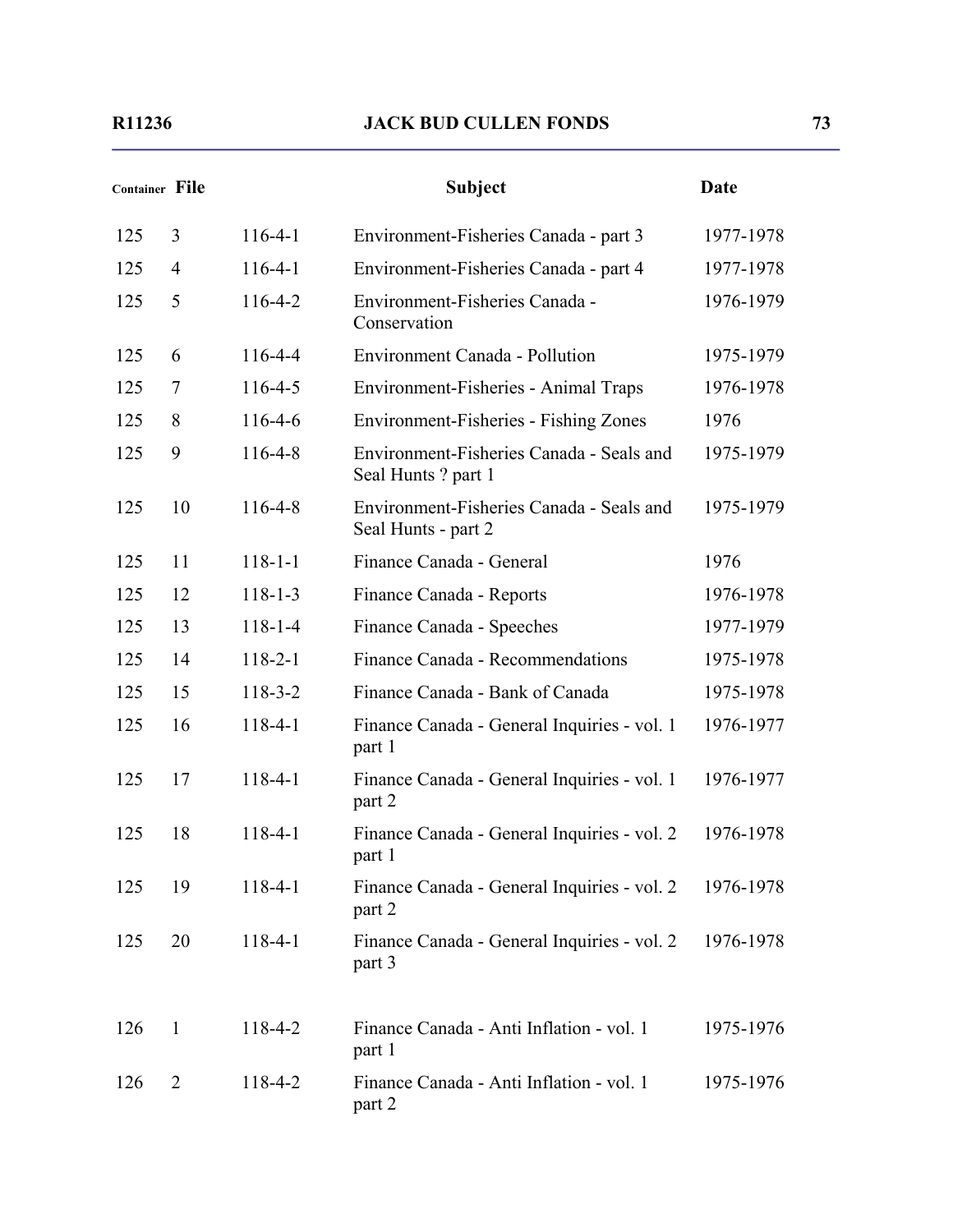| Container File |                |               | <b>Subject</b>                                                             | <b>Date</b> |
|----------------|----------------|---------------|----------------------------------------------------------------------------|-------------|
| 126            | 3              | 118-4-2       | Finance Canada - Anti Inflation - vol.1<br>part 3                          | 1975-1976   |
| 126            | $\overline{4}$ | 118-4-2       | Finance Canada - Anti Inflation - vol.1<br>part 4                          | 1974-1976   |
| 126            | 5              | 118-4-2       | Finance Canada - Anti Inflation Act - vol. 2<br>part 1                     | 1975-1977   |
| 126            | 6              | 118-4-2       | Finance Canada - Anti Inflation Act - vol. 2<br>part 2                     | 1975-1977   |
| 126            | 7              | 118-4-2       | Finance Canada - Anti Inflation                                            | 1977-1978   |
| 126            | 8              | 118-4-3       | Finance Canada - Small Loans Act                                           | 1978        |
| 126            | 9              | 118-4-4       | Finance Canada - Acts and Legislation<br>part 1                            | 1975-1978   |
| 126            | 10             | 118-4-4       | Finance Canada - Acts and Legislation<br>part 2                            | 1975-1978   |
| 126            | 11             | 118-4-8       | Finance Canada - Inflation - part 1                                        | 1975-1978   |
| 126            | 12             | 118-4-8       | Finance Canada - Inflation - part 2                                        | 1975-1978   |
| 126            | 13             | 118-4-9       | Finance Canada - Budget 1976                                               | 1976        |
| 126            | 14             | 118-4-10      | Finance Canada - Budget 1977                                               | 1977        |
| 126            | 15             | 118-4-11      | <b>Budgets</b>                                                             | 1978-1979   |
| 126            | 16             | $119 - 1 - 2$ | Fitness and Amateur Sports - Publications,<br>Reports, Speeches            | 1977-1979   |
| 126            | 17             | $119 - 2 - 1$ | Fitness and Amateur Sports -<br>Recommendations                            | 1976-1979   |
| 126            | 18             | $119-4-1$     | Fitness and Amateur Sports - Special<br>Subjects - General - part 1        | 1977-1979   |
| 127            | $\mathbf{1}$   | 119-4-1       | <b>Fitness and Amateur Sports - Special</b><br>Subjects - General - part 2 | 1977-1979   |
| 127            | $\overline{2}$ | 119-4-1       | Fitness and Amateur Sports - Special<br>Subjects - General - part 3        | 1977-1979   |
| 127            | 3              | $120 - 1 - 1$ | National Health and Welfare - General                                      | 1976-1977   |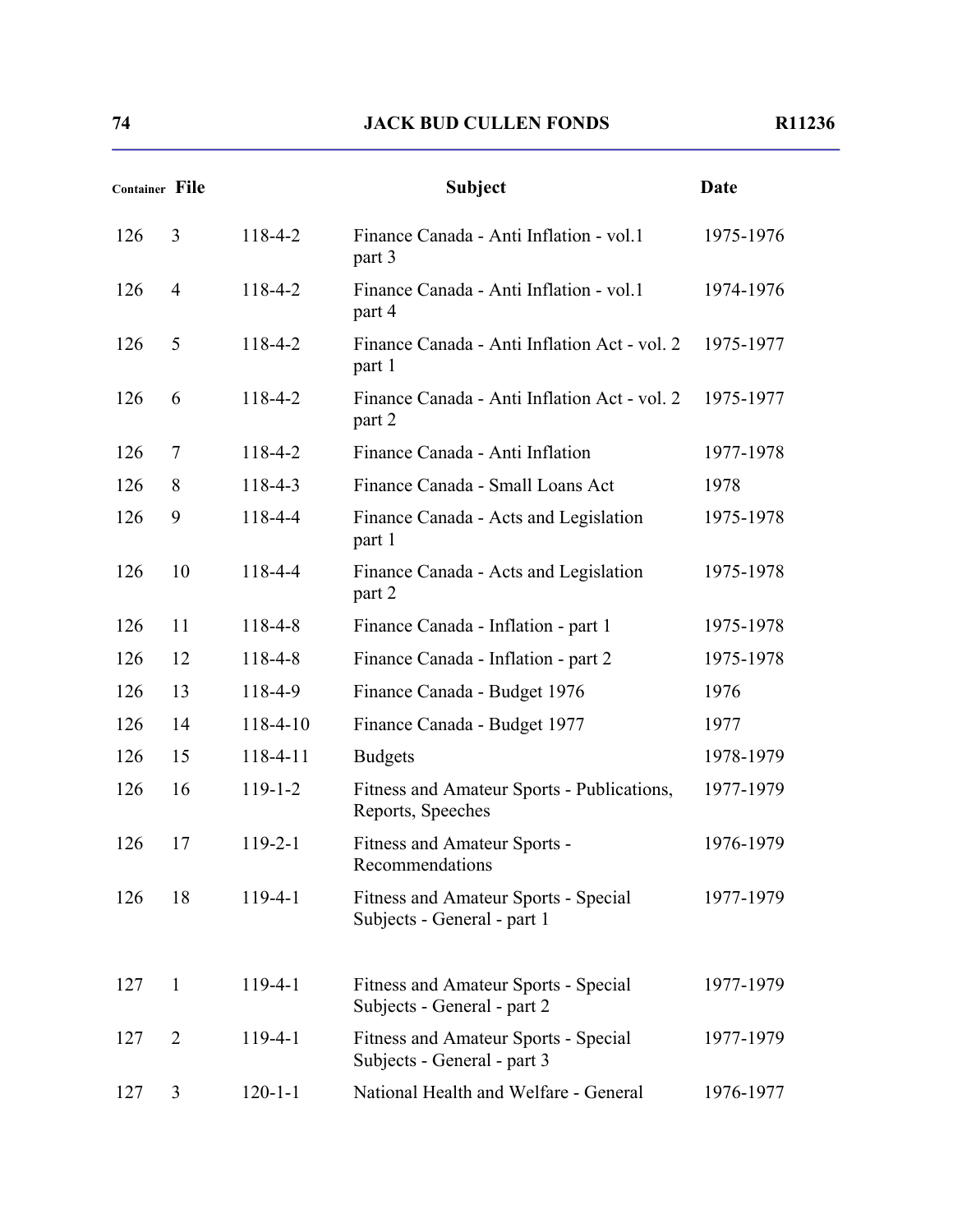| Container File |                |               | <b>Subject</b>                                                                                     | Date      |
|----------------|----------------|---------------|----------------------------------------------------------------------------------------------------|-----------|
| 127            | $\overline{4}$ | $120 - 1 - 2$ | National Health and Welfare - News<br>Releases                                                     | 1978      |
| 127            | 5              | $120 - 1 - 4$ | National Health and Welfare - Speeches                                                             | 1976-1978 |
| 127            | 6              | $120 - 1 - 5$ | National Health and Welfare - General<br>Publications                                              | 1976-1978 |
| 127            | 7              | $120 - 2 - 1$ | National Health and Welfare -<br>Recommendations - part 1                                          | 1976-1978 |
| 127            | 8              | $120 - 2 - 1$ | National Health and Welfare -<br>Recommendations - part 2                                          | 1976-1978 |
| 127            | 9              | $120 - 3 - 1$ | National Health and Welfare - National<br>Advisory Council of Fitness and Amateur<br><b>Sports</b> | 1977      |
| 127            | 10             | $120 - 3 - 3$ | National Health and Welfare - International<br>Women's Year                                        | 1976      |
| 127            | 11             | $120 - 4 - 1$ | National Health and Welfare - General -<br>part 1                                                  | 1977-1979 |
| 127            | 12             | $120 - 4 - 1$ | National Health and Welfare - General -<br>part 2                                                  | 1977-1979 |
| 127            | 13             | $120 - 4 - 1$ | National Health and Welfare - General -<br>part 3                                                  | 1977-1979 |
| 127            | 14             | $120 - 5 - 1$ | National Health and Welfare - Grants,<br>Bursaries, Scholarships                                   | 1976-1979 |
| 127            | 15             | $120 - 5 - 2$ | National Health and Welfare - Grants,<br>Bursaries, Scholarships                                   | 1976-1978 |
| 127            | 16             | $120 - 5 - 3$ | National Health and Welfare - Grants,<br>Bursaries, Scholarships                                   | 1976      |
| 127            | 17             | $120 - 5 - 4$ | National Health and Welfare - New Horizon<br>Projects - vol. 1 - part 1                            | 1976-1977 |
| 127            | 18             | $120 - 5 - 4$ | National Health and Welfare - New Horizon<br>Projects - vol. 1 - part 2                            | 1976-1977 |
| 127            | 19             | $120 - 5 - 4$ | National Health and Welfare - New Horizon<br>Projects - vol. 2 - part 1                            | 1976-1977 |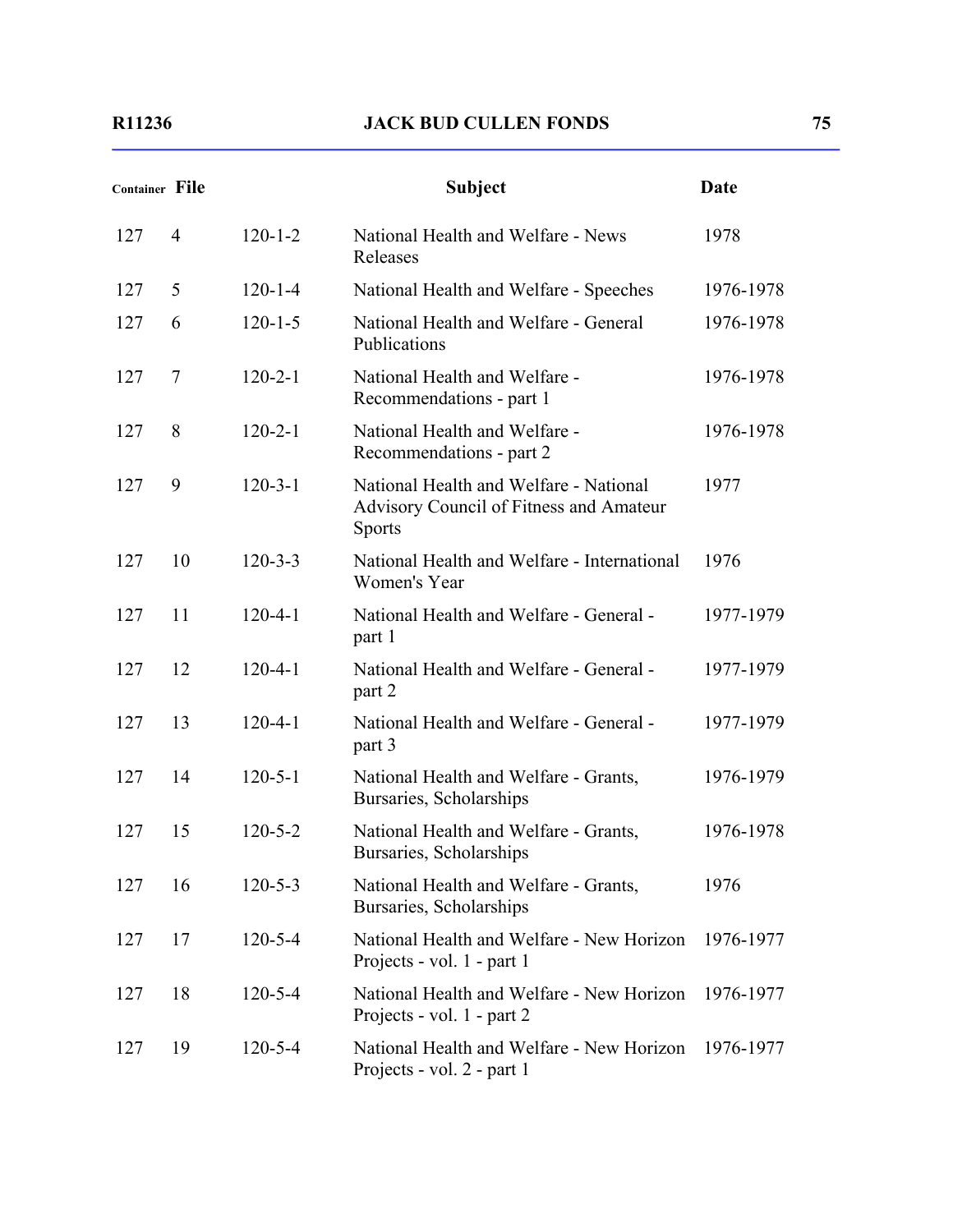| Container File |                |               | <b>Subject</b>                                                          | Date      |
|----------------|----------------|---------------|-------------------------------------------------------------------------|-----------|
| 127            | 20             | $120 - 5 - 4$ | National Health and Welfare - New Horizon<br>Projects - vol. 2 - part 2 | 1976-1977 |
| 127            | 21             | $120 - 6 - 3$ | National Health and Welfare - Non Medical<br>Use of Drugs               | 1976-1979 |
| 128            | $\mathbf{1}$   | $120 - 6 - 1$ | National Health and Welfare - Health<br>Services                        | 1976-1979 |
| 128            | $\overline{2}$ | $120 - 6 - 2$ | National Health and Welfare - Health<br>Protection                      | 1977-1979 |
| 128            | 3              | $120 - 6 - 5$ | National Health and Welfare - Health<br><b>Insurance Plans</b>          | 1978-1979 |
| 128            | $\overline{4}$ | $120 - 7 - 1$ | National Health and Welfare - Medical<br>Services                       | 1976-1978 |
| 128            | 5              | $120 - 7 - 4$ | National Health and Welfare - Medical<br>Research Inquiries             | 1975-1976 |
| 128            | 6              | $120 - 8 - 1$ | National Health and Welfare Services                                    | 1977-1978 |
| $128 -$        | 7              | $120 - 8 - 2$ | National Health and Welfare - Old Age<br><b>Security Benefits</b>       | 1975-1979 |
| 128            | 8              | $120 - 8 - 3$ | National Health and Welfare - Canada<br>Pension Plan                    | 1976-1978 |
| 128            | 9              | $120 - 8 - 4$ | National Health and Welfare - Poverty                                   | 1977-1978 |
| 128            | 10             | $120 - 1 - 1$ | Indian and Northern Affairs - General                                   | 1976      |
| 128            | 11             | $120 - 1 - 4$ | Indian and Northern Affairs - Speeches                                  | 1976      |
| 128            | 12             | $122 - 1 - 5$ | Indian and Northern Affairs - Publications                              | 1976      |
| 128            | 13             | $122 - 2 - 1$ | Indian and Northern Affairs -<br>Recommendations                        | 1976-1977 |
| 128            | 14             | $122 - 3 - 1$ | Indian and Northern Affairs - Yukon<br>Territories                      | 1976-1978 |
| 128            | 15             | $122 - 4 - 1$ | Indian and Northern Affairs - General -<br>part 1                       | 1977-1978 |
| 128            | 16             | $122 - 4 - 1$ | Indian and Northern Affairs - General -<br>part 2                       | 1977-1978 |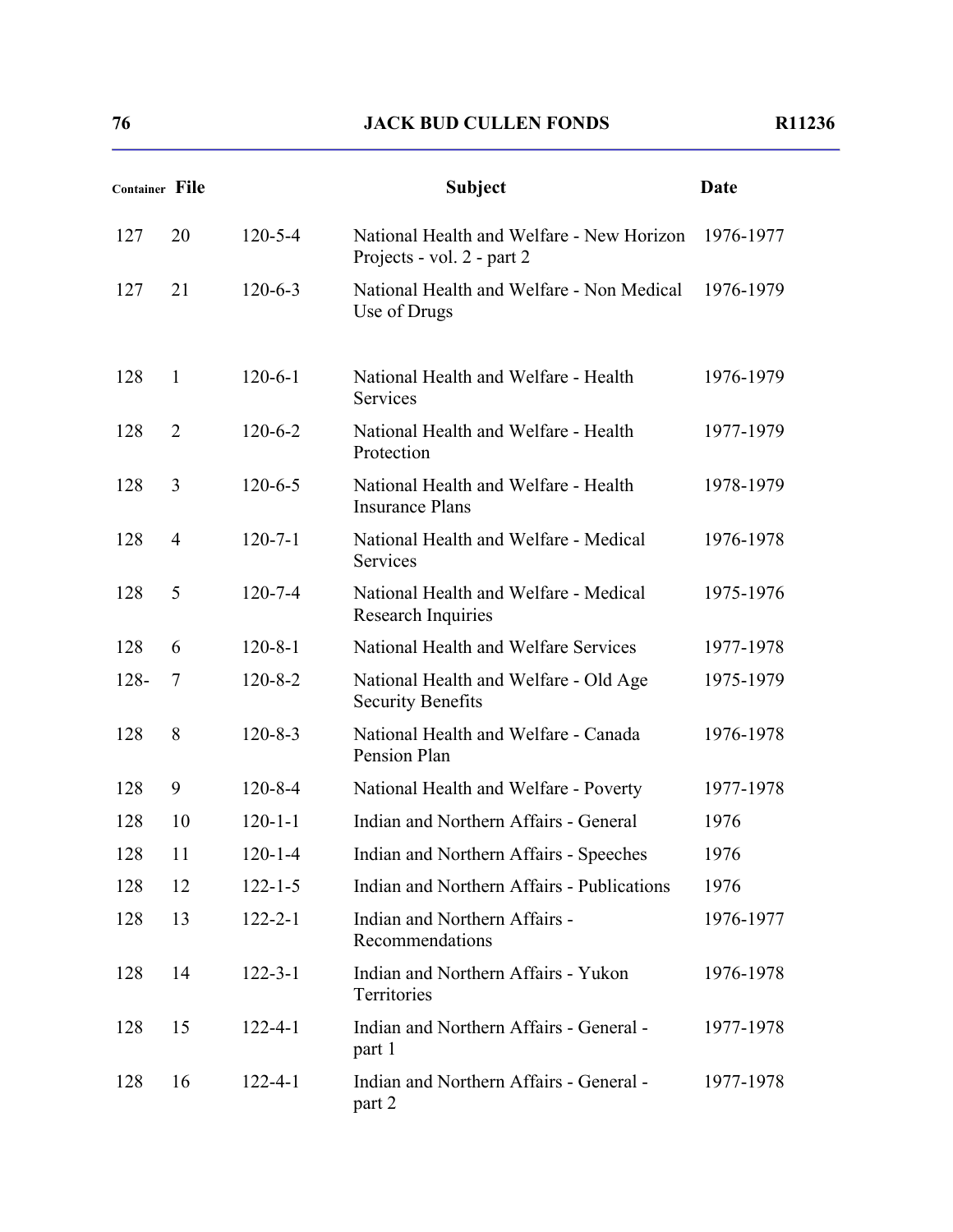| <b>Container File</b> |                |               | <b>Subject</b>                                                                        | Date      |
|-----------------------|----------------|---------------|---------------------------------------------------------------------------------------|-----------|
| 128                   | 17             | $122 - 4 - 2$ | Indian and Northern Affairs - Indians -<br>part 1                                     | 1976-1979 |
| 128                   | 18             | $122 - 4 - 2$ | Indian and Northern Affairs - Indians -<br>part 2                                     | 1976-1979 |
| 128                   | 19             | $122 - 4 - 2$ | Indian and Northern Affairs - Indians -<br>part 3                                     | 1976-1979 |
| 128                   | 20             | $122 - 4 - 2$ | Indian and Northern Affairs - Indians -<br>part 4                                     | 1976-1979 |
| 128                   | 21             | $122 - 4 - 3$ | Indian and Northern Affairs - National Parks 1975-1979<br>part 1                      |           |
| 129                   | $\mathbf{1}$   | $122 - 4 - 3$ | Indian and Northern Affairs - National Parks 1975-1979<br>part 2                      |           |
| 129                   | 2              | $122 - 4 - 4$ | Indian and Northern Affairs - Historic Sites                                          | 1979      |
| 129                   | 3              | $124 - 1 - 1$ | <b>Industry Trade and Commerce - General</b>                                          | 1976-1977 |
| 129                   | $\overline{4}$ | $124 - 1 - 3$ | <b>Industry Trade and Commerce - Reports</b>                                          | 1977      |
| 129                   | 5              | $124 - 1 - 5$ | <b>Industry Trade and Commerce -</b><br>Publications                                  | 1976-1978 |
| 129                   | 6              | $124 - 2 - 1$ | <b>Industry Trade and Commerce -</b><br>Recommendations - vol. 1 - part 1             | 1976-1978 |
| 129                   | $\overline{7}$ | $124 - 2 - 1$ | Industry Trade and Commerce -<br>Recommendations - vol. 1 - part 2                    | 19761-978 |
| 129                   | 8              | $124 - 2 - 1$ | Industry Trade and Commerce - vol. 2                                                  | 1978-1979 |
| 129                   | 9              | $124 - 3 - 1$ | <b>Industry Trade and Commerce - Statistics</b><br>Canada                             | 1976-1978 |
| 129                   | 10             | $124 - 3 - 2$ | <b>Industry Trade and Commerce - Export</b><br><b>Development Corporation</b>         | 1978-1979 |
| 129                   | 11             | $124 - 3 - 3$ | Industry Trade and Commerce - Foreign<br>Investment Review Agency - vol. 1 - part 1   | 1975-1978 |
| 129                   | 12             | $124 - 3 - 3$ | Industry Trade and Commerce - Foreign<br>Investment - Review Agency - vol. 1 - part 2 | 1975-1978 |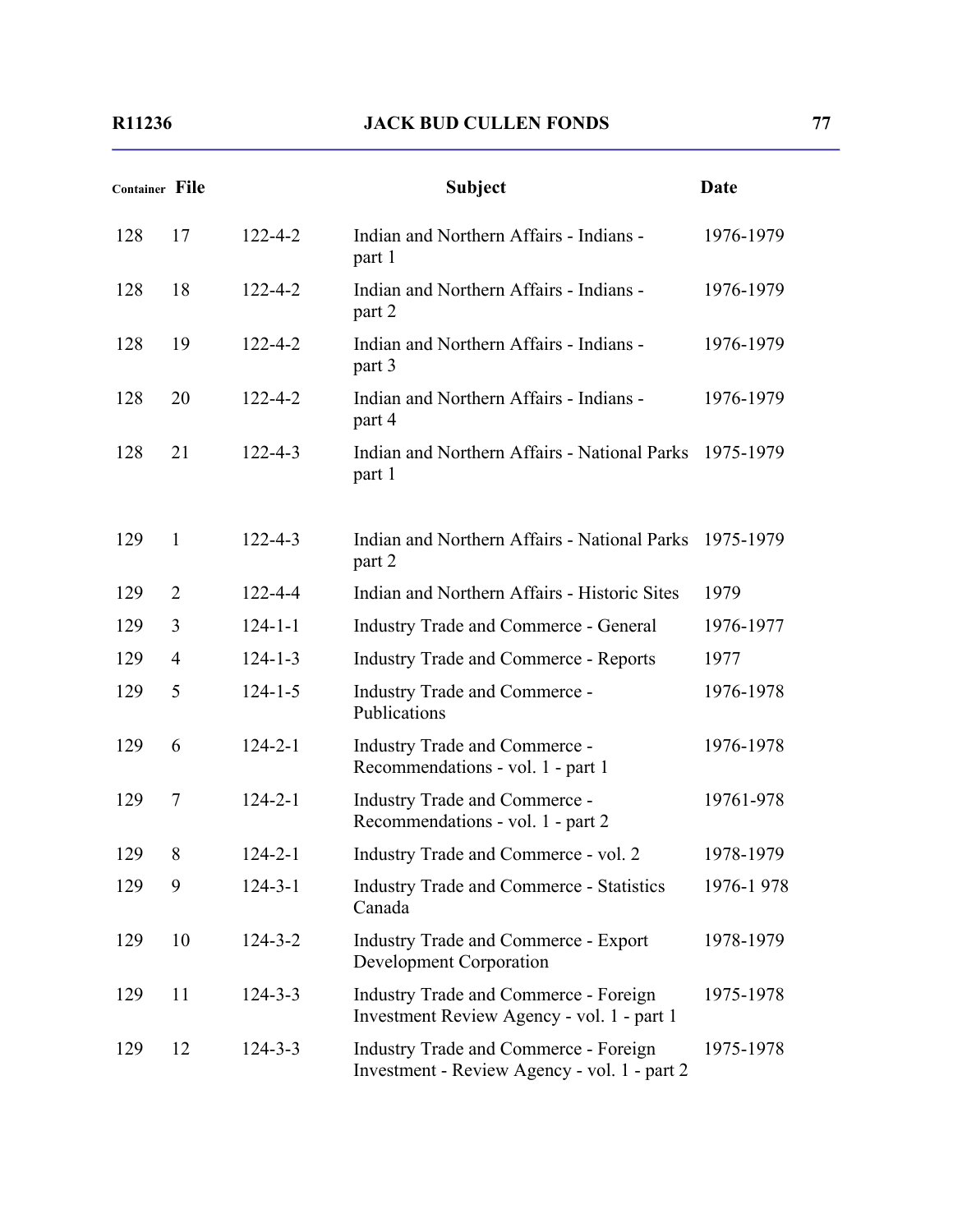| <b>Container File</b> |                |               | <b>Subject</b>                                                                             | Date      |
|-----------------------|----------------|---------------|--------------------------------------------------------------------------------------------|-----------|
| 129                   | 13             | $124 - 3 - 3$ | Industry Trade and Commerce - Foreign<br>Investment - Review Agency - vol. 1 -<br>part 3   | 1975-1978 |
| 129                   | 14             | $124 - 3 - 3$ | Industry Trade and Commerce - Foreign<br>Investment - Review Agency - vol. 2 - part 1      | 1978-1979 |
| 129                   | 15             | $124 - 3 - 3$ | Industry Trade and Commerce - Foreign<br>Investment Review Agency - vol. 2 - part 2        | 1978-1979 |
| 129                   | 16             | $124 - 3 - 3$ | <b>Industry Trade and Commerce - Foreign</b><br>Investment Review Agency - vol. 2 - part 3 | 1978-1979 |
| 129                   | 17             | $124 - 3 - 4$ | <b>Industry Trade and Commerce - Standards</b><br>Council of Canada                        | 1978      |
| 129                   | 18             | $124 - 4 - 1$ | <b>Industry Trade and Commerce - General</b><br>Topics - vol. 1 - part 1                   | 1975-1977 |
| 129                   | 19             | $124 - 4 - 1$ | <b>Industry Trade and Commerce - General</b><br>Topics - vol. 1 - part 2                   | 1975-1977 |
| 129                   | 20             | $124 - 4 - 1$ | <b>Industry Trade and Commerce - General</b><br>Topics - vol. 2 - part 1                   | 1977-1978 |
| 129                   | 21             | $124 - 4 - 1$ | <b>Industry Trade and Commerce - General</b><br>Topics - vol.2 - part 2                    | 1977-178  |
| 130                   | 1              | $124 - 4 - 1$ | <b>Industry Trade and Commerce - General</b><br>Topics - vol. 3 - part 1                   | 1978      |
| 130                   | $\overline{2}$ | $124 - 4 - 1$ | <b>Industry Trade and Commerce - General</b><br>Topics - vol. 3 - part 2                   | 1978      |
| 130                   | 3              | $124 - 4 - 1$ | <b>Industry Trade and Commerce - General</b><br>Topics - vol. 3 - part 3                   | 1978      |
| 130                   | $\overline{4}$ | $124 - 4 - 1$ | <b>Industry Trade and Commerce - General</b><br>Topics - vol. 4 - part 1                   | 1978-1979 |
| 130                   | 5              | $124 - 4 - 1$ | <b>Industry Trade and Commerce - General</b><br>Topics - vol. 4 - part 2                   | 1978-1979 |
| 130                   | 6              | $124 - 4 - 1$ | <b>Industry Trade and Commerce - General</b><br>Topics - vol. 4 - part 3                   | 1978-179  |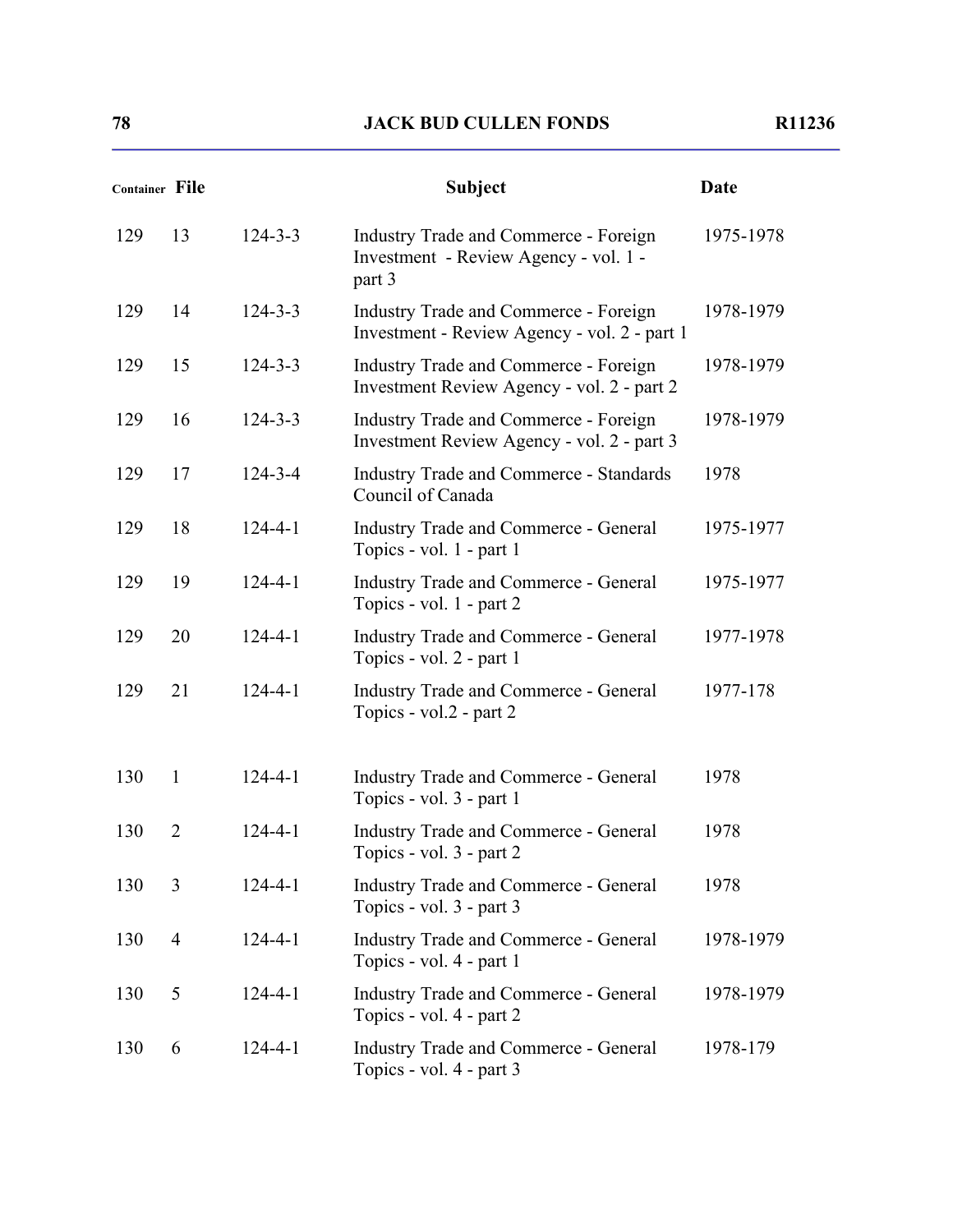| <b>Container File</b> |                |               | <b>Subject</b>                                                                   | <b>Date</b> |
|-----------------------|----------------|---------------|----------------------------------------------------------------------------------|-------------|
| 130                   | $\overline{7}$ | $124 - 4 - 1$ | <b>Industry Trade and Commerce - General</b><br>Topics - vol. 4 - part 4         | 1978-179    |
| 130                   | 8              | $124 - 4 - 2$ | Industry Trade and Commerce -<br>Corporations and Labour Unions                  | 1978        |
| 130                   | 9              | $124 - 4 - 3$ | Industry Trade and Commerce - Textile and<br>Clothing Industry                   | 1977-1979   |
| 130                   | 10             | $124 - 4 - 7$ | Industry Trade and Commerce -<br>Shipbuilding Industry                           | 1976        |
| 130                   | 11             | 124-4-9       | <b>Industry Trade and Commerce - Federal</b><br><b>Business Development Bank</b> | 1976        |
| 130                   | 12             | 128-2         | Justice - Recommendations                                                        | 1976        |
| 130                   | 13             | $128 - 2 - 1$ | Justice - Judges and Judgeships - vol. 1 -<br>part 1                             | 1976-1978   |
| 130                   | 14             | $128 - 2 - 1$ | Justice - Judges and Judgeships - vol. 1 -<br>part 2                             | 1976-1978   |
| 130                   | 15             | $128 - 2 - 1$ | Justice - Judges and Judgeships - vol. 1 -<br>part 3                             | 1976-1978   |
| 130                   | 16             | $128 - 2 - 1$ | Justice - Judges and Judgeships - vol. 2 -<br>part 1                             | 1976-1979   |
| 130                   | 17             | $128 - 2 - 1$ | Justice - Judges and Judgeships - vol. 2 -<br>part 2                             | 1976-1979   |
| 130                   | 18             | $128 - 3 - 1$ | Justice - Law Reform and Correction                                              | 1978        |
| 130                   | 19             | $128 - 3 - 2$ | Justice and Attorney Generals Office - Law<br><b>Reform Commission</b>           | 1976-1977   |
| 131                   | $\mathbf{1}$   | $128 - 4 - 1$ | Justice Department - General Affairs - vol. 1<br>part 1                          | 1976-1978   |
| 131                   | $\overline{2}$ | $128 - 4 - 1$ | Justice Department - General Affairs - vol. 1<br>part 2                          | 1976-1978   |
| 131                   | 3              | $128 - 4 - 1$ | Justice Department - General                                                     | 1976-1979   |
| 131                   | $\overline{4}$ | 128-4-2       | Justice Department - Abortion Issue - vol. 1<br>part 1                           | 1976        |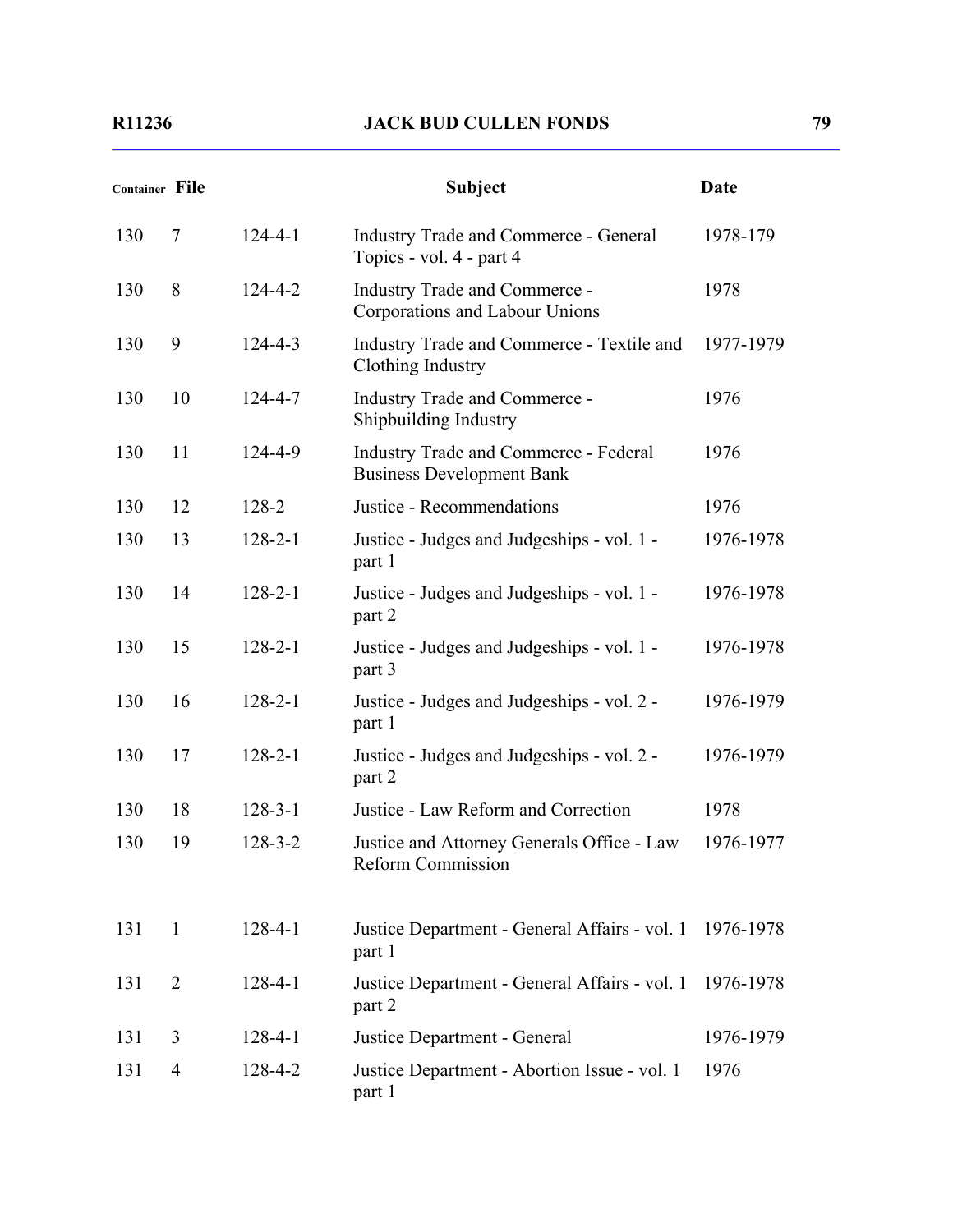| <b>Container File</b> |                |               | <b>Subject</b>                                         | Date      |
|-----------------------|----------------|---------------|--------------------------------------------------------|-----------|
| 131                   | 5              | 128-4-2       | Justice Department - Abortion Issue - vol. 1<br>part 2 | 1976      |
| 131                   | 6              | 128-4-2       | Justice Department - Abortion Issue - vol. 1<br>part 3 | 1976      |
| 131                   | 7              | 128-4-2       | Justice Department - Abortion Issue - vol. 2<br>part 1 | 1976-1979 |
| 131                   | 8              | 128-4-2       | Justice Department - Abortion Issue - vol. 2<br>part 2 | 1976-1979 |
| 131                   | 9              | 128-4-2       | Justice Department - Abortion Issue - vol. 2<br>part 3 | 197601979 |
| 131                   | 10             | $128 - 4 - 3$ | Justice Department - Capital Punishment -<br>part 1    | 1975-1978 |
| 131                   | 11             | 128-4-3       | Justice Department - Capital Punishment -<br>part 2    | 1975-1978 |
| 131                   | 12             | $128 - 4 - 3$ | Justice Department - Capital Punishment -<br>part 3    | 1975-1978 |
| 131                   | 13             | 128-4-3       | Justice Department - Capital Punishment -<br>part 4    | 1975-1978 |
| 132                   | $\mathbf{1}$   | 128-4-4       | Justice Department - Canadian Human<br>Rights          | 1977-1979 |
| 132                   | $\overline{2}$ | $130-1$       | Labour Canada - General                                | 1976      |
| 132                   | 3              | $130 - 1 - 4$ | Labour Canada - Speeches by Minister                   | 1976      |
| 132                   | 4              | 130-1-5       | Labour Canada - Publications                           | 1976      |
| 132                   | 5              | $130 - 2 - 1$ | Labour Canada - Recommendations                        | 1978-1979 |
| 132                   | 6              | $130 - 4 - 1$ | Labour Canada - General                                | 1976-1979 |
| 132                   | 7              | $130 - 4 - 2$ | Labour Canada - Labour Strikes in Canada               | 1975-1979 |
| 132                   | 8              | $130 - 4 - 3$ | Labour Canada - Wages                                  | 1977-1978 |
| 132                   | 9              | $130 - 4 - 4$ | Labour Canada - Labour Relations                       | 1976-1978 |
| 132                   | 10             | $130 - 4 - 5$ | Labour Canada - Canada Labour Code                     | 1978      |
| 132                   | 11             | 130-4-6       | Labour Canada - Unions                                 | 1978      |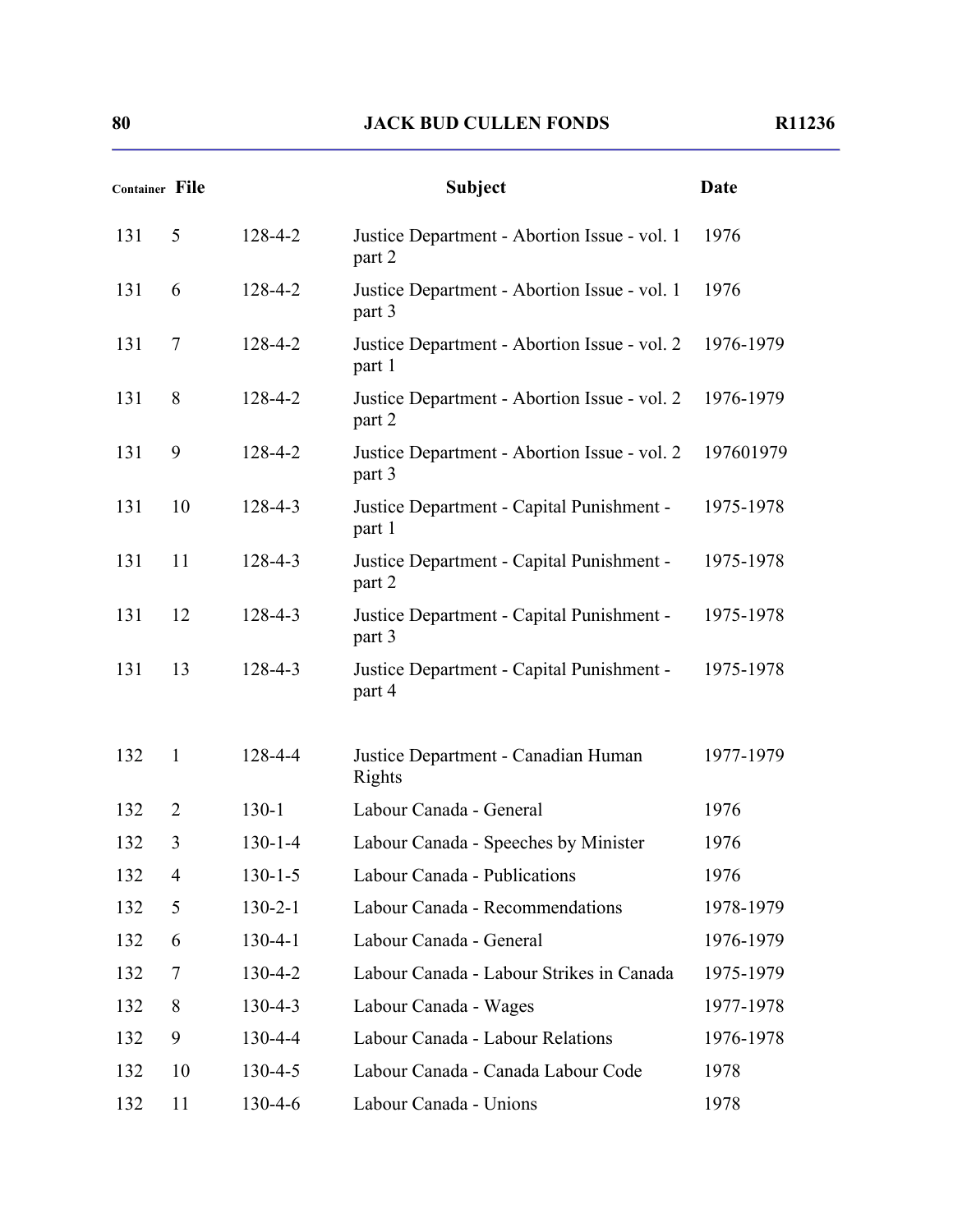| <b>Container File</b> |    |               | <b>Subject</b>                                                        | Date      |
|-----------------------|----|---------------|-----------------------------------------------------------------------|-----------|
| 132                   | 12 | $132 - 1$     | Manpower and Immigration - General                                    | 1976-1978 |
| 132                   | 13 | $132 - 1 - 5$ | Manpower and Immigration - Publications                               | 1976      |
| 132                   | 14 | $132 - 3 - 2$ | Manpower and Immigration - Council                                    | 1976      |
| 132                   | 15 | $132 - 4 - 1$ | Manpower and Immigration - General                                    | 1976-1979 |
| 132                   | 16 | $132 - 4 - 2$ | Manpower and Immigration - Green Paper<br>on Immigration              | 1976      |
| 132                   | 17 | 132-4-4       | Manpower and Immigration - Immigration<br>Cases                       | 1975-1979 |
| 132                   | 18 | $132 - 4 - 5$ | Manpower and Immigration - Refugees                                   | 1976      |
| 132                   | 19 | $132 - 4 - 6$ | Manpower and Immigration - Employment<br>Assistance Programs - part 1 | 1975-1979 |
| 132                   | 20 | $132 - 4 - 6$ | Manpower and Immigration - Employment<br>Assistance Programs - part 2 | 1975-1979 |
| 132                   | 21 | $132 - 4 - 7$ | Manpower and Immigration - Local<br>Initiatives Program (L.I.P.)      | 1976-1977 |
| 132                   | 22 | $134 - 1 - 5$ | Ministry of State Multiculturalism -<br>Publications                  | 1977      |
| 132                   | 23 | $134 - 2 - 1$ | Ministry of State Multiculturalism -<br>Recommendations               | 1978      |
| 132                   | 24 | $134 - 3 - 1$ | Ministry of State Multiculturalism -<br><b>Consultative Committee</b> | 1976-1978 |
| 132                   | 25 | $134 - 4 - 1$ | Ministry of State Multiculturalism - General                          | 1976-1978 |
| 132                   | 26 | 134-4-2       | Manpower and Immigration - Visitors<br>Permits                        | 1978      |
| 132                   | 27 | 134-4-3       | Ministry of State Multiculturalism - Grants,<br>Bursaries, Funding    | 1976-1979 |
| 132                   | 28 | $134 - 8 - 1$ | Manpower and Immigration - Manpower<br>Services                       | 1975      |
| 132                   | 29 | $136-1$       | National Defence - General                                            | 1976      |
| 132                   | 30 | 136-2         | National Defence - Recommendations                                    | 1976      |
| 132                   | 31 | $136 - 4 - 1$ | National Defence - General                                            | 1975-1978 |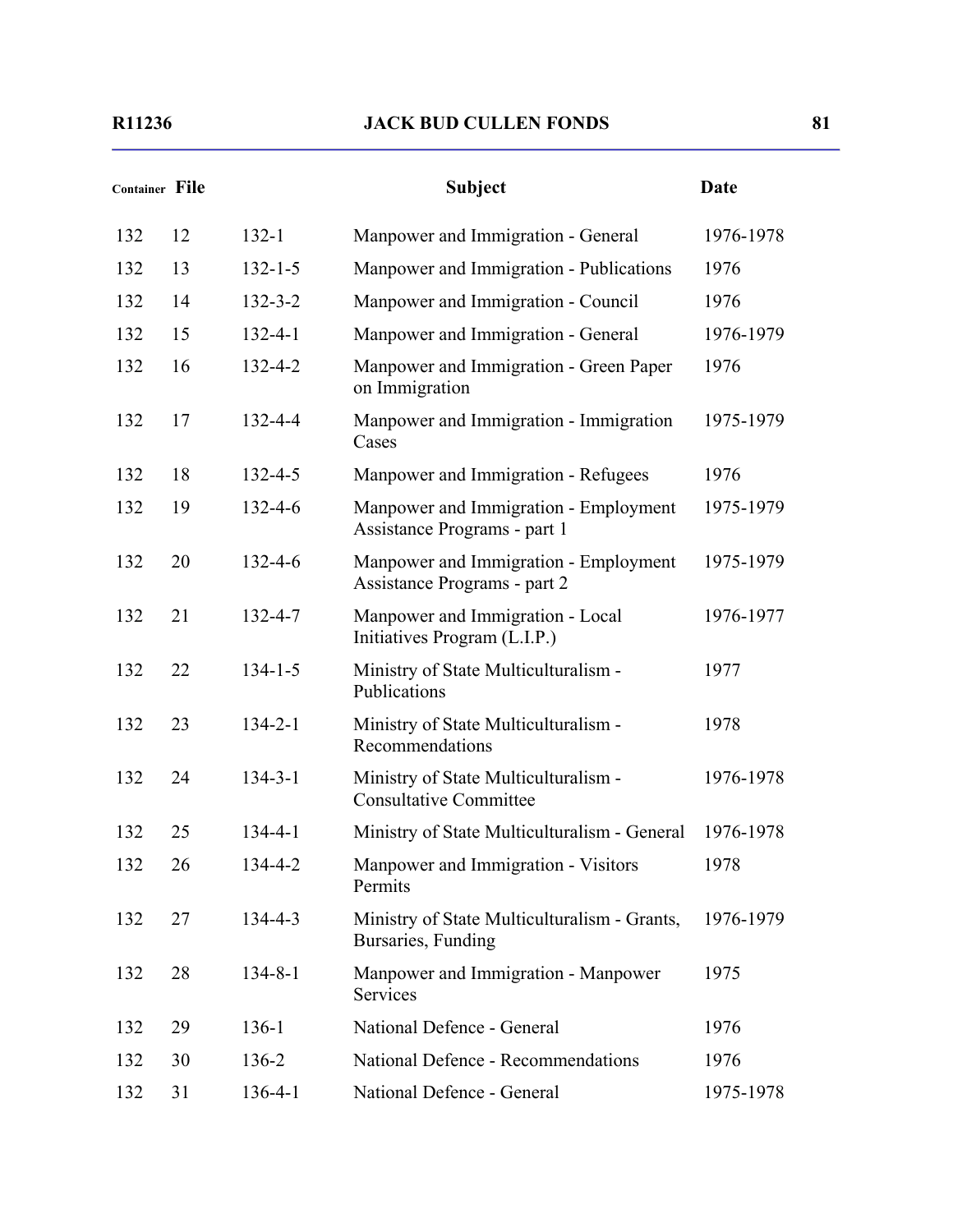| <b>Container File</b> |                |               | <b>Subject</b>                                                    | <b>Date</b> |
|-----------------------|----------------|---------------|-------------------------------------------------------------------|-------------|
| 132                   | 32             | 136-4-2       | National Defence - Long Range Patrol<br><b>Aircraft Projects</b>  | 1978-1979   |
| 133                   | $\mathbf{1}$   | $136 - 4 - 3$ | National Defence - Canadian Armed Forces<br>part 1                | 1975-1979   |
| 133                   | $\overline{2}$ | $136 - 4 - 3$ | National Defence - Canadian Armed Forces<br>part 2                | 1975-1979   |
| 133                   | 3              | 136-4-4       | National Defence - Canadian Forces Base<br>London (Ont.) - part 1 | 1976        |
| 133                   | $\overline{4}$ | 136-4-4       | National Defence - Canadian Forces Base<br>London (Ont.) - part 2 | 1976        |
| 133                   | 5              | 136-4-4       | National Defence - Canadian Forces Base<br>London (Ont.) - part 3 | 1976        |
| 133                   | 6              | $136 - 4 - 5$ | National Defence - New Fighter Aircraft<br>Program                | 1978        |
| 133                   | 7              | $138 - 1 - 1$ | National Revenue - General                                        | 1976        |
| 133                   | 8              | $138 - 1 - 5$ | National Revenue - Publications                                   | 1977-1978   |
| 133                   | 9              | $138 - 2 - 1$ | National-Revenue - Recommendations                                | 1978        |
| 133                   | 10             | $138 - 3 - 1$ | National Revenue - Subsidiaries-General                           | 1975-1979   |
| 133                   | 11             | 138-4-1       | National Revenue - General - vol.1                                | 1976-1977   |
| 133                   | 12             | 138-4-1       | National Revenue - General - vol. 2 - part 1                      | 1976-1978   |
| 133                   | 13             | $138 - 4 - 1$ | National Revenue - General - vol. 2 - part 2                      | 1976-1978   |
| 133                   | 14             | 138-4-1       | National Revenue - General - vol. 3 - part 1                      | 1978-1979   |
| 133                   | 15             | 138-4-1       | National Revenue - General - vol. 3 - part 2                      | 1978-1979   |
| 133                   | 16             | $140 - 1 - 5$ | <b>Postmaster General - Publications</b>                          | 1976        |
| 133                   | 17             | $140 - 2 - 1$ | <b>Postmaster General - Recommendations</b>                       | 1976-1977   |
| 133                   | 18             | $140 - 4 - 1$ | Postmaster General and Canada Post -<br>General                   | 1976-1979   |
| 133                   | 19             | $140 - 4 - 2$ | Postmaster General and Canada Post -<br>Postal Strikes            | 1975-1978   |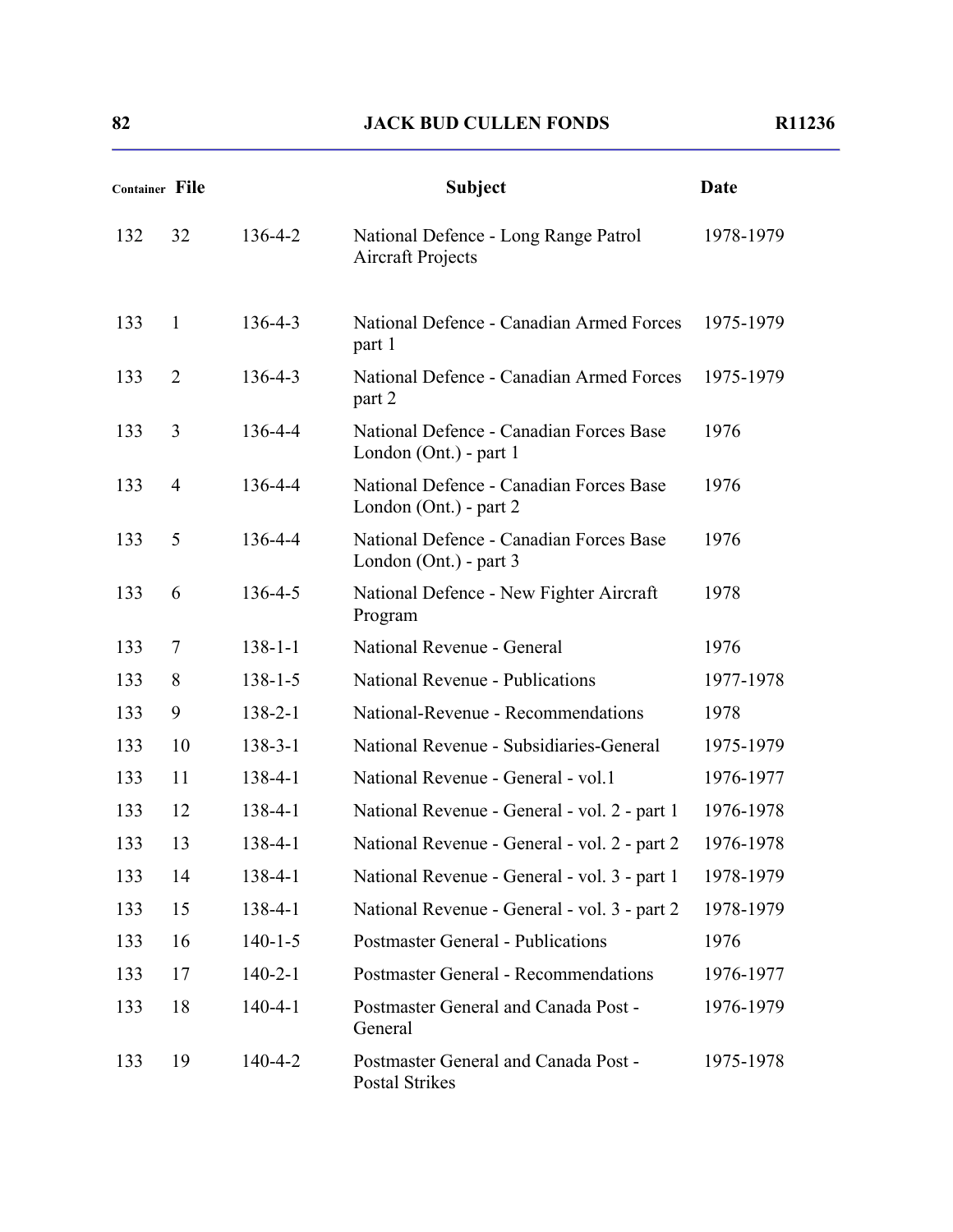| <b>Container File</b> |                |               | <b>Subject</b>                                                | Date      |
|-----------------------|----------------|---------------|---------------------------------------------------------------|-----------|
| 133                   | 20             | $140 - 4 - 3$ | Postmaster General - Postal Services and<br>Rates             | 1976-1979 |
| 133                   | 21             | $140 - 4 - 4$ | Postmaster General - Notice of Tenders                        | 1977      |
| 133                   | 22             | $140 - 4 - 6$ | Postmaster General - Commemorative<br><b>Stamps</b>           | 1975-1979 |
| 133                   | 23             | $142 - 1$     | Prime Ministers Office - General                              | 1976      |
| 133                   | 24             | $142 - 1 - 3$ | Prime Ministers Office - Reports                              | 1977-1978 |
| 133                   | 25             | $142 - 1 - 4$ | Prime Ministers Office - Speeches                             | 1978      |
| 134                   | $\mathbf{1}$   | $142 - 1 - 5$ | Prime Ministers Office - Publications                         | 1978-1979 |
| 134                   | $\overline{2}$ | $142 - 2 - 1$ | Prime Ministers Office Appointments<br>Approved in Cabinet    | 1976      |
| 134                   | 3              | $142 - 3 - 1$ | Prime Ministers Office - Privy Council                        | 1976-1978 |
| 134                   | 4              | $142 - 4 - 1$ | Prime Ministers Office - General                              | 1977-1978 |
| 134                   | 5              | $142 - 3 - 2$ | Prime Ministers Office - Economic Council<br>of Canada        | 1976-1978 |
| 134                   | 6              | $142 - 4 - 2$ | Prime Ministers Office - Exchange of<br>Information           | 1976      |
| 134                   | 7              | $144 - 2 - 1$ | <b>Public Works - Recommendations</b>                         | 1976-1978 |
| 134                   | 8              | $144 - 4 - 1$ | Public Works - General                                        | 1976-1979 |
| 134                   | 9              | 144-4-2       | Public Works - Contracts and Tenders -<br>vol. $1$ - part $1$ | 1975-1977 |
| 134                   | 10             | 144-4-2       | Public Works - Contracts and Tenders -<br>vol. $1$ - part $2$ | 1975-1977 |
| 134                   | 11             | 144-4-2       | Public Works - Approval of Contracts                          | 1978-1979 |
| 134                   | 12             | 144-4-2       | Public Works - Contracts and Tenders -<br>vol. $2$ - part 1   | 1977      |
| 134                   | 13             | 144-4-2       | Public Works - Contracts and Tenders -<br>vol. $2$ - part $2$ | 1977      |
| 134                   | 14             | 144-4-2       | Public Works - Contracts and Tenders -<br>vol. $2$ - part 3   | 1977      |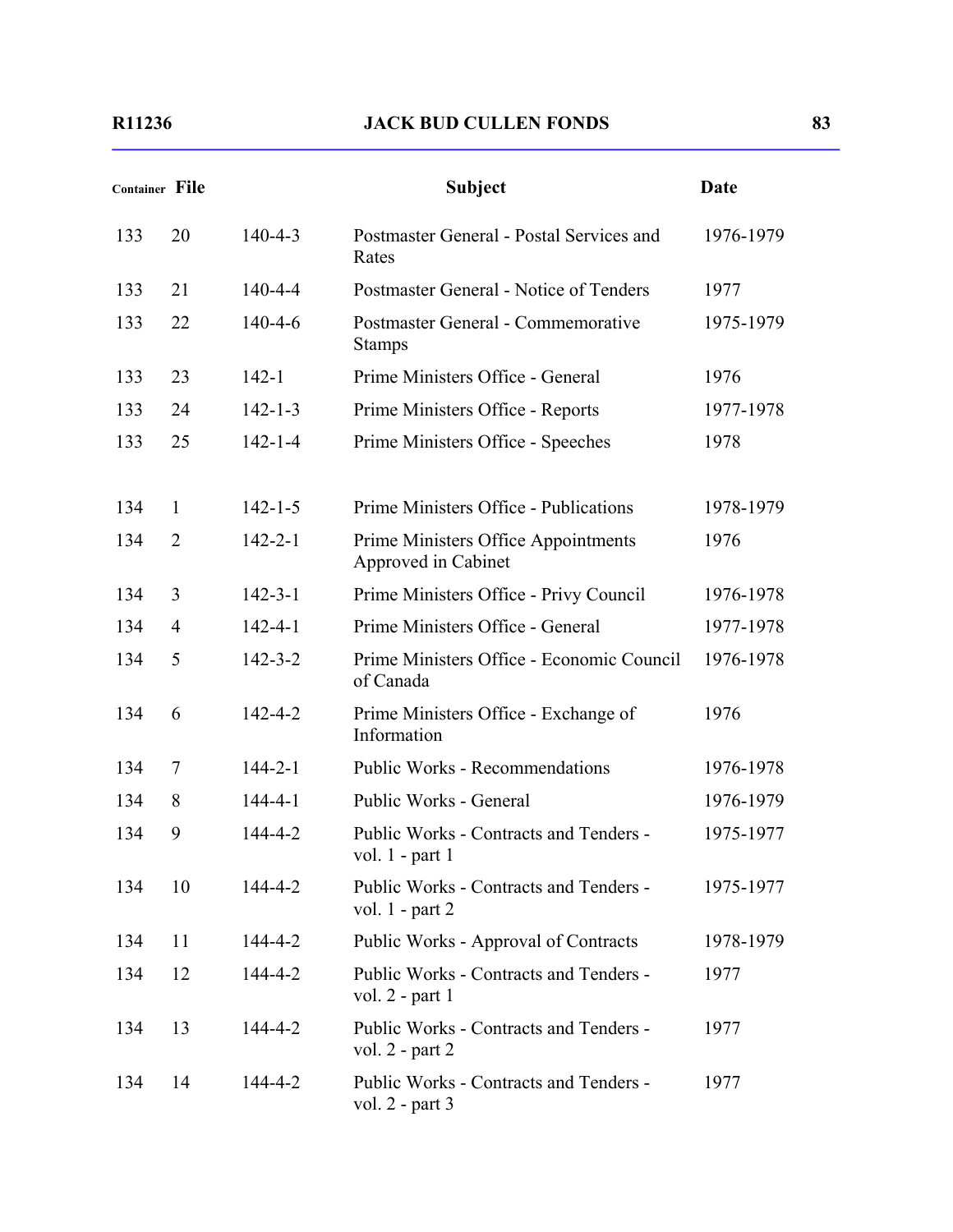| <b>Container File</b> |                |               | <b>Subject</b>                                                    | <b>Date</b> |
|-----------------------|----------------|---------------|-------------------------------------------------------------------|-------------|
| 134                   | 15             | 144-4-2       | Public Works - Contracts and Tenders -<br>vol. $3$ - part 1       | 1978        |
| 134                   | 16             | 144-4-2       | Public Works - Contracts and Tenders -<br>vol. $3$ - part $2$     | 1978        |
| 134                   | 17             | $144 - 4 - 2$ | Public Works - Contracts and Tenders -<br>vol. $4$ - part 1       | 1976-1979   |
| 134                   | 18             | $144 - 4 - 2$ | Public Works - Contracts and Tenders -<br>vol. $4$ - part $2$     | 1976-1979   |
| 135                   | $\mathbf{1}$   | 144-4-2       | Public Works - Contracts and Tenders -<br>vol. $4$ - part 3       | 1976-1979   |
| 135                   | $\overline{2}$ | $144 - 4 - 3$ | Public Works - Buildings                                          | 1976-1979   |
| 135                   | 3              | 144-4-4       | Public Works - Wharf Proposals                                    | 1977        |
| 135                   | $\overline{4}$ | $146 - 1$     | Regional and Economic Expansion -<br>General                      | 1976-1977   |
| 135                   | 5              | $146 - 1 - 2$ | Regional and Economic Expansion -<br><b>News Releases</b>         | 1976        |
| 135                   | 6              | $146 - 1 - 4$ | Regional and Economic Expansion -<br>Speeches                     | 1976        |
| 135                   | $\overline{7}$ | $146 - 3 - 1$ | Regional Economic Expansion -<br>Subsidiaries                     | 1979        |
| 135                   | 8              | $146 - 4 - 1$ | Regional Economic Expansion - General                             | 1976-1979   |
| 135                   | 9              | $146 - 4 - 3$ | Regional Economic Expansion - Incentives<br>Programs              | 1979        |
| 135                   | 10             | $146 - 4 - 4$ | Regional Economic Expansion -<br><b>Employment Loans Programs</b> | 1979        |
| 135                   | 11             | $148 - 1 - 2$ | Secretary of State - New Releases                                 | 1978-1979   |
| 135                   | 12             | $148 - 1 - 5$ | Secretary of State - Publications                                 | 1976-1977   |
| 135                   | 13             | $148 - 2 - 1$ | Secretary of State - Recommendations                              | 1976-1979   |
| 135                   | 14             | $148 - 3 - 1$ | Secretary of State - Canada Council                               | 1976-1979   |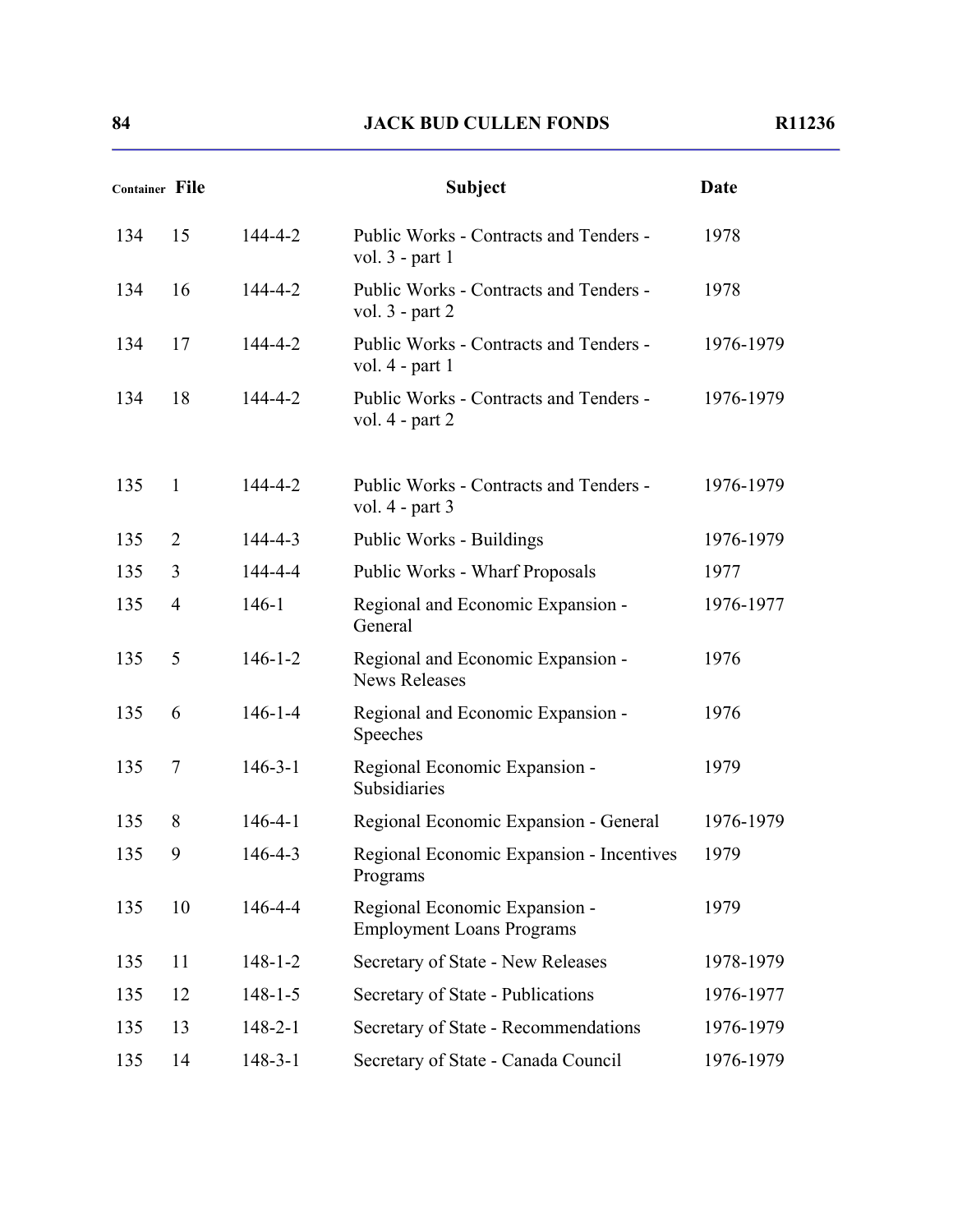| <b>Container File</b> |                |                | <b>Subject</b>                                                        | <b>Date</b> |
|-----------------------|----------------|----------------|-----------------------------------------------------------------------|-------------|
| 135                   | 15             | $148 - 3 - 2$  | Secretary of State - Canadian Broadcasting<br>Corporation             | 1977-1978   |
| 135                   | 16             | $148 - 3 - 4$  | Secretary of State - National Film Board                              | 1976-1978   |
| 135                   | 17             | $148 - 3 - 5$  | Secretary of State - National Museums                                 | 1979        |
| 135                   | 18             | $148 - 3 - 6$  | Secretary of State - Public Archives of<br>Canada                     | 1978        |
| 135                   | 19             | $148 - 3 - 10$ | Secretary of State - National Gallery of<br>Canada                    | 1978        |
| 135                   | 20             | $148 - 4 - 1$  | Secretary of State - General - part 1                                 | 1976-1979   |
| 135                   | 21             | $148 - 4 - 1$  | Secretary of State - General - part 2                                 | 1976-1979   |
| 135                   | 22             | 148-4-2        | Secretary of State - Royalties                                        | 1979        |
| 135                   | 23             | 148-4-3        | Secretary of State - Monarchy (British)                               | 1976-1978   |
| 135                   | 24             | 148-4-5        | Secretary of State - National Holidays                                | 1977-1978   |
| 135                   | 25             | $148 - 4 - 5$  | Secretary of State - Flag and Anthem                                  | 1976-1978   |
| 135                   | 26             | 148-4-8        | Secretary of State - Citizenship                                      | 1976-1979   |
| 135                   | 27             | 148-4-9        | Secretary of State - Bilingualism - vol. 1 -<br>part 1                | 1976        |
| 135                   | 28             | 148-4-9        | Secretary of State - Bilingualism - vol. 1 -<br>part 2                | 1976        |
| 135                   | 29             | 148-4-9        | Secretary of State - Bilingualism - vol. 1 -<br>part 3                | 1976        |
| 136                   | 1              | 148-4-9        | Secretary of State - Bilingualism                                     | 1977-1979   |
| 136                   | $\overline{2}$ | 148-4-10       | Secretary of State-Grants, Bursaries, etc -<br>vol. $1$ - part $1$    | 1976        |
| 136                   | 3              | 148-4-10       | Secretary of State - Grants, Bursaries, etc. -<br>vol. $1$ - part $2$ | 1976        |
| 136                   | $\overline{4}$ | 148-4-10       | Secretary of State - Grants, Bursaries, etc. -<br>vol.1 - part $3$    | 1976        |
| 136                   | 5              | 148-4-10       | Secretary of State - Grants, Bursaries, etc. -<br>vol. $2$ - part 1   | 1976-1978   |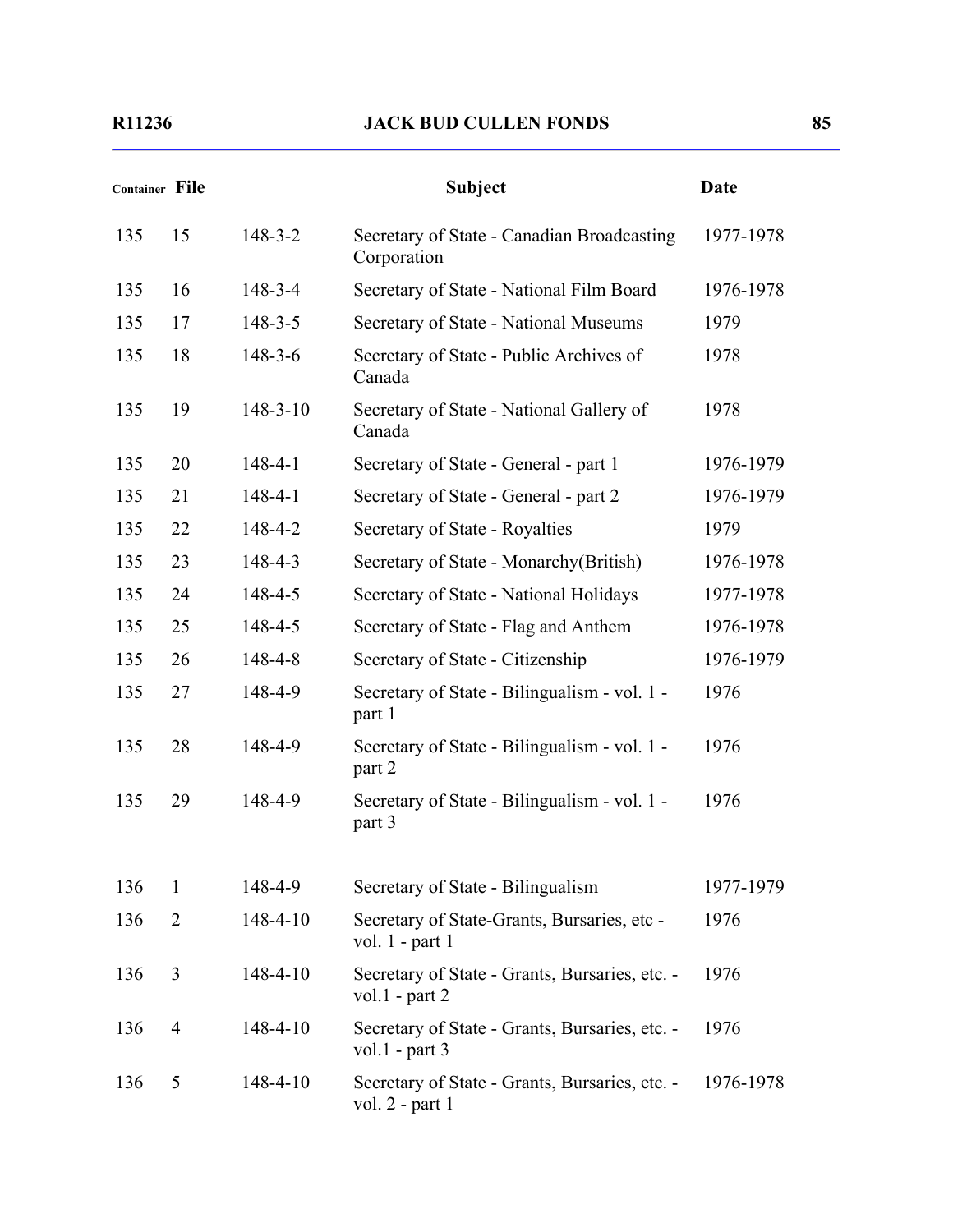| <b>Container File</b> |              |                | <b>Subject</b>                                                           | <b>Date</b> |
|-----------------------|--------------|----------------|--------------------------------------------------------------------------|-------------|
| 136                   | 6            | $148 - 4 - 10$ | Secretary of State - Grants, Bursaries, etc. -<br>vol. 2 - part 2        | 1976-1978   |
| 136                   | 7            | 148-4-10       | Secretary of State - Grants, Bursaries, etc. -<br>vol. $2$ - part 3      | 1976-1978   |
| 136                   | 8            | 148-4-10       | Secretary of State - Grants, Bursaries, etc. -<br>vol. $2$ - part 4      | 1976-1978   |
| 136                   | 9            | 148-4          | 10-Secreatry of State - Grants, Bursaries,<br>etc. $-$ vol. $3$ - part 1 | 1978-1979   |
| 136                   | 10           | $148 - 4 - 10$ | Secretary of State - Grants, Bursaries, etc. -<br>vol. $3$ - part $2$    | 1978-1979   |
| 136                   | 11           | $148 - 4 - 10$ | Secretary of State - Grants, Bursaries, etc. -<br>vol. $3$ - part $3$    | 1978-1979   |
| 136                   | 12           | $148 - 4 - 11$ | Secretary of State-Education                                             | 1976-1978   |
| 136                   | 13           | 148-4-12       | Secretary of State-Youth Programs                                        | 1977-1978   |
| 136                   | 14           | $149 - 1 - 1$  | <b>Small Business - General</b>                                          | 1977        |
| 136                   | 15           | $149 - 1 - 5$  | <b>Small Business - Publications</b>                                     | 1978        |
| 136                   | 16           | $149 - 3 - 1$  | Small Business - Special Subjects - part 1                               | 1977-1978   |
| 136                   | 17           | $149 - 3 - 1$  | Small Business - Special Subjects - part 2                               | 1977-1978   |
| 136                   | 18           | $150 - 1 - 1$  | Solicitor General of Canada - General                                    | 1977        |
| 136                   | 19           | $150 - 1 - 3$  | Solicitor General of Canada - General -<br>Reports                       | 1975        |
| 136                   | 20           | $150 - 2 - 1$  | Solicitor General of Canada -<br>Recommendations                         | 1976-1979   |
| 137                   | $\mathbf{1}$ | $150 - 3 - 1$  | Solicitor General of Canada - Royal<br><b>Canadian Mounted Police</b>    | 1977-1979   |
| 137                   | 2            | $150 - 3 - 2$  | Solicitor General of Canada - Penitentiaries                             | 1975-1978   |
| 137                   | 3            | $150 - 4 - 1$  | Solicitor General of Canada - General                                    | 1976-1978   |
| 137                   | 4            | $150 - 4 - 2$  | Solicitor General of Canada - Young<br>Offenders                         | 1976        |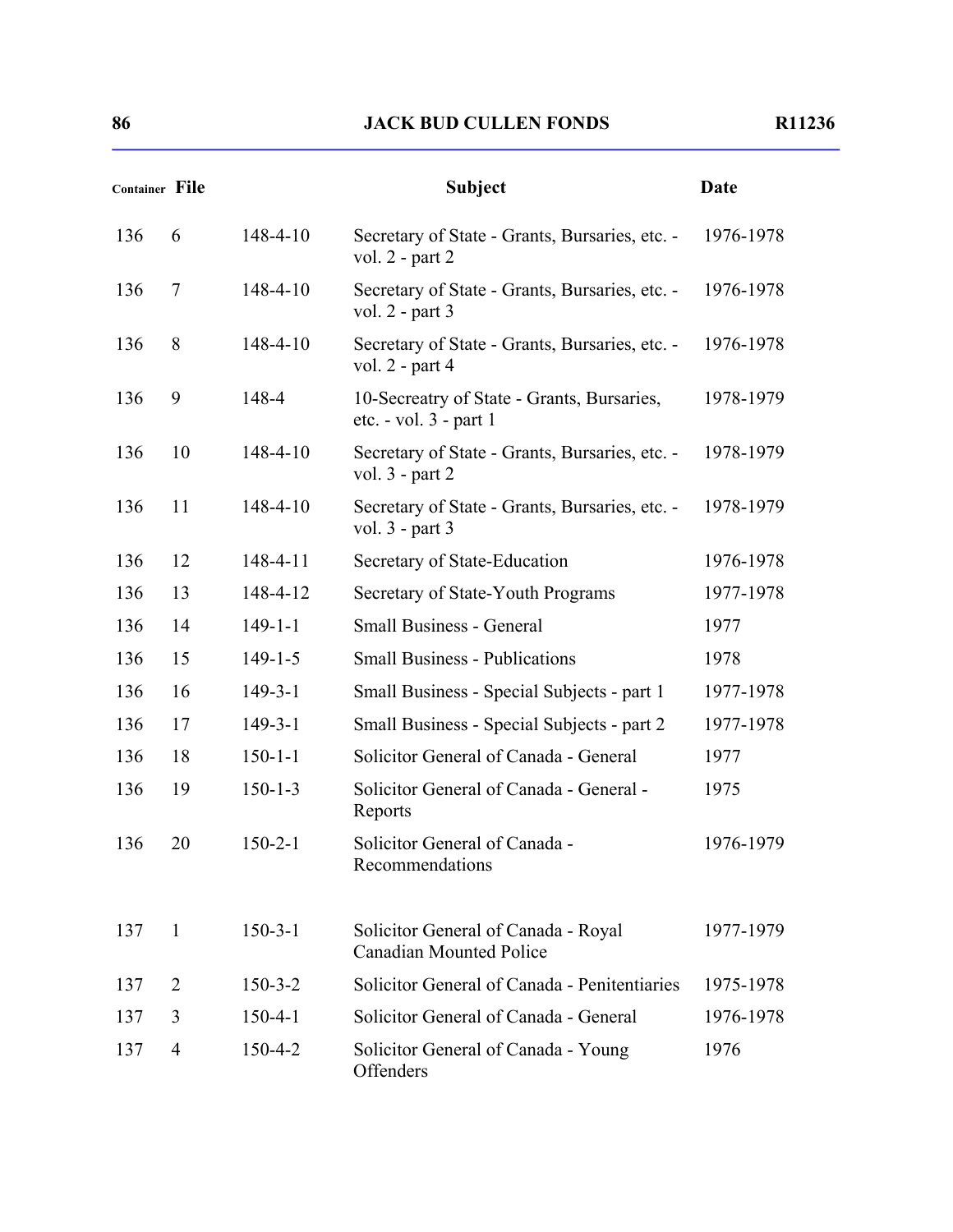|     | <b>Container File</b> |               | <b>Subject</b>                                                                    | <b>Date</b> |
|-----|-----------------------|---------------|-----------------------------------------------------------------------------------|-------------|
| 137 | 5                     | $150 - 4 - 3$ | Solicitor General of Canada - Paroles and<br>Pardons                              | 1976        |
| 137 | 6                     | $150 - 4 - 4$ | Solicitor General of Canada - Firearms and<br>Gun Control - vol. 1 - part 1       | 1976-1977   |
| 137 | 7                     | $150 - 4 - 4$ | Solicitor General of Canada - Firearms and<br>Gun Control - vol.1 - part 2        | 1976-1977   |
| 137 | 8                     | $150 - 4 - 4$ | Solicitor General of Canada - Firearms and<br>Gun Control - vol.2                 | 1977-1979   |
| 137 | 9                     | $150 - 4 - 5$ | Solicitor General of Canada -<br>(U.N. Conference on Crime)                       | 1975        |
| 137 | 10                    | $150 - 4 - 6$ | Solicitor General of Canada - Peace and<br>Security (Bill C-83) - vol. 1 - part 1 | 1976        |
| 137 | 11                    | $150 - 4 - 6$ | Solicitor General of Canada - Peace and<br>Security (Bill C-83) - vol. 1 - part 2 | 1976        |
| 137 | 12                    | $150 - 4 - 6$ | Solicitor General of Canada - Peace and<br>Security (Bill C-83) - vol. 1 - part 3 | 1976        |
| 137 | 13                    | $150 - 4 - 6$ | Solicitor General of Canada - Peace and<br>Security (Bill C-83) - vol. 2 - part 1 | 1976-1977   |
| 137 | 14                    | $150 - 4 - 6$ | Solicitor General of Canada - Peace and<br>Security (Bill C-83) - vol. 2 - part 2 | 1976-1977   |
| 137 | 15                    | 150-4-6       | Solicitor General of Canada - Peace and<br>Security (Bill C-83) - vol.2 - part 3  | 1976-1977   |
| 137 | 16                    | $150 - 4 - 6$ | Solicitor General of Canada - Peace and<br>Security (Bill C-83) - vol. 3          | 1977-1978   |
| 137 | 17                    | $151 - 1 - 1$ | <b>Status of Women - General</b>                                                  | 1978        |
| 137 | 18                    | $151 - 2 - 1$ | Status of Women - Advisory Council                                                | 1977-1978   |
| 137 | 19                    | $152 - 1$     | Supply and Services - General                                                     | 1977        |
| 137 | 20                    | $152 - 1 - 5$ | Supply and Services - Publications                                                | 1979        |
| 137 | 21                    | $152 - 2 - 1$ | Supply and Services - Recommendations                                             | 1976        |
| 137 | 22                    | $152 - 3 - 1$ | Supply and Services - Crown Assets<br>Disposal Corporation                        | 1978        |
| 137 | 23                    | $152 - 4 - 1$ | Supply and Services - General                                                     | 1978-1979   |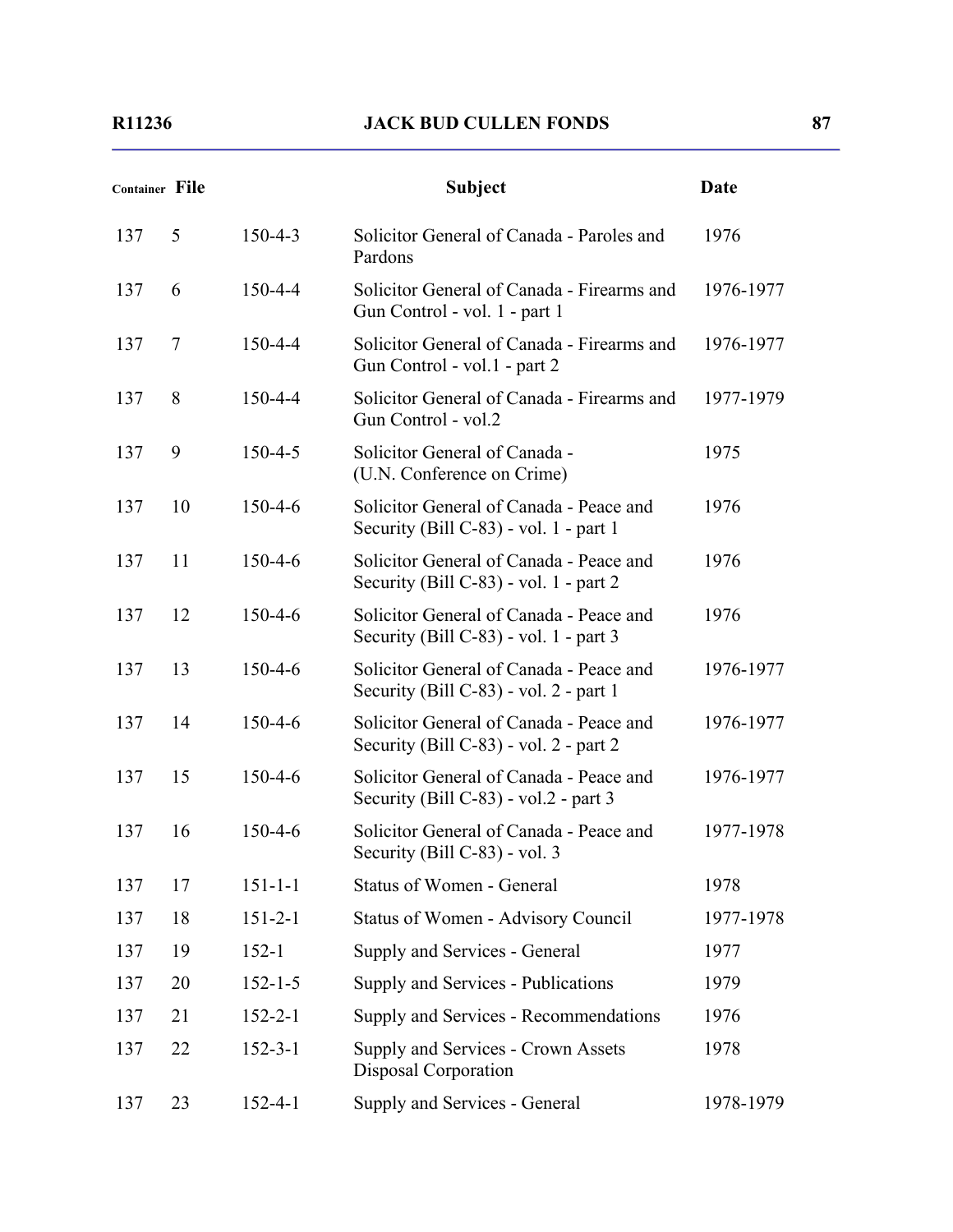|     | Container File |               | <b>Subject</b>                                                   | <b>Date</b> |
|-----|----------------|---------------|------------------------------------------------------------------|-------------|
| 137 | 24             | $152 - 4 - 2$ | Supply and Services - Government<br><b>Contracts and Tenders</b> | 1976-1979   |
| 137 | 25             | $154 - 1 - 1$ | Science and Technology - General                                 | 1976-1977   |
| 137 | 26             | $154 - 1 - 5$ | Science and Technology - Publications                            | 1978        |
| 138 | $\mathbf{1}$   | $154 - 3 - 1$ | Science and Technology - Science Council                         | 1976-1979   |
| 138 | 2              | $154 - 4 - 1$ | Science and Technology - General                                 | 1976-1978   |
| 138 | 3              | 154-4-2       | Science and Technology - Technology                              | 1978        |
| 138 | $\overline{4}$ | $156 - 1 - 1$ | Transport Canada - General                                       | 1977        |
| 138 | 5              | $156 - 1 - 2$ | <b>Transport Canada - News Releases</b>                          | 1976        |
| 138 | 6              | $156 - 1 - 3$ | <b>Transport Canada - Reports</b>                                | 1978        |
| 138 | $\overline{7}$ | $156 - 1 - 5$ | <b>Transport Canada - Publications</b>                           | 1976-1977   |
| 138 | 8              | $156 - 2 - 1$ | <b>Transport Canada - Recommendations</b>                        | 1976-1978   |
| 138 | 9              | $156 - 3 - 2$ | Transport Canada - Air Canada                                    | 1978        |
| 138 | 10             | $156 - 3 - 3$ | <b>Transport Canada - Harbour Commissions</b>                    | 1978        |
| 138 | 11             | $156 - 4 - 1$ | Transport Canada - General                                       | 1978-1979   |
| 138 | 12             | $156 - 4 - 1$ | Transport Canada - General - part 1                              | 1976-1978   |
| 138 | 13             | $156 - 4 - 1$ | Transport Canada - General - part 2                              | 1976-1978   |
| 138 | 14             | $156 - 4 - 1$ | Transport Canada - General - part 3                              | 1976-1978   |
| 138 | 15             | $156 - 5 - 1$ | Transport Canada - Air Transportation<br>Facilities - part 1     | 1975-1979   |
| 138 | 16             | $156 - 5 - 1$ | Transport Canada - Air Transportation<br>Facilities - part 2     | 1975-1979   |
| 138 | 17             | $165 - 5 - 1$ | Transport Canada - Air Transportation<br>Facilities - part 3     | 1975-1979   |
| 138 | 18             | $156 - 5 - 3$ | Transport Canada - Mirabel International<br>Airport              | 1975-1976   |
| 138 | 19             | $156 - 5 - 4$ | Transport Canada - Air Transportation                            | 1978        |
| 138 | 20             | $156 - 5 - 5$ | Transport Canada - Airfares and Rates                            | 1977-1978   |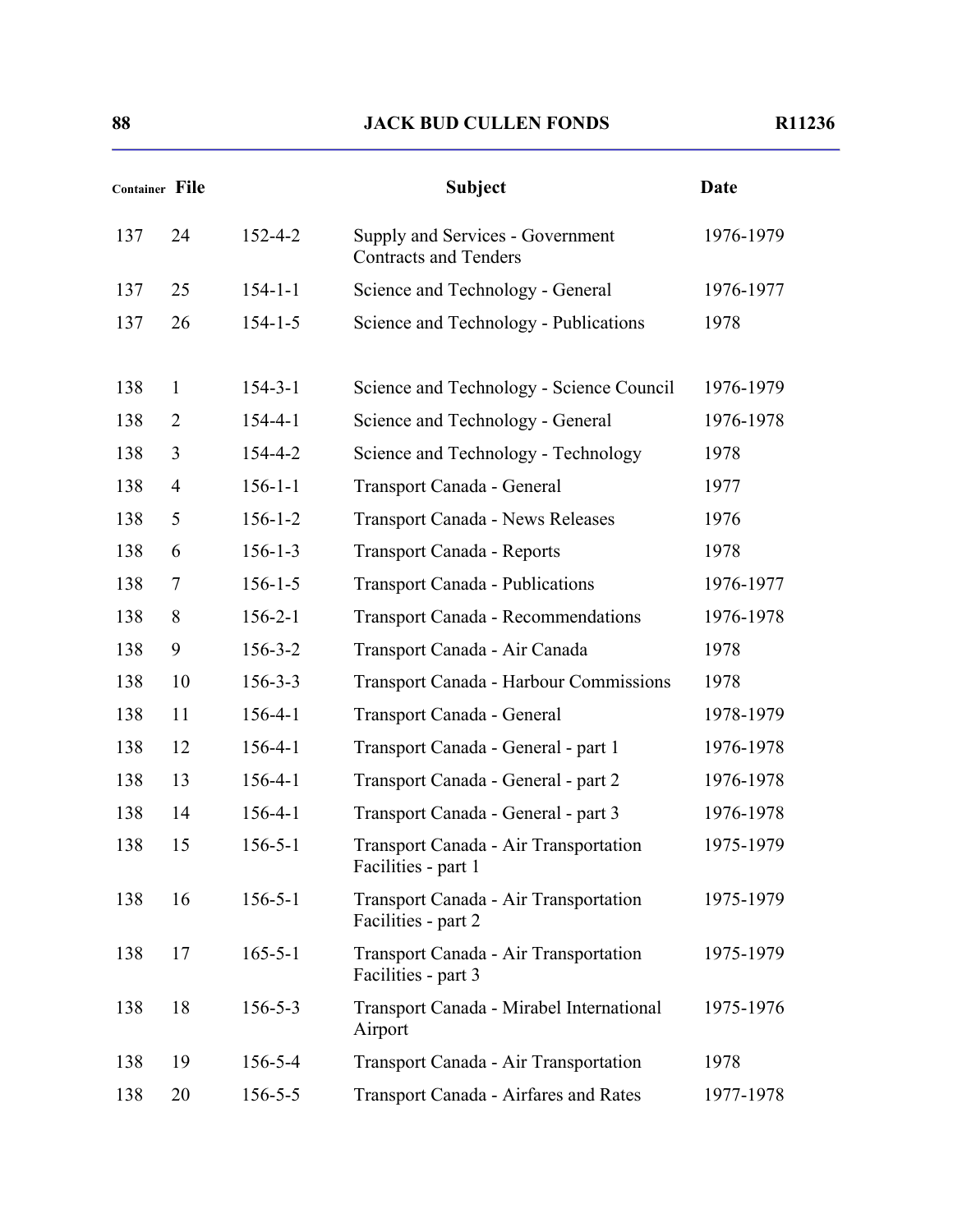|     | Container File |               | <b>Subject</b>                                                                 | <b>Date</b> |
|-----|----------------|---------------|--------------------------------------------------------------------------------|-------------|
| 138 | 21             | $156 - 5 - 6$ | Transport Canada - Air Transportation -<br><b>Contracts and Tenders</b>        | 1976-1979   |
| 138 | 22             | $156 - 6 - 1$ | Transport Canada - Marine Transportation -<br>Ports                            | 1976-1979   |
| 138 | 23             | $156 - 6 - 3$ | Transport Canada - Marine Transportation                                       | 1976        |
| 138 | 24             | 156-6-6       | Transport Canada - Marine Transportation -<br>Docking Facilities               | 1978        |
| 139 | $\mathbf{1}$   | 156-6-7       | Transport Canada - Marine Transportation -<br><b>Vessel Management Systems</b> | 1977        |
| 139 | 2              | $156 - 7 - 1$ | Transport Canada - Surface Transportation                                      | 1976-1979   |
| 139 | 3              | $156 - 7 - 2$ | Transport Canada - Surface Transportation-<br>Railways - part 1                | 1975-1979   |
| 139 | $\overline{4}$ | $156 - 7 - 2$ | Transport Canada - Surface Transportation -<br>Railways - part 2               | 1975-1979   |
| 139 | 5              | $156 - 7 - 3$ | Transport Canada - Vehicle Safety                                              | 1978        |
| 139 | 6              | $158 - 1 - 5$ | <b>Treasury Board - Publications</b>                                           | 1976        |
| 139 | 7              | $158 - 2 - 1$ | <b>Treasury Board - Recommendations</b>                                        | 1976-1978   |
| 139 | 8              | $158 - 3 - 1$ | Treasury Board - Public Service<br>Commission - vol.1 - part 1                 | 1976-1977   |
| 139 | 9              | $158 - 3 - 1$ | Treasury Board - Public Service<br>Commission - vol.1 - part 2                 | 1976-1977   |
| 139 | 10             | $158 - 3 - 1$ | Treasury Board - Public Service<br>Commission                                  | 1976-1978   |
| 139 | 11             | $158 - 3 - 2$ | Treasury Board - National Research Council                                     | 1977-1978   |
| 139 | 12             | 158-4-1       | -Treasury Board - General - vol. 1 - part 1                                    | 1976-1977   |
| 139 | 13             | 158-4-1       | Treasury Board - General - vol. 1 - part 2                                     | 1976-1977   |
| 139 | 14             | $158 - 4 - 1$ | Treasury Board - General - vol. 1 - part 3                                     | 1976-1977   |
| 139 | 15             | $158 - 4 - 1$ | Treasury Board - General - part 1                                              | 1978-1979   |
| 139 | 16             | 158-4-1       | Treasury Board - General - part 2                                              | 1978-1979   |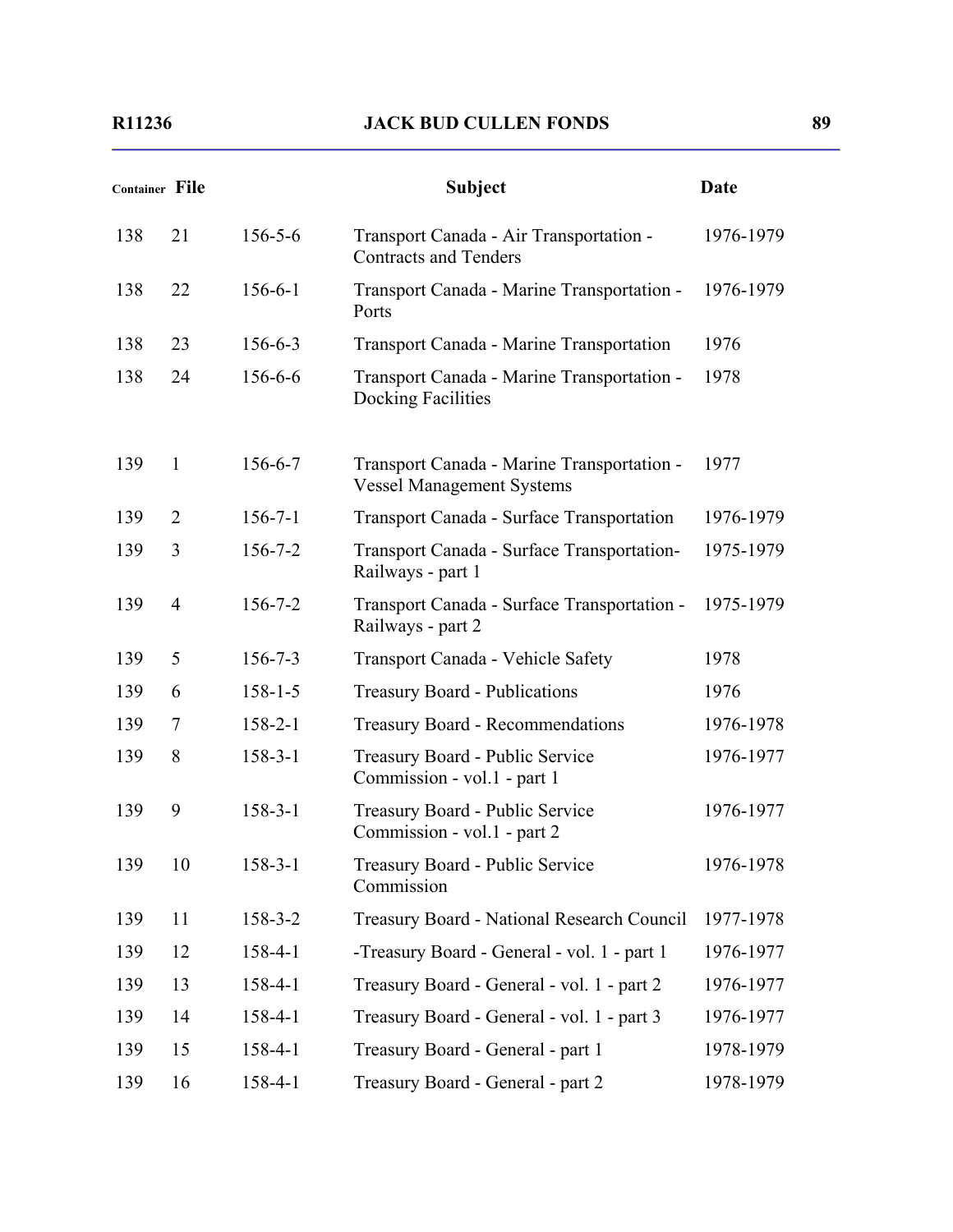| <b>Container File</b> |                |               | <b>Subject</b>                                                    | Date      |
|-----------------------|----------------|---------------|-------------------------------------------------------------------|-----------|
| 139                   | 17             | 158-4-2       | Treasury Board - Olympics 1976 Montreal,<br>Quebec                | 1976-1978 |
| 139                   | 18             | 158-4-3       | Treasury Board - Public Service Collective<br>Bargaining - part 1 | 1976-1979 |
| 139                   | 19             | 158-4-3       | Treasury Board - Public Service Collective<br>Bargaining - part 2 | 1976-1979 |
| 140                   | $\mathbf{1}$   | $160 - 2 - 1$ | Unemployment Insurance Commission -<br>Recommendations            | 1975-1976 |
| 140                   | $\overline{2}$ | $160 - 4 - 3$ | Unemployment Insurance Commission -<br>Claims                     | 1976-1978 |
| 140                   | 3              | $162 - 1$     | Urban Affairs - General                                           | 1976      |
| 140                   | $\overline{4}$ | $162 - 1 - 2$ | Urban Affairs - News Releases                                     | 1978-1979 |
| 140                   | 5              | $162 - 2 - 1$ | Urban Affairs - Recommendations                                   | 1976-1979 |
| 140                   | 6              | $162 - 3 - 2$ | Urban Affairs - National Capital<br>Commission                    | 1976-1978 |
| 140                   | 7              | $162 - 3 - 2$ | Urban Affairs - Central Mortgage and<br>Housing Corporation       | 1975-1979 |
| 140                   | 8              | $162 - 4 - 1$ | Urban Affairs - General                                           | 1976-1978 |
| 140                   | 9              | $162 - 4 - 2$ | Urban Affairs - Housing - vol.1 - part 1                          | 1975-1976 |
| 140                   | 10             | $162 - 4 - 2$ | Urban Affairs - Housing - vol.1 - part 2                          | 1975-1976 |
| 140                   | 11             | $162 - 4 - 2$ | Urban Affairs - Housing - vol.1 - part 3                          | 1975-1976 |
| 140                   | 12             | $162 - 4 - 2$ | Urban Affairs - Housing - vol.2 - part 1                          | 1977-1979 |
| 140                   | 13             | $162 - 4 - 2$ | Urban Affairs - Housing - vol.2 - part 2                          | 1977-1979 |
| 140                   | 14             | $162 - 4 - 2$ | Urban Affairs - Housing - vol.2 ?-part 3                          | 1977-1979 |
| 140                   | 15             | $162 - 4 - 3$ | <b>Urban Affairs - Transportation Assistance</b><br>Program       | 1979      |
| 140                   | 16             | $163 - 4 - 2$ | Urban Affairs - Housing and Rental<br>Accommodation               | 1975      |
| 140                   | 17             | $164 - 2 - 1$ | Veterans Affairs - Recommendations -<br>part 1                    | 1976-1979 |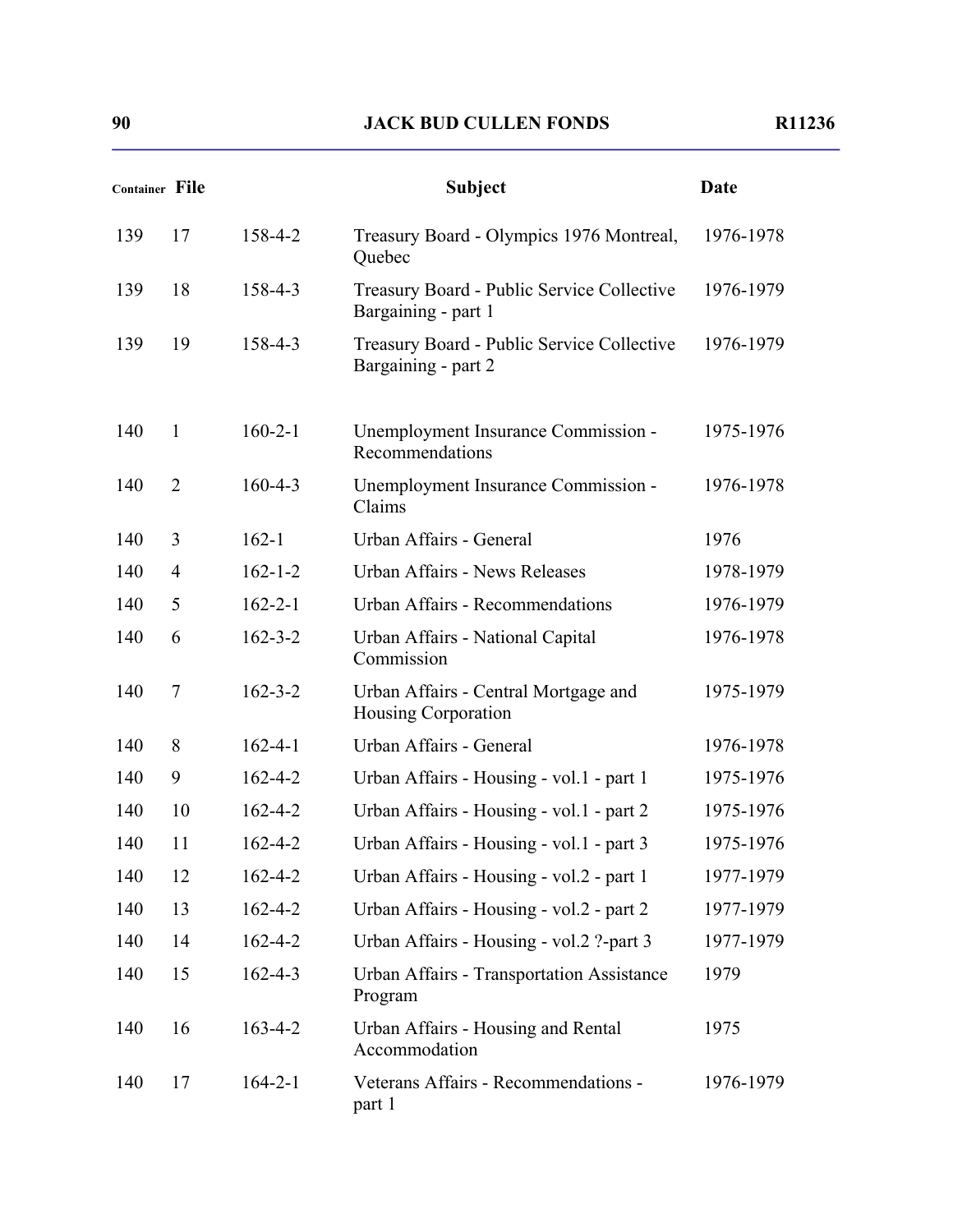| Container File |    |               | <b>Subject</b>                                      | Date      |
|----------------|----|---------------|-----------------------------------------------------|-----------|
| 140            | 18 | $164 - 2 - 1$ | Veterans Affairs - Recommendations -<br>part 2      | 1976-1979 |
| 140            | 19 | $164 - 1 - 4$ | veterans Affairs - Speeches                         | 1974      |
| 140            | 20 | $164 - 1 - 1$ | Veterans Affairs - General                          | 1977      |
| 140            | 21 | $164 - 4 - 1$ | Veterans Affairs - General                          | 1976-1979 |
| 140            | 22 | $164 - 4 - 3$ | Veterans Affairs - Veterans Pension Plans           | 1977-1978 |
| 140            | 23 | 164-4-4       | Veterans Affairs - Veterans Hospitals               | 1977-1978 |
| 140            | 24 | $164 - 4 - 5$ | Veterans Affairs - Standing Committee               | 1976      |
| 140            | 25 | $164 - 4 - 6$ | Veterans Affairs - Prisoners of War<br>Associations | 1976-1979 |
| 140            | 26 | $168-A$       | General Inquiries from Public                       | 1976-1977 |

# **Minister's Diary Files Sub-Series**

| $\mathbf{1}$   | Diary Files          | Oct. 1971       |
|----------------|----------------------|-----------------|
| $\overline{2}$ | Diary Files - part 1 | Nov. 1971       |
| $\overline{3}$ | Diary Files - part 2 | Nov. 1971       |
| $\overline{4}$ | Diary Files - part 1 | Dec. 1971       |
| 5              | Diary Files - part 2 | Dec. 1971       |
| 6              | Diary Files          | Jan. 1972       |
| 7              | Diary Files          | Feb. 1972       |
| 8              | Diary Files          | Mar. 1972       |
| 9              | Diary Files          | Apr. 1972       |
| 10             | Diary Files          | May 1972        |
| 11             | Diary Files          | June 1972       |
| 12             | Diary Files          | July-Aug. 1972  |
| 13             | Diary Files          | Sept.-Oct. 1972 |
|                |                      |                 |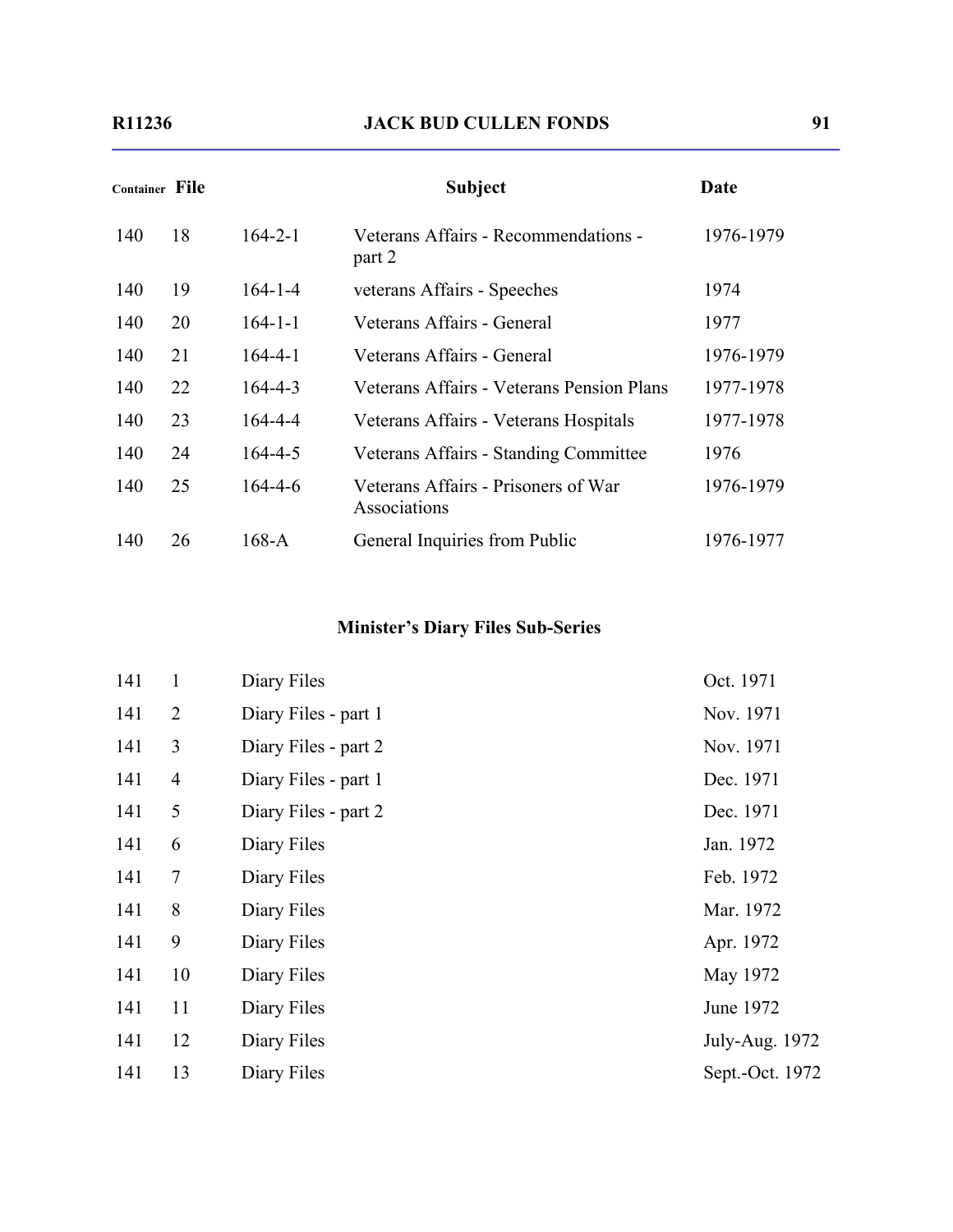| Container File |                |                      | <b>Subject</b> | <b>Date</b>      |
|----------------|----------------|----------------------|----------------|------------------|
| 141            | 14             | Diary Files          |                | Nov. 1972        |
| 141            | 15             | Diary Files          |                | Dec. 1972        |
| 141            | 16             | Diary Files          |                | Jan. 1973        |
| 141            | 17             | Diary Files          |                | Feb. 1973        |
| 142            | $\mathbf{1}$   | Diary Files          |                | Mar. 1973        |
| 142            | $\overline{2}$ | Diary Files          |                | Apr. 1973        |
| 142            | 3              | Diary Files          |                | May 1973         |
| 142            | $\overline{4}$ | Diary Files          |                | June 1973        |
| 142            | 5              | Diary Files - part 1 |                | <b>July 1973</b> |
| 142            | 6              | Diary Files - part 2 |                | <b>July 1973</b> |
| 142            | 7              | Diary Files - part 1 |                | Sept. 1973       |
| 142            | 8              | Diary Files - part 2 |                | Sept. 1973       |
| 142            | 9              | Diary Files          |                | Oct. 1973        |
| 142            | 10             | Diary Files          |                | Nov. 1973        |
| 142            | 11             | Diary Files          |                | Dec. 1973        |
| 142            | 12             | Diary Files          |                | Jan. 1974        |
| 142            | 13             | Diary Files          |                | Feb. 1974        |
| 142            | 14             | Diary Files          |                | Mar. 1974        |
| 143            | $\mathbf{1}$   | Diary Files          |                | Apr. 1974        |
| 143            | $\overline{2}$ | Diary Files          |                | May 1974         |
| 143            | 3              | Diary Files          |                | June 1974        |
| 143            | $\overline{4}$ | Diary Files          |                | <b>July 1974</b> |
| 143            | 5              | Diary Files          |                | Aug. 1974        |
| 143            | 6              | Diary Files          |                | Sept. 1974       |
| 143            | 7              | Diary Files          |                | Oct. 1974        |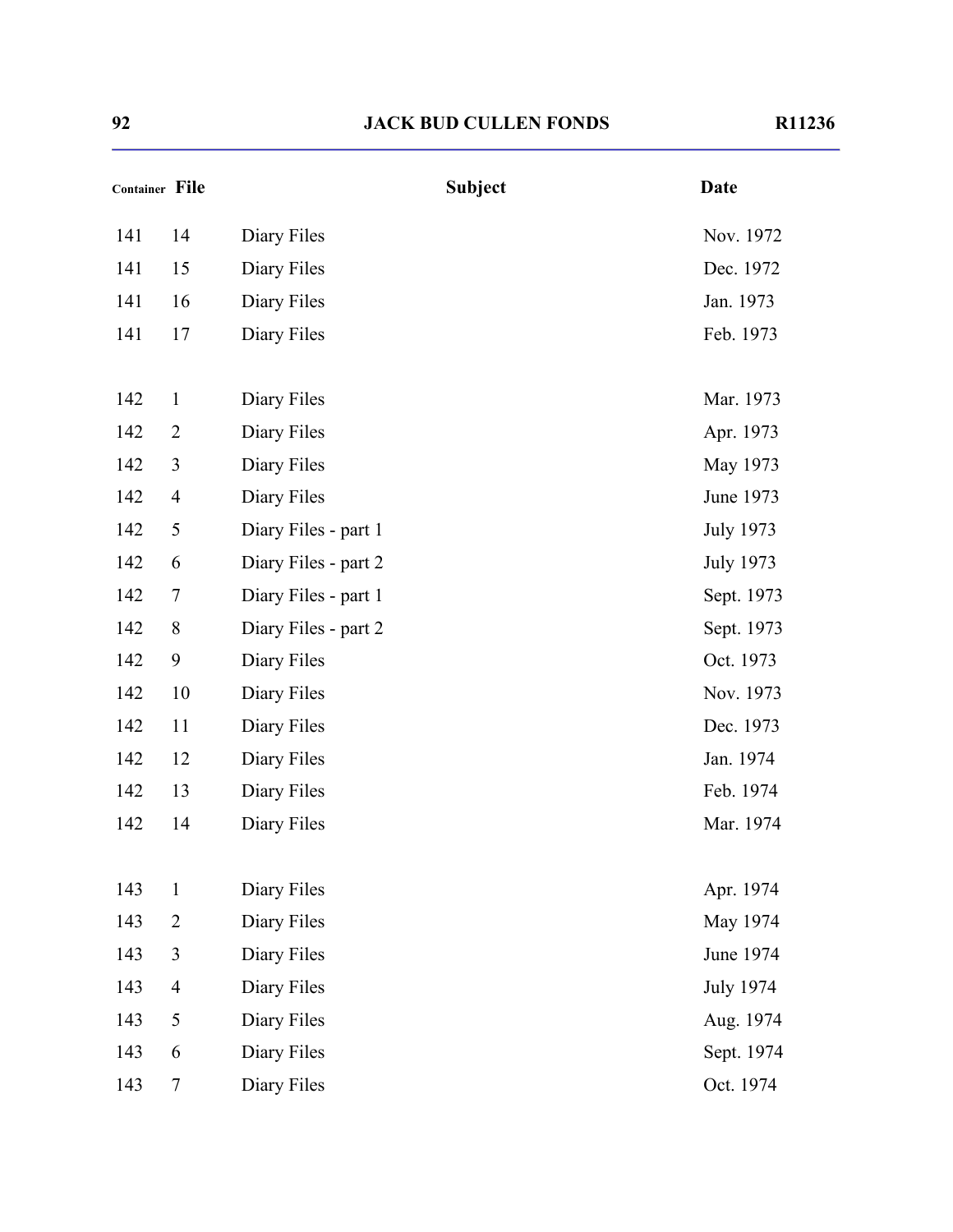| <b>Container File</b> |                |                      | <b>Subject</b> | <b>Date</b>            |
|-----------------------|----------------|----------------------|----------------|------------------------|
| 143                   | 8              | Diary Files          |                | Nov. 1974              |
| 143                   | 9              | Diary Files          |                | Dec. 1974              |
| 143                   | 10             | Diary Files - part 1 |                | Jan. 1975              |
| 143                   | 11             | Diary Files - part 2 |                | Jan. 1975              |
| 143                   | 12             | Diary Files          |                | Feb. 1975              |
| 143                   | 13             | Diary Files          |                | Mar. 1975              |
| 143                   | 14             | Diary Files          |                | Apr. 1975              |
| 143                   | 15             | Diary Files          |                | May 1975               |
| 143                   | 16             | Diary Files          |                | June 1975              |
| 143                   | 17             | Diary Files          |                | <b>July 1975</b>       |
| 144                   | $\mathbf{1}$   | Diary Files          |                | Aug. 1975              |
| 144                   | $\overline{2}$ | Diary Files          |                | Sept. 1975             |
| 144                   | 3              | Diary Files - part 1 |                | Sept.-Oct. 1976        |
| 144                   | $\overline{4}$ | Diary Files - part 2 |                | Sept.-Oct. 1976        |
| 144                   | 5              | Diary Files - part 3 |                | Sept.-Oct. 1976        |
| 144                   | 6              | Diary Files - part 1 |                | 5-18 Oct. 1976         |
| 144                   | 7              | Diary Files - part 2 |                | 5-18 Oct. 1976         |
| 144                   | 8              | Diary Files - part 3 |                | 5-18 Oct. 1976         |
| 144                   | 9              | Diary Files - part 1 |                | 19-26 Oct. 1976        |
| 144                   | 10             | Diary Files - part 2 |                | 19-26 Oct. 1976        |
| 144                   | 11             | Diary Files - part 3 |                | 19-26 Oct. 1976        |
| 144                   | 12             | Diary Files - part 1 |                | 29 Oct.-4 Nov.<br>1976 |
| 144                   | 13             | Diary Files - part 2 |                | 29 Oct.-4 Nov.<br>1976 |
| 144                   | 14             | Diary Files - part 3 |                | 29 Oct.-4 Nov.<br>1976 |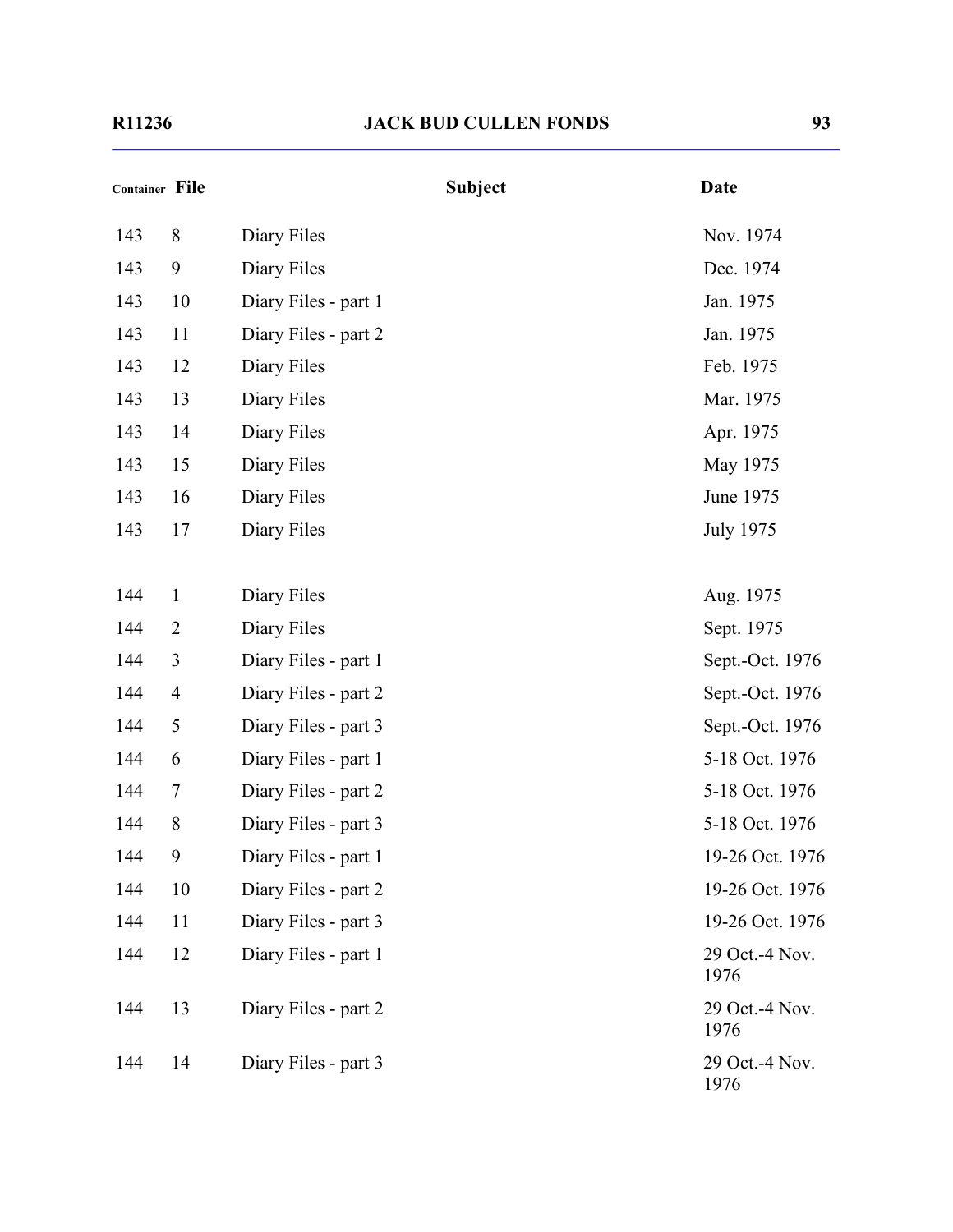| Container File |                |                      | <b>Subject</b> | <b>Date</b>             |
|----------------|----------------|----------------------|----------------|-------------------------|
| 144            | 15             | Diary Files - part 1 |                | 5-12 Nov. 1976          |
| 144            | 16             | Diary Files - part 2 |                | 5-12 Nov. 1976          |
| 144            | 17             | Diary Files - part 1 |                | 13-19 Nov. 1976         |
| 144            | 18             | Diary Files - part 2 |                | 13-19 Nov. 1976         |
| 145            | $\mathbf{1}$   | Diary Files - part 1 |                | 20-30 Nov. 1976         |
| 145            | $\overline{2}$ | Diary Files - part 2 |                | 20-30 Nov. 1976         |
| 145            | 3              | Diary Files - part 1 |                | 1-9 Dec. 1976           |
| 145            | $\overline{4}$ | Diary Files - part 2 |                | 1-9 Dec 1976            |
| 145            | 5              | Diary Files - part 1 |                | 10-18 Dec. 1976         |
| 145            | 6              | Diary Files - part 2 |                | 10-18 Dec. 1976         |
| 145            | 7              | Diary Files - part 1 |                | 20-23 Dec. 1976         |
| 145            | 8              | Diary Files - part 2 |                | 20-23 Dec. 1976         |
| 145            | 9              | Diary Files - part 1 |                | Dec. 1976-<br>Jan. 1977 |
| 145            | 10             | Diary Files - part 2 |                | Dec. 1976-<br>Jan. 1977 |
| 145            | 11             | Diary Files - part 3 |                | Dec. 1976-<br>Jan. 1977 |
| 145            | 12             | Diary Files - part 1 |                | 12-21 Jan. 1977         |
| 145            | 13             | Diary Files - part 2 |                | 12-21 Jan. 1977         |
| 145            | 14             | Diary Files - part 1 |                | 24-28 Jan. 1977         |
| 145            | 15             | Diary Files - part 2 |                | 24-28 Jan. 1977         |
| 146            | $\mathbf{1}$   | Diary Files - part 1 |                | 31 Jan.-7 Feb.<br>1977  |
| 146            | $\overline{2}$ | Diary Files - part 2 |                | 31 Jan.-7 Feb.<br>1977  |
| 146            | 3              | Diary Files - part 1 |                | 8-15 Feb. 1977          |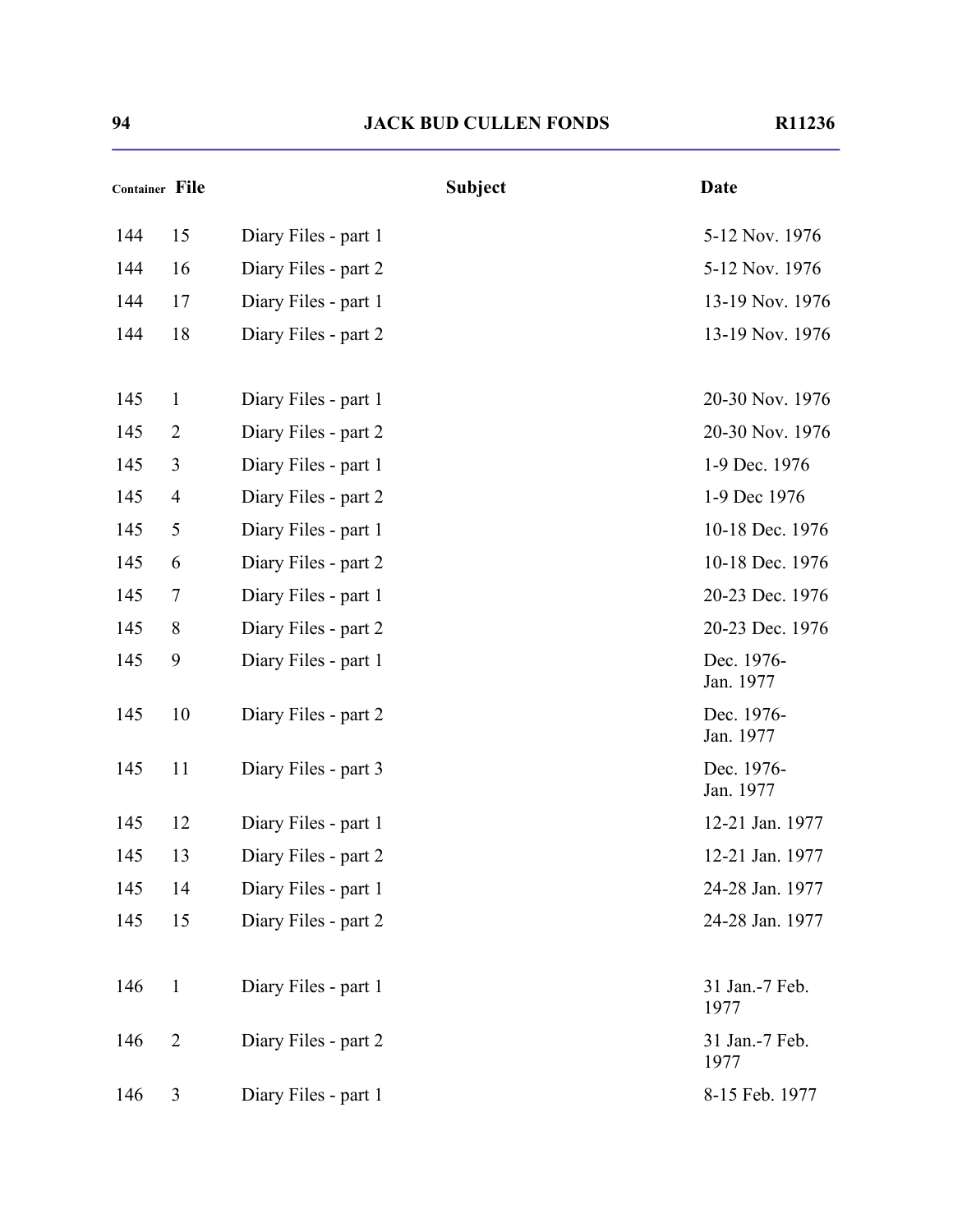| Container File |                |                      | <b>Subject</b> | <b>Date</b>            |
|----------------|----------------|----------------------|----------------|------------------------|
| 146            | 4              | Diary Files - part 2 |                | 8-15 Feb. 1977         |
| 146            | 5              | Diary Files - part 1 |                | 16-21 Feb. 1977        |
| 146            | 6              | Diary Files - part 2 |                | 16-21 Feb. 1977        |
| 146            | $\overline{7}$ | Diary Files - part 1 |                | 22-24 Feb. 1977        |
| 146            | $8\,$          | Diary Files - part 2 |                | 22-24 Feb. 1977        |
| 146            | 9              | Diary Files - part 1 |                | 25 Feb.-3 Mar.<br>1977 |
| 146            | 10             | Diary Files -part 2  |                | 25 Feb.-3 Mar.<br>1977 |
| 146            | 11             | Diary Files - part 1 |                | 4-8 Mar. 1977          |
| 146            | 12             | Diary Files - part 2 |                | 4-8 Mar. 1977          |
| 146            | 13             | Diary Files - part 3 |                | 4-8 Mar. 1977          |
| 146            | 14             | Diary Files - part 1 |                | 9-14 Mar. 1977         |
| 146            | 15             | Diary Files - part 2 |                | 9-14 Mar. 1977         |
| 147            | $\mathbf{1}$   | Diary Files - part 1 |                | 15-21 Mar. 1977        |
| 147            | $\overline{2}$ | Diary Files - part 2 |                | 15-21 Mar. 1977        |
| 147            | 3              | Diary Files - part 1 |                | 22-25 Mar. 1977        |
| 147            | $\overline{4}$ | Diary Files - part 2 |                | 22-25 Mar. 1977        |
| 147            | 5              | Diary Files - part 1 |                | 26 Mar.-4 Apr.<br>1977 |
| 147            | 6              | Diary Files - part 2 |                | 26 Mar.-4 Apr.<br>1977 |
| 147            | 7              | Diary Files - part 3 |                | 26 Mar.-4 Apr.<br>1977 |
| 147            | 8              | Diary Files - part 1 |                | 5-15 Apr. 1977         |
| 147            | 9              | Diary Files - part 2 |                | 5-15 Apr. 1977         |
| 147            | 10             | Diary Files - part 1 |                | 18-21 Apr. 1977        |
| 147            | 11             | Diary Files - part 2 |                | 18-21 Apr. 1977        |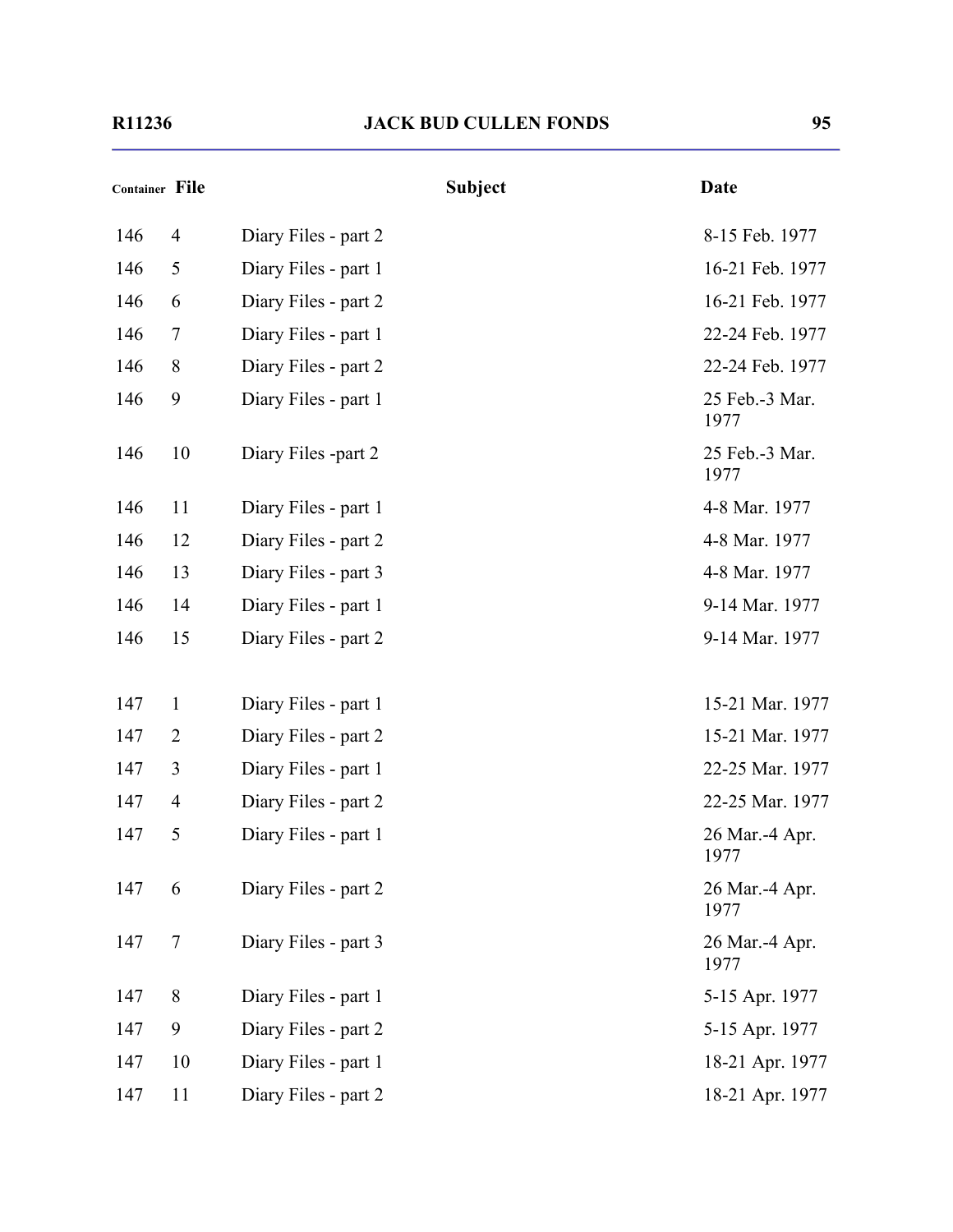| Container File |                |                      | <b>Subject</b> | <b>Date</b>           |
|----------------|----------------|----------------------|----------------|-----------------------|
| 147            | 12             | Diary Files - part 1 |                | 20-25 Apr. 1977       |
| 147            | 13             | Diary Files - part 2 |                | 20-25 Apr. 1977       |
| 147            | 14             | Diary Files - part 1 |                | 26-28 Apr. 1977       |
| 147            | 15             | Diary Files - part 2 |                | 26-28 Apr. 1977       |
|                |                |                      |                |                       |
| 148            | $\mathbf{1}$   | Diary Files - part 1 |                | 29 Apr.-5 May<br>1977 |
| 148            | $\overline{2}$ | Diary Files - part 2 |                | 29 Apr.-5 May<br>1977 |
| 148            | 3              | Diary Files - part 1 |                | 6-12 May 1977         |
| 148            | $\overline{4}$ | Diary Files - part 2 |                | 6-12 May 1977         |
| 148            | 5              | Diary Files - part 3 |                | 6-12 May 1977         |
| 148            | 6              | Diary Files - part 1 |                | 13-18 May 1977        |
| 148            | 7              | Diary Files - part 2 |                | 13-18 May 1977        |
| 148            | 8              | Diary Files - part 1 |                | 19-24 May 1977        |
| 148            | 9              | Diary Files - part 2 |                | 19-24 May 1977        |
| 148            | 10             | Diary Files - part 3 |                | 19-24 May 1977        |
| 148            | 11             | Diary Files - part 1 |                | 25 May-1 June<br>1977 |
| 148            | 12             | Diary Files - part 2 |                | 25 May-1 June<br>1977 |
| 148            | 13             | Diary Files - part 1 |                | 2-3 June 1977         |
| 148            | 14             | Diary Files - part 2 |                | 2-3 June 1977         |
| 148            | 15             | Diary Files - part 1 |                | 6-10 June 1977        |
| 148            | 16             | Diary Files - part 2 |                | 6-10 June 1977        |
| 148            | 17             | Diary Files - part 3 |                | 6-10 June 1977        |
| 149            | $\mathbf{1}$   | Diary Files - part 1 |                | 13-16 June 1977       |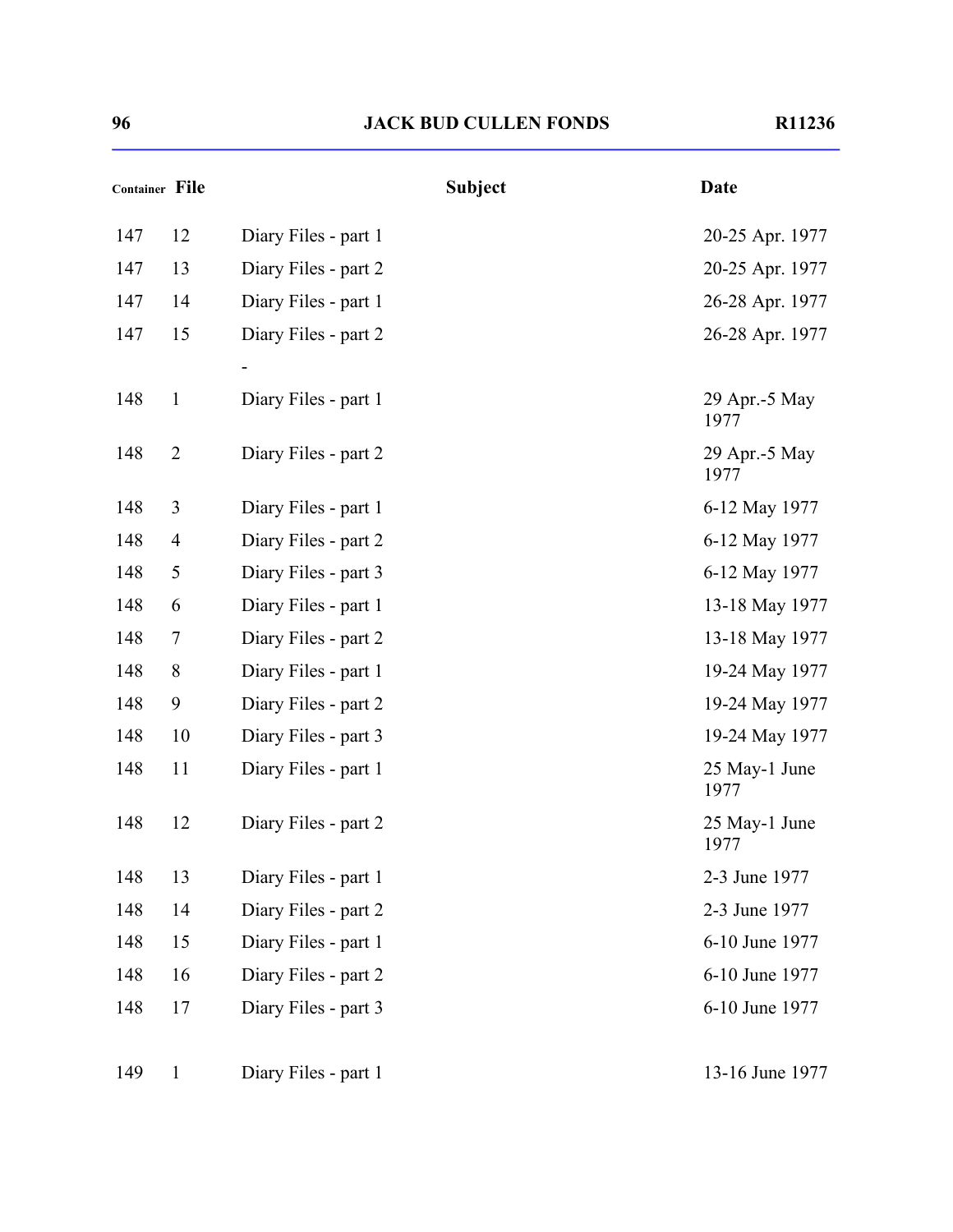| <b>Container File</b> |                |                      | <b>Subject</b> | <b>Date</b>            |
|-----------------------|----------------|----------------------|----------------|------------------------|
| 149                   | $\overline{2}$ | Diary Files - part 2 |                | 13-16 June 1977        |
| 149                   | 3              | Diary Files - part 1 |                | 17-22 June 1977        |
| 149                   | $\overline{4}$ | Diary Files - part 2 |                | 17-22 June 1977        |
| 149                   | 5              | Diary Files - part 1 |                | 22-27 June 1977        |
| 149                   | 6              | Diary Files - part 2 |                | 22-27 June 1977        |
| 149                   | 7              | Diary Files - part 3 |                | 22-27 June 1977        |
| 149                   | 8              | Diary Files - part 1 |                | 28-28 June 1977        |
| 149                   | 9              | Diary Files - part 2 |                | 28-29 June 1977        |
| 149                   | 10             | Diary Files - part 1 |                | 30 June 8 July<br>1977 |
| 149                   | 11             | Diary Files - part 2 |                | 30 June-8 July<br>1977 |
| 149                   | 12             | Diary Files - part 1 |                | 11-15 July 1977        |
| 149                   | 13             | Diary Files - part 2 |                | 11-15 July 1977        |
| 149                   | 14             | Diary Files - part 1 |                | 18-25 July 1977        |
| 149                   | 15             | Diary Files - part 2 |                | 18-25 July 1977        |
| 150                   | $\mathbf{1}$   | Diary Files - part 1 |                | 26-27 July 1977        |
| 150                   | $\overline{2}$ | Diary Files - part 2 |                | 26-27 July 1977        |
| 150                   | 3              | Diary Files part 1   |                | 28-31 July 1977        |
| 150                   | $\overline{4}$ | Diary Files - part 2 |                | 28-31 July 1977        |
| 150                   | 5              | Diary Files - part 1 |                | 1-16 Aug. 1977         |
| 150                   | 6              | Diary Files - part 2 |                | 1-16 Aug. 1977         |
| 150                   | $\overline{7}$ | Diary Files - part 1 |                | 17-18 Aug. 1977        |
| 150                   | 8              | Diary Files - part 2 |                | 17-18 Aug. 1977        |
| 150                   | 9              | Diary Files - part 1 |                | 19-30 Aug. 1977        |
| 150                   | 10             | Diary Files - part 2 |                | 19-30 Aug. 1977        |
| 150                   | 11             | Diary Files - part 3 |                | 19-30 Aug. 1977        |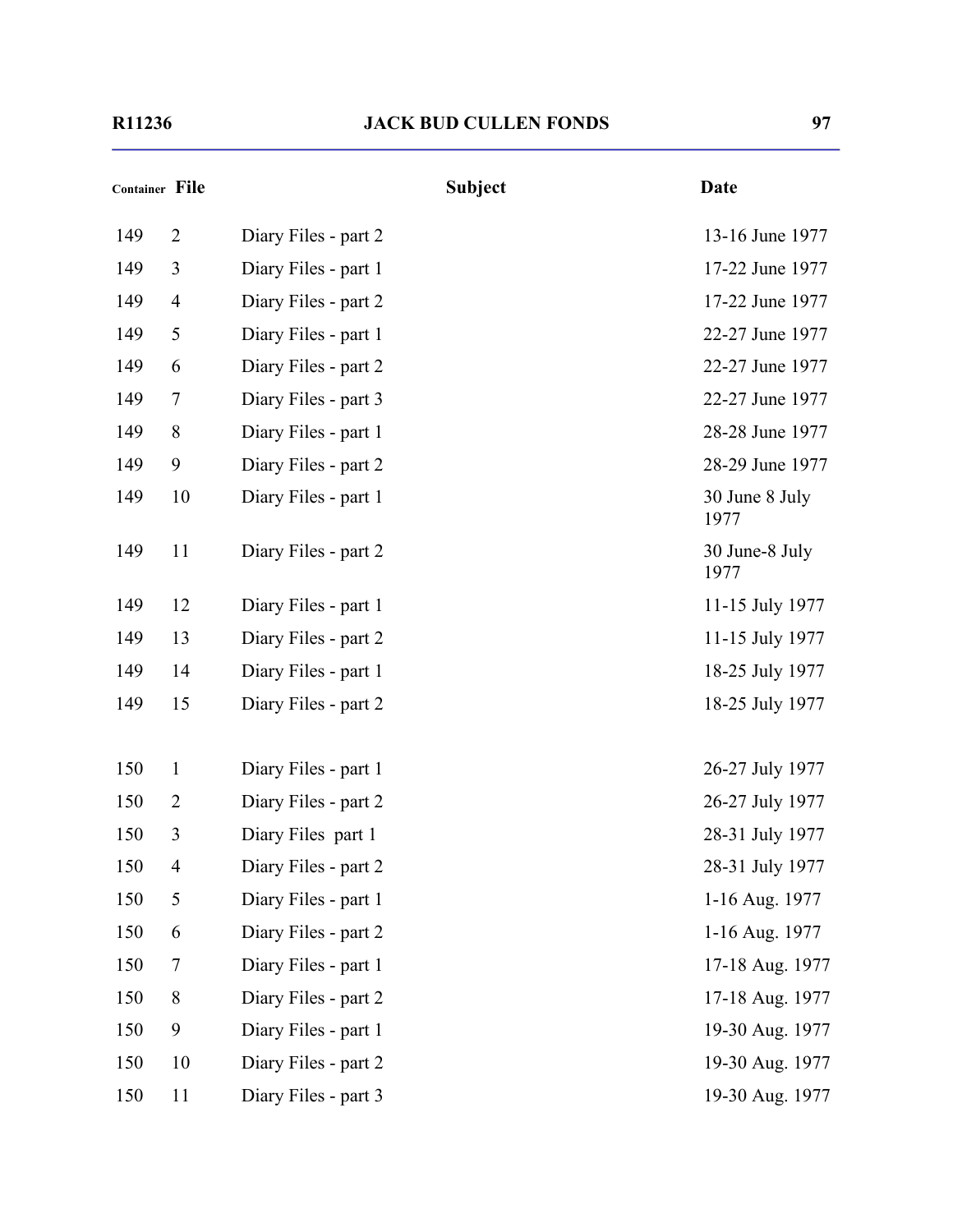| <b>Container File</b> |                |                      | <b>Subject</b> | <b>Date</b>               |
|-----------------------|----------------|----------------------|----------------|---------------------------|
| 150                   | 12             | Diary Files - part 1 |                | 31 Aug.-1 Sept.<br>1977   |
| 150                   | 13             | Diary Files - part 2 |                | 31 Aug.-1 Sept.<br>1977   |
| 150                   | 14             | Diary Files - part 3 |                | 31 Aug.-1 Sept.<br>1977   |
| 150                   | 15             | Diary Files - part 1 |                | 2-12 Sept. 1977           |
| 150                   | 16             | Diary Files - part 2 |                | 2-12 Sept. 1977           |
| 151                   | $\mathbf{1}$   | Diary Files -part 1  |                | 13-14 Sept. 1977          |
| 151                   | $\overline{2}$ | Diary Files - part 2 |                | 13-14 Sept. 1977          |
| 151                   | 3              | Diary Files - part 3 |                | 13-14 Sept. 1977          |
| 151                   | $\overline{4}$ | Diary Files - part 1 |                | 15-28 Sept.1977           |
| 151                   | 5              | Diary Files - part 2 |                | 15-28 Sept. 1977          |
| 151                   | 6              | Diary Files - part 3 |                | 15-28 Sept. 1977          |
| 151                   | $\tau$         | Diary Files - part 1 |                | 29 Sept. - 6 Oct.<br>1977 |
| 151                   | 8              | Diary Files - part 2 |                | 29 Sept.-6 Oct.<br>1977   |
| 151                   | 9              | Diary Files - part 1 |                | 7-12 Oct. 1977            |
| 151                   | 10             | Diary Files - part 2 |                | 7 12 Oct. 1977            |
| 151                   | 11             | Diary Files - part 3 |                | 7 12 Oct. 1977            |
| 151                   | 12             | Diary Files - part 1 |                | 13-20 Oct. 1977           |
| 151                   | 13             | Diary Files - part 2 |                | 13-20 Oct. 1977           |
| $151 -$               | 14             | Diary Files - part 1 |                | 21-28 Oct. 1977           |
| 151                   | 15             | Diary Files - part 2 |                | 21-28 Oct. 1977           |
| 151                   | 16             | Diary Files - part 3 |                | 21-28 Oct. 1977           |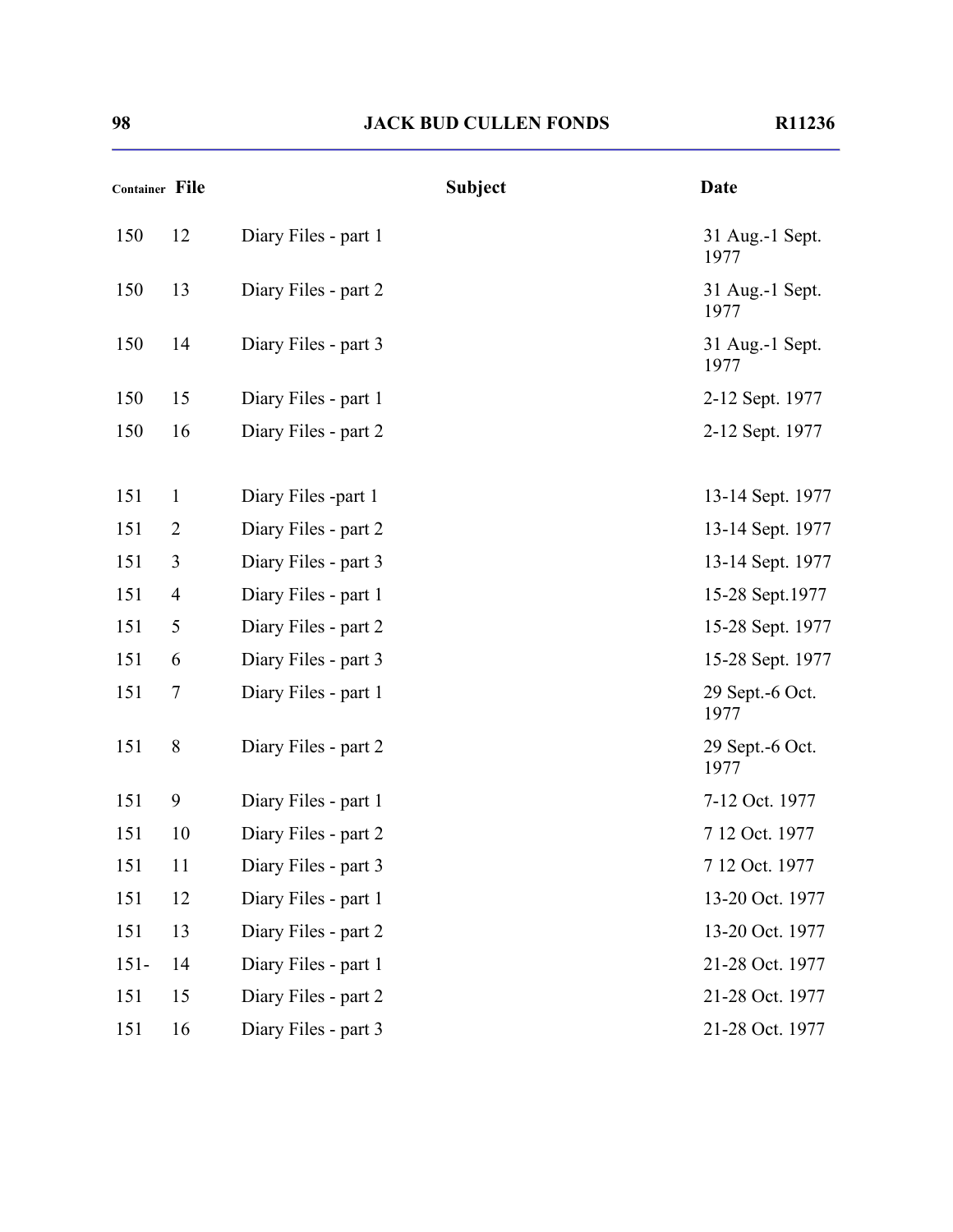| Container File |                |                      | <b>Subject</b> | <b>Date</b>                  |
|----------------|----------------|----------------------|----------------|------------------------------|
| 152            | $\mathbf{1}$   | Diary Files - part 1 |                | 28 Oct.-4 Nov.<br>1977       |
| 152            | $\overline{2}$ | Diary Files - part 2 |                | 28 Oct.-4 Nov.<br>1977       |
| 152            | 3              | Diary Files - part 3 |                | 28 Oct.-4 Nov.<br>1977       |
| 152            | $\overline{4}$ | Diary Files - part 1 |                | 7-6 Nov. 1977                |
| 152            | 5              | Diary Files - part 2 |                | 7-16 Nov. 1977               |
| 152            | 6              | Diary Files - part 3 |                | 7-16 Nov. 1977               |
| 152            | 7              | Diary Files --part 1 |                | 17-29 Nov. 1977              |
| 152            | $8\,$          | Diary Files - part 2 |                | 17-29 Nov. 1977              |
| 152            | 9              | Diary Files - part 3 |                | 17-29 Nov. 1977              |
| 152            | 10             | Diary Files - part 1 |                | 30 Nov.-8 Dec.<br>1977       |
| 152            | 11             | Diary Files - part 2 |                | 30 Nov.-8 Dec.<br>1977       |
| 152            | 12             | Diary Files - part 1 |                | 9-13 Dec. 1977               |
| 152            | 13             | Diary Files - part 2 |                | 9-13 Dec. 1977               |
| 152            | 14             | Diary Files - part 3 |                | 9-13 Dec. 1977               |
| 152            | 15             | Diary Files - part 1 |                | 19 Dec. 1977-<br>5 Jan. 1978 |
| 152            | 16             | Diary Files - part 2 |                | 19 Dec. 1977-<br>5 Jan. 1978 |
| 152            | 17             | Diary Files - part 3 |                | 19 Dec. 1977-<br>5 Jan. 1978 |
| 153            | $\mathbf{1}$   | Diary Files - part 1 |                | 6-16 Jan. 1978               |
| 153            | $\overline{2}$ | Diary Files - part 2 |                | 6-16 Jan. 1978               |
| 153            | 3              | Diary Files - part 3 |                | 6-16 Jan. 1978               |
| 153            | 4              | Diary Files - part 1 |                | 17-24 Jan. 1978              |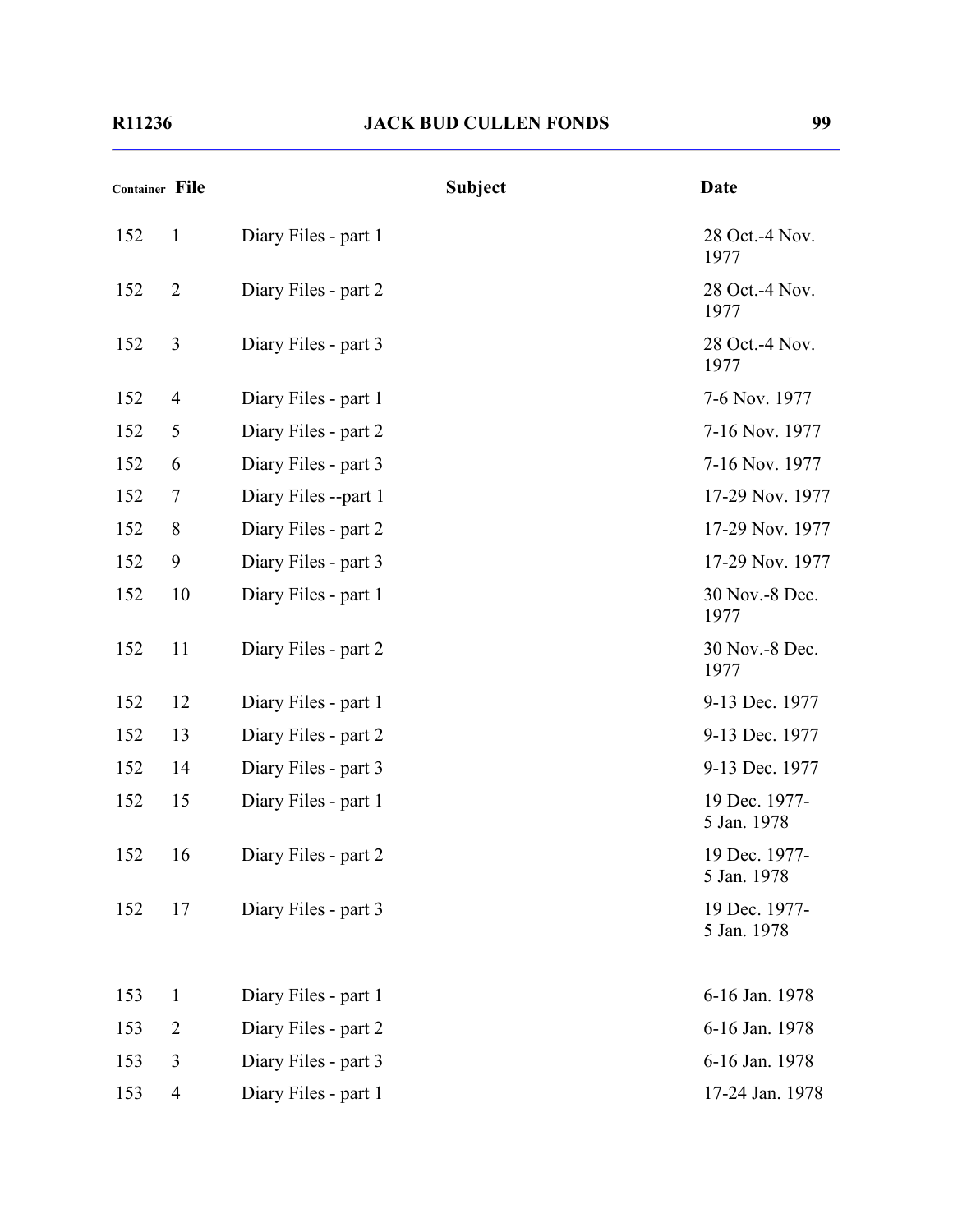| Container File |                |                      | <b>Subject</b> | <b>Date</b>            |
|----------------|----------------|----------------------|----------------|------------------------|
| 153            | 5              | Diary Files - part 2 |                | 17-24 Jan. 1978        |
| 153            | 6              | Diary Files - part 3 |                | 17-24 Jan. 1978        |
| 153            | $\overline{7}$ | Diary Files - part 1 |                | 25 Jan.-6 Feb.<br>1978 |
| 153            | 8              | Diary Files - part 2 |                | 25 Jan.-6 Feb.<br>1978 |
| 153            | 9              | Diary Files - part 1 |                | 7-10 Feb. 1978         |
| 153            | 10             | Diary Files - part 2 |                | 7-10 Feb. 1978         |
| 153            | 11             | Diary Files - part 1 |                | 13-16 Feb. 1978        |
| 153            | 12             | Diary Files - part 2 |                | 13-16 Feb. 1978        |
| 153            | 13             | Diary Files - part 3 |                | 13-16 Feb. 1978        |
| 153            | 14             | Diary Files - part 1 |                | 17-28 Feb. 1978        |
| 153            | 15             | Diary Files - part 2 |                | 17-28 Feb. 1978        |
| 153            | 16             | Diary Files - part 3 |                | 17-28 Feb. 1978        |
|                |                |                      |                |                        |
| 154            | $\mathbf{1}$   | Diary Files - part 1 |                | 1-7 Mar. 1978          |
| 154            | 2              | Diary Files - part 2 |                | 1-7 Mar. 1978          |
| 154            | 3              | Diary Files - part 1 |                | 8-14 Mar. 1978         |
| 154            | $\overline{4}$ | Diary Files - part 2 |                | 8-14 Mar. 1978         |
| 154            | 5              | Diary Files - part 1 |                | 15-17 Mar. 1978        |
| 154            | 6              | Diary Files - part 2 |                | 15-17 Mar. 1978        |
| 154            | 7              | Diary Files - part 1 |                | 20-23 Mar. 1978        |
| 154            | 8              | Diary Files - part 2 |                | 20-23 Mar. 1978        |
| 154            | 9              | Diary Files - part 1 |                | 28 Mar.-6 Apr.<br>1978 |
| 154            | 10             | Diary Files - part 2 |                | 28 Mar.-6 Apr.<br>1978 |
| 154            | 11             | Diary Files - part 3 |                | 28 Mar.-6 Apr.<br>1978 |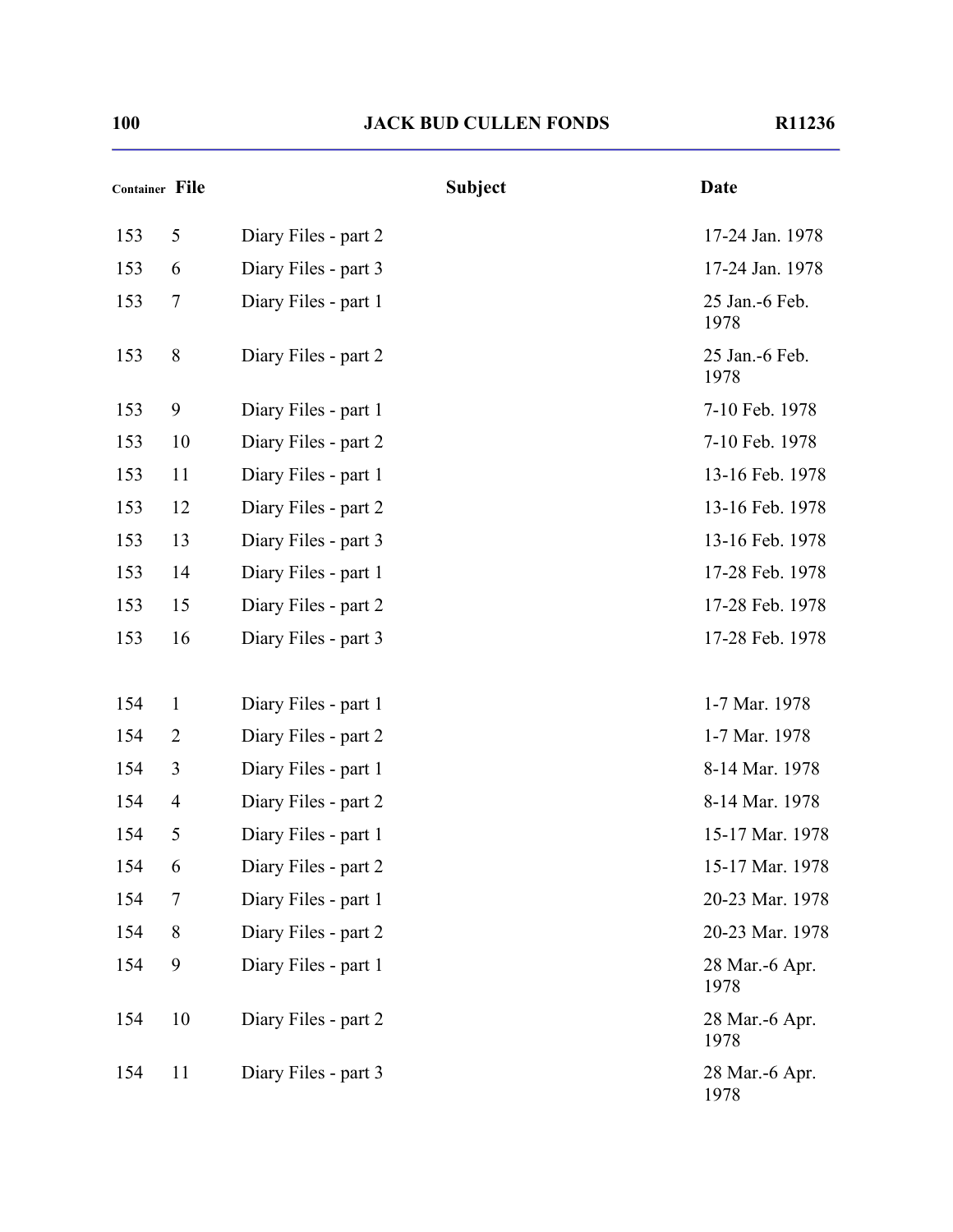|     | Container File |                      | <b>Subject</b> | <b>Date</b>           |
|-----|----------------|----------------------|----------------|-----------------------|
| 154 | 12             | Diary Files - part 1 |                | 7-15 Apr. 1978        |
| 154 | 13             | Diary Files - part 2 |                | 7-15 Apr. 1978        |
| 154 | 14             | Diary Files - part 3 |                | 7-15 Apr. 1978        |
| 154 | 15             | Diary Files - part 1 |                | 17-19 Apr. 1978       |
| 154 | 16             | Diary Files - part 2 |                | 17-19 Apr. 1978       |
|     |                |                      |                |                       |
| 155 | $\mathbf{1}$   | Diary Files - part 3 |                | 17-19 Apr. 1978       |
| 155 | $\overline{2}$ | Diary Files - part 1 |                | 21-25 Apr. 1978       |
| 155 | 3              | Diary Files - part 2 |                | 21-25 Apr. 1978       |
| 155 | $\overline{4}$ | Diary Files - part 1 |                | 26 Apr.-1 May<br>1978 |
| 155 | $\mathfrak{S}$ | Diary Files - part 2 |                | 26 Apr.-1 May<br>1978 |
| 155 | 6              | Diary Files - part 3 |                | 26 Apr.-1 May<br>1978 |
| 155 | 7              | Diary Files - part 1 |                | 2 May 1978            |
| 155 | 8              | Diary Files - part 2 |                | 2 May 1978            |
| 155 | 9              | Diary Files - part 1 |                | 3-8 May 1978          |
| 155 | 10             | Diary Files - part 2 |                | 3-8 May 1978          |
| 155 | 12             | Diary Files - part 1 |                | 9-12 May 1978         |
| 155 | 13             | Diary Files - part 2 |                | 9-12 May 1978         |
| 155 | 14             | Diary Files - part 1 |                | 15-16 May 1978        |
| 155 | 15             | Diary Files - part 2 |                | 15-16 May 1978        |
| 155 | 16             | Diary Files - part 3 |                | 15-16 May 1978        |
| 156 | $\mathbf{1}$   | Diary Files - part 1 |                | 17-23 May 1978        |
| 156 | $\overline{2}$ | Diary Files - part 2 |                | 17-23 May 1978        |
| 156 | 3              | Diary Files - part 3 |                | 17-23 May 1978        |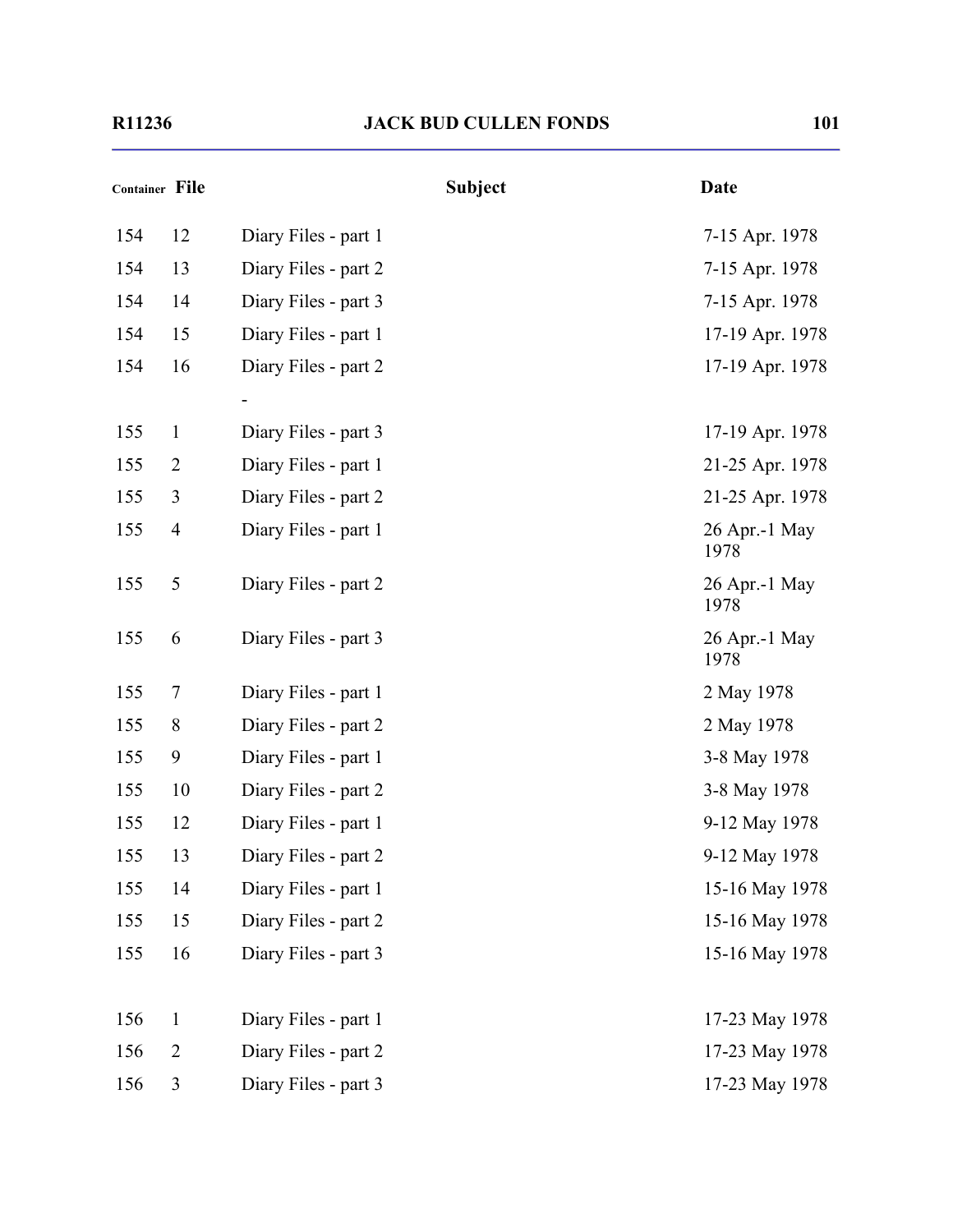| Container File |                |                      | <b>Subject</b> | <b>Date</b>     |
|----------------|----------------|----------------------|----------------|-----------------|
| 156            | $\overline{4}$ | Diary Files - part 1 |                | 24-26 May 1978  |
| 156            | 5              | Diary Files - part 2 |                | 24-26 May 1978  |
| 156            | 6              | Diary Files - part 3 |                | 24-26 May 1978  |
| 156            | $\overline{7}$ | Diary Files - part 1 |                | 26 May 1978     |
| 156            | 8              | Diary Files - part 2 |                | 26 May 1978     |
| 156            | 9              | Diary Files - part 1 |                | 29-30 May 1978  |
| 156            | 10             | Diary Files - part 2 |                | 29-30 May 1978  |
| 156            | 11             | Diary Files          |                | 1-5 June 1978   |
| 156            | 12             | Diary Files - part 1 |                | 6 June 1978     |
| 156            | 13             | Diary Files - part 2 |                | 6 June 1978     |
| 156            | 14             | Diary Files - part 1 |                | 7-14 June 1978  |
| 156            | 15             | Diary Files - part 2 |                | 7-14 June 1978  |
| 156            | 16             | Diary Files - part 3 |                | 7-14 June 1978  |
| 156            | 17             | Diary Files - part 1 |                | 14-18 June 1978 |
|                |                |                      |                |                 |
| 157            | $\mathbf{1}$   | Diary Files - part 2 |                | 14-18 June 1978 |
| 157            | $\overline{2}$ | Diary Files - part 1 |                | 19-20 June 1978 |
| 157            | $\mathfrak{Z}$ | Diary Files - part 2 |                | 19-20 June 1978 |
| 157            | $\overline{4}$ | Diary Files - part 1 |                | 21-23 June 1978 |
| 157            | 5              | Diary Files - part 2 |                | 21-23 June 1978 |
| 157            | 6              | Diary Files - part 3 |                | 21-23 June 1978 |
| 157            | $\overline{7}$ | Diary Files - part 1 |                | 23-30 June 1978 |
| 157            | 8              | Diary Files - part 2 |                | 23-30 June 1978 |
| 157            | 9              | Diary Files - part 1 |                | 4-7 July 1978   |
| 157            | 10             | Diary Files - part 2 |                | 4-7 July 1978   |
| 157            | 11             | Diary Files - part 3 |                | 4-7 July 1978   |
| 157            | 12             | Diary Files - part 1 |                | 7-10 July 1978  |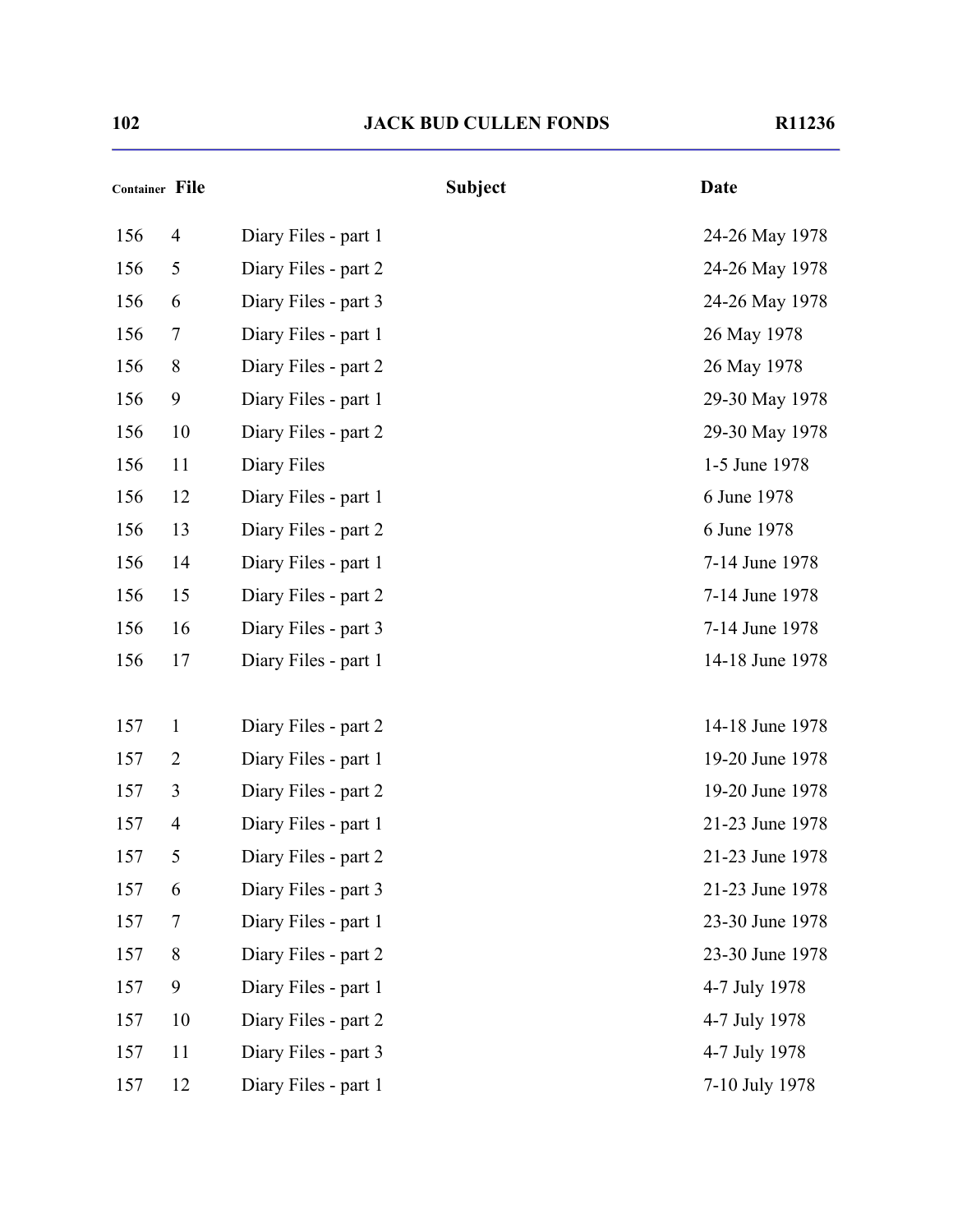| Container File |                | <b>Subject</b>       | <b>Date</b>              |
|----------------|----------------|----------------------|--------------------------|
| 157            | 13             | Diary Files - part 2 | 7-10 July 1978           |
| 157            | 14             | Diary Files - part 1 | 11-17 July 1978          |
| 157            | 15             | Diary Files - part 2 | 11-17 July 1978          |
| 157            | 16             | Diary Files - part 1 | 18-20 July 1978          |
| 157            | 17             | Diary Files - part 2 | 18-20 July 1978          |
| 158            | $\mathbf{1}$   | Diary Files - part 1 | 20-21 July 1978          |
| 158            | $\overline{2}$ | Diary Files - part 2 | 20-21 July 1978          |
| 158            | 3              | Diary Files - part 3 | 20-21 July 1978          |
| 158            | $\overline{4}$ | Diary Files - part 1 | 24 July 1978             |
| 158            | 5              | Diary Files - part 2 | 24 July 1978             |
| 158            | 6              | Diary Files - part 3 | 24 July 1978             |
| 158            | 7              | Diary Files - part 1 | 26 July -4 Aug.<br>1978  |
| 158            | 8              | Diary Files - part 2 | 26 July -4 Aug.<br>1978  |
| 158            | 9              | Diary Files - part 1 | 4-17 Aug. 1978           |
| 158            | 10             | Diary Files - part 2 | 4-17 Aug. 1978           |
| 158            | 11             | Diary Files - part 1 | 18-22 Aug. 1978          |
| 158            | 12             | Diary Files - part 2 | 18-22 Aug. 1978          |
| 158            | 13             | Diary Files - part 3 | 18-22 Aug. 1978          |
| 158            | 14             | Diary Files          | 23-24 Aug. 1978          |
| 158            | 15             | Diary Files - part 1 | 21-29 Aug. 1978          |
| 158            | 16             | Diary Files - part 2 | 21-29 Aug. 1978          |
| 159            | $\mathbf{1}$   | Diary Files - part 3 | 21-29 Aug. 1978          |
| 159            | $\overline{2}$ | Diary Files - part 1 | 30 Aug.-11 Sept.<br>1978 |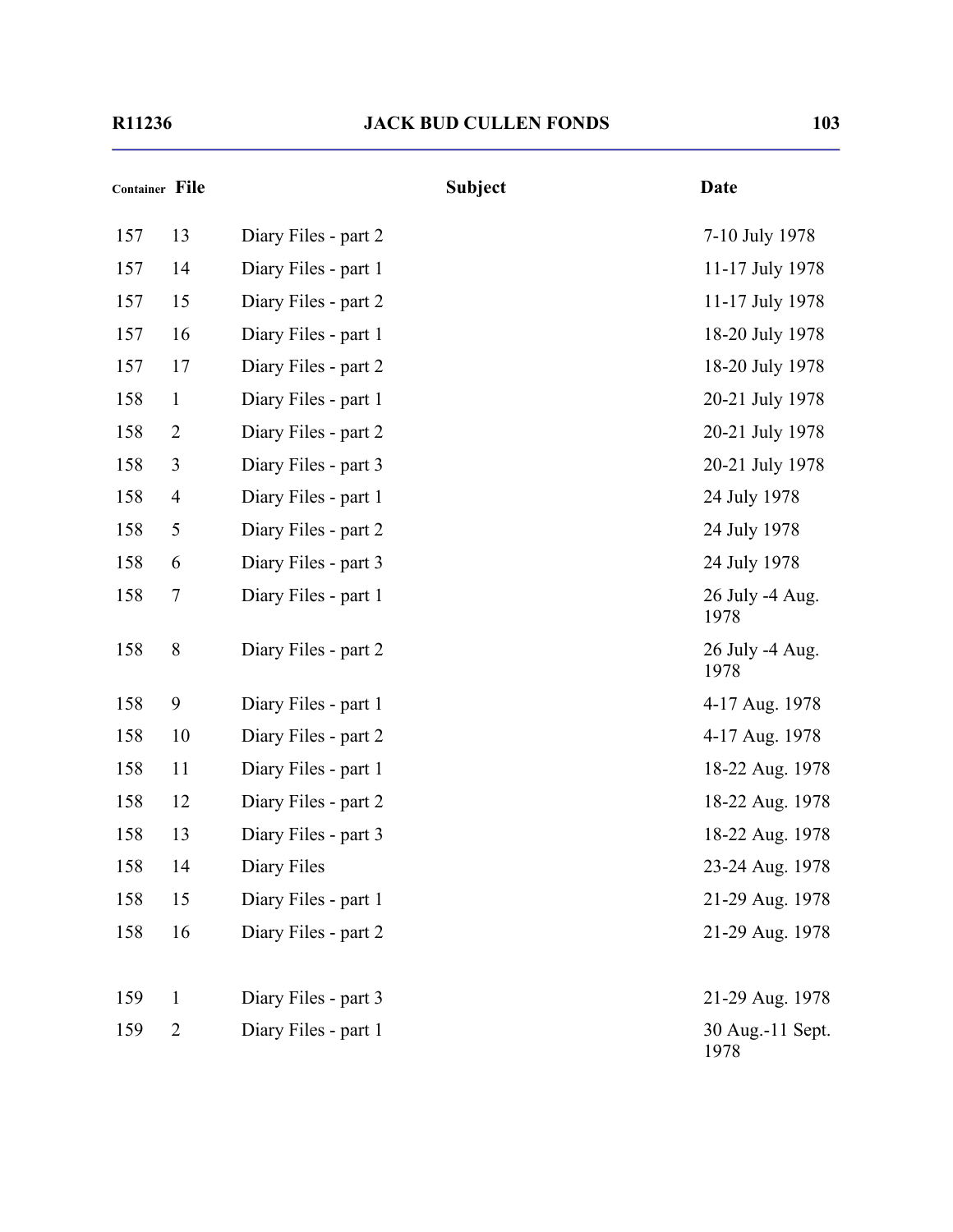| Container File |                  |                      | <b>Subject</b> | <b>Date</b>               |
|----------------|------------------|----------------------|----------------|---------------------------|
| 159            | 3                | Diary Files - part 2 |                | 30 Aug.-11 Sept.<br>1978  |
| 159            | $\overline{4}$   | Diary Files - part 3 |                | 30 Aug.-11 Sept.<br>1978  |
| 159            | 5                | Diary Files - part 1 |                | 12-19 Sept. 1978          |
| 159            | 6                | Diary Files - part 2 |                | 12-19 Sept. 1978          |
| 159            | 7                | Diary Files - part 1 |                | 21-26 Sept. 1978          |
| 159            | $8\,$            | Diary Files - part 2 |                | 21-26 Sept. 1978          |
| 159            | 9                | Diary Files - part 1 |                | 27 Sept. - 2 Oct.<br>1978 |
| 159            | 10               | Diary Files - part 2 |                | 27 Sept.-2 Oct.<br>1978   |
| 159            | 11               | Diary Files - part 1 |                | 3-13 Oct. 1978            |
| 159            | 12               | Diary Files - part 2 |                | 3-13 Oct. 1978            |
| 159            | 13               | Diary Files - part 1 |                | 17-20 Oct. 1978           |
| 159            | 14               | Diary Files - part 2 |                | 17-20 Oct. 1978           |
| 159            | 15               | Diary Files - part 3 |                | 17-20 Oct. 1978           |
| 159            | 16               | Diary Files          |                | 23-26 Oct. 1978           |
| 160            | $\mathbf{1}$     | Diary Files - part 1 |                | 27 Oct.-2 Nov.<br>1978    |
| 160            | $\overline{2}$   | Diary Files - part 2 |                | 27 Oct.-2 Nov.<br>1978    |
| 160            | 3                | Diary Files - part 3 |                | 27 Oct.-2 Nov.<br>1978    |
| 160            | $\overline{4}$   | Diary Files - part 1 |                | 3-8 Nov. 1978             |
| 160            | 5                | Diary Files - part 2 |                | 3-8 Nov. 1978             |
| 160            | 6                | Diary Files - part 3 |                | 3-8 Nov. 1978             |
| 160            | $\boldsymbol{7}$ | Diary Files - part 1 |                | 9-15 Nov. 1978            |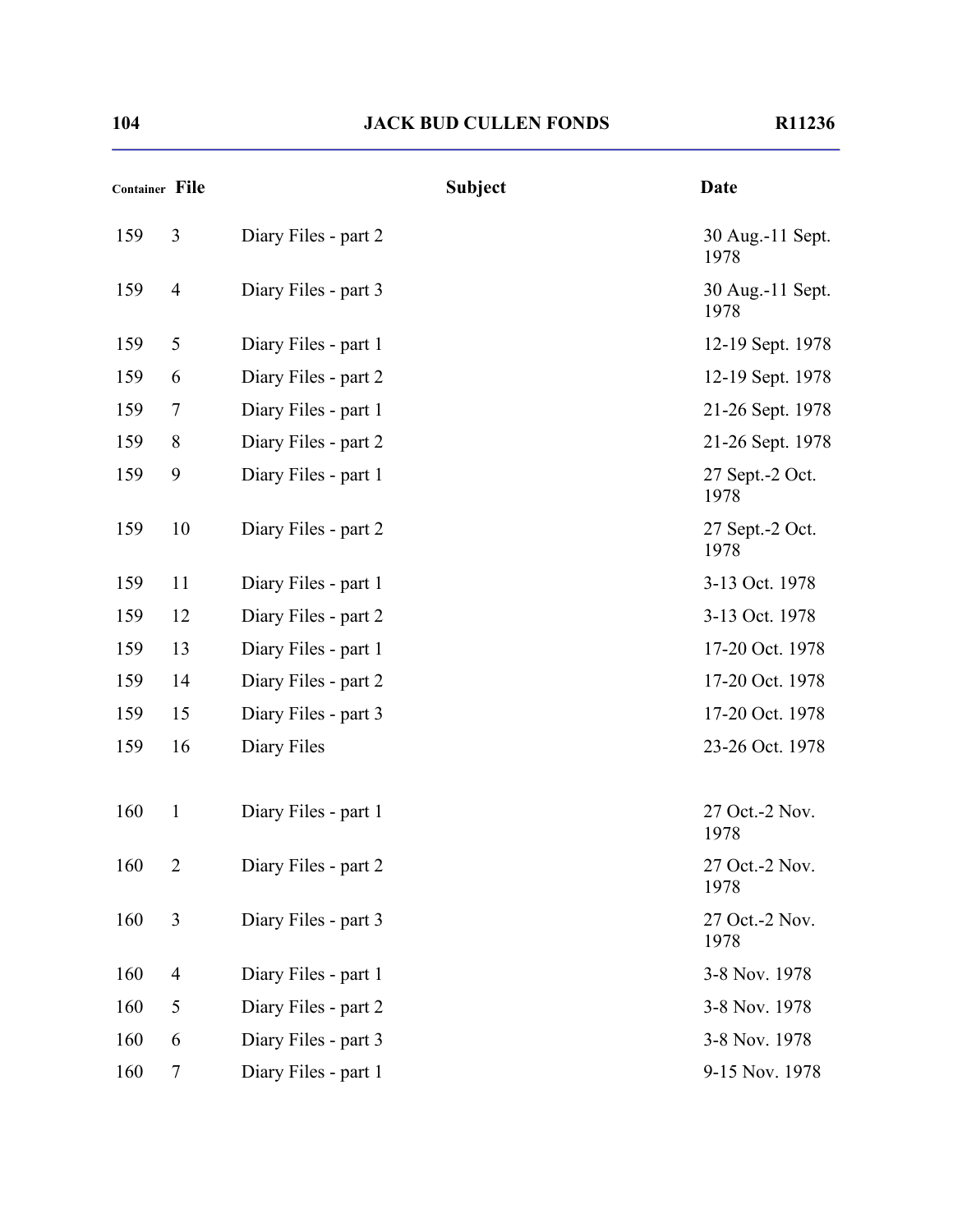| Container File |                | <b>Subject</b>       | <b>Date</b>            |
|----------------|----------------|----------------------|------------------------|
| 160            | 8              | Diary Files - part 2 | 9-15 Nov. 1978         |
| 160            | 9              | Diary Files - part 1 | 16-24 Nov. 1978        |
| 160            | 10             | Diary Files - part 2 | 16-24 Nov. 1978        |
| 160            | 11             | Diary Files - part 3 | 16-24 Nov. 1978        |
| 160            | 12             | Diary Files - part 1 | 29 Nov.-1 Dec.<br>1978 |
| 160            | 13             | Diary Files - part 2 | 29 Nov.-1 Dec.<br>1978 |
| 160            | 14             | Diary Files - part 1 | 4-11 Dec. 1978         |
| 160            | 15             | Diary Files - part 2 | 4-11 Dec. 1978         |
| 160            | 16             | Diary Files - part 1 | 12-15 Dec. 1978        |
| 160            | 17             | Diary Files - part 2 | 12-15 Dec. 1978        |
|                |                |                      |                        |
| 161            | $\mathbf{1}$   | Diary Files - part 3 | 12-15 Dec. 1978        |
| 161            | $\overline{2}$ | Diary Files - part 1 | 18-21 Dec. 1978        |
| 161            | 3              | Diary Files - part 2 | 18-21 Dec. 1978        |
| 161            | $\overline{4}$ | Diary Files - part 3 | 18-21 Dec. 1978        |
| 161            | 5              | Diary Files - part 1 | 22-29 Dec. 1978        |
| 161            | 6              | Diary Files - part 2 | 22-29 Dec. 1978        |
| 161            | 7              | Diary Files - part 3 | 22-29 Dec. 1978        |
| 161            | 8              | Diary Files - part 1 | 9-11 Jan. 1979         |
| 161            | 9              | Diary Files - part 2 | 9-11 Jan. 1979         |
| 161            | 10             | Diary Files          | 11-12 Jan. 1979        |
| 161            | 11             | Diary Files - part 1 | 15-18 Jan. 1979        |
| 161            | 12             | Diary Files - part 2 | 15-18 Jan. 1979        |
| 161            | 13             | Diary Files - part 1 | 19-23 Jan. 1979        |
| 161            | 14             | Diary Files - part 2 | 19-23 Jan. 1979        |
| 161            | 15             | Diary Files          | 23 Jan. 1979           |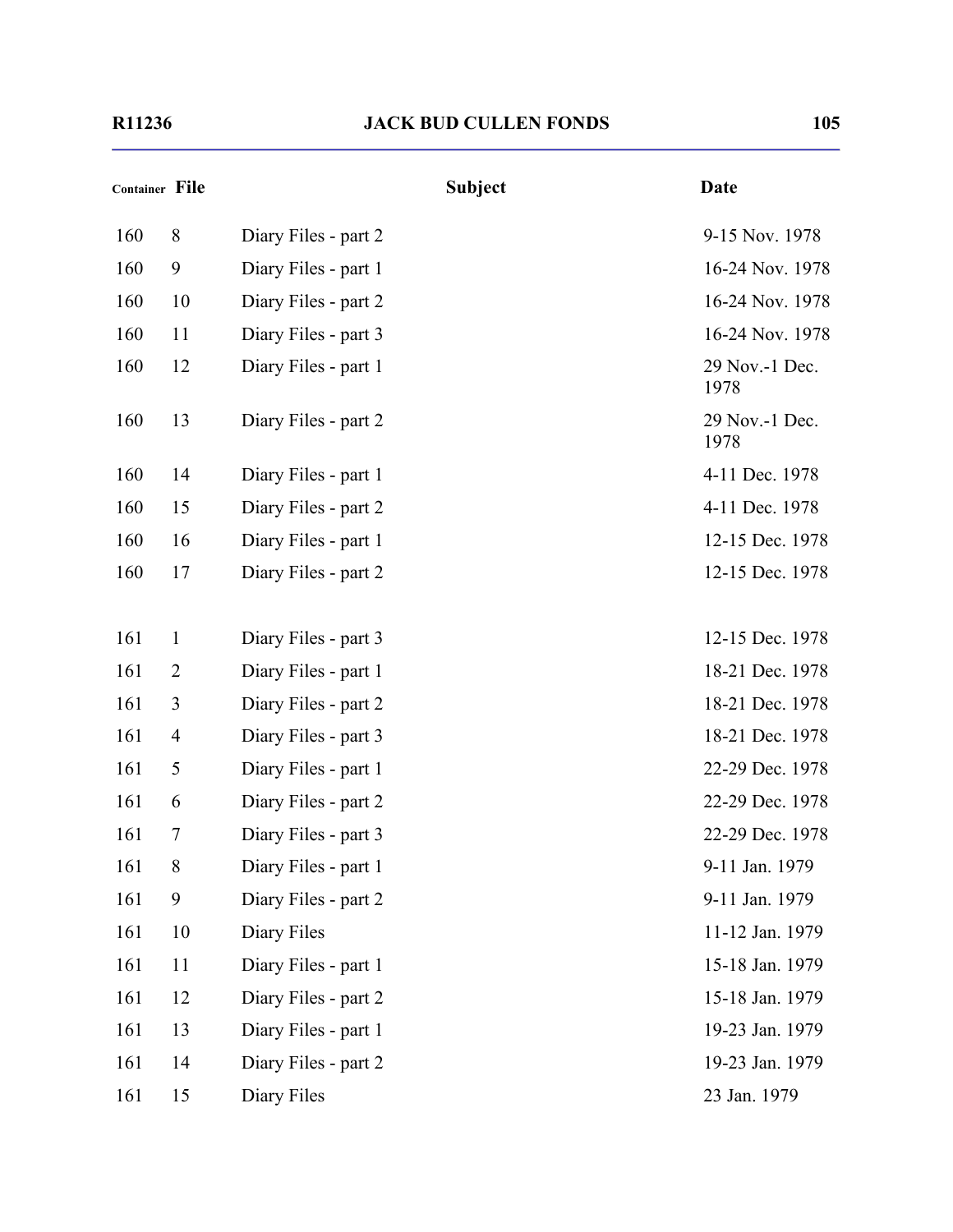| Container File |                |                      | <b>Subject</b> | <b>Date</b>            |
|----------------|----------------|----------------------|----------------|------------------------|
| 161            | 16             | Diary Files - part 1 |                | 24-31 Jan. 1979        |
| 162            | $\mathbf{1}$   | Diary Files - part 2 |                | 24-31 Jan. 1979        |
| 162            | $\overline{2}$ | Diary Files - part 1 |                | 1-6 Feb. 1979          |
| 162            | 3              | Diary Files - part 2 |                | 1-6 Feb. 1979          |
| 162            | $\overline{4}$ | Diary Files - part 3 |                | 1-6 Feb. 1979          |
| 162            | 5              | Diary Files - part 1 |                | 7-12 Feb. 1979         |
| 162            | 6              | Diary Files - part 2 |                | 7-12 Feb. 1979         |
| 162            | 7              | Diary Files - part 1 |                | 13-20 Feb. 1979        |
| 162            | $8\,$          | Diary Files - part 2 |                | 13-20 Feb. 19          |
| 162            | 9              | Diary Files - part 1 |                | 21-27 Feb. 1979        |
| 162            | 10             | Diary Files - part 2 |                | 21-27 Feb. 1979        |
| 162            | 11             | Diary Files - part 1 |                | 28 Feb.-7 Mar.<br>1979 |
| 162            | 12             | Diary Files - part 2 |                | 28 Feb.-7 Mar.<br>1979 |
| 162            | 13             | Diary Files - part 1 |                | 8 Mar. 1979            |
| 162            | 14             | Diary Files - part 2 |                | 8 Mar. 1979            |
| 162            | 15             | Diary Files - part 1 |                | 8-12 Mar. 1979         |
|                |                |                      |                |                        |
| 163            | $\mathbf{1}$   | Diary Files - part 2 |                | 8-12 Mar. 1979         |
| 163            | $\overline{2}$ | Diary Files - part 1 |                | 13-16 Mar. 1979        |
| 163            | $\overline{3}$ | Diary Files - part 2 |                | 13-16 Mar. 1979        |
| 163            | $\overline{4}$ | Diary Files - part 1 |                | 19-20 Mar. 1979        |
| 163            | 5              | Diary Files - part 2 |                | 19-20 Mar. 1979        |
| 163            | 6              | Diary Files - part 3 |                | 19-20 Mar. 1979        |
| 163            | 7              | Diary Files - part 1 |                | 21-27 Mar. 1979        |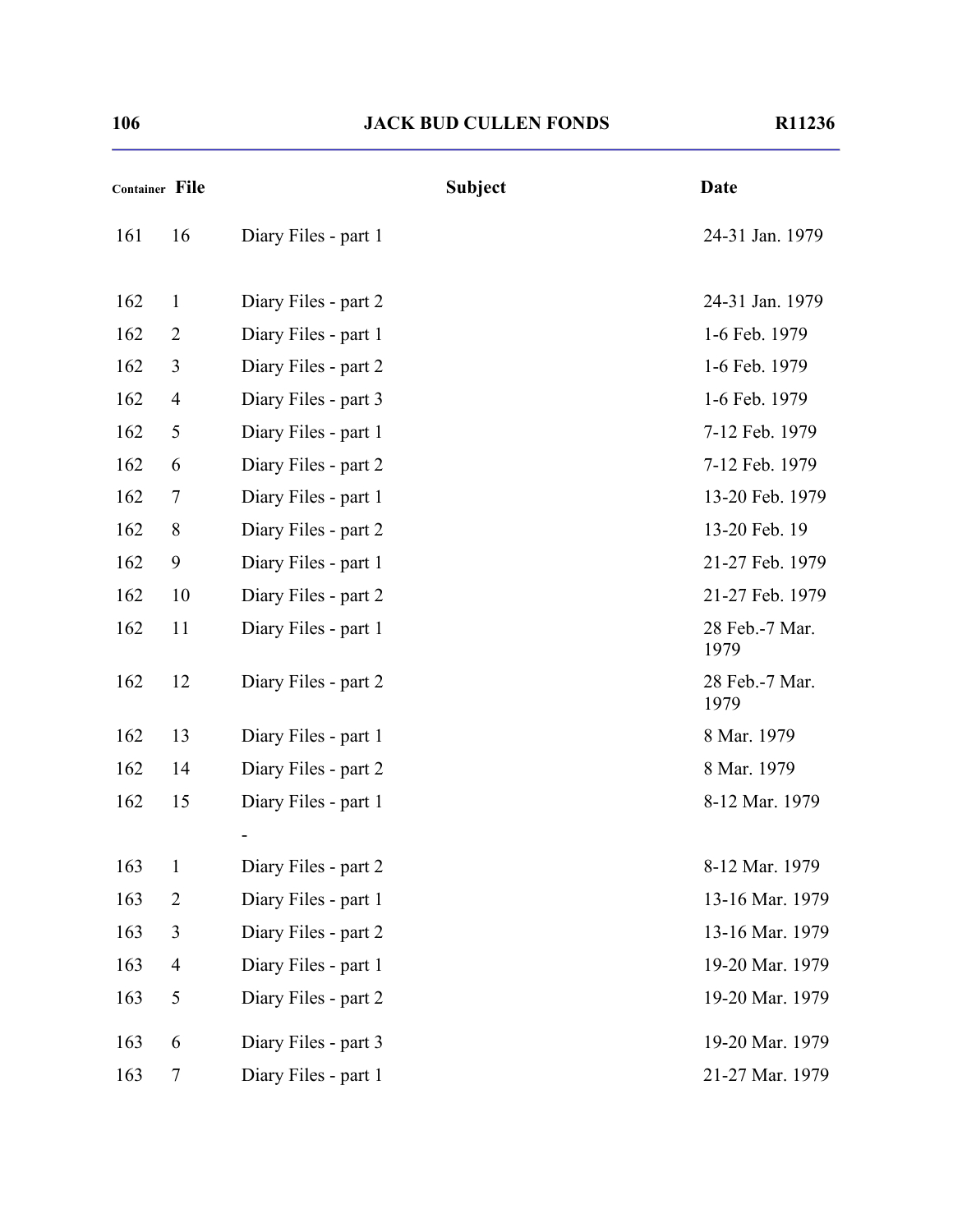| <b>Container File</b> |                |                      | <b>Subject</b> | <b>Date</b>            |
|-----------------------|----------------|----------------------|----------------|------------------------|
| 163                   | 8              | Diary Files - part 2 |                | 21-27 Mar. 1979        |
| 163                   | 9              | Diary Files - part 1 |                | 28-29 Mar. 1979        |
| 163                   | 10             | Diary Files - part 2 |                | 28-29 Mar. 1979        |
| 163                   | 11             | Diary Files - part 1 |                | 30 Mar.-5 Apr.<br>1979 |
| 163                   | 12             | Diary Files - part 2 |                | 30 Mar.-5 Apr.<br>1979 |
| 163                   | 13             | Diary Files - part 3 |                | 30 Mar.-5 Apr.<br>1979 |
| 163                   | 14             | Diary Files - part 1 |                | 6-17 Apr. 1979         |
| 163                   | 15             | Diary Files - part 2 |                | 6-17 Apr. 1979         |
| 163                   | 16             | Diary Files - part 1 |                | 18-19 Apr. 1979        |
| 163                   | 17             | Diary Files - part 2 |                | 18-19 Apr. 1979        |
| 164                   | 1              | Diary Files - part 3 |                | 18-19 Apr. 1979        |
| 164                   | $\overline{2}$ | Diary Files - part 1 |                | 20-27 Apr. 1979        |
| 164                   | 3              | Diary Files - part 2 |                | 20-27 Apr. 1979        |
| 164                   | $\overline{4}$ | Diary Files - part 3 |                | 20-27 Apr. 1979        |
| 164                   | 5              | Diary Files - part 1 |                | 30 Apr.-4 May<br>1979  |
| 164                   | 6              | Diary Files - part 2 |                | 30 Apr.-4 May<br>1979  |
| 164                   | $\tau$         | Diary Files - part 3 |                | 30 Apr.-4 May<br>1979  |
| 164                   | $8\,$          | Diary Files - part 1 |                | 7-11 May 1979          |
| 164                   | 9              | Diary Files - part 2 |                | 7-11 May 1979          |
| 164                   | 10             | Diary Files - part 1 |                | 14 May 1979            |
| 164                   | 11             | Diary Files - part 2 |                | 14 May 1979            |
| 164                   | 12             | Diary Files - part 3 |                | 14 May 1979            |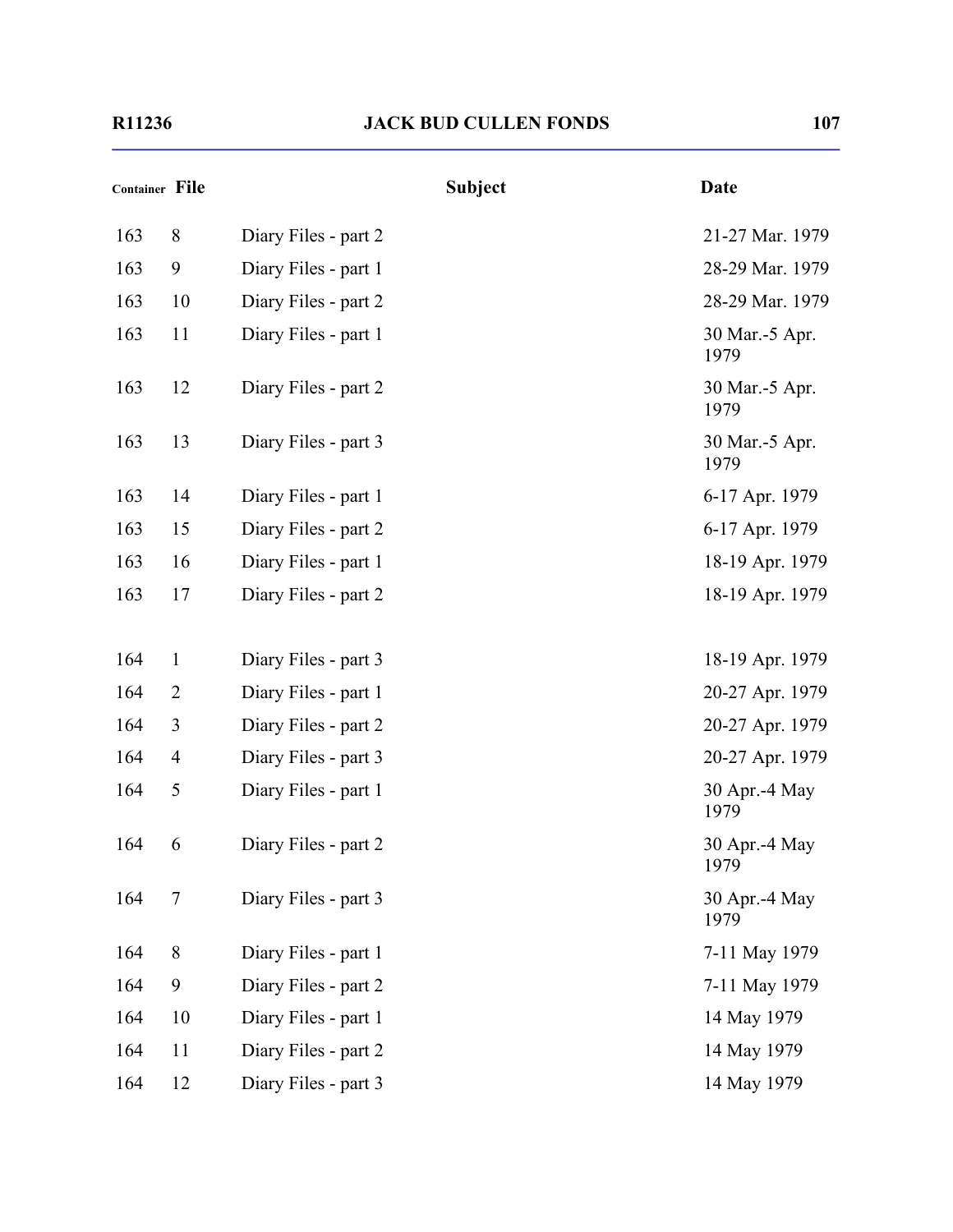| Container File |                |                      | <b>Subject</b> | <b>Date</b>      |
|----------------|----------------|----------------------|----------------|------------------|
| 164            | 13             | Diary Files - part 1 |                | 15-18 May 1979   |
| 164            | 14             | Diary Files - part 2 |                | 15-18 May 1979   |
| 164            | 15             | Diary Files - part 3 |                | 15-18 May 1979   |
| 164            | 16             | Diary Files-         |                | Mar. 1980        |
| 164            | 17             | Diary Files          |                | Apr. 1980        |
| 165            | $\mathbf{1}$   | Diary Files          |                | May 1980         |
| 165            | $\overline{2}$ | Diary Files          |                | <b>June 1980</b> |
| 165            | 3              | Diary Files          |                | <b>July 1980</b> |
| 165            | $\overline{4}$ | Diary Files          |                | Aug. 1980        |
| 165            | $\mathfrak{S}$ | Diary Files          |                | Sept. 1980       |
| 165            | 6              | Diary Files          |                | Oct. 1980        |
| 165            | $\overline{7}$ | Diary Files          |                | Nov. 1980        |
| 165            | 8              | Diary Files          |                | Dec. 1980        |
| 165            | 9              | Diary Files          |                | Jan. 1981        |
| 165            | 10             | Diary Files          |                | Feb. 1981        |
| 165            | 11             | Diary Files          |                | Mar. 1981        |
| 165            | 12             | Diary Files          |                | Apr. 1981        |
| 165            | 13             | Diary Files          |                | May 1981         |
| 165            | 14             | Diary Files          |                | <b>June 1981</b> |
| 166            | $\mathbf{1}$   | Diary Files          |                | <b>July 1981</b> |
| 166            | $\overline{2}$ | Diary Files          |                | Aug. 1981        |
| 166            | 3              | Diary Files          |                | Sept. 1981       |
| 166            | $\overline{4}$ | Diary Files          |                | Oct. 1981        |
| 166            | 5              | Diary Files          |                | Nov. 1981        |
| 166            | 6              | Diary Files          |                | Dec. 1981        |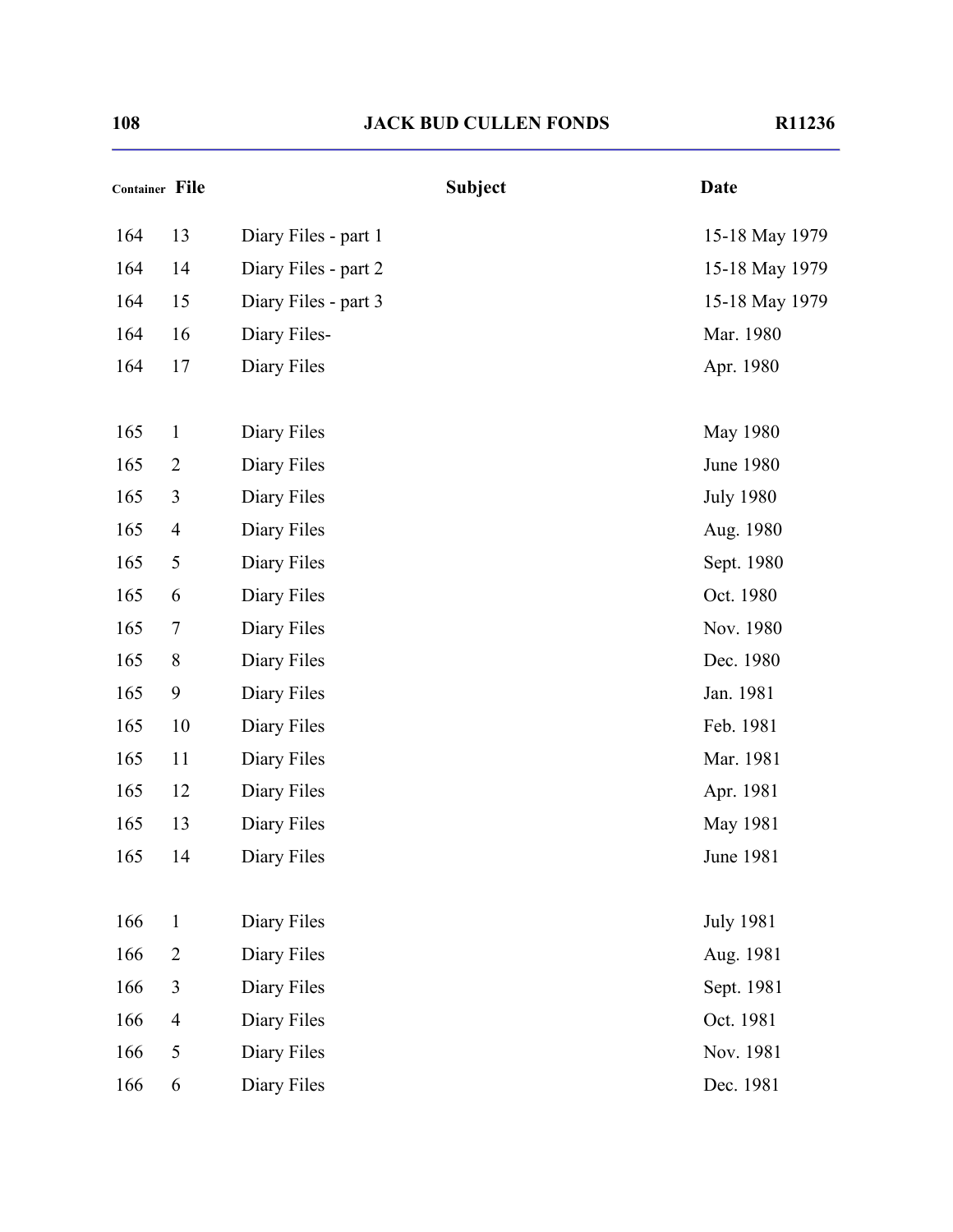|     | <b>Container File</b> |                       | <b>Subject</b> | <b>Date</b>      |
|-----|-----------------------|-----------------------|----------------|------------------|
| 166 | 7                     | Diary Files           |                | Jan. 1982        |
| 166 | 8                     | Diary Files           |                | Feb. 1982        |
| 166 | 9                     | Diary Files           |                | Mar. 1982        |
| 166 | 10                    | Diary Files           |                | Apr. 1982        |
| 166 | 11                    | Diary Files           |                | May 1982         |
| 166 | 12                    | Diary Files           |                | June 1982        |
| 166 | 13                    | Diary Files           |                | <b>July 1982</b> |
| 166 | 14                    | Diary Files           |                | Aug. 1982        |
| 166 | 15                    | Diary Files           |                | Sept. 1982       |
| 166 | 16                    | Diary Files           |                | Oct. 1982        |
| 166 | 17                    | Diary Files           |                | Nov. 1982        |
|     |                       |                       |                |                  |
| 167 | $\mathbf{1}$          | Diary Files           |                | Dec. 1982        |
| 167 | $\overline{2}$        | Diary Files           |                | Jan. 1983        |
| 167 | 3                     | Diary Files           |                | Feb. 1983        |
| 167 | $\overline{4}$        | Diary Files           |                | Mar. 1983        |
| 167 | 5                     | Diary Files           |                | Apr. 1983        |
| 167 | 6                     | Diary Files           |                | May 1983         |
| 167 | 7                     | Diary Files           |                | June 1983        |
| 167 | 8                     | Diary Files           |                | <b>July 1983</b> |
| 167 | 9                     | Diary Files           |                | Aug. 1983        |
| 167 | 10                    | Diary Files           |                | Sept. 1983       |
| 167 | 11                    | Diary Files           |                | Oct. 1983        |
| 167 | 12                    | Diary Files           |                | Nov. 1983        |
| 167 | 13                    | Diary Files           |                | Dec. 1983        |
| 167 | 14                    | Diary Files           |                | Jan. 1984        |
| 167 | 15                    | Diary Files-Greetings |                | Jan. 1984        |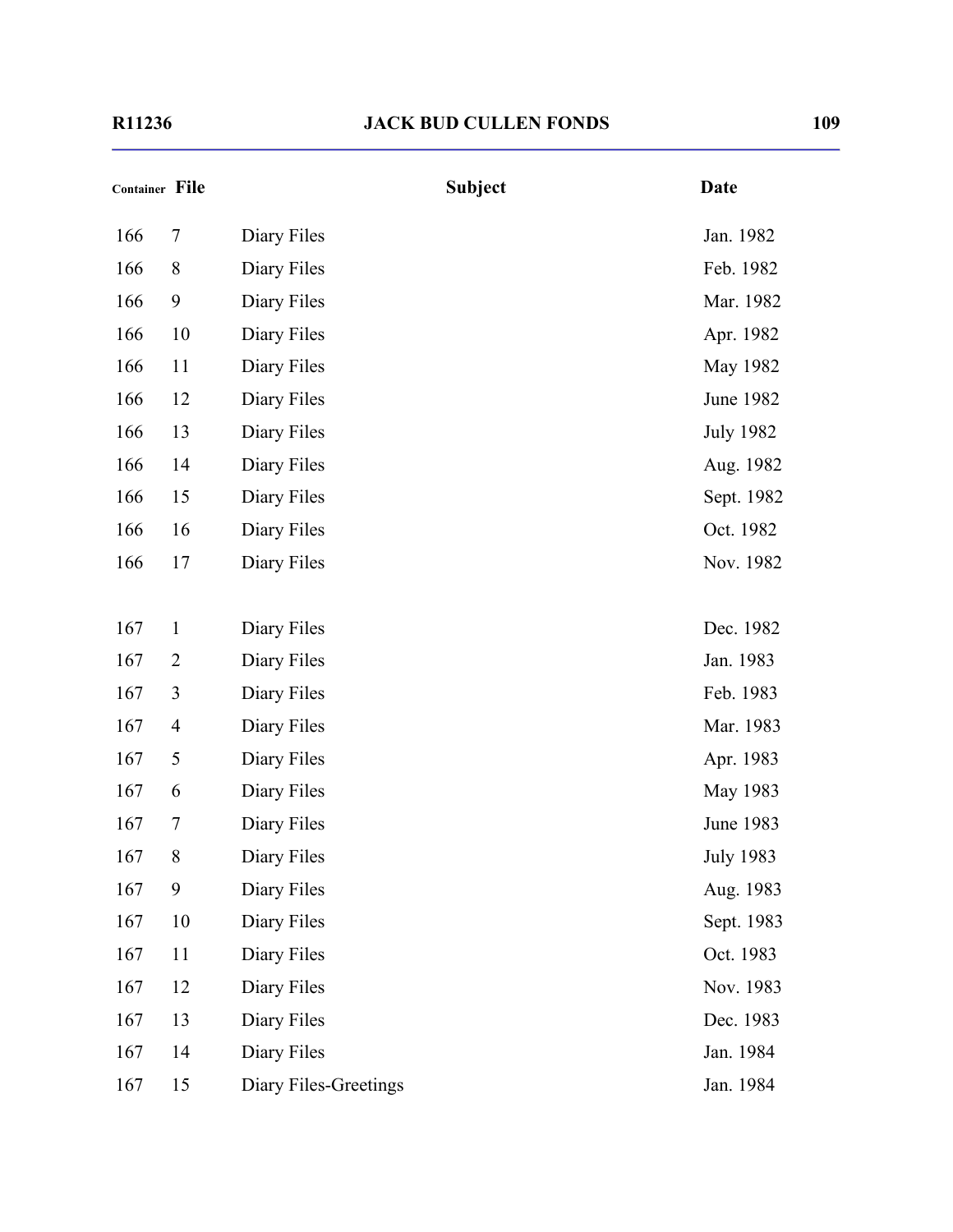| <b>Container File</b> |                       | <b>Date</b>      |
|-----------------------|-----------------------|------------------|
| 16                    | Diary Files-Greetings | Feb. 1984        |
| $\mathbf{1}$          | Diary Files           | Feb. 1984        |
| $\overline{2}$        | Diary Files-Greetings | Mar. 1984        |
| 3                     | Diary Files           | Mar. 1984        |
| $\overline{4}$        | Diary Files-Greetings | Apr. 1984        |
| 5                     | Diary Files           | Apr. 1984        |
| 6                     | Diary Files-Greetings | May 1984         |
| $\tau$                | Diary Files           | May 1984         |
| 8                     | Diary Files-Greetings | June 1984        |
| 9                     | Diary Files           | June 1984        |
| 10                    | Diary Files-Greetings | <b>July 1984</b> |
| 11                    | Diary Files           | <b>July 1984</b> |
| 12                    | Diary Files           | Aug. 1984        |
|                       |                       | <b>Subject</b>   |

## **Minister's Geographic Responsibility Files Sub-Series**

| 168 | 13 | $168 - B$ | General Inquiries from Public | 1975-1979 |
|-----|----|-----------|-------------------------------|-----------|
| 168 | 14 | $168-C$   | General Inquiries from Public | 1975-1979 |
| 168 | 15 | $168-D$   | General Inquiries from Public | 1976-1979 |
| 168 | 16 | $168-E$   | General Inquiries from Public | 1975      |
| 168 | 17 | $168-F$   | General Inquiries             | 1976-1979 |
| 168 | 18 | $168-G$   | General Inquiries             | 1975-1976 |
| 168 | 19 | $168-H$   | General Inquiries             | 1975-1977 |
| 168 | 20 | $168-G$   | General Inquiries             | 1977-1978 |
| 168 | 21 | $168-K$   | General Inquiries             | 1976-1978 |
| 168 | 22 | $168-L$   | General Inquiries             | 1975-1978 |
| 168 | 23 | $168-M$   | General Inquiries             | 1976-1978 |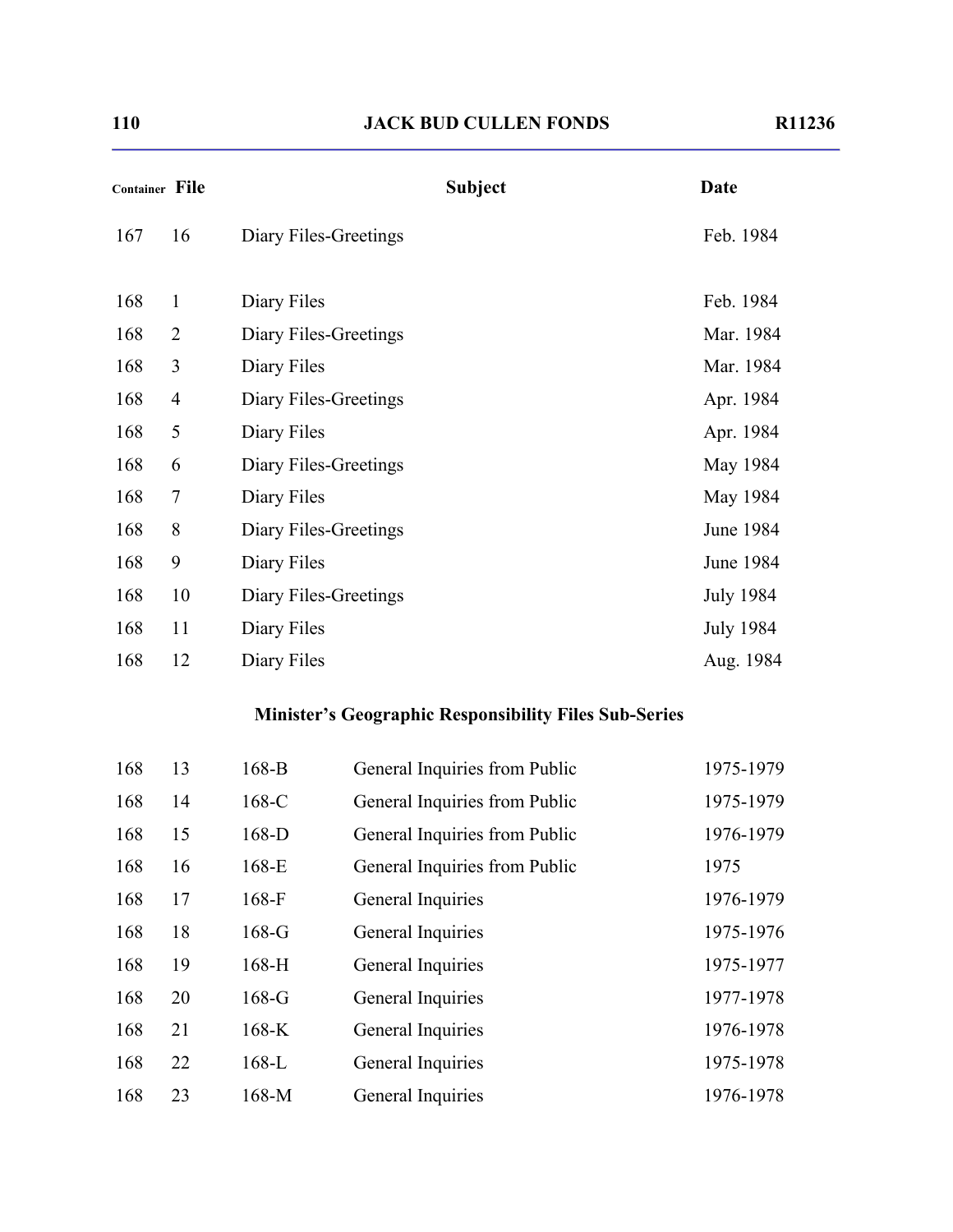| <b>Container File</b> |                |         | <b>Subject</b>                       | <b>Date</b> |
|-----------------------|----------------|---------|--------------------------------------|-------------|
| 169                   | $\mathbf{1}$   | $168-N$ | General Inquiries                    | 1976-1978   |
| 169                   | $\overline{2}$ | 168-O   | General Inquiries                    | 1977-1979   |
| 169                   | 3              | $168-P$ | General Inquiries                    | 1975-1978   |
| 169                   | $\overline{4}$ | $168-Q$ | General Inquiries                    | 1976-1977   |
| 169                   | 5              | 168-R   | General Inquiries                    | 1976-1979   |
| 169                   | 6              | $168-S$ | General Inquiries                    | 1976-1978   |
| 169                   | $\tau$         | $168-T$ | General Inquiries                    | 1976-1979   |
| 169                   | 8              | 168-V   | General Inquiries                    | 1975-1978   |
| 169                   | 9              | $168-W$ | General Inquiries                    | 1976-1978   |
| 169                   | 10             | $168-Z$ | General Inquiries                    | 1976        |
| 169                   | 11             | 180-1   | General - vol. 1 - part 1            | 1975-1977   |
| 169                   | 12             | 180-1   | General - vol. 1 - part 2            | 1875-1977   |
| 169                   | 13             | 180-1   | General - vol. 1 - part 3            | 1975-1977   |
| 169                   | 14             | 180-1   | General - vol. 2 - part 1            | 1977        |
| 169                   | 15             | 180-1   | General - vol. 2 - part 2            | 1977        |
| 169                   | 16             | 180-1   | General - vol. 2 - part 3            | 1977        |
| 169                   | 17             | 180-1   | General - vol. 3 - part 1            | 1976-1979   |
| 169                   | 18             | 180-1   | General - vol. 3 - part 2            | 1976-1979   |
| 169                   | 19             | 180-2   | Glengarry-Prescott-Russell           | 1976-1978   |
| 169                   | 20             | 180-3   | Grenville-Carleton - vol. 1 - part 1 | 1975-1977   |
| 169                   | 21             | 180-3   | Grenville-Carleton - vol. 1 - part 2 | 1975-1977   |
| 169                   | 22             | 180-3   | Grenville-Carleton - vol. 1 - part 3 | 1975-1977   |
| 169                   | 23             | 180-3   | Nepean-Carleton                      | 1977-1978   |
| 169                   | 24             | 180-4   | Lanark-Renfrew-Carleton              | 1976        |
| 169                   | 25             | 180-5   | Leeds County                         | 1975-1978   |
| 169                   | 26             | 180-6   | Ottawa Carleton - vol. 1 part 1      | 1976        |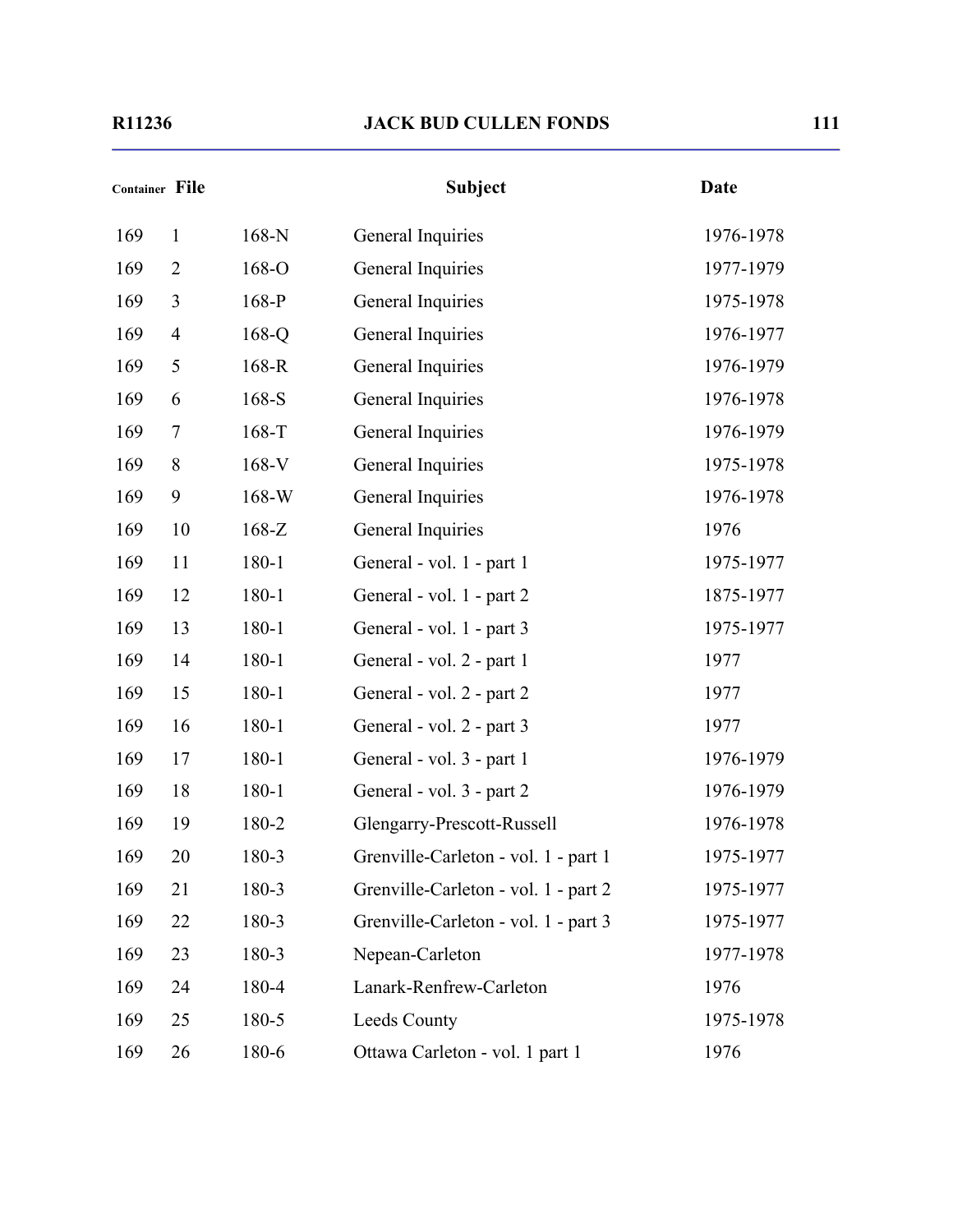| Container File |                |               | <b>Subject</b>                                                  | Date      |
|----------------|----------------|---------------|-----------------------------------------------------------------|-----------|
| 170            | $\mathbf{1}$   | 180-6         | Ottawa Carleton - vol. 1 - part2                                | 1976      |
| 170            | $\overline{2}$ | 180-6         | Ottawa Carleton - vol. 2 - part 1                               | 1976-1977 |
| 170            | 3              | 180-6         | Ottawa Carleton - vol. 2 - part 2                               | 1976-1977 |
| 170            | $\overline{4}$ | 180-6         | Ottawa Carleton - vol. 2 - part 3                               | 1976-1977 |
| 170            | 5              | 180-6         | Ottawa Carleton - vol. 3                                        | 1977-1979 |
| 170            | 6              | 180-6         | Ottawa Carleton - Mrs. Rebecca Liff                             | 1975-1976 |
| 170            | 7              | $180 - 6 - 1$ | Employment Assistance - vol. 1 - part 1                         | 1976      |
| 170            | 8              | $180 - 6 - 1$ | Employment Assistance - vol. 1 - part 2                         | 1976      |
| 170            | 9              | 180-6-2       | Ottawa Carleton - Peace and Security part 1                     | 1976      |
| 170            | 10             | 180-6-2       | Ottawa Carleton - Peace and Security -<br>part 2                | 1976      |
| 170            | 11             | $180 - 6 - 3$ | Ottawa Carleton - Transcontinental Railway<br>Passenger Service | 1976      |
| 170            | 12             | 180-6-4       | Ottawa-Carleton - Anti-Inflation Act and<br>Guidelines          | 1976      |
| 170            | 13             | 180-7         | Ottawa Centre                                                   | 1976-1979 |
| 170            | 14             | 180-8         | Ottawa Vanier - part 1                                          | 1975-1979 |
| 170            | 15             | 180-8         | Ottawa-Vanier - part 2                                          | 1975-1979 |
| 170            | 16             | 180-9         | Ottawa West - part 1                                            | 1975-1978 |
| 170            | 17             | 180-9         | Ottawa West - part 2                                            | 1975-1978 |
| 170            | 18             | 180-9         | Ottawa West - part 3                                            | 1975-1978 |
| 170            | 19             | 180-10        | Renfrew North - vol. 1 - part 1                                 | 1975-1976 |
| 171            | $\mathbf{1}$   | 180-10        | Renfrew North - vol. 1 - part 2                                 | 1975-1976 |
| 171            | $\overline{2}$ | 180-10        | Renfrew North - vol. 2 - part 1                                 | 1976-1978 |
| 171            | 3              | 180-10        | Renfrew North - vol.2 - part 2                                  | 1976-1978 |
| 171            | $\overline{4}$ | 180-10        | Sarnia Lambton                                                  | 1976      |
| 171            | 5              | 180-12        | <b>Stormont Dundas</b>                                          | 1976-1978 |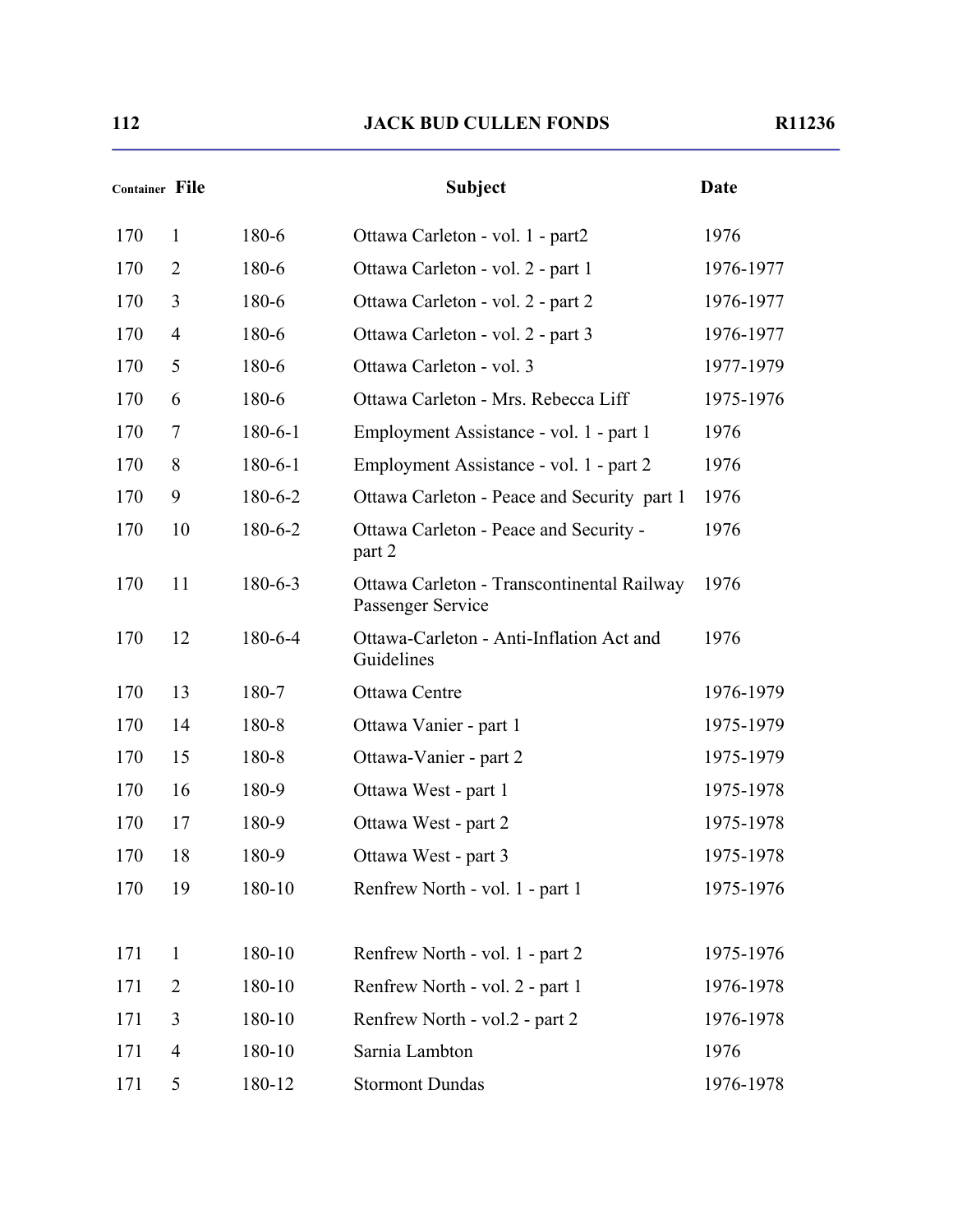# **Container File Subject Date Parliamentary Matters Sub-Series** 171 6 184-1-1 General 1976-1977 171 7 184-1-2 Throne Speeches 1976 171 8 184-1-3 Lobbying 1976 171 9 184-1-4 Accommodations 1978 171 10 184-1-5 Services of Members 1979 171 11 184-1-8 Library of Parliament 1975-1979 171 12 184-2-1 Cabinet-General 1976-1979 171 13 184-2-8 Speaking Engagements for Ministers 1976 171 14 184-3-1 Caucus - part 1 1976-1978 171 15 184-3-1 Caucus - part 2 1976-1978 171 16 184-3-1 Caucus - part 3 1976-1978 171 17 184-3-2 National Liberal Caucus Research Bureau vol. 1 - part 1 1975 171 18 184-3-2 National Liberal Caucus Research Bureau vol. 1 - part 2 1975 171 19 184-3-2 National Liberal Caucus Research Bureau vol. 1 - part 3 1975 171 20 184-3-2 National Liberal Caucus Research Bureau vol. 2 - part 1 1975-1978 171 21 184-3-2 National Liberal Caucus Research Bureau vol. 2 - part 2 1975-1978 171 22 184-3-2 National Liberal Caucus Research Bureau vol. 2 - part 3 1975-1978 172 1 184-3-3 National Liberal Caucus - part 1 1973-1975 172 2 184-3-3 National Liberal Caucus - part 2 1973-1975

172 3 184-3-3 National Liberal Caucus - part 3 1973-1975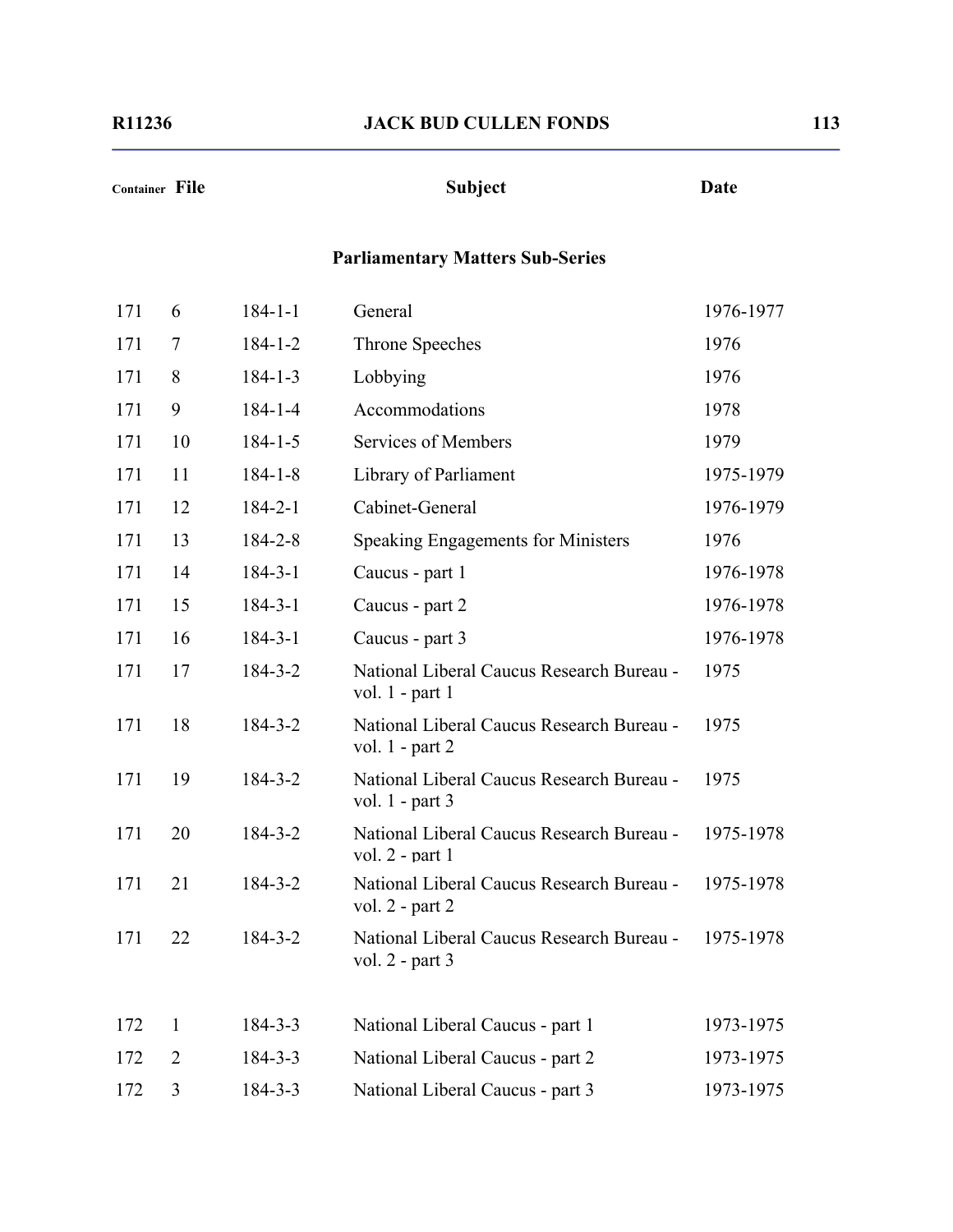| Container File |                |                | <b>Subject</b>                              | <b>Date</b> |
|----------------|----------------|----------------|---------------------------------------------|-------------|
| 172            | $\overline{4}$ | 184-3-4        | Ontario and Eastern Canada Caucus meeting   | 1976-1978   |
| 172            | 5              | $184 - 3 - 5$  | <b>Ontario Matters Weekly Agenda</b>        | 1976        |
| 172            | 6              | $184 - 3 - 6$  | <b>Ontario Liberal Caucus</b>               | 1975-1977   |
| 172            | 7              | $184 - 3 - 7$  | Caucus                                      | 1976        |
| 172            | 8              | $184 - 4 - 1$  | <b>Committees General</b>                   | 1976-1977   |
| 172            | 9              | 184-4-2        | House of Commons Committees                 | 1975-1976   |
| 172            | 10             | 184-4-4        | <b>Liberal Caucus Committees</b>            | 1975        |
| 172            | 11             |                | [Speeches]                                  | 1975        |
| 172            | 12             | 184-4-5        | <b>Cabinet Committees</b>                   | 1976-1977   |
| 172            | 13             | $184 - 5 - 1$  | House of Commons - General - part 1         | 1975-1979   |
| 172            | 14             | $184 - 5 - 1$  | House of Commons - General - part 2         | 1975-1979   |
| 172            | 15             | $184 - 5 - 1$  | House of Commons - General - part 3         | 1975-1979   |
| 172            | 16             | 184-5-2        | <b>Statements and Speeches by Minister</b>  | 1978        |
| 172            | 17             | $184 - 5 - 3$  | <b>Bills and Legislation</b>                | 1975-1977   |
| 172            | 18             | $184 - 5 - 5$  | House of Commons - Questions and<br>Returns | 1978        |
| 172            | 19             | $184 - 5 - 6$  | Motions for Productions of Papers           | 1975-1976   |
| 172            | 20             | 184-5-7        | <b>Individual Questions</b>                 | 1977        |
| 172            | 21             | $184 - 5 - 10$ | House of Commons-Routines and<br>Procedures | 1978        |
| 172            | 22             | $184 - 5 - 11$ | Vote Notices                                | 1975-1977   |
| 172            | 23             | 184-5-12       | Question Period                             | 1975-1979   |
| 172            | 24             | $184 - 6 - 1$  | Members of Parliament                       | 1976-1979   |
| 172            | 25             | 184-6-2        | <b>M.P.s Constituency Reports</b>           | 1976        |
| 172            | 26             | $184 - 6 - 3$  | Speeches, Addresses and Articles            | 1976-1978   |
| 172            | 27             | 184-6-4        | M.P.s Salary Increases                      | 1976        |
| 172            | 28             | 184-6-5        | M.P.s and Employees                         | 1975-1978   |
| 172            | 29             | $184 - 7 - 1$  | House of Commons Committees                 | 1978        |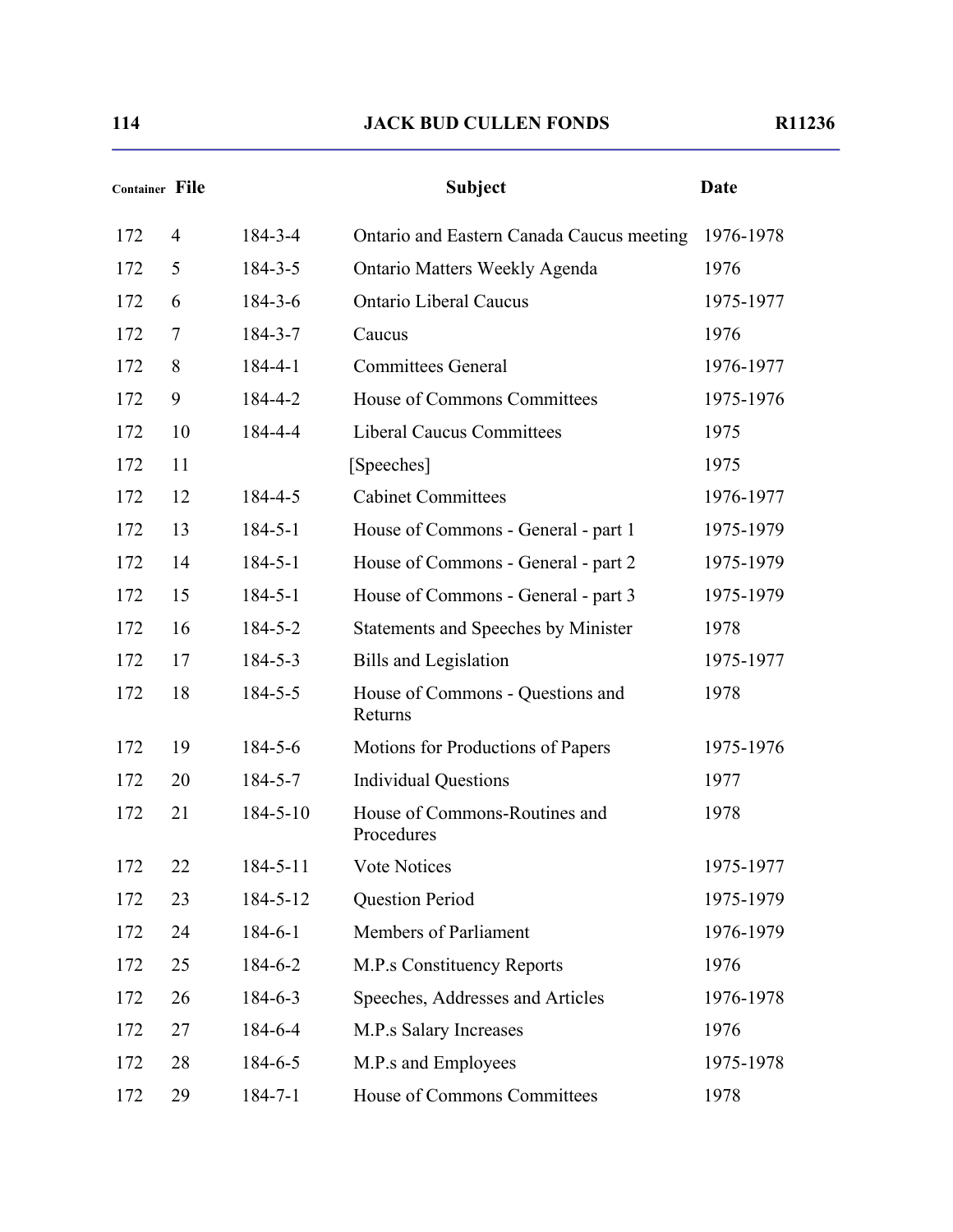| <b>Container File</b> |                |                | <b>Subject</b>                                          | <b>Date</b> |
|-----------------------|----------------|----------------|---------------------------------------------------------|-------------|
| 172                   | 30             | 184-9-1        | House of Commons - General - part 1                     | 1975-1978   |
| 172                   | 31             | 184-9-1        | House of Commons - General - part 2                     | 1975-1978   |
| 172                   | 32             | 184-9-2        | Senatorships                                            | 1976        |
| 172                   | 33             | 184-9-3        | Acts, Bills and Legislation                             | 1975-1979   |
| 172                   | 34             | 184-9-4        | Questions in the Senate                                 | 1978        |
| 172                   | 35             | 184-10-2       | Governor General                                        | 1977        |
| 172                   | 36             | $184 - 10 - 3$ | Order of Canada                                         | 1978        |
| 173                   | 1              | $184 - 11 - 1$ | Bills, Legislation, Acts, Programs - vol. 1 -<br>part 1 | 1977-1978   |
| 173                   | $\overline{2}$ | $184 - 11 - 1$ | Bills, Legislation, Acts, Programs - vol. 1 -<br>part 2 | 1977-1978   |
| 173                   | 3              | $184 - 11 - 1$ | Bills, Legislation, Acts, Programs - vol. 1 -<br>part 3 | 1977-1978   |
| 173                   | 4              | $184 - 11 - 1$ | Bills, Legislation, Acts, Programs - vol. 2             | 1978-1979   |
| 173                   | 5              | $184 - 11 - 2$ | Legislative Summaries                                   | 1976        |
| 173                   | 6              | $184 - 13 - 1$ | Members                                                 | 1975        |
| 173                   | 7              | $184 - 16 - 1$ | The Senate                                              | 1975        |
| 173                   | 8              | 186-1          | Federal Provincial Matters - General - vol. 1           | 1975-1977   |
| 173                   | 9              | 186-1          | Federal Provincial Matters - General - vol. 2<br>part 1 | 1977-1978   |
| 173                   | 10             | 186-1          | Federal Provincial Matters - General - vol. 2<br>part 2 | 1977-1978   |
| 173                   | 11             | $186-1$        | Federal Provincial Matters - General - vol. 3<br>part 1 | 1978-1979   |
| 173                   | 12             | 186-1          | Federal Provincial Matters - General - vol. 3<br>part 2 | 1978-1979   |
| 173                   | 13             | 186-3          | Federal Provincial Matters - Prince Edward<br>Island    | 1976        |
| 173                   | 14             | 186-5          | <b>Federal Provincial Matters - New Brunswick</b>       | 1976        |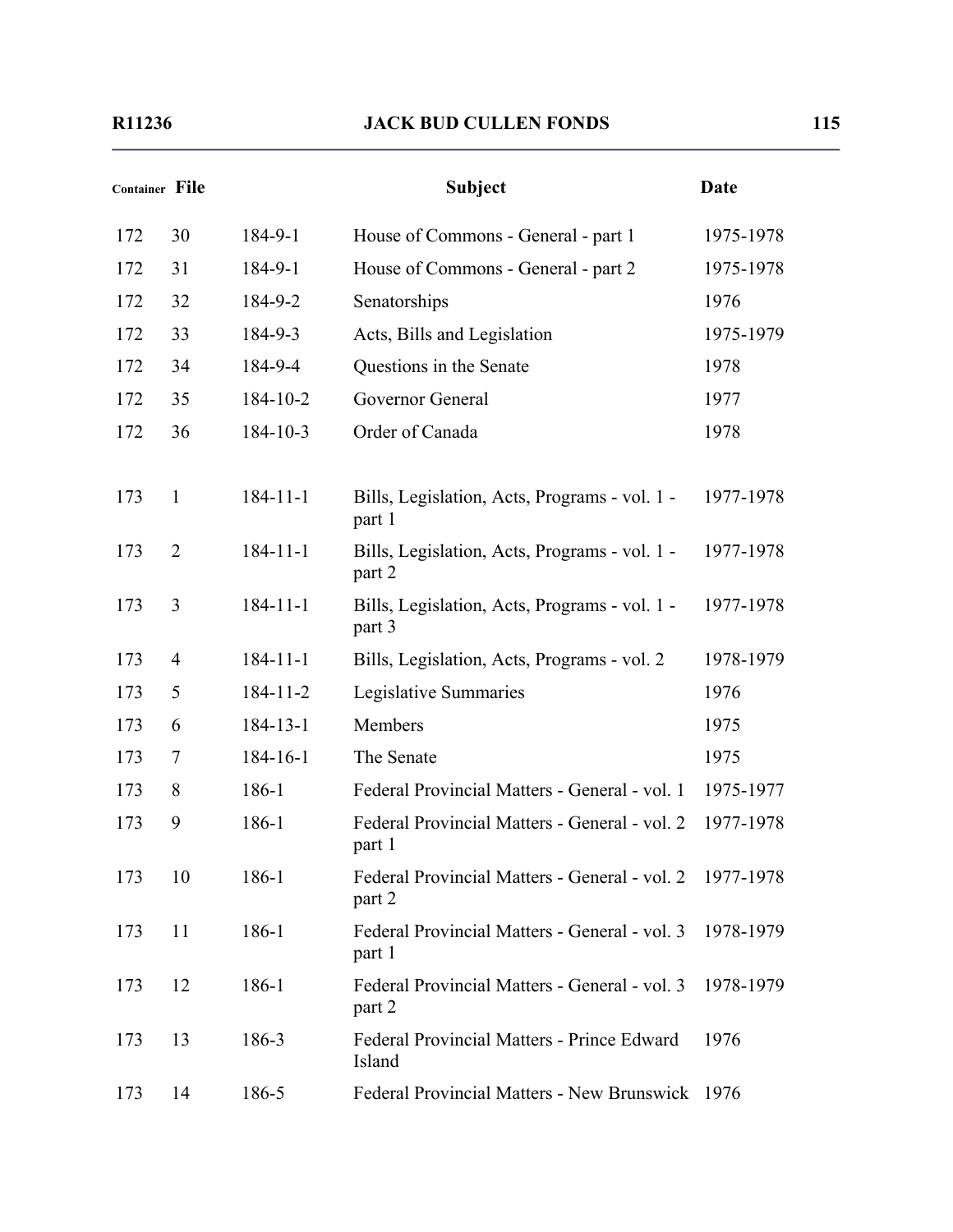| Container File |    |        | <b>Subject</b>                                                     | <b>Date</b> |
|----------------|----|--------|--------------------------------------------------------------------|-------------|
| 173            | 15 | 186-6  | Federal Provincial Matters - Quebec - vol. 1<br>part 1             | 1976-1979   |
| 173            | 16 | 186-6  | Federal Provincial Matters - Quebec - vol. 1<br>part 2             | 1976-1979   |
| 173            | 17 | 186-6  | Federal Provincial Matters - Quebec - vol. 1<br>part 3             | 1976-1979   |
| 173            | 18 | 186    | Federal Provincial Matters - Quebec - vol. 2                       | 1979        |
| 173            | 19 | 186-7  | Federal Provincial Matters - Ontario                               | 1975-1979   |
| 173            | 20 | 186-8  | Federal Provincial Matters - Manitoba                              | 1977        |
| 173            | 21 | 186-9  | Federal Provincial Matters - Saskatchewan                          | 1978        |
| 173            | 22 | 186-11 | <b>Federal Provincial Matters - British</b><br>Columbia            | 1976-1978   |
| 173            | 23 | 186-15 | Federal Provincial Matters - Conference of<br>Premiers             | 1978-1979   |
| 173            | 24 | 186-16 | Federal Provincial Matters - Meeting of<br>Ministers               | 1976        |
| 173            | 25 | 186-17 | Federal Provincial Matters - Conferences,<br>Meetings etc - part 1 | 1975-1979   |
| 173            | 26 | 186-17 | Federal Provincial Matters - Conferences,<br>Meetings etc - part 2 | 1975-1979   |

#### **Liberal Party Matters Sub-Series**

| 174 |                | 188-1         | Municipal Affairs              | 1976      |
|-----|----------------|---------------|--------------------------------|-----------|
| 174 | $\mathcal{L}$  | $188 - 1 - 2$ | <b>Municipal Affairs</b>       | 1976-1979 |
| 174 | 3              | $188 - 1 - 3$ | Progressive Conservative Party | 1976-1978 |
| 174 | $\overline{4}$ | $188 - 1 - 5$ | Parti Québécois                | 1977-1978 |
| 174 | 5              | $188 - 1 - 6$ | Achievements                   | 1978      |
| 174 | 6              | $188 - 1 - 8$ | Suppliers and Service          | 1979      |
| 174 |                | 188-1-9       | Communist Party of Canada      | 1975-1976 |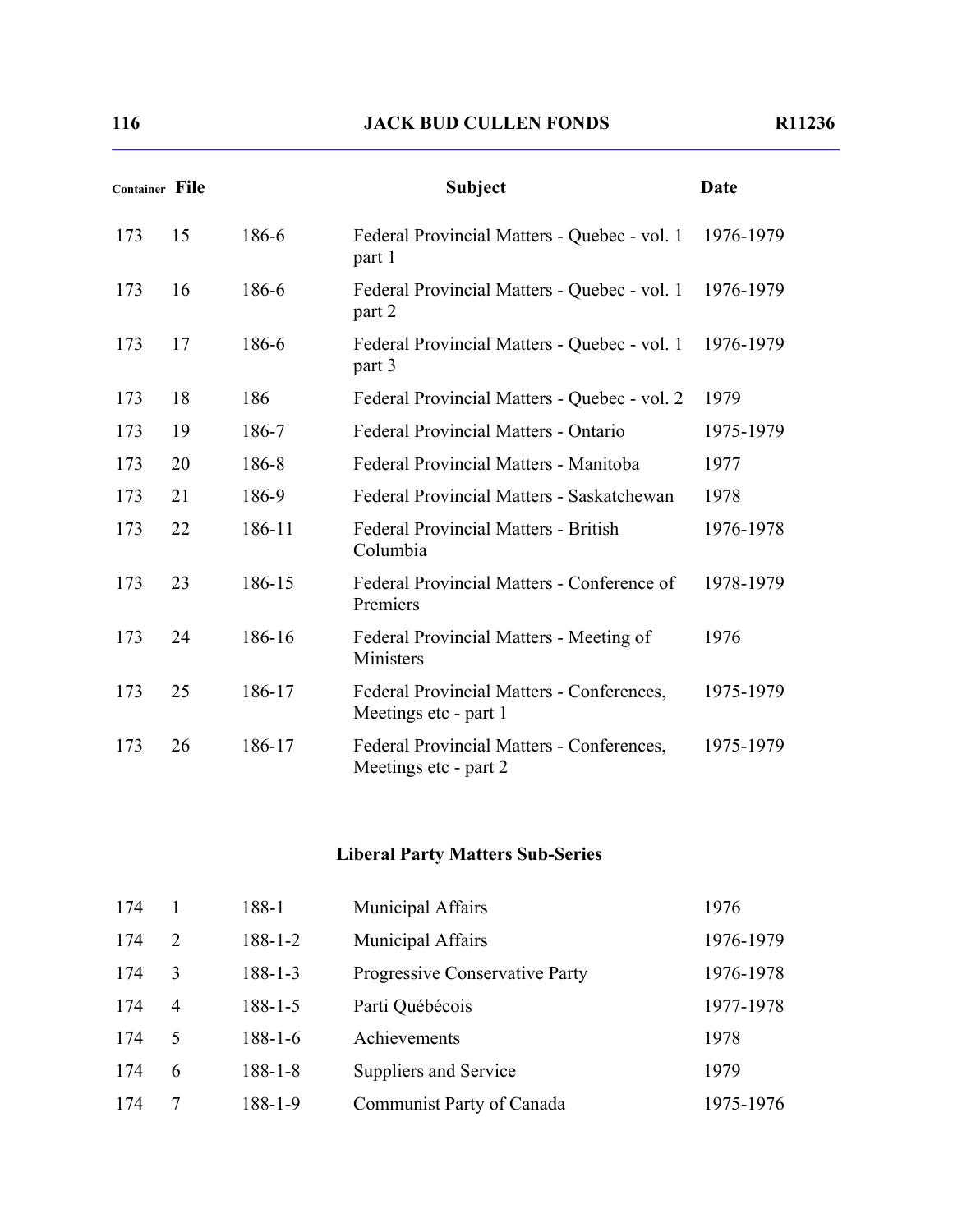| <b>Container File</b> |                |               | <b>Subject</b>                                       | <b>Date</b> |
|-----------------------|----------------|---------------|------------------------------------------------------|-------------|
| 174                   | 8              | $188 - 2 - 1$ | Conferences, Meetings                                | 1976        |
| 174                   | 9              | $188 - 2 - 1$ | Liberal Party - vol. 2 - part 1                      | 1976        |
| 174                   | 10             | $188 - 2 - 1$ | Liberal Party - vol. 2 - part 2                      | 1976        |
| 174                   | 11             | 188-2-2       | <b>Liberal Party Policy Convention</b>               | 1975-1976   |
| 174                   | 12             | 188-2-3       | National Liberal Convention - part 1                 | 1975-1978   |
| 174                   | 13             | 188-2-3       | National Liberal Convention - part 2                 | 1975-1978   |
| 174                   | 14             | $188 - 3 - 1$ | Constituency Federal - part 1                        | 1976-1978   |
| 174                   | 15             | $188 - 3 - 1$ | Constituency Federal - part 2                        | 1976-1978   |
| 174                   | 16             | 188-3-2       | <b>Electoral Maps and Boundaries</b>                 | 1975-1978   |
| 174                   | 17             | 188-3-3       | Sarnia Lambton Riding Association - vol. 1<br>part 1 | 1975-1976   |
| 174                   | 18             | 188-3-3       | Sarnia Lambton Riding Association - vol. 1<br>part 2 | 1975-1976   |
| 174                   | 19             | 188-3-3       | Sarnia Lambton Riding Association - vol. 1<br>part 3 | 1975-1976   |
| 174                   | 20             | 188-3-3       | Sarnia Lambton Riding Association - vol. 2<br>part 1 | 1976-1977   |
| 174                   | 21             | 188-3-3       | Sarnia Lambton Riding Association - vol. 2<br>part 2 | 1976-1977   |
| 174                   | 22             | 188-3-3       | Sarnia Lambton Riding Association                    | 1977-1979   |
| 175                   | 1              | 188-3-4       | Hamilton Mountain Riding                             | 1975        |
| 175                   | $\overline{2}$ | 188-3-5       | Ottawa and District Liberal riding                   | 1976-1978   |
| 175                   | 3              | $188 - 3 - 6$ | Ottawa Carleton Riding - vol. 1 - part 1             | 1976        |
| 175                   | $\overline{4}$ | $188 - 3 - 6$ | Ottawa Carleton Riding - vol. 1 - part 2             | 1976        |
| 175                   | 5              | $188 - 3 - 6$ | Ottawa-Carleton - vol. 2                             | 1976        |
| 175                   | 6              | $188 - 5 - 1$ | Elections [Federal]                                  | 1976-1979   |
| 175                   | 7              | 188-5-2       | <b>Candidates and Elected Members</b>                | 1977-1979   |
| 175                   | 8              | 188-5-3       | Returning Officers                                   | 1976-1979   |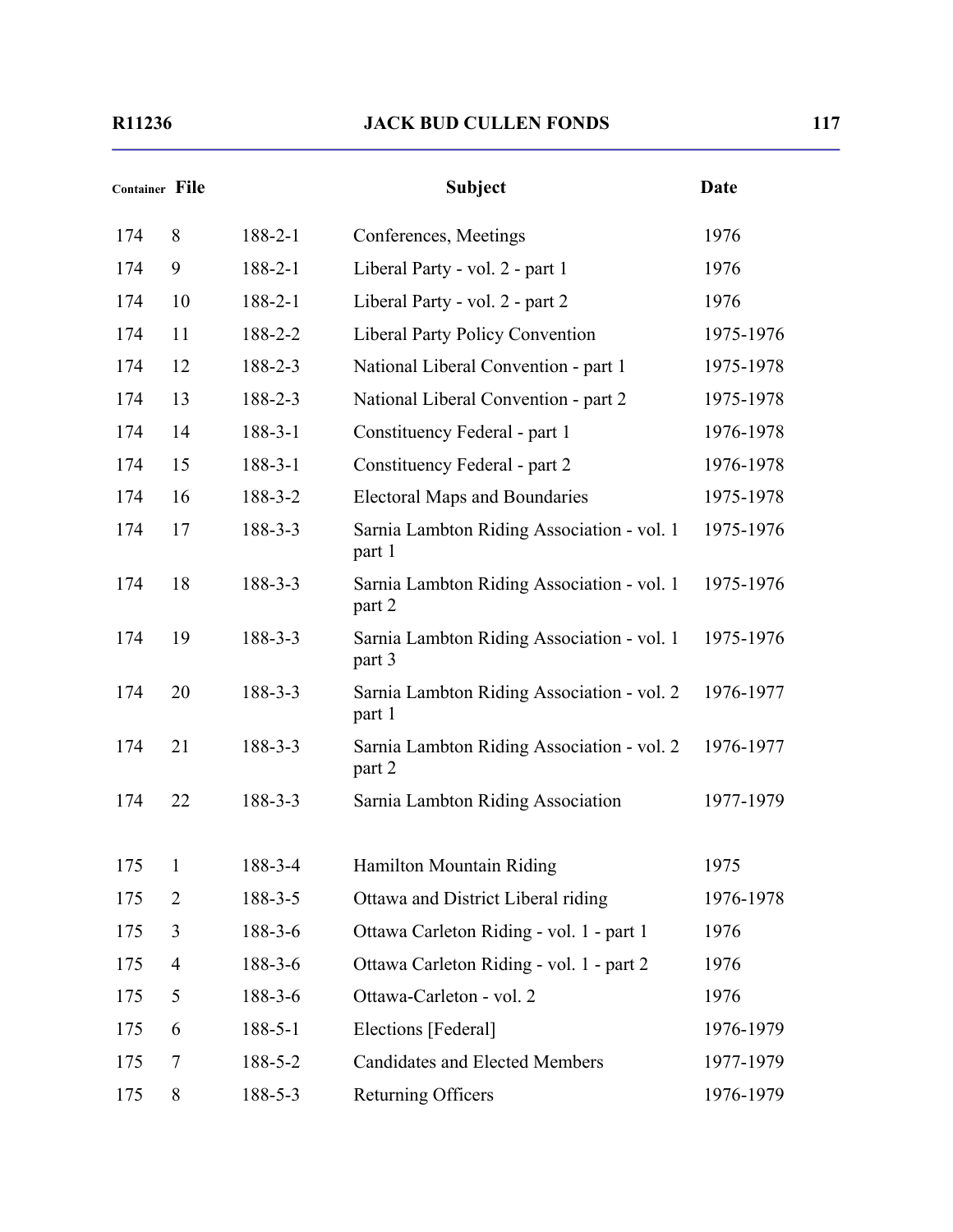| <b>Container File</b> |                |               | <b>Subject</b>                             | <b>Date</b> |
|-----------------------|----------------|---------------|--------------------------------------------|-------------|
| 175                   | 9              | 188-5-4       | <b>Election Material</b>                   | 1978-1979   |
| 175                   | 10             | $188 - 6 - 1$ | <b>Provincial Elections</b>                | 1976-1979   |
| 175                   | 11             | 188-6-3       | <b>Election Campaigns</b>                  | 1978        |
| 175                   | 12             | 188-6-5       | Ontario 1977 Election                      | 1977        |
| 175                   | 13             | $188 - 7 - 1$ | <b>Information-Public Relation</b>         | 1976-1979   |
| 175                   | 14             | 188-7-2       | Assistance in other Ridings                | 1978-1979   |
| 175                   | 15             | 188-7-3       | Public Opinion Polls                       | 1978-1979   |
| 175                   | 16             | 188-7-4       | Ministerial Visits-Ontario                 | 1976-1978   |
| 175                   | 17             | 188-7-5       | Exchange of Information                    | 1976-1979   |
| 175                   | 18             | $188 - 8 - 1$ | Liberal Party - vol. 1 - part 1            | 1975-1976   |
| 175                   | 19             | $188 - 8 - 1$ | Liberal Party - vol. 1 - part 2            | 1975-1976   |
| 175                   | 20             | $188 - 8 - 1$ | Liberal Party - vol. 3 - part 1            | 1976-1977   |
| 175                   | 21             | $188 - 8 - 1$ | Liberal Party - vol. 3 - part 2            | 1977-1977   |
| 175                   | 22             | $188 - 8 - 1$ | Liberal Party - vol. 4 - part 1            | 1977-1979   |
| 175                   | 23             | $188 - 8 - 1$ | Liberal Party - vol. 4 - part 2            | 1977-1979   |
| 175                   | 24             | 188-8-2       | Women's Liberal Party in Canada            | 1976-1978   |
| 176                   | $\mathbf{1}$   | 188-8-4       | Fact Sheets                                | 1978-1979   |
| 176                   | $\overline{2}$ | 188-8-5       | Memorandum                                 | 1976-1979   |
| 176                   | 3              | 188-8-6       | Meetings                                   | 1976        |
| 176                   | $\overline{4}$ | 188-9-1       | <b>Liberal Party Provincial</b>            | 1976        |
| 176                   | 5              | 188-9-4       | Nova Scotia Provincial Liberal Party       | 1977        |
| 176                   | 6              | 188-9-6       | Liberal Party of Quebec                    | 1975-1979   |
| 176                   | 7              | 188-9-7       | Liberal Party in Ontario – vol. 1 - part 1 | 1975-1977   |
| 176                   | 8              | 188-9-7       | Liberal Party in Ontario – vol. 1 - part 2 | 1975-1977   |
| 176                   | 9              | 188-9-7       | Liberal Party in Ontario – vol. 1 - part 3 | 1975-1977   |
| 176                   | 10             | 188-9-7       | Liberal Party in Ontario – vol. 2 - part 1 | 1977-1979   |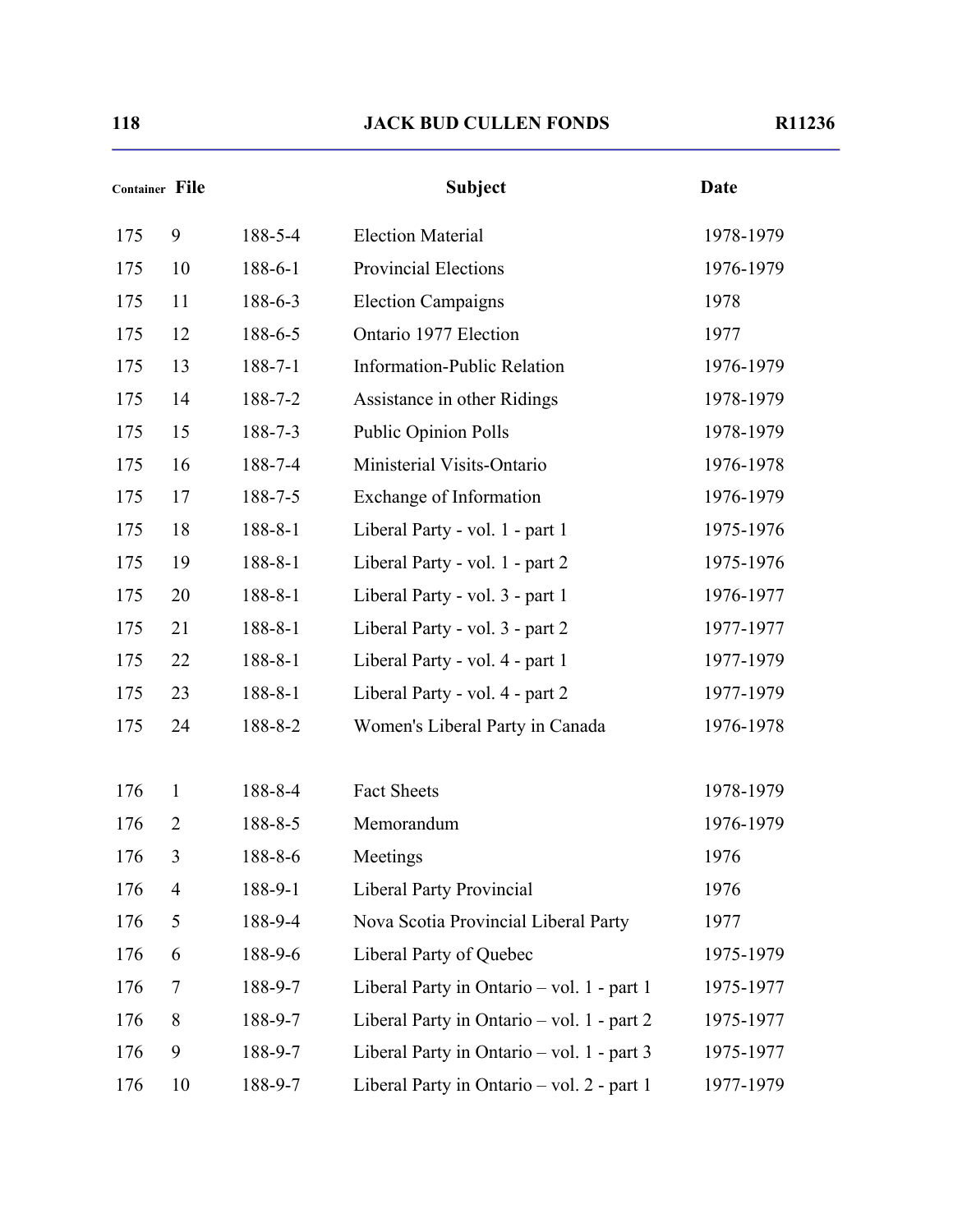| <b>Container File</b> |                |                    | <b>Subject</b>                                          | <b>Date</b> |
|-----------------------|----------------|--------------------|---------------------------------------------------------|-------------|
| 176                   | 11             | 188-9-7            | Liberal Party in Ontario – vol. 2 --part 2              | 1977-1979   |
| 176                   | 12             | 188-9-7            | Liberal Party in Ontario – vol. 2 - part 3              | 1977-1979   |
| 176                   | 13             | 188-9-7/1          | Funds for Liberal Party in Ontario - vol. 1 -<br>part 1 | 1975-1976   |
| 176                   | 14             | $188 - 9 - 7/1$    | Funds for Liberal Party in Ontario - vol. 1 -<br>part 2 | 1975-1976   |
| 176                   | 15             | 188-9-7/1          | Funds for Liberal Party in Ontario - vol. 1 -<br>part 3 | 1975-1976   |
| 176                   | 16             | $188 - 9 - 7/1$    | Funds for Liberal Party in Ontario - vol. 2 -<br>part 1 | 1976-1979   |
| 176                   | 17             | 188-9-7/1          | Funds for Liberal Party in Ontario - vol. 2 -<br>part 2 | 1976-1979   |
| 176                   | 18             | $188 - 9 - 7/1$    | Funds for Liberal Party in Ontario - vol. 2 -<br>part 3 | 1976-1979   |
| 176                   | 19             | $188 - 9 - 7 - 72$ | Liberal Leadership Convention - part 1                  | 1976        |
| 176                   | 20             | 188-9-7/2          | Liberal Leadership Convention - part 2                  | 1976        |
| 177                   | 1              | $188 - 9 - 7/3$    | Conventions, Conferences, Meetings -<br>part 1          | 1976-1979   |
| 177                   | $\overline{2}$ | 188-9-7/3          | Conventions, Conferences, Meetings -<br>part 2          | 1976-1979   |
| 177                   | 3              | 188-9-10           | Saskatchewan Liberal Party                              | 1977        |
| 177                   | 4              | 188-9-11           | Alberta Liberal Party                                   | 1976-1977   |
| 177                   | 5              | 188-9-12           | Liberal Party - British Columbia                        | 1977        |
| 177                   | 6              | 188-10-1           | Liberal Party - University and Young<br>Liberals        | 1976-1979   |
| 177                   | 7              | 188-10-2           | University Liberal Party of Canada                      | 1975        |
| 177                   | 8              | 188-10-4           | Canadian Student Liberals                               | 1977        |
| 177                   | 9              | 188-10-5           | Young Liberals of Canada                                | 1977-1978   |
| 177                   | 10             | 188-10-6           | Young Liberals Association of Ontario                   | 1978        |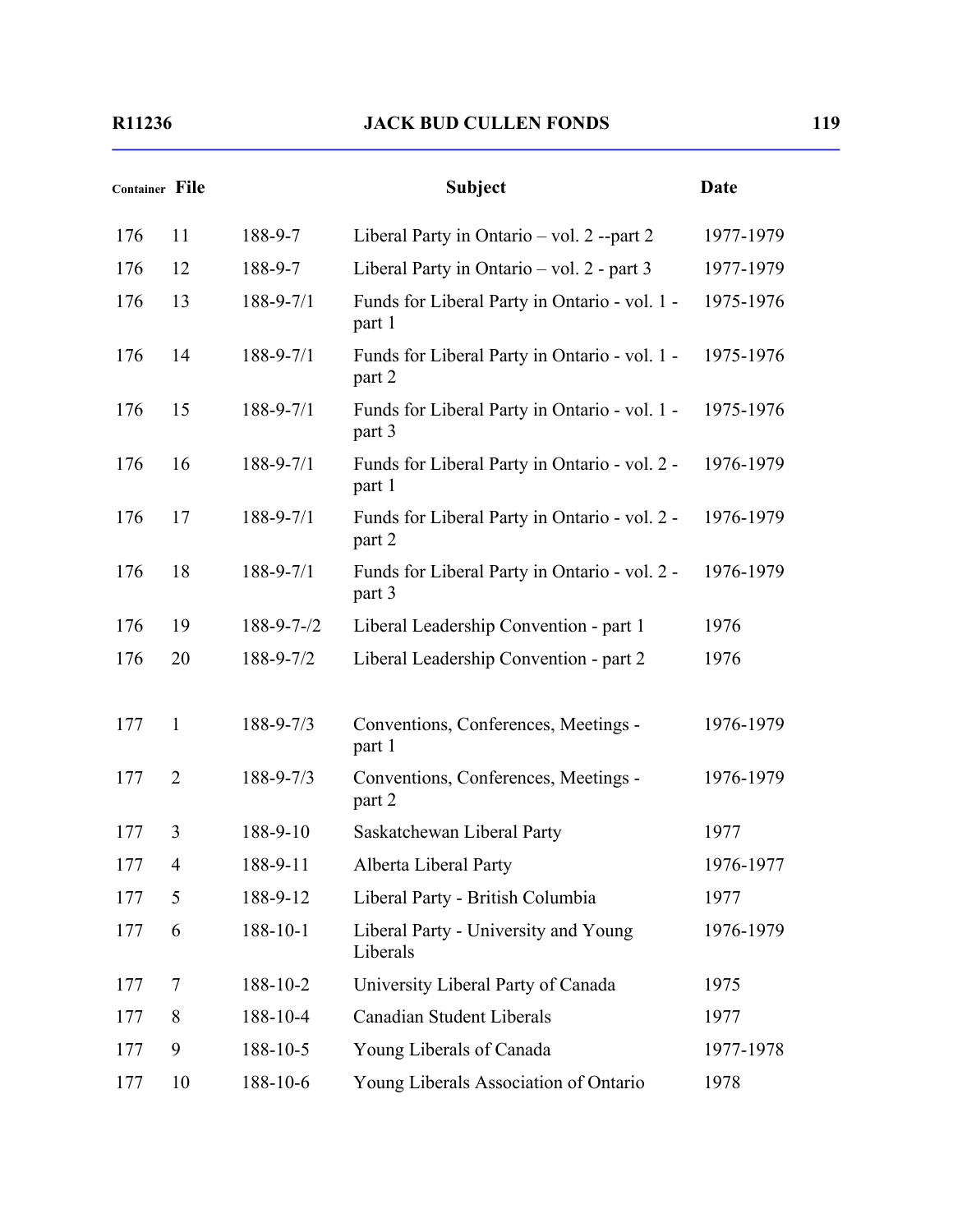| Container File |              |                           | <b>Subject</b>                                                                                     | <b>Date</b> |
|----------------|--------------|---------------------------|----------------------------------------------------------------------------------------------------|-------------|
|                |              |                           | <b>Minister's Personal Correspondence Sub-Series</b>                                               |             |
| 177            | 11           |                           | Cullen House on Pearl Street                                                                       | 1968-1974   |
| 177            | 12           | [re: Orville Levitt File] |                                                                                                    | 1966        |
| 177            | 13           |                           | Contact (Publications) - part 1                                                                    | 1973-1978   |
| 177            | 14           |                           | Contact (Publications) - part 2                                                                    | 1973-1978   |
| 177            | 15           | $100 - 1 - 1$             | General Correspondence                                                                             | 1975-1979   |
| 177            | 16           | $100 - 1 - 5$             | <b>Persistent Writers</b>                                                                          | 1976-1979   |
| 177            | 17           | $100 - 1 - 7$             | Recommendations and Representations -<br>part 1                                                    | 1975-1977   |
| 177            | 18           | $100 - 1 - 7$             | Recommendations and Representations -<br>part 2                                                    | 1975-1977   |
| 177            | 19           | $100 - 1 - 7$             | Recommendations and Representations -<br>part 3                                                    | 1975-1977   |
| 177            | 20           | $100 - 1 - 7$             | Recommendations and Representations -<br>vol. $2$ - part 1                                         | 1978-1979   |
| 177            | 21           | $100 - 1 - 7$             | Recommendations and Representations -<br>vol. $2$ - part $2$                                       | 1978-1979   |
| 177            | 22           | $100 - 2 - 1$             | Associations, Clubs, Societies, Groups -<br>vol. $1$                                               | 1976-1979   |
| 177            | 23           | $100 - 2 - 2$             | Associations, Clubs, Societies, Groups -<br>Membership - part 1                                    | 1975-1979   |
| 177            | 24           | $100 - 2 - 2$             | Associations, Clubs, Societies, Groups -<br>Membership - part 2                                    | 1975-1979   |
| 177            | 25           | $100 - 2 - 3$             | Associations, Clubs, Societies, Groups -<br>Canadian N.A.T.O. Parliamentary<br>Association         | 1975-1979   |
| 178            | $\mathbf{1}$ | $100 - 2 - 4$             | Associations, Clubs, Societies, Groups -<br>Canadian World Federalist Parliamentary<br>Association | 1975-1978   |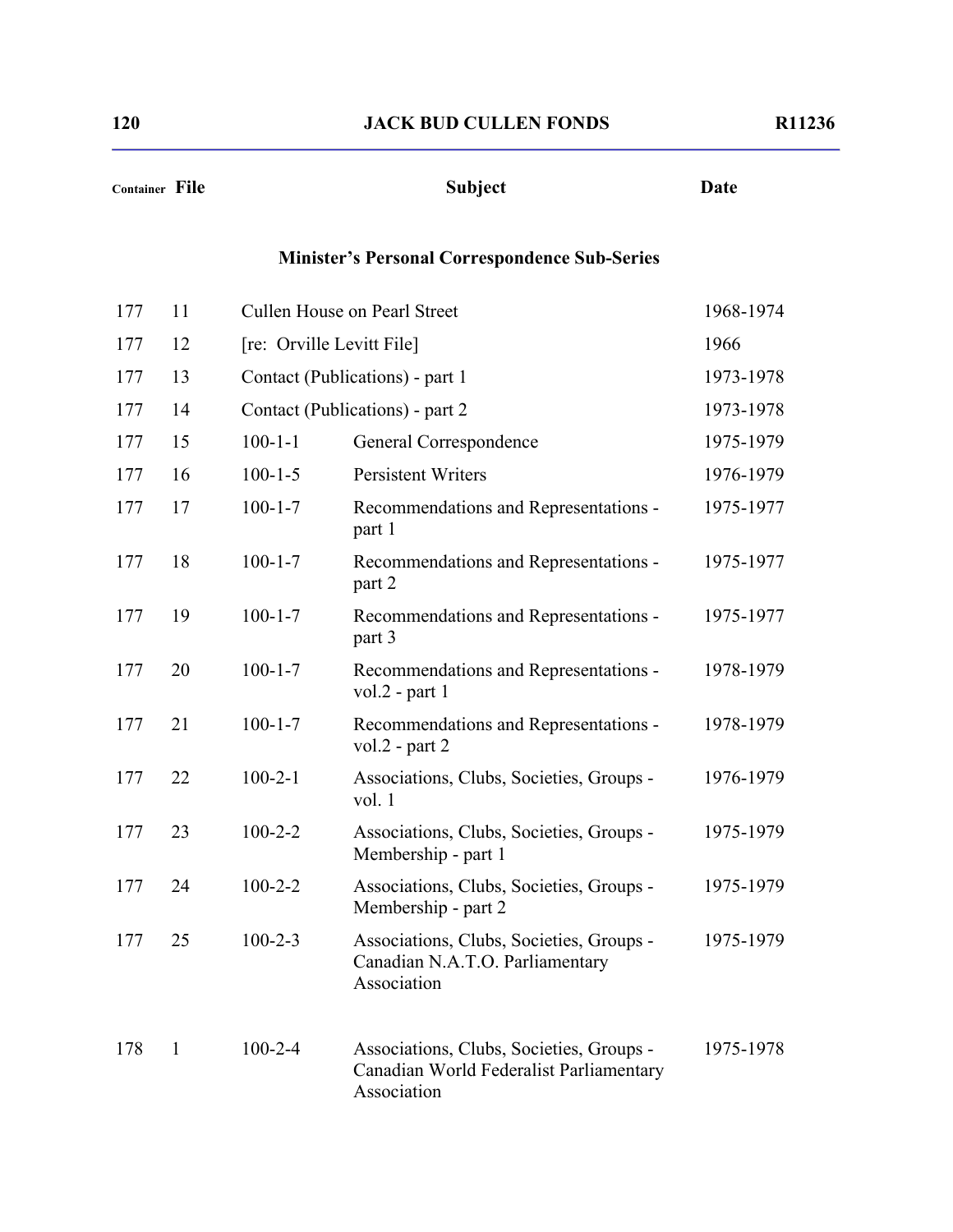| <b>Container File</b> |                |                | <b>Subject</b>                                                                                       | Date      |
|-----------------------|----------------|----------------|------------------------------------------------------------------------------------------------------|-----------|
| 178                   | $\overline{2}$ | $100 - 2 - 5$  | Associations, Clubs, Societies, Groups -<br>Inter-Parliamentary Union - Canadian Group<br>- part $1$ | 1975-1979 |
| 178                   | 3              | $100 - 2 - 5$  | Associations, Clubs, Societies, Groups -<br>Inter-Parliamentary Union - Canadian Group<br>- part $2$ | 1975-1979 |
| 178                   | 4              | $100 - 2 - 6$  | Associations, Clubs, Societies, Groups -<br><b>Canadian Bar Association</b>                          | 1976-1977 |
| 178                   | 5              | $100 - 2 - 7$  | Associations, Clubs, Societies, Groups -<br>Commonwealth Parliamentary Association                   | 1975-1979 |
| 178                   | 6              | $100 - 2 - 8$  | Associations, Clubs, Societies, Groups -<br><b>Canadian Chamber of Commerce</b>                      | 1975      |
| 178                   | $\overline{7}$ | $100 - 2 - 9$  | National Prayer Breakfast Group                                                                      | 1975-1979 |
| 178                   | 8              | $100 - 3 - 1$  | Biography and History                                                                                | 1975-1979 |
| 178                   | 9              | $100 - 3 - 2$  | Biography and History                                                                                | 1975-1976 |
| 178                   | 10             | $100 - 3 - 3$  | Biography and History                                                                                | 1975-1979 |
| 178                   | 11             | $100 - 3 - 4$  | Biography and History                                                                                | 1975-1976 |
| 178                   | 12             | $100 - 3 - 5$  | Biography and History - part 1                                                                       | 1975-1978 |
| 178                   | 13             | $100 - 3 - 5$  | -Biography and History - part 2                                                                      | 1975-1978 |
| 178                   | 14             | $100 - 3 - 6$  | Biography and History                                                                                | 1975-1978 |
| 178                   | 15             | $100 - 3 - 7$  | Periodical Articles (written by Minister)                                                            | 1976-1978 |
| 178                   | 16             | $100 - 3 - 8$  | Biography and History                                                                                | 1975-1979 |
| 178                   | 17             | $100 - 3 - 9$  | <b>Biographical Sketches</b>                                                                         | 1964-1963 |
| 178                   | 18             | $100 - 3 - 10$ | Biography and History                                                                                | 1976-1979 |
| 178                   | 19             | $100 - 4 - 1$  | <b>Engagements and Meetings</b>                                                                      | 1975-1977 |
| 178                   | 20             | $100 - 4 - 2$  | <b>Engagements and Meetings</b>                                                                      | 1976-1978 |
| 178                   | 21             | $100 - 5 - 1$  | <b>Gifts and Donations</b>                                                                           | 1976-1979 |
| 178                   | 22             | $100 - 5 - 3$  | <b>Gifts and Donations</b>                                                                           | 1975-1978 |
| 178                   | 23             | $100 - 5 - 4$  | Gifts and Donations - part 1                                                                         | 1975-1979 |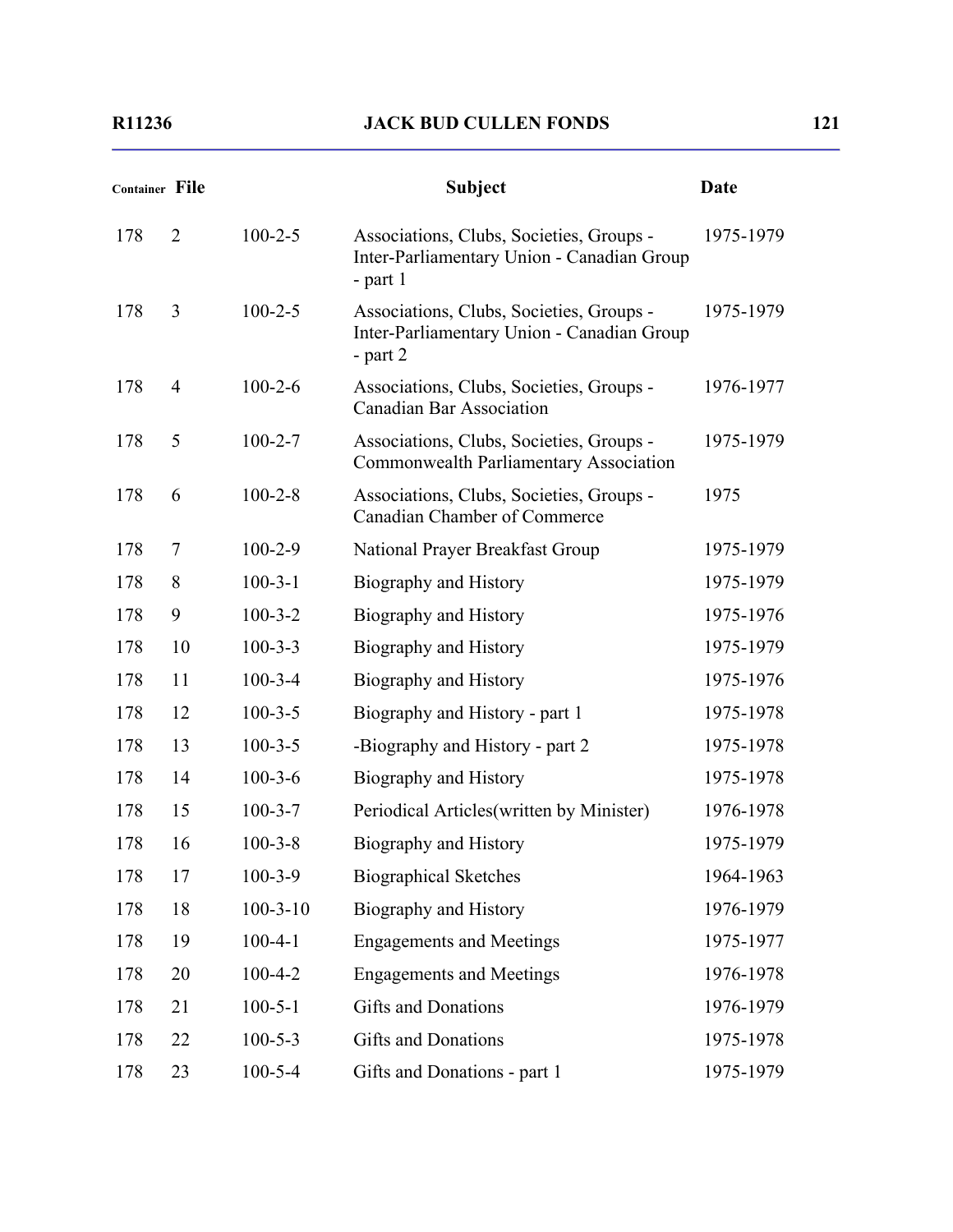|     | <b>Container File</b> |               | <b>Subject</b>                               | <b>Date</b> |
|-----|-----------------------|---------------|----------------------------------------------|-------------|
| 178 | 24                    | $100 - 5 - 4$ | Gifts and Donations - part 2                 | 1975-1979   |
| 178 | 25                    | $100 - 5 - 5$ | <b>Gifts and Donations</b>                   | 1975-1978   |
| 178 | 26                    | $100 - 6 - 1$ | Information - General - vol. 1 - part 1      | 1928-1978   |
| 179 | $\mathbf{1}$          | $100 - 6 - 1$ | Information - General - vol. 1 - part 2      | 1928-1978   |
| 179 | $\overline{2}$        | $100 - 6 - 1$ | Information - General - vol. 1 - part 3      | 1928-1978   |
| 179 | 3                     | $100 - 6 - 1$ | Information - General - vol. 2 - part 1      | 1978-1979   |
| 179 | $\overline{4}$        | $100 - 6 - 1$ | Information - General - vol. 2 - part 2      | 1978-1979   |
| 179 | 5                     | $100 - 6 - 2$ | Information - Advertising - vol. 1           | 1976-1978   |
| 179 | 6                     | $100 - 6 - 2$ | Information - Advertising - vol. 2           | 1978-1979   |
| 179 | $\tau$                | $100 - 6 - 3$ | <b>Information Services - Subscriptions</b>  | 1975-1978   |
| 179 | 8                     | $100 - 6 - 4$ | Information - Publications - vol. 1          | 1975-1977   |
| 179 | 9                     | $100 - 6 - 4$ | Information - Publications - vol. 2 - part 1 | 1978-1979   |
| 179 | 10                    | $100 - 6 - 4$ | Information - Publications - vol. 2 - part 2 | 1978-1979   |
| 179 | 11                    | $100 - 6 - 5$ | Information - Letters - Editors by Minister  | 1974-1978   |
| 179 | 12                    | $100 - 7 - 1$ | Invitations - General - vol. 1               | 1975-1977   |
| 179 | 13                    | $100 - 7 - 1$ | Invitations - General - vol. 2 - part 1      | 1977-1978   |
| 179 | 14                    | $100 - 7 - 1$ | Invitation - General - vol. 2 - part 2       | 1977-1978   |
| 180 | 1                     | $100 - 7 - 1$ | Invitations - General - vol. 3               | 1978-1979   |
| 180 | $\overline{2}$        | $100 - 7 - 2$ | Invitations - Ceremonies - vol. 1 - part 1   | 1975-1976   |
| 180 | 3                     | $100 - 7 - 2$ | Invitations - Ceremonies - vol. 1 - part 2   | 1975-1976   |
| 180 | $\overline{4}$        | $100 - 7 - 2$ | Invitations - Ceremonies - vol. 1 - part 3   | 1975-1976   |
| 180 | 5                     | $100 - 7 - 2$ | Invitations - Ceremonies - vol. 2 - part 1   | 1976-1978   |
| 180 | 6                     | $100 - 7 - 2$ | Invitations - Ceremonies - vol. 2 - part 2   | 1976-1978   |
| 180 | 7                     | $100 - 7 - 2$ | Invitations - Ceremonies - vol. 4 - part 1   | 1978-1979   |
| 180 | 8                     | $100 - 7 - 2$ | Invitations - Ceremonies - vol. 4 - part 2   | 1978-1979   |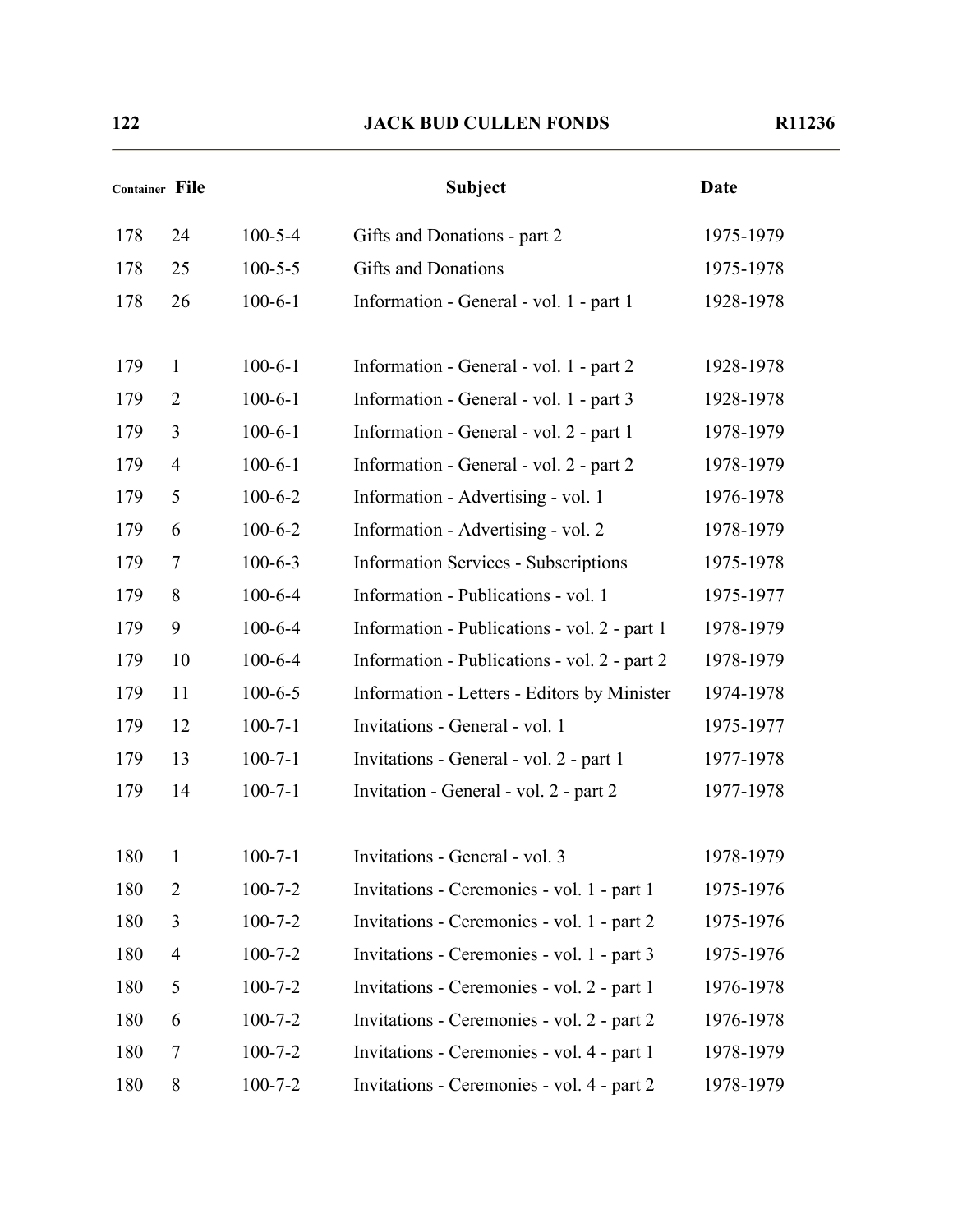| Container File |                |               | <b>Subject</b>                            | <b>Date</b> |
|----------------|----------------|---------------|-------------------------------------------|-------------|
| 180            | 9              | $100 - 7 - 3$ | Invitations - Meetings - vol. 1 - part 1  | 1975-1976   |
| 180            | 10             | $100 - 7 - 3$ | Invitations - Meetings - vol. 1 - part 2  | 1975-1976   |
| 180            | 11             | $100 - 7 - 3$ | Invitations - Meetings - vol. 1 - part 3  | 1975-1976   |
| 180            | 12             | $100 - 7 - 3$ | Invitations - Meetings - vol. 2 - part 1  | 1976-1977   |
| 180            | 13             | $100 - 7 - 3$ | Invitations - Meetings - vol. 2 - part 2  | 1976-1977   |
| 180            | 14             | $100 - 7 - 3$ | Invitations - Meetings - vol. 2 - part 3  | 1976-1977   |
| 180            | 15             | $100 - 7 - 3$ | Invitations - Meetings - vol. 3 - part 1  | 1977        |
| 180            | 16             | $100 - 7 - 3$ | Invitations - Meetings - vol. 3 - part 2  | 1977        |
|                |                |               |                                           |             |
| 181            | 1              | $100 - 7 - 3$ | Invitations - Meetings - vol. 4 - part 1  | 1977        |
| 181            | $\overline{2}$ | $100 - 7 - 3$ | Invitations - Meetings - vol. 4 - part 2  | 1977        |
| 181            | 3              | $100 - 7 - 3$ | Invitations - Meetings - vol. 5 - part 1  | 1978        |
| 181            | $\overline{4}$ | $100 - 7 - 3$ | Invitations - Meetings - vol. 5 - part 2  | 1978        |
| 181            | 5              | $100 - 7 - 3$ | Invitations - Meetings - vol. 5 - part 3  | 1978        |
| 181            | 6              | $100 - 7 - 3$ | Invitations - Meetings - vol. 6 - part 1  | 1979        |
| 181            | 7              | $100 - 7 - 3$ | Invitations - Meetings - vol. 5 - part 2  | 1979        |
| 181            | 8              | $100 - 7 - 4$ | <b>Invitations - Social Functions</b>     | 1975-1979   |
| 181            | 9              | $100 - 7 - 4$ | St.Clair-Huron Waterfront Study - part 1  | 1976        |
| 181            | 10             | $100 - 7 - 4$ | St.Clair-Huron Waterfront Study - part 2  | 1976        |
| 181            | 11             | $100 - 7 - 4$ | St. Clair-Huron Waterfront Study - part 3 | 1976        |
| 181            | 12             | $100 - 7 - 4$ | St.Clair-Huron Waterfront Study - part 4  | 1976        |
| 181            | 13             | $100 - 7 - 5$ | Invitaions - Speak - vol. 1 - part 1      | 1975        |
| 181            | 14             | $100 - 7 - 5$ | Invitations - Speak - vol. 1 - part 2     | 1975        |
| 181            | 15             | $100 - 7 - 5$ | Invitations - Speak - vol. 1 - part 3     | 1975        |
| 181            | 16             | $100 - 7 - 5$ | Speaking Engagements - vol. 2 - part 1    | 1975-1976   |

181 17 100-7-5 Speaking Engagements - vol. 2 - part 2 1975-1976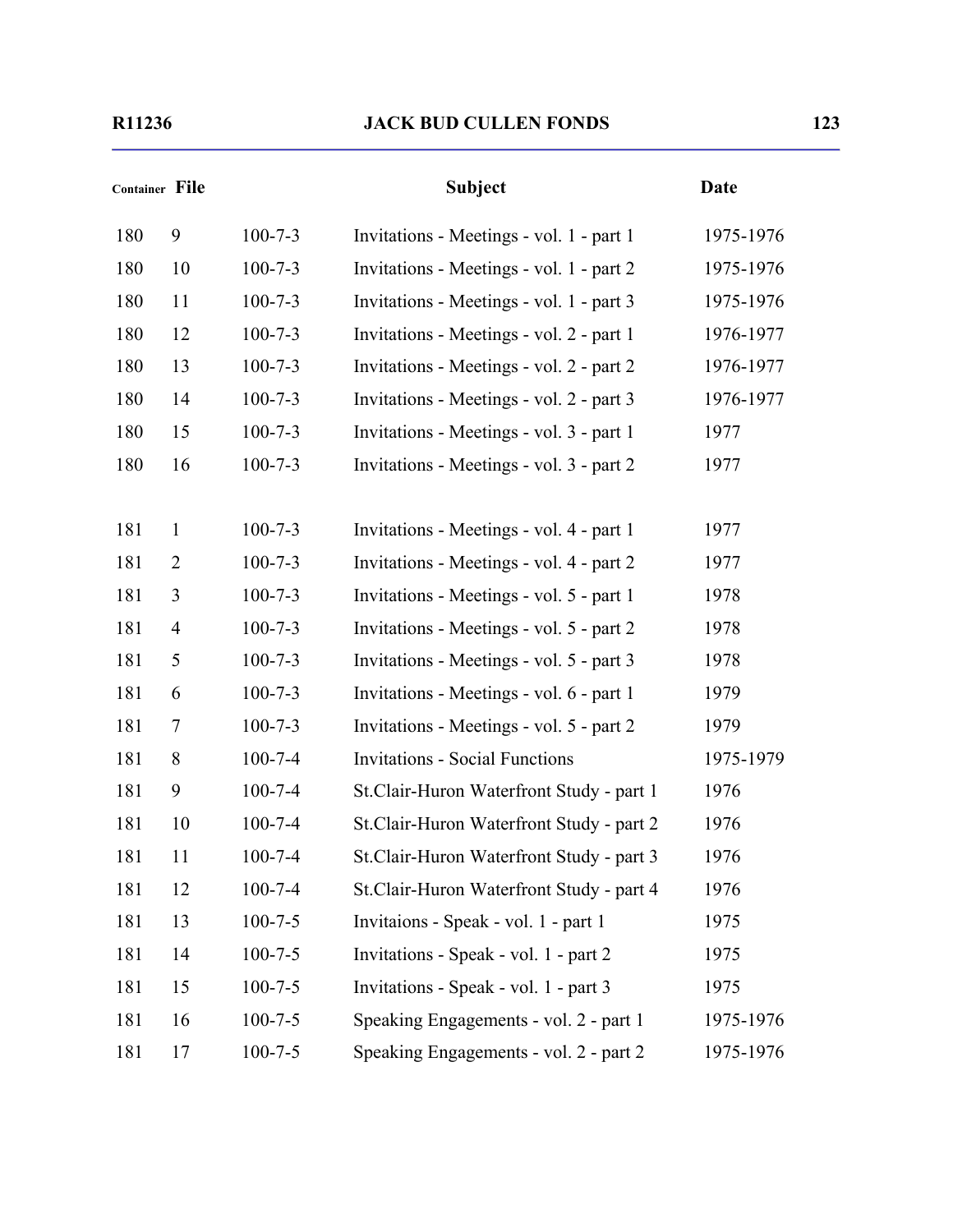| <b>Container File</b> |                |                                                     | <b>Subject</b>                                                                 | <b>Date</b> |
|-----------------------|----------------|-----------------------------------------------------|--------------------------------------------------------------------------------|-------------|
| 182                   | $\mathbf{1}$   | $100 - 7 - 5$                                       | Speaking Engagements - vol. 2 - part 3                                         | 1975-1976   |
| 182                   | $\overline{2}$ | $100 - 7 - 5$                                       | Speaking Engagements - vol. 2 - part 4                                         | 1975-1976   |
| 182                   | 3              | $100 - 7 - 5$                                       | Speaking Engagements - vol. 2 - part 5                                         | 1975-1976   |
| 182                   | $\overline{4}$ | $100 - 7 - 5$                                       | Speaking Engagements - vol. 3 - part 1                                         | 1977-1978   |
| 182                   | 5              | $100 - 7 - 5$                                       | Speaking Engagements - vol. 3 - part 2                                         | 1977-1978   |
| 182                   | 6              | $100 - 7 - 5$                                       | Speaking Engagements - vol. 3 - part 3                                         | 1977-1978   |
| 182                   | 7              | $100 - 7 - 5$                                       | Speaking Engagements - vol. 4                                                  | 1978-1979   |
| 182-                  | 8              | $100 - 7 - 6$                                       | <b>Invitations Sent by Minister</b>                                            | 1977-1979   |
| 182                   | 9              | $100 - 10 - 1$                                      | Speeches and Public Appearances - General                                      | 1976-1977   |
| 182                   | 10             | $100 - 10 - 2$                                      | Speeches and Public Appearances - Speech<br>Material                           | 1976-1978   |
| 182                   | 11             | $100 - 10 - 3$                                      | Speeches and Public Appearances - Speech<br>Distribution                       | 1976        |
| 182                   | 12             | $100 - 10 - 5$                                      | Speeches and Public Appearances - Radio<br>and Television                      | 1975-1977   |
| 182                   | 13             | $100 - 8 - 1$ ,<br>$100 - 8 - 3$ ,<br>$100 - 9 - 3$ | Messages and Greetings                                                         | 1975-1978   |
| 182                   | 14             | $100 - 10 - 6$                                      | Speeches and Public Appearances-Political<br>Speeches - vol. 1 - part 1        | 1975        |
| 182                   | 15             | $100 - 10 - 6$                                      | Speeches and Public Appearances - Political<br>Speeches - vol. 1 - part 2      | 1975        |
| 182                   | 16             | $100 - 10 - 6$                                      | Speeches and Public Appearances - Political 1975<br>Speeches - vol. 1 - part 3 |             |
| 182                   | 17             | $100 - 10 - 6$                                      | Speeches and Public Appearances - Political<br>Speeches - vol. 2 part 1        | 1975-1976   |
| 182                   | 18             | $100 - 10 - 6$                                      | Speeches and Public Appearances - Political<br>Speeches - vol. 2 - part 2      | 1975-1976   |
| 182                   | 19             | $100 - 10 - 6$                                      | Speeches and Public Appearances - Political<br>Speeches - vol. 2 - part 3      | 1975-1976   |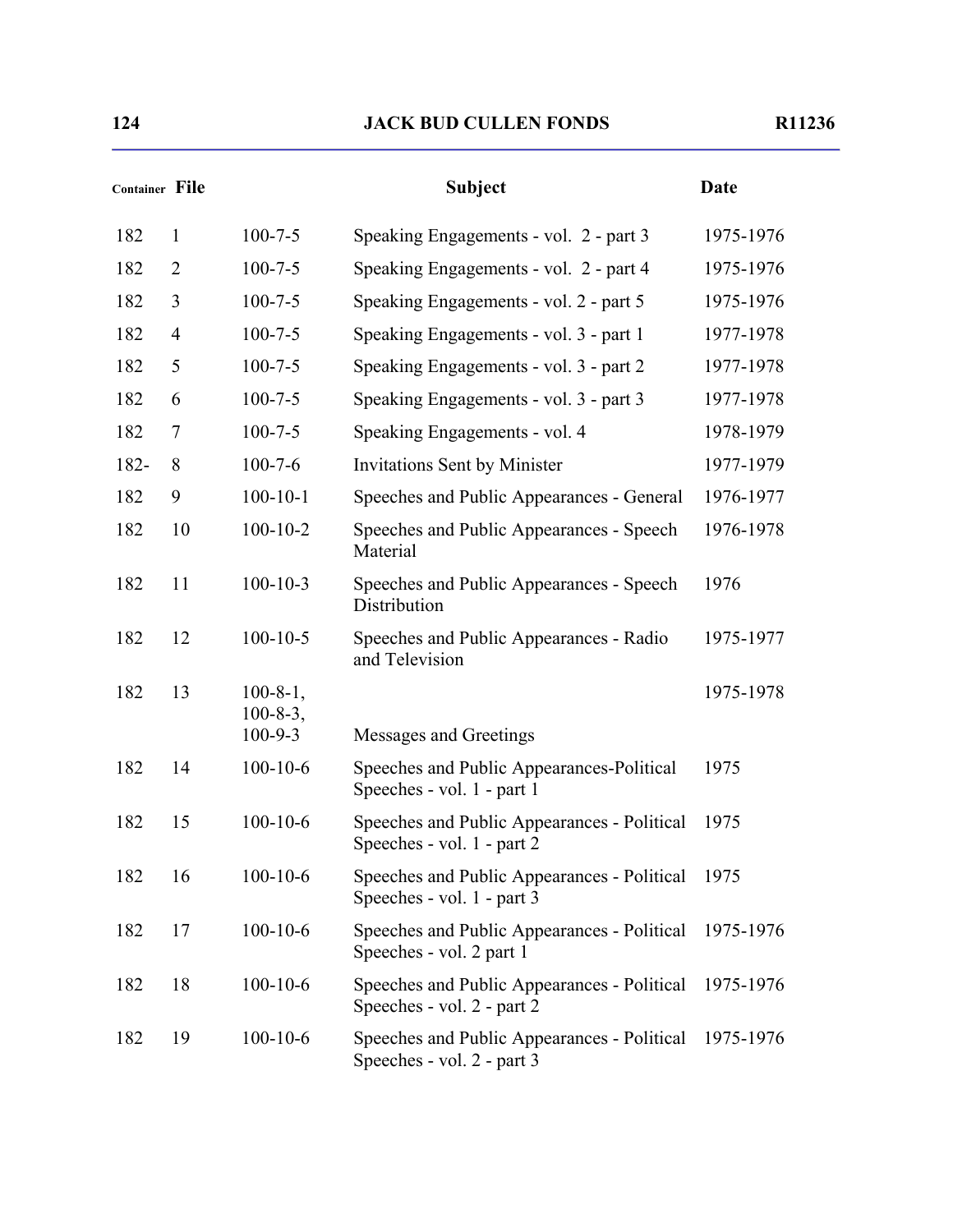|     | <b>Container File</b> |                | <b>Subject</b>                                                              | Date      |
|-----|-----------------------|----------------|-----------------------------------------------------------------------------|-----------|
| 182 | 20                    | $100 - 10 - 6$ | Speeches and Public Appearances - Political<br>Speeches - vol. 3            | 1975-1977 |
| 182 | 21                    | $100 - 10 - 9$ | Speeches and Public Appearances -<br>Statement                              | 1976-1979 |
| 182 | 22                    | $100 - 11 - 1$ | Town Visits - General                                                       | 1975-1977 |
| 182 | 23                    | $100 - 11 - 3$ | Town Visits - Accommodations                                                | 1976      |
| 183 | 1                     | $102 - 14 - 7$ | Administration - Conflict of Interest - part 1                              | 1975-1978 |
| 183 | $\overline{2}$        | $102 - 14 - 7$ | Administration - Conflict of Interest - part 2                              | 1975-1978 |
| 183 | 3                     | $102 - 12 - 2$ | Trips and Engagements - Sarnia                                              | 1976-1978 |
| 183 | $\overline{4}$        | $100 - 12 - 3$ | Trips and Visits - Calgary, Alberta - part 1                                | 1975-1976 |
| 183 | 5                     | $100 - 12 - 3$ | Trips and Visits - Calgary, Alberta - part 2                                | 1975-1976 |
| 183 | 6                     | $100 - 12 - 3$ | <b>Administration - Senior Staff</b>                                        | 1976      |
| 183 | 7                     | $100 - 12 - 4$ | Trips and Engagements - Windsor, Ontario                                    | 1975-1976 |
| 183 | 8                     | $100 - 12 - 5$ | Trips and Engagements - Stephenville,<br>Newfoundland                       | 1976      |
| 183 | 9                     | $100 - 12 - 7$ | Trips and Engagements - Vancouver                                           | 1976      |
| 183 | 10                    | $100 - 13 - 1$ | Trips and Engagements - Other Countries                                     | 1977-1978 |
| 183 | 11                    | $100 - 13 - 2$ | Trips and Engagements - Asian<br>Development Bank Meeting - vol. 1 - part 1 | 1976      |
| 183 | 12                    | $100 - 13 - 1$ | Trips and Engagements - Asian<br>Development Bank Meeting - vol.1 - part 2  | 1976      |
| 183 | 13                    | $100-13-2$     | Trips and Engagements - Asian<br>Development Bank Meeting - part 3          | 1976      |
| 183 | 14                    | $100 - 13 - 2$ | Asian Development Bank Meeting -<br>Briefing Book - part 1                  | 1976      |
| 183 | 15                    | $100 - 13 - 2$ | Asian Development Bank Meeting -<br>Briefing Book - part 2                  | 1976      |
| 183 | 16                    | $102 - 1 - 1$  | Administration - General                                                    | 1976-1979 |
| 183 | 17                    | $102 - 1 - 6$  | Administration - General - Security                                         | 1975-1976 |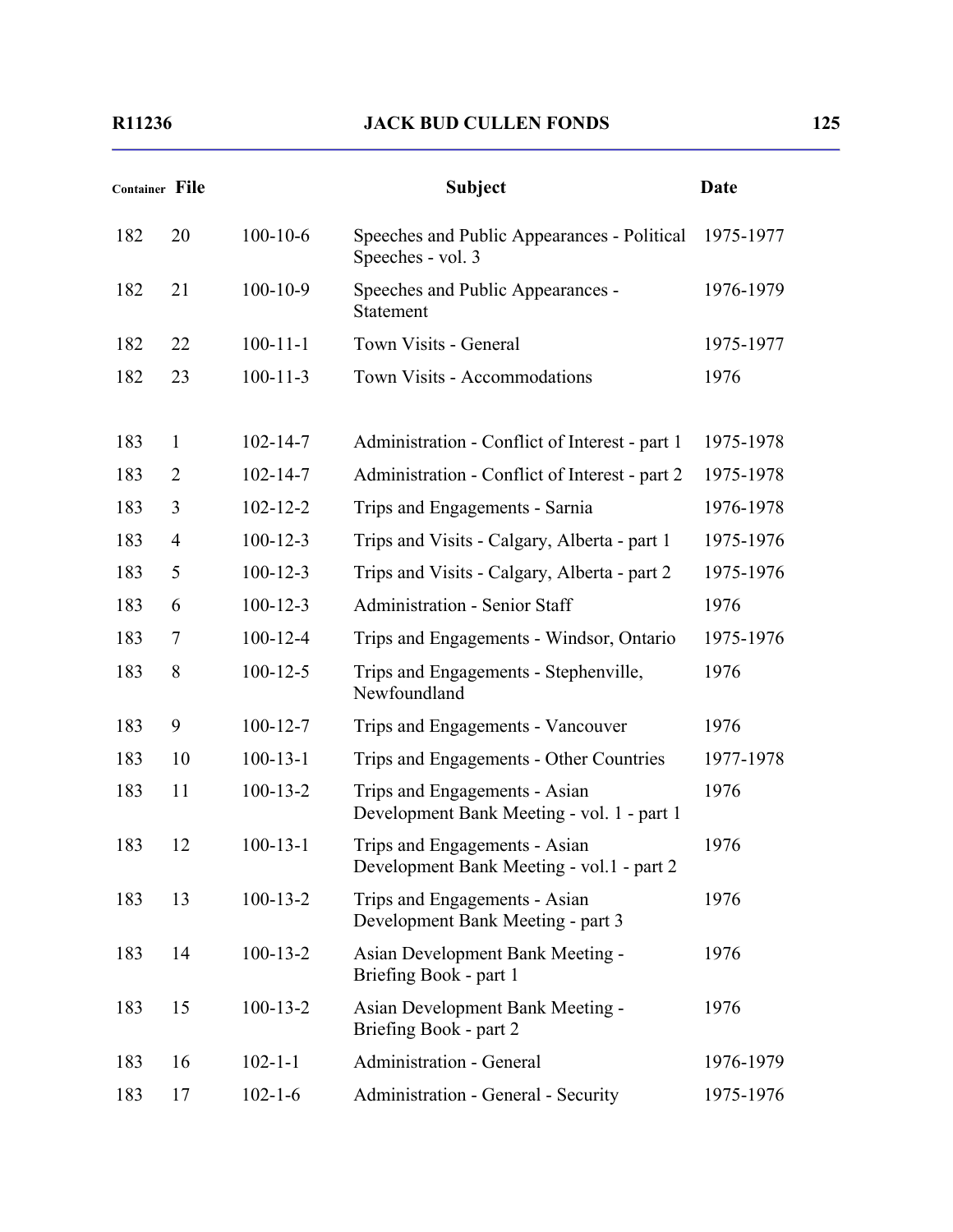| Container File |                |                | <b>Subject</b>                                                   | Date      |
|----------------|----------------|----------------|------------------------------------------------------------------|-----------|
| 183            | 18             | $102 - 2 - 5$  | Administration - Communication - Telex                           | 1979      |
| 183            | 19             | $102 - 4 - 2$  | <b>Administration - Finance - Credit Cards</b>                   | 1975-1976 |
| 183            | 20             | $102 - 5 - 6$  | Administration - Finance - Telephone<br>Accounts                 | 1975-1978 |
| 183            | 21             | $102 - 5 - 7$  | Administration - Finance - Travel Expenses                       | 1975      |
| 183            | 22             | $102 - 10 - 2$ | <b>Administration - Information Services -</b><br>Publications   | 1976-1977 |
| 183            | 23             | $102 - 14 - 1$ | Administration - Personnel - General                             | 1976-1978 |
| 183            | 24             | $102 - 14 - 3$ | <b>Administration - Personal Insurance</b>                       | 1978      |
| 183            | 25             | 102-1404       | Administration - Personnel - Resignation                         | 1978      |
| 183            | 26             | $102 - 14 - 8$ | <b>Administration - Personnel - Performance</b><br>Reviews       | 1976      |
| 184            | $\mathbf{1}$   | $102 - 14 - 7$ | Administration - Conflict of Interest - part 1                   | 1975-1978 |
| 184            | $\overline{2}$ | $102 - 14 - 7$ | Administration - Conflict of Interest - part 2                   | 1975-1978 |
| 184            | 3              | $102 - 20 - 1$ | Administration - Personnel - Employment -<br>vol. $1$ - part 1   | 1976-1977 |
| 184            | $\overline{4}$ | $102 - 20 - 1$ | Administration - Personnel - Employment -<br>vol. $1$ - part $2$ | 1976-1977 |
| 184            | 5              | $102 - 20 - 1$ | Administration - Personnel - Employment -<br>vol. $2$ - part 1   | 1977      |
| 184            | 6              | $102 - 20 - 1$ | Administration - Personnel - Employment -<br>vol. $2$ - part $2$ | 1977      |
| 184            | 7              | $102 - 20 - 1$ | Administration - Personnel - Employment -<br>vol. $3$ - part 1   | 1976-1978 |
| 184            | 8              | $102 - 20 - 1$ | Administration - Personnel - Employment -<br>vol. $3$ - part $2$ | 1976-1978 |
| 184            | 9              | $102 - 20 - 1$ | Administration - Personnel - Employment -<br>vol. $3$ - part $3$ | 1976-1978 |
| 184            | 10             | $102 - 20 - 1$ | Administration-Personnel - Employment -<br>vol. 4                | 1978-1979 |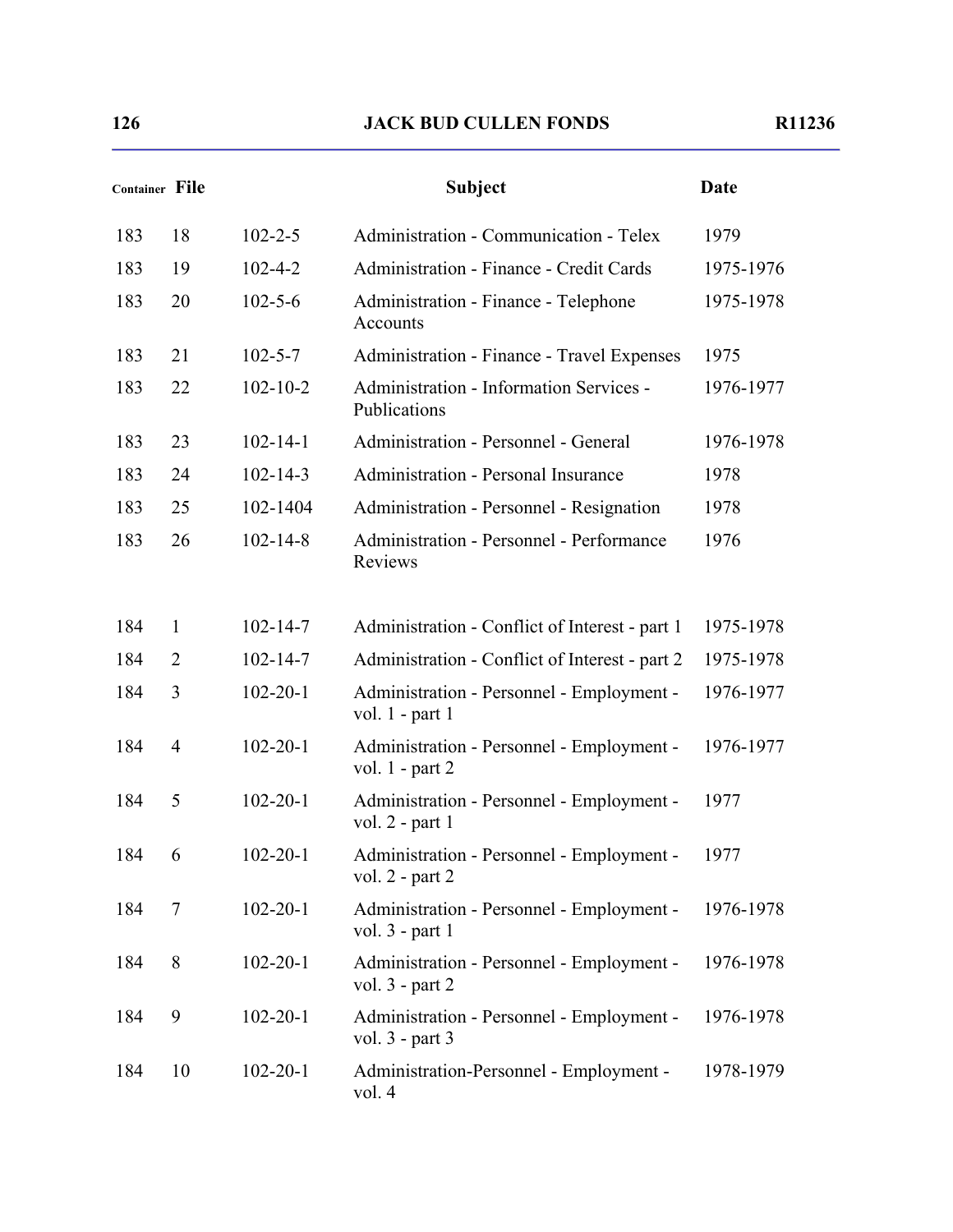| Container File |                |                | <b>Subject</b>                                                              | <b>Date</b> |
|----------------|----------------|----------------|-----------------------------------------------------------------------------|-------------|
| 184            | 11             | $102 - 20 - 2$ | Administration - Application for<br>Employment - vol. 1 - part 1            | 1975-1976   |
| 184            | 12             | $102 - 20 - 2$ | Administration - Application for<br>Employment - vol. 1 - part 2            | 1975-1976   |
| 184            | 13             | $102 - 20 - 2$ | Administration - Application for<br>Employment - vol. 1 - part 3            | 1975-1976   |
| 184            | 14             | $102 - 20 - 2$ | Administration - Application for<br>Employment - vol. 2 - part 1            | 1976-1977   |
| 184            | 15             | $102 - 20 - 2$ | Administration - Application for<br>Employment - vol. 2 - part 2            | 1976-1977   |
| 184            | 16             | $102 - 20 - 2$ | Administration - Application for<br>Employment - vol. 2 - part 3            | 1976-1977   |
| 184            | 17             | $102 - 20 - 2$ | Administration - Application for<br>Employment - vol. 2 - part 4            | 1976-1977   |
| 185            | $\mathbf{1}$   | $102 - 20 - 2$ | Administration - Application for<br>Employment - vol. 3 - part 1            | 1976-1979   |
| 185            | $\overline{2}$ | $102 - 20 - 2$ | Administration - Application for<br>Employment - vol. 3 - part 2            | 1976-1979   |
| 185            | 3              | $102 - 20 - 2$ | Administration - Application for<br>Employment - vol. 3 - part 3            | 1976-1979   |
| 185            | $\overline{4}$ | $102 - 20 - 3$ | Administration - Personnel - Employment -<br>Exempt Staff - vol. 1 - part 1 | 1976-1977   |
| 185            | 5              | $102 - 20 - 3$ | Administration - Personnel- Employment -<br>Exempt Staff - vol. 1 - part 2  | 1976-1977   |
| 185            | 6              | $102 - 20 - 3$ | Administration - Personnel - Employment -<br>Exempt Staff - vol. 1 - part 3 | 1976-1977   |
| 185            | 7              | $102 - 20 - 3$ | Administration - Personnel - Employment -<br>Exempt Staff - vol. 2 - part 1 | 1977-1978   |
| 185            | 8              | $102 - 20 - 3$ | Administration - Personnel - Employment -<br>Exempt Staff - vol. 2 - part 2 | 1977-1978   |
| 185            | 9              | $102 - 20 - 3$ | Administration - Personnel - Employment -<br>Exempt Staff - vol. 2 - part 3 | 1977-1978   |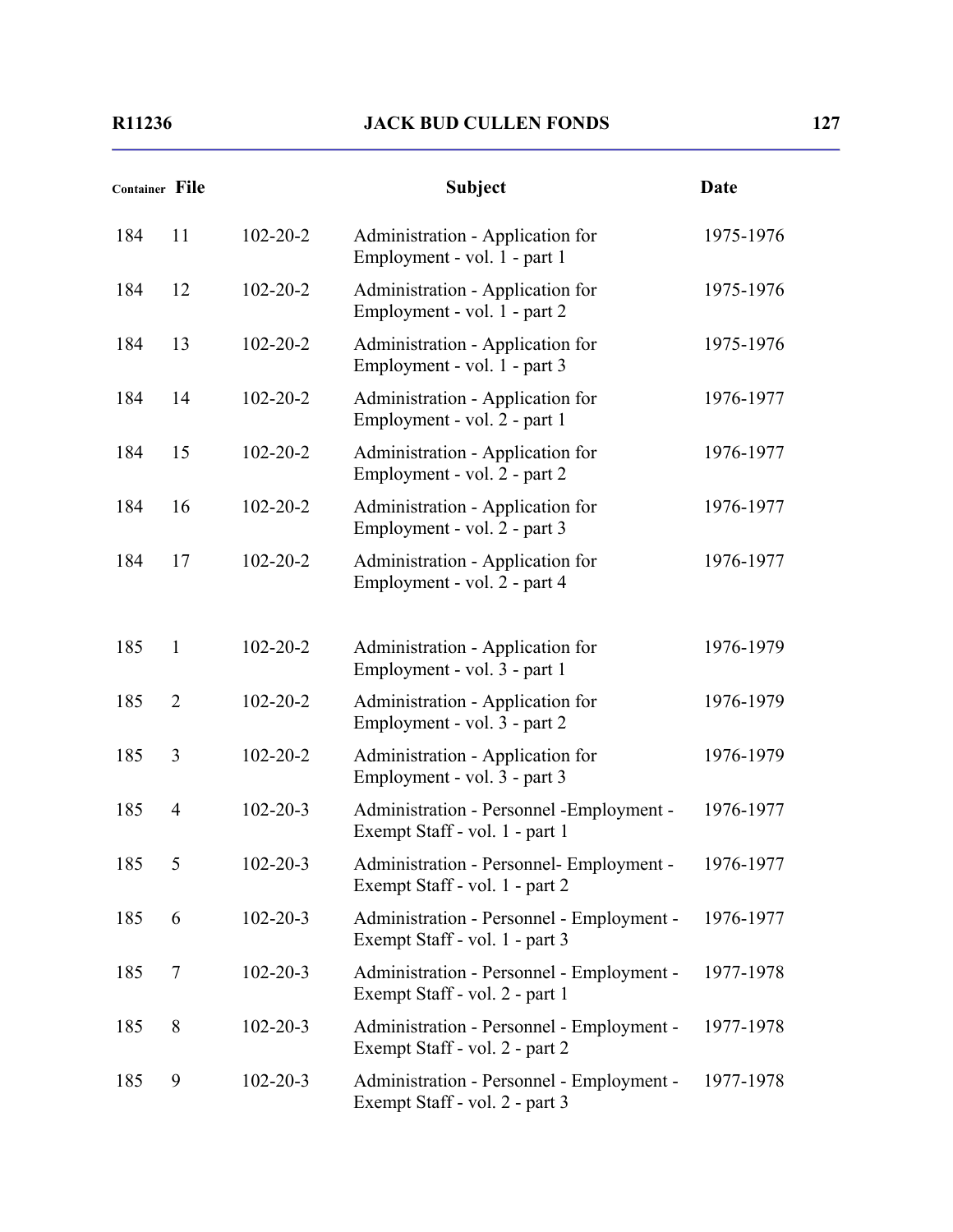| <b>Container File</b> |                |                 | <b>Subject</b>                                                              | Date      |
|-----------------------|----------------|-----------------|-----------------------------------------------------------------------------|-----------|
| 185                   | 10             | $102 - 20 - 3$  | Administration - Personnel - Employment -<br>Exempt Staff - vol. 3 - part 1 | 1978      |
| 185                   | 11             | $102 - 20 - 3$  | Administration - Personnel - Employment -<br>Exempt Staff - vol. 3 - part 2 | 1978      |
| 185                   | 12             | $102 - 20 - 3$  | Administration - Personnel - Employment -<br>Exempt Staff - vol. 3 - part 3 | 1978      |
| 185                   | 13             | $102 - 20 - 3$  | Administration - Personnel - Employment -<br>Exempt Staff - vol. 4          | 1978-1979 |
| 185                   | 14             | $102 - 20 - 6$  | Administration - Personnel - Employment -<br>Recommendations                | 1976-1977 |
| 185                   | 15             | $102 - 20 - 7$  | Administration - Personnel - Summer<br>Employment                           | 1978-1979 |
| 185                   | 16             | $102 - 20 - 8$  | Administration - Personnel - Temporary<br>Employment                        | 1978      |
| 185                   | 17             | $102 - 24 - 2$  | <b>Administration - Personnel Allowances</b>                                | 1978      |
| 185                   | 18             | $102 - 24 - 4$  | <b>Administration - Personnel Salaries</b>                                  | 1979      |
| 185                   | 19             | $102 - 28 - 3$  | Administration - Records Management -<br>Reports                            | 1976-1979 |
| 186                   | $\mathbf{1}$   | $102 - 28 - 8$  | Administration - Records Management -<br>Persistent Writers - vol. 1        | 1976-1978 |
| 186                   | $\overline{2}$ | $102 - 28 - 8$  | Administration - Records management -<br>Persistent Writers - vol. 2        | 1978-1979 |
| 186                   | 3              | $102 - 28 - 10$ | Administration - Records Management -<br>Correspondence                     | 1975-1976 |
| 186                   | $\overline{4}$ | $102 - 28 - 11$ | Administration - Records Management -<br>Memos from Political Assistant     | 1976      |
| 186                   | 5              | $102 - 30 - 1$  | <b>Administration - Staff Functions</b>                                     | 1975-1976 |
| 186                   | 6              | $102 - 34 - 2$  | Administration - Sarnia Constituency Office                                 | 1975-1978 |
| 186                   | 7              | $102 - 34 - 3$  | Accommodations - House of Commons                                           | 1975-1977 |
| 186                   | 8              | $103-A$         | Associations, Clubs, Societies, Groups -<br>part 1                          | 1975-1979 |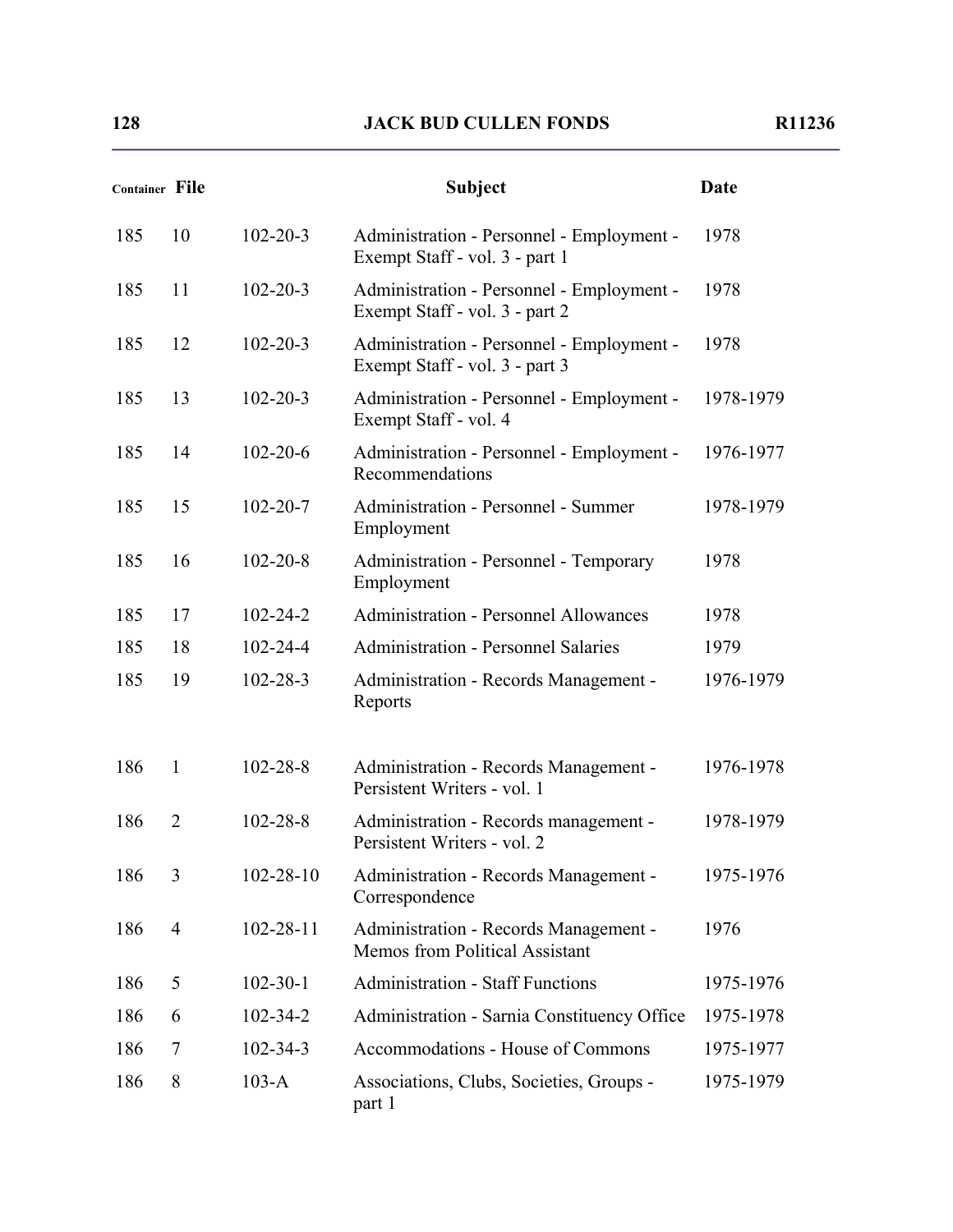| Container File |                |         | <b>Subject</b>                                                  | Date      |
|----------------|----------------|---------|-----------------------------------------------------------------|-----------|
| 186            | 9              | $103-A$ | Associations, Clubs, Societies, Groups -<br>part 2              | 1975-1979 |
| 186            | 10             | $103-A$ | Associations, Clubs, Societies, Groups -<br>part 3              | 1975-1979 |
| 186            | 11             | $103-B$ | Associations, Clubs, Societies, Groups                          | 1975-1979 |
| 186            | 12             | $103-C$ | Associations, Clubs, Societies, Groups -<br>vol. $1$ - part 1   | 1975-1976 |
| 186            | 13             | $103-C$ | Associations, Clubs, Societies, Groups -<br>vol. $1$ - part $2$ | 1975-1976 |
| 186            | 14             | $103-C$ | Associations, Clubs, Societies, Groups -<br>vol. $2$ - part 1   | 1976      |
| 186            | 15             | $103-C$ | Associations, Clubs, Societies, Groups -<br>vol. $2$ - part $2$ | 1976      |
| 186            | 16             | $103-C$ | Associations, Clubs, Societies, Groups -<br>vol. $2$ - part $3$ | 1976      |
| 186            | 17             | $103-C$ | Associations, Clubs, Societies, Groups -<br>vol. $2$ - part 4   | 1976      |
| 186            | 18             | $103-C$ | Associations, Clubs, Societies, Groups -<br>vol. 3 - part 1     | 1977-1978 |
| 187            | 1              | $103-C$ | Associations, Clubs, Societies, Groups -<br>vol. $3$ - part $2$ | 1977-1978 |
| 187            | $\overline{2}$ | $103-C$ | Associations, Clubs, Societies, Groups -<br>vol. 3 - part 3     | 1977-1978 |
| 187            | 3              | $103-C$ | Associations, Clubs, Societies, Groups -<br>vol. $3$ - part 4   | 1977-1978 |
| 187            | $\overline{4}$ | $103-C$ | Associations, Clubs, Societies, Groups -<br>vol. $3$ - part $5$ | 1977-1978 |
| 187            | 5              | $103-C$ | Associations, Clubs, Societies, Groups -<br>vol. $4$ - part 1   | 1977-1978 |
| 187            | 6              | $103-C$ | Associations, Clubs, Societies, Groups -<br>vol. 4 - part 2     | 1977-1978 |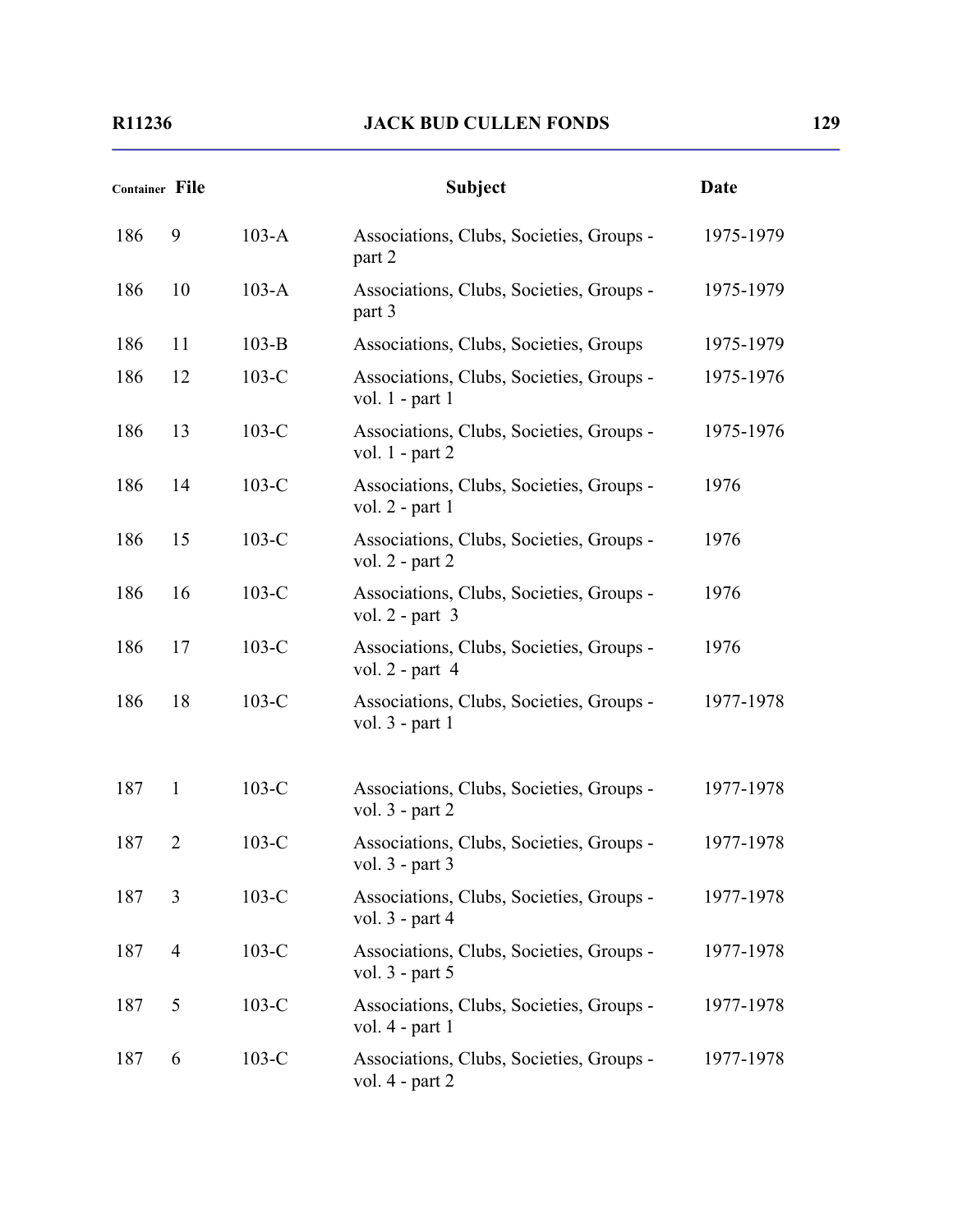|     | <b>Container File</b> |           | <b>Subject</b>                                                  | Date      |
|-----|-----------------------|-----------|-----------------------------------------------------------------|-----------|
| 187 | 7                     | $103-C$   | Associations, Clubs, Societies, Groups -<br>vol. $4$ - part $2$ | 1977-1978 |
| 187 | 8                     | $103-C$   | Associations, Clubs, Societies, Groups -<br>vol. $5$ - part 1   | 1978-1979 |
| 187 | 9                     | $103-C$   | Associations, Clubs, Societies, Groups -<br>vol. $5$ - part 2   | 1978-1979 |
| 187 | 10                    | $103-C$   | Associations, Clubs, Societies, Groups -<br>vol. $5$ - part 3   | 1978-1979 |
| 187 | 11                    | $103-D$   | Associations, Clubs, Societies, Groups -<br>part 1              | 1975-1977 |
| 187 | 12                    | $103-D$   | Associations, Clubs, Societies, Groups -<br>part 2              | 1975-1977 |
| 187 | 13                    | $103-E$   | Associations, Clubs, Societies, Groups                          | 1977      |
| 187 | 14                    | $103-F$   | Associations, Clubs, Societies, Groups -<br>part 1              | 1979      |
| 187 | 15                    | $103-F$   | Associations, Clubs, Societies, Groups -<br>part 2              | 1978-1979 |
| 187 | 16                    | $103-F$   | Associations, Clubs, Societies, Groups -<br>part 3              | 1976-1979 |
| 187 | 17                    | $103-F$   | Associations, Clubs, Societies, Groups -<br>part 4              | 1976-1979 |
| 188 | 1                     | $103 - 6$ | Associations, Clubs, Societies, Groups                          | 1976-1978 |
| 188 | $\overline{2}$        | $103-H$   | Associations, Clubs, Societies, Groups                          | 1978      |
| 188 | 3                     | $103-I$   | Associations, Clubs, Societies, Groups                          | 1976-1977 |
| 188 | $\overline{4}$        | $103-J$   | Associations, Clubs, Societies, Groups                          | 1978      |
| 188 | 5                     | $103-K$   | Associations, Clubs, Societies, Groups                          | 1977      |
| 188 | 6                     | $103-L$   | Associations, Clubs, Societies, Groups                          | 1977-1078 |
| 188 | 7                     | $103-M$   | Associations, Clubs, Societies, Groups                          | 1975-1979 |
| 188 | 8                     | $103-N$   | Associations, Clubs, Societies, Groups -<br>part 1              | 1978      |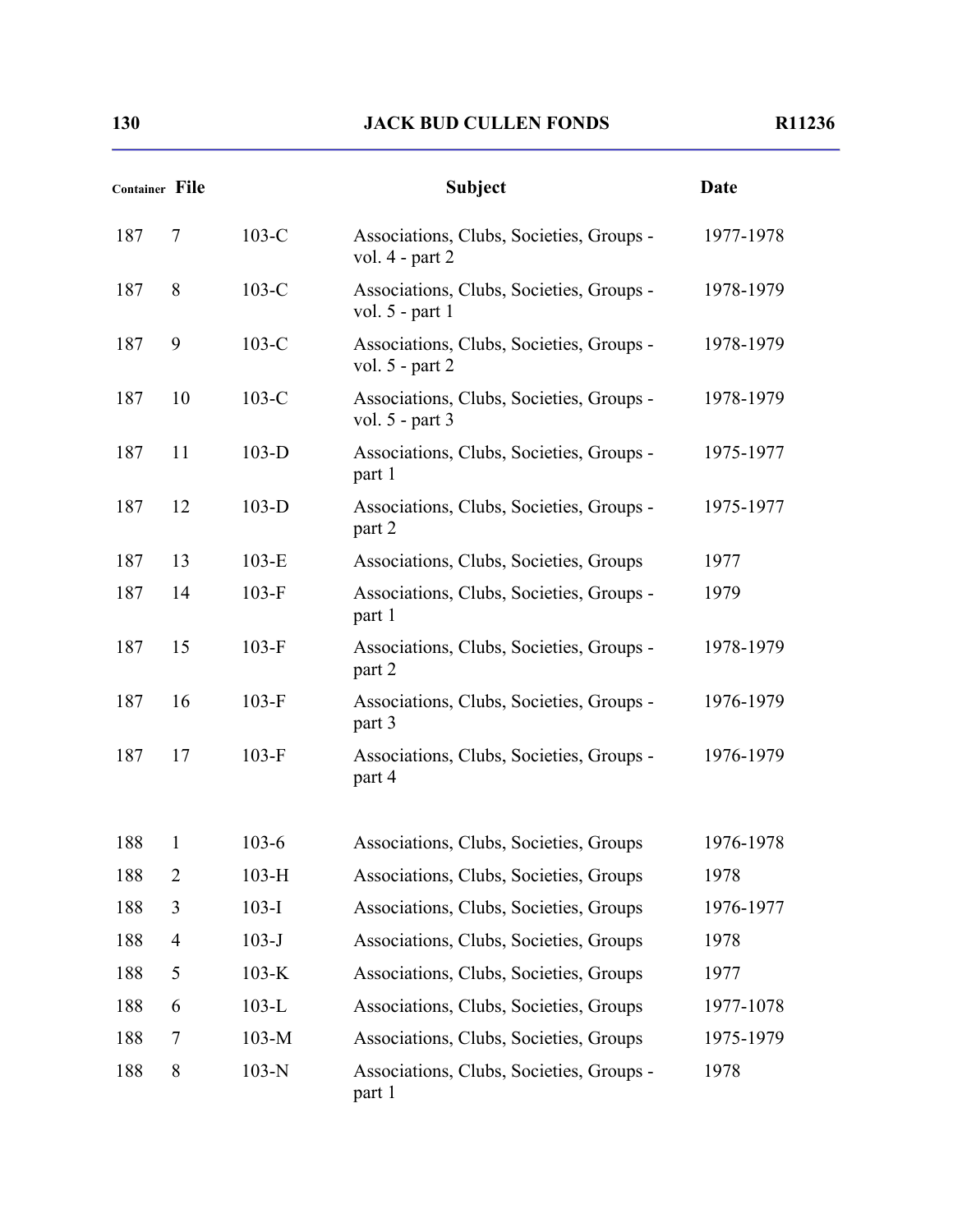| <b>Container File</b> |                |           | <b>Subject</b>                                     | Date      |
|-----------------------|----------------|-----------|----------------------------------------------------|-----------|
| 188                   | 9              | $103-N$   | Associations, Clubs, Societies, Groups -<br>part 2 | 1978      |
| 188                   | 10             | $103-N$   | Associations, Clubs, Societies, Groups -<br>part 1 | 1978      |
| 188                   | 11             | $103-N$   | Associations, Clubs, Societies, Groups -<br>part 2 | 1978      |
| 188                   | 12             | $130 - 0$ | Associations, Clubs, Societies, Groups             | 1976-1978 |
| 188                   | 13             | $130-P$   | Associations, Clubs, Societies, Groups             | 1976-1977 |
| 188                   | 14             | $130-Q$   | Associations, Clubs, Societies, Groups             | 1976-1979 |
| 188                   | 15             | $130-R$   | Associations, Clubs, Societies, Groups             | 1976-1977 |
| 188                   | 16             | $103-S$   | Associations, Clubs, Societies, Groups             | 1975-1979 |
| 188                   | 17             | $103-T$   | Associations, Clubs, Societies, Groups             | 1976-1979 |
| 188                   | 18             | $103-U$   | Associations, Clubs, Societies, Groups             | 1975-1978 |
| 188                   | 19             | $103-V$   | Associations, Clubs, Societies, Groups             | 1975-1978 |
| 188                   | 20             | $103-W$   | Associations, Clubs, Societies, Groups             | 1978      |
| 188                   | 21             | $103-Y$   | Associations, Clubs, Societies, Groups             | 1978      |
| 188                   | 22             | $104-A$   | Companies, Firms, Corporations                     | 1978      |
| 188                   | 23             | $104-B$   | Companies, Firms, Corporations                     | 1977      |
| 188                   | 24             | $104-C$   | Companies, Firms, Corporations - part 1            | 1977-1979 |
| 188                   | 25             | $104-C$   | Companies, Firms, Corporations - part 2            | 1977-1979 |
| 189                   | 1              | $104-D$   | Companies, Firms, Corporations                     | 1978-1979 |
| 189                   | $\overline{2}$ | $104-E$   | Companies, Firms, Corporations                     | 1977      |
| 189                   | 3              | $104-F$   | Companies, Firms, Corporations                     | 1978      |
| 189                   | $\overline{4}$ | $104-G$   | Companies, Firms, Corporations                     | 1975-1978 |
| 189                   | 5              | $104-H$   | Companies, Firms, Corporations                     | 1976-1979 |
| 189                   | 6              | $104-I$   | Companies, Firms, Corporations                     | 1975-1977 |
| 189                   | 7              | $104-K$   | Companies, Firms, Corporations                     | 1976      |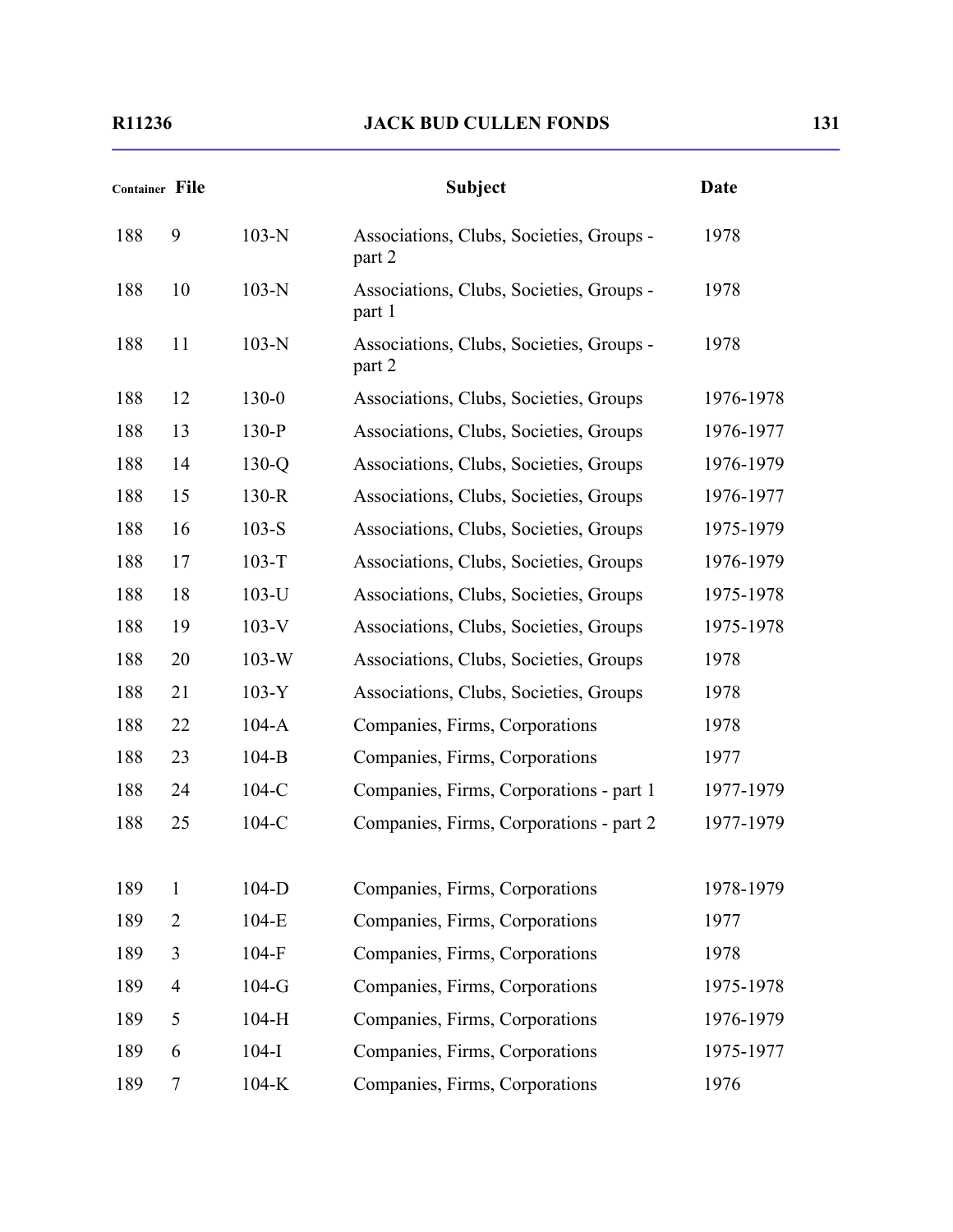| Container File |                |         | <b>Subject</b>                     | <b>Date</b> |
|----------------|----------------|---------|------------------------------------|-------------|
| 189            | 8              | $104-L$ | Companies, Firms, Corporations     | 1978        |
| 189            | 9              | $104-M$ | Companies, Firms, Corporations     | 1976-1978   |
| 189            | 10             | $104-N$ | Companies, Firms, Corporations     | 1976-1977   |
| 189            | 11             | 104-O   | Companies, Firms, Corporations     | 1977        |
| 189            | 12             | $104-P$ | Companies, Firms, Corporations     | 1977        |
| 189            | 13             | $104-R$ | Companies, Firms, Corporations     | 1977-1978   |
| 189            | 14             | $104-S$ | Companies, Firms, Corporations     | 1976-1979   |
| 189            | 15             | $104-T$ | Companies, Firms, Corporations     | 1976-1978   |
| 189            | 16             | $104-Y$ | Companies, Firms, Corporations     | 1977        |
| 189            | 17             | 104-U   | Companies, Firms, Corporations     | 1978        |
| 189            | 18             |         | Personal-Estate of Mr. C. Chaffey  | 1968-1969   |
| 189            | 19             |         | Personal-Law - part 1              | 1968-1974   |
| 189            | 20             |         | Personal-Law - part 2              | 1968-1974   |
| 189            | 21             |         | [Personal Correspondence] - part 1 | 1969        |
| 189            | 22             |         | [Personal Correspondence] - part 2 | 1969        |
| 189            | 23             |         | Personal-Parliament - part 1       | 1969-1975   |
| 189            | 24             |         | Personal-Parliament - part 2       | 1969-1975   |
| 189            | 25             |         | Personal-Parliament                | 1969-1975   |
| 190            | 1              |         | Personal - Parliament              | 1969-1975   |
| 190            | $\overline{2}$ |         | [Personal Correspondence]          | 1970        |
| 190            | 3              |         | [Personal Correspondence] - part 1 | 1971        |
| 190            | $\overline{4}$ |         | [Personal Correspondence] - part 2 | 1971        |
| 190            | 5              |         | [Personal Correspondence] - part 3 | 1971        |
| 190            | 6              |         | [Personal Correspondence] - part 1 | 1972        |
| 190            | 7              |         | [Personal Correspondence] - part 2 | 1972        |
| 190            | 8              |         | [Personal Correspondence]          | 1973        |